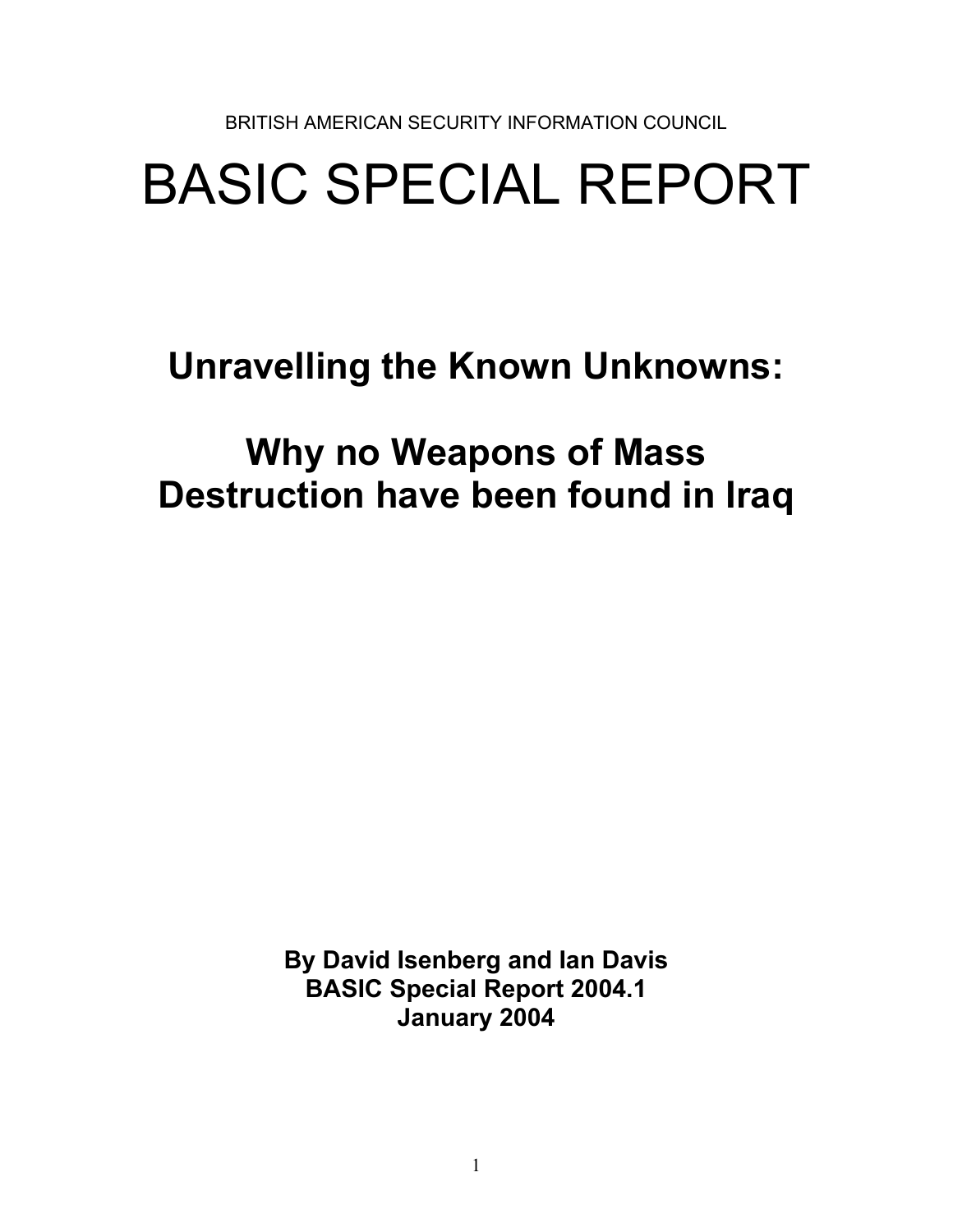#### **The British American Security Information Council**

The British American Security Information Council (BASIC) is an independent research organization that analyzes international security issues. BASIC works to promote awareness of security issues among the public, policy makers and the media in order to foster informed debate on both sides of the Atlantic.

#### **BASIC in the U.K. is a registered charity no. 1001081**

*BASIC in the U.S. is a non-profit organization constituted under Section 501(c)(3) of the U.S. Internal Revenue Service Code* 

#### **David Isenberg, Senior Analyst**

David Isenberg joined BASIC's Washington office in November 2002. He has a wide background in arms control and national security issues, and brings close to 20 years of experience in this field, including three years as a member of DynMeridian's Arms Control & Threat Reduction Division, and nine years as Senior Analyst at the Center for Defense Information.

#### **Ian Davis, Director**

Dr. Ian Davis is Executive Director of BASIC and has a rich background in government, academia, and the non-governmental organization (NGO) sector. He received both his Ph.D. and B.A. in Peace Studies from the University of Bradford. He was formerly Program Manager at Saferworld before being appointed as the new Executive Director of BASIC in October 2001. He has published widely on British defense and foreign policy, European security, the international arms trade, arms export controls, small arms and light weapons and defense diversification.

#### *Support*

This publication was made possible through funding from the Joseph Rowntree Charitable Trust.

#### *Unravelling the Known Unknowns: Why no Weapons of Mass Destruction have been found in Iraq*

By David Isenberg and Ian Davis

Published by the British American Security Information Council BASIC Special Report 2004.1 - January 2004

#### © BASIC, 2004

All rights reserved. No part of this publication may be reproduced, stored in a retrieval system or utilized in any form or by any means, electronic, mechanical, photocopying, recording, or otherwise, without permission in writing from the copyright holder(s).

The views presented here do not necessarily reflect the views of BASIC, its staff or Council members.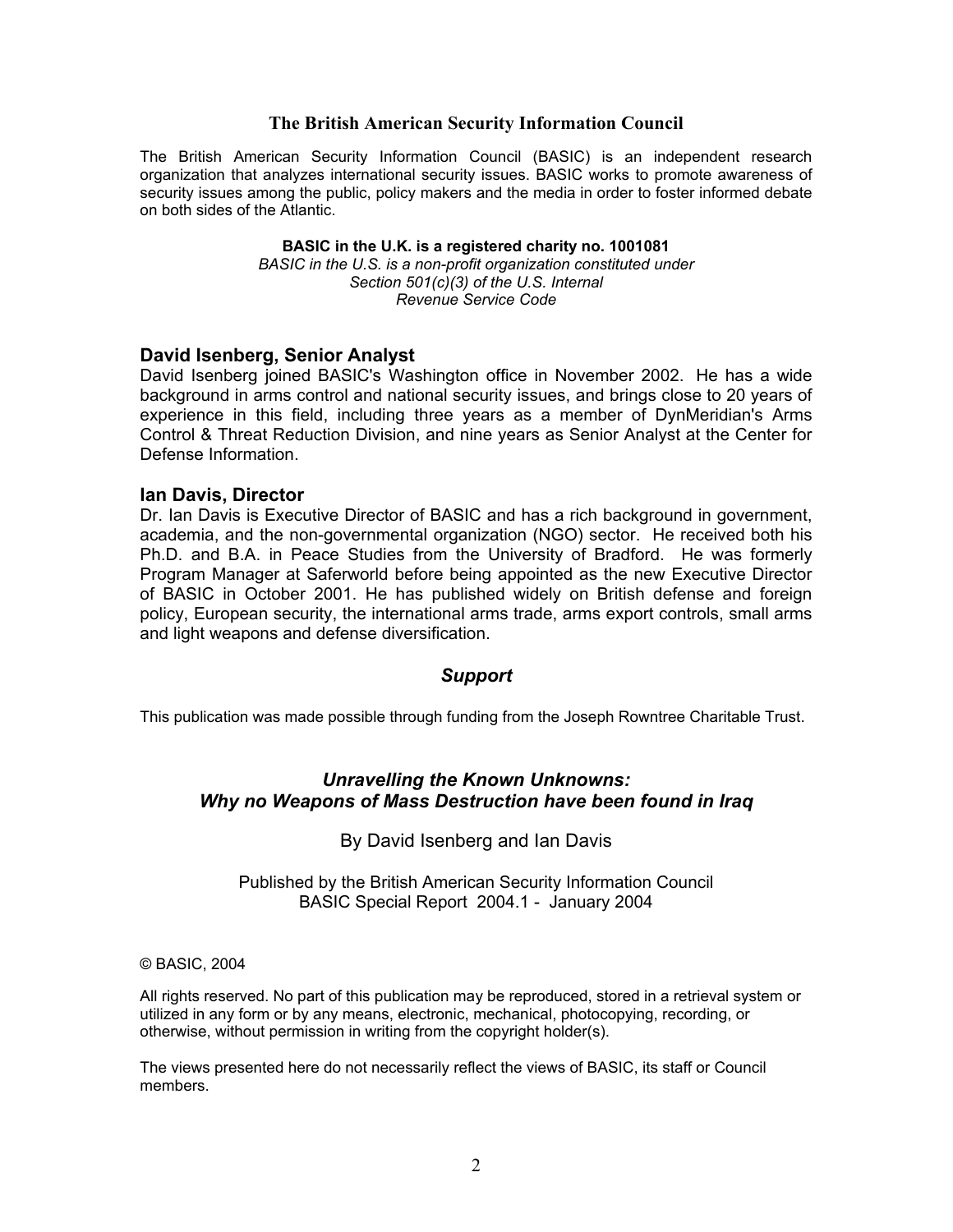## **Contents**

#### Executive Summary

**Introduction** 

Part I: Iraq's WMD Capability

- Evidence of Iraq's nuclear weapon capability
- Evidence of Iraq's biological weapon capability
- Evidence of Iraq's chemical weapon capability
- Conclusions

Part II: The Ambiguities and Flaws in US and British Pre-War Intelligence Analysis on Iraq's WMD Capability

- US pre-war intelligence
- British pre-war intelligence
- Iraqi defectors and other misleading indigenous human intelligence

Part III: Conclusions and Recommendations

- Were the missing weapons destroyed or moved out of Iraq prior to the invasion?

- Were the weapons destroyed in the bombing campaign or stolen by looters?

- Isn't it a question of needing more time to find the weapons?
- Were the missing weapons destroyed many years ago?
- Was the Iraqi WMD threat overstated by Britain and the United States?

- What are the implications of these intelligence and political failings and what are the policy lessons for future challenges involving suspected WMD proliferation?

Appendix 1: Lest We Forget: US Claims of Iraqi WMD Capabilities

**Endnotes**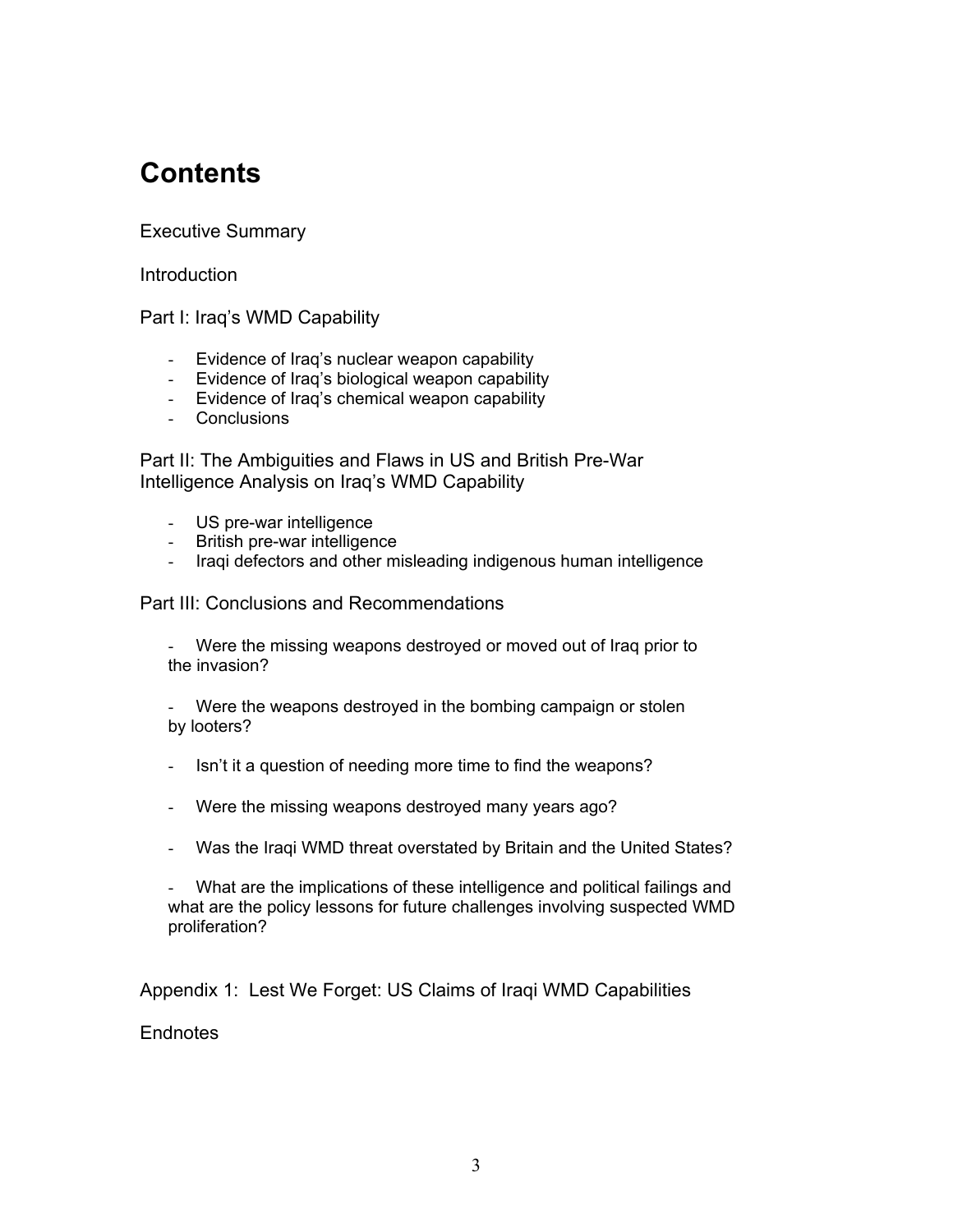## **Executive Summary**

## **Introduction**

In April 2003, BASIC published a *Special Briefing* to review the evidence of Iraq's possession of weapons of mass destruction (WMD), code for nuclear, biological and chemical (NBC) weapons. We provisionally concluded that Iraq's possession of NBC weapons was likely to be nowhere near as extensive as US and UK officials claimed before going to war. On the eve of the publication of the Hutton inquiry report into the circumstances surrounding the death of UK government scientist David Kelly, this BASIC Report provides a timely update and summary of the evidence that has been accumulated by the US inspectors in Iraq and from other public sources over the past eight months.

*The conclusion is inescapable: there is nothing to be found. This means that President Bush and Prime Minister Blair made a WMD mountain out of what, at best, was a molehill. As a recent detailed report from the Carnegie Endowment for International Peace concludes, "Administration officials systematically misrepresented the threat from Iraq's WMD and ballistic missile programs."* 

Why did the US and UK governments exaggerate the threat? Or were they themselves misled by available pre-war intelligence on Iraq's WMD capability?

Part I reviews the pre- and post-war evidence of Iraq's WMD capability, and specifically identifies five examples of ways in which US and UK authorities got it wrong.

Part II reviews the flaws and ambiguities in both US and British pre-war intelligence analysis on Iraq's WMD capability, with particular reference to the use of Iraqi defectors and other misleading "indigenous" human intelligence.

Part III draws some conclusions and makes some recommendations. *The main conclusion is that the failure to find banned weapons in Iraq suggests very strongly that the UN weapons inspectors succeeded in their mandate, and that the Iraqi government complied with its obligations.* 

## **Iraq's WMD Capability**

There is no doubt that Iraqi armed forces had chemical and biological weapons and in the past tried to produce nuclear weapons. The seven plus years of UN inspections after the 1991 Gulf War clearly established the existence of weapons programs in all three areas. But it was also well known that Iraq's NBC programs suffered significant disruptions and setbacks as a result of the 1991 war. And contrary to many public statements by British and American officials and political leaders, UN inspectors had made progress in narrowing down the uncertainties.

#### **Nuclear weapon capability**

At the time of the first Gulf War in 1991, Iraq was thought to be only a few years away from producing enough highly-enriched uranium for a nuclear weapon.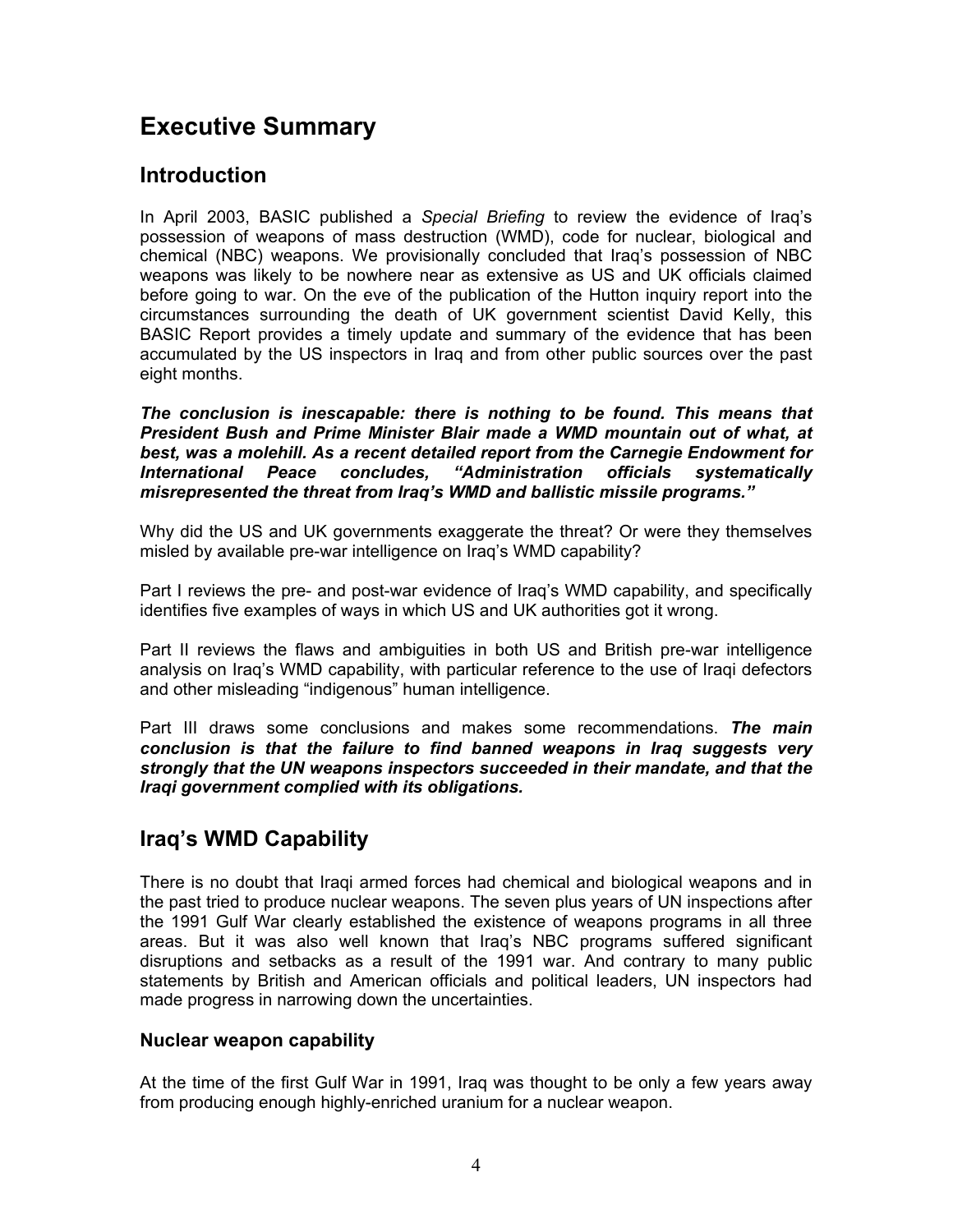International Atomic Energy Agency (IAEA) inspectors later supervised the destruction of most of the nuclear weapon program facilities and removed all weapons-grade material from Iraq. In its January 2003 report to the UN Security Council, for example, the IAEA clearly indicated that there was no evidence that Iraq was producing nuclear weapons.

However, rumours persisted that Iraq may have secretly reconstructed some nuclear capabilities. These rumours were fueled in particular by two false allegations from British and US officials. First, that Iraq was trying to procure uranium from Niger, and second, that Iraq was trying to procure aluminium tubes for use as part of centrifuges to enrich uranium to weapons grade level.

*What we now know is that the CIA's failure to pass on the details of what it knew helped keep the uranium-purchase story alive until shortly before the war in Iraq began, when the UN's chief nuclear inspector told the Security Council that the documents were forgeries. It also seems clear that US and British intelligence agencies concealed information from each other and reached contradictory conclusions about the disputed claims*.

#### **Biological weapon capability**

At the beginning of the 1990s, Iraq's biological weapons program included a broad and growing range of agents and delivery systems. UN Special Commission (UNSCOM) repeatedly reported that Iraq had failed to provide a full and correct account of its biological weapons program and UN Monitoring, Verification and Inspection Commission (UNMOVIC) later expressed a number of specific concerns. Both the US and UK authorities made wide-ranging pre-war claims about these "unaccounted for" stockpiles of biological weapons, as well as the likelihood of an extensive network of covert research and production facilities. Evidence that many of these agents have short shelf lives was ignored.

Post-war evidence to verify such claims is extremely weak, and centres on two mobile trailers found in northern Iraq (which it is now known were to produce hydrogen for artillery balloons), a vial of botulinum and some speculative findings regarding possible research facilities for other agents.

#### **Chemical weapon capability**

During the 1980s, Iraq developed one of the most extensive chemical weapons capabilities in the developing world, producing over 200,000 chemical weapon munitions (half of which were used during the war with Iran). After the first Gulf War, UNSCOM destroyed more than 480,000 litres of chemical agents and 1.8 million litres of chemical precursors in Iraq. However, rough estimates by UNMOVIC concluded that Iraq may have retained 80 tonnes of mustard gas, unknown quantities of weaponized VX nerve agent, and stocks of tabun, sarin and cyclosarin. Again, US and UK authorities made much of the thousands of possible chemical munitions unaccounted for in their pre-war assessments.

Despite searches at a number of suspected sites, no active chemical weapons have been found. Instead, it seems almost certain that most stocks were destroyed by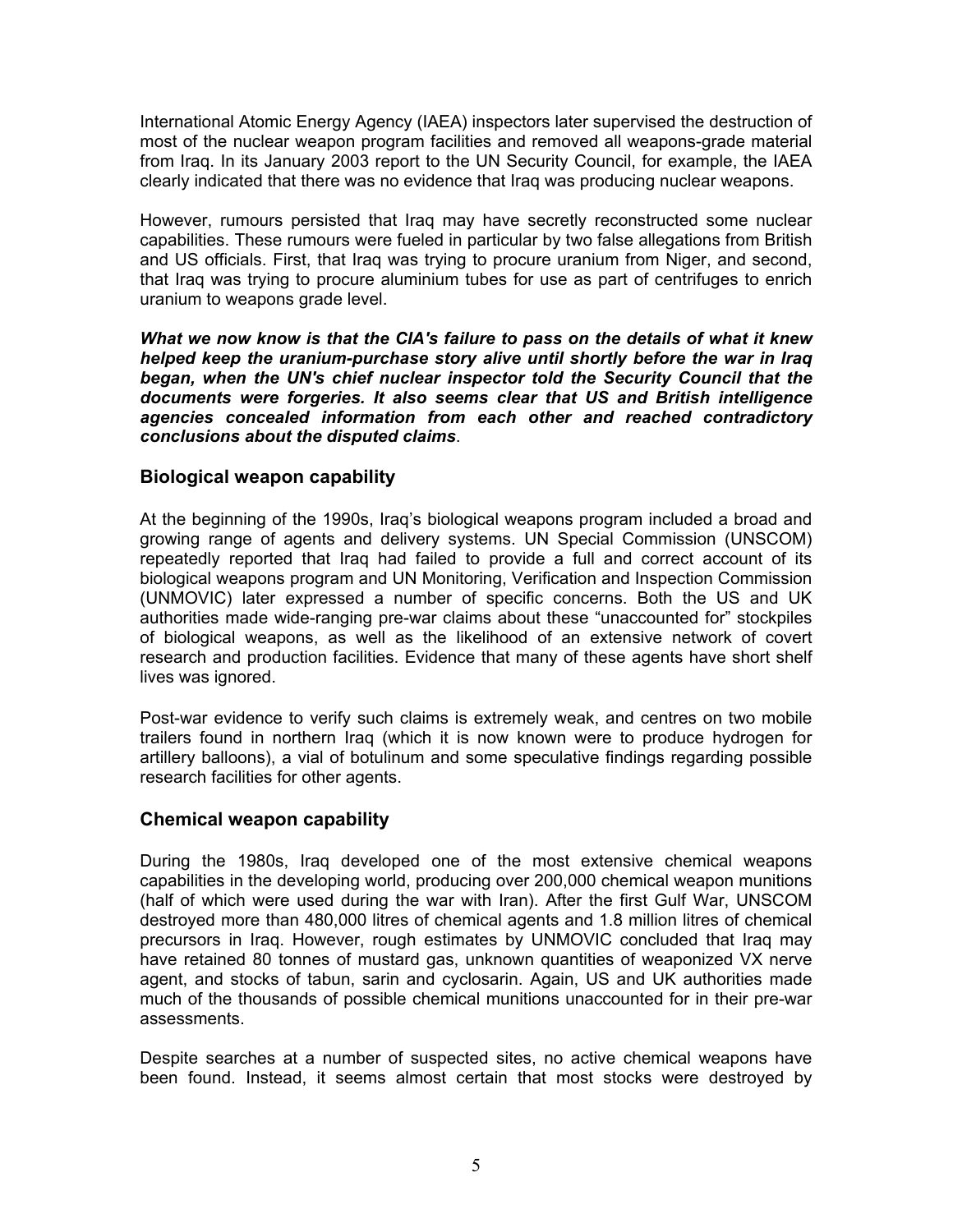inspectors in the mid-1990s and that any remaining weapons have deteriorated beyond effective use.

*It is obvious that pre-war descriptions of the threat diverge significantly from what has actually been discovered in the nine months since the war. For example, when Secretary of State Colin Powell's report to the UN Security Council is compared to David Kay's interim report, no single clear and unambiguous confirmation of any of the former's claims can be found in the latter.* 

#### **The Ambiguities and Flaws in US and British Pre-War Intelligence Analysis on Iraq's WMD Capability**

Intelligence analysis has been described as an art as well as a science. Formulation of judgments can be a delicate and complex process, especially when it comes to science and technology issues. However, there are numerous examples in which the intelligence collection process inexplicably ignored, downplayed or exaggerated pre-war information on Iraq's WMD capability.

#### **US Pre-War Intelligence**

Neither the released portions of the US National Intelligence Assessment (NIE) nor the full report substantiate the administration's view that Iraq represented an immediate threat to the US or the region. It contained no photographs of weapons sites, no substantiation of many allegations, no "proof" that would be of use to inspectors. Why was the NIE so inaccurate, and so selectively quoted by the Bush administration?

The misuse of intelligence does not fall solely within the realm of the executive branch. The legislative branch chose to look the other way and not ask tough questions. That being said, the Bush administration clearly ignored evidence that conflicted with its view that Iraq had NBC weaponry. One tactic was to bypass the government's customary procedures for vetting intelligence. The Pentagon also set up an Office of Special Plans (OSP), conceived by Paul Wolfowitz, Deputy Secretary of Defense, to find evidence of illicit weapons and links to Al Qaeda. In addition, a separate, unnamed Pentagon intelligence unit operated out of the office of Douglas J. Feith, Undersecretary of Defense for Policy and a former aide to Richard Perle at the Pentagon in the 1980s. The purpose of the unit was also to scour reports from the CIA, the Defense Intelligence Agency, the National Security Agency, and other agencies to find nuggets of information linking Iraq, Al Qaeda, terrorism, and the existence of Iraqi WMD.

#### **British Pre-War Intelligence**

Similar flaws can be found in the British intelligence assessment process, especially in relation to the dossier released on September 24, 2002. Public evidence to the Hutton inquiry has already revealed a number of discrepancies in the role of the intelligence agencies, while documentary evidence provided to the inquiry has also demonstrated that senior figures inside Downing Street knew the evidence about Iraqi WMD was weak. An e-mail sent to John Scarlett, chairman of the Joint Intelligence Committee, from Jonathan Powell, Blair's chief of staff, shortly before the dossier was published, said, "The document does nothing to demonstrate a threat, let alone an imminent threat, from Saddam. . . . We will need to make it clear in launching the document that we do not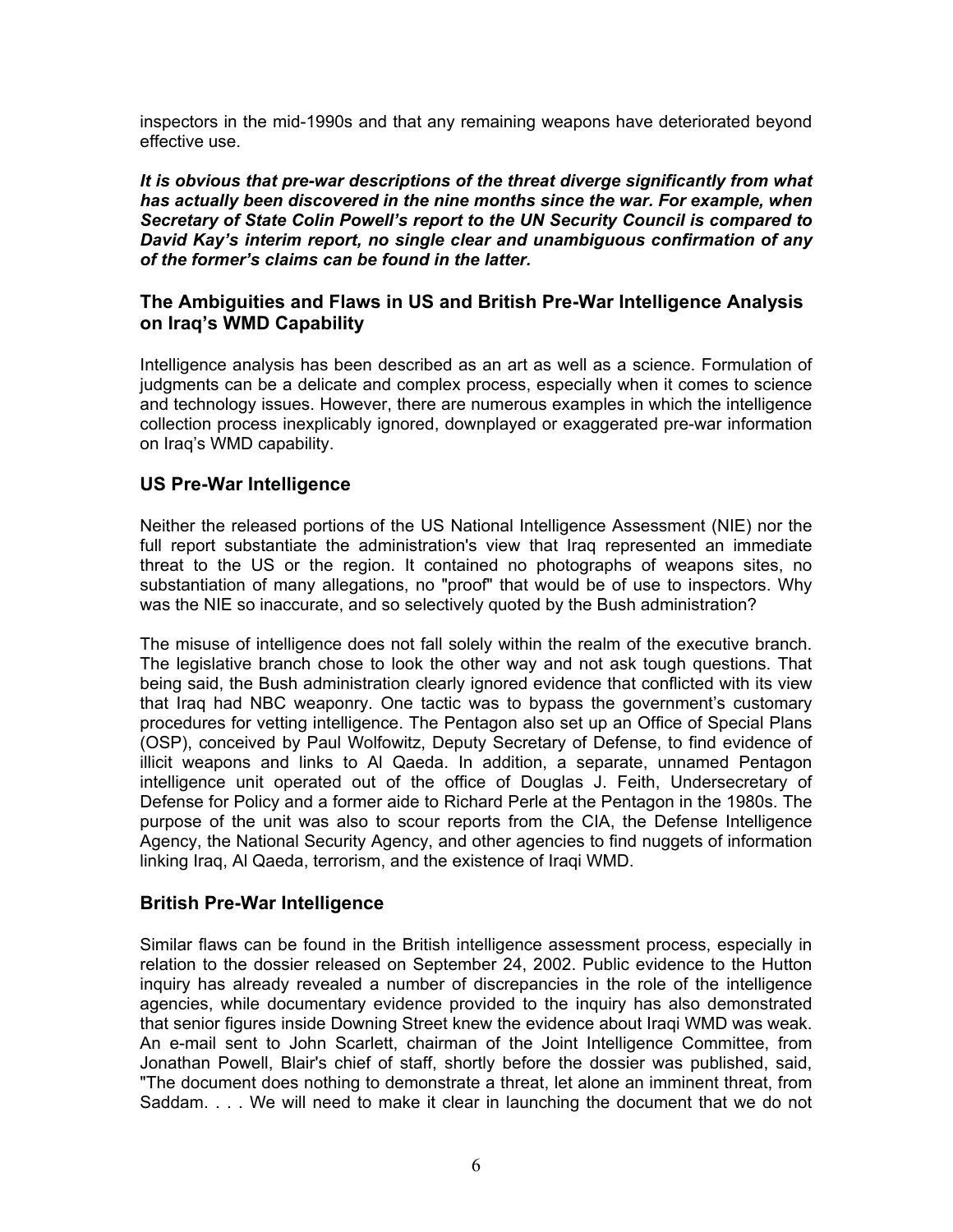claim that we have evidence that he is an imminent threat." But this is exactly what the final version of the dossier claimed.

Aside from the misuse of intelligence, it appears that the British government also resorted to outright propaganda. In late December 2003 the British government confirmed that MI6 had run an operation to gain public support for sanctions and the use of military force in Iraq. It had organised Operation Mass Appeal, a campaign to plant stories in the media about Saddam Hussein's WMD.

#### **Iraqi defectors and other misleading indigenous human intelligence**

Information from Iraqi defectors was of dubious value. Officials in Washington have confirmed that former Iraqi officials who had defected and were handed over to the CIA by the Iraqi National Congress (INC) provided them with information on Iraq's WMD program. Other intercepted intelligence appears to have been manipulated to exaggerate the case against the Iraqi regime.

After the fall of Baghdad, it was expected that captured Iraqi scientists would lead coalition forces to hidden caches of unconventional weapons. However, Iraqi scientists and technicians who have been detained say that Iraq destroyed all of its banned munitions years ago, and nothing more was produced.

The intelligence and political discrepancies described above are matters of great consequence, not only regarding the decision to go to war, but as regards the handling of current and future proliferation crises. Although the complete picture has yet to emerge, enough is now known to present some partial conclusions and recommendations for future US and UK non-proliferation policies and practices.

## **Conclusions and Recommendations**

There are four potential explanations for the failure to find banned weapons in Iraq:

- the weapons were destroyed or moved out of Iraq prior to invasion;
- the weapons were destroyed in coalition bombing or subsequent looting;
- the weapons exist but have not yet been found; or
- the weapons were destroyed even earlier, perhaps in the early or mid-1990s (i.e. the UN weapons inspectors succeeded in their mandate).

#### **Were the missing weapons destroyed or moved out of Iraq prior to the invasion?**

This is an unlikely explanation for the general failure to find illicit weapons that had been identified so confidently prior to the war. The logistical problems of transporting or destroying large stocks of chemical and biological weapons just days before the US-led invasion are likely to have precluded this as a realistic option.

#### **Were the weapons destroyed in the bombing campaign or stolen by looters?**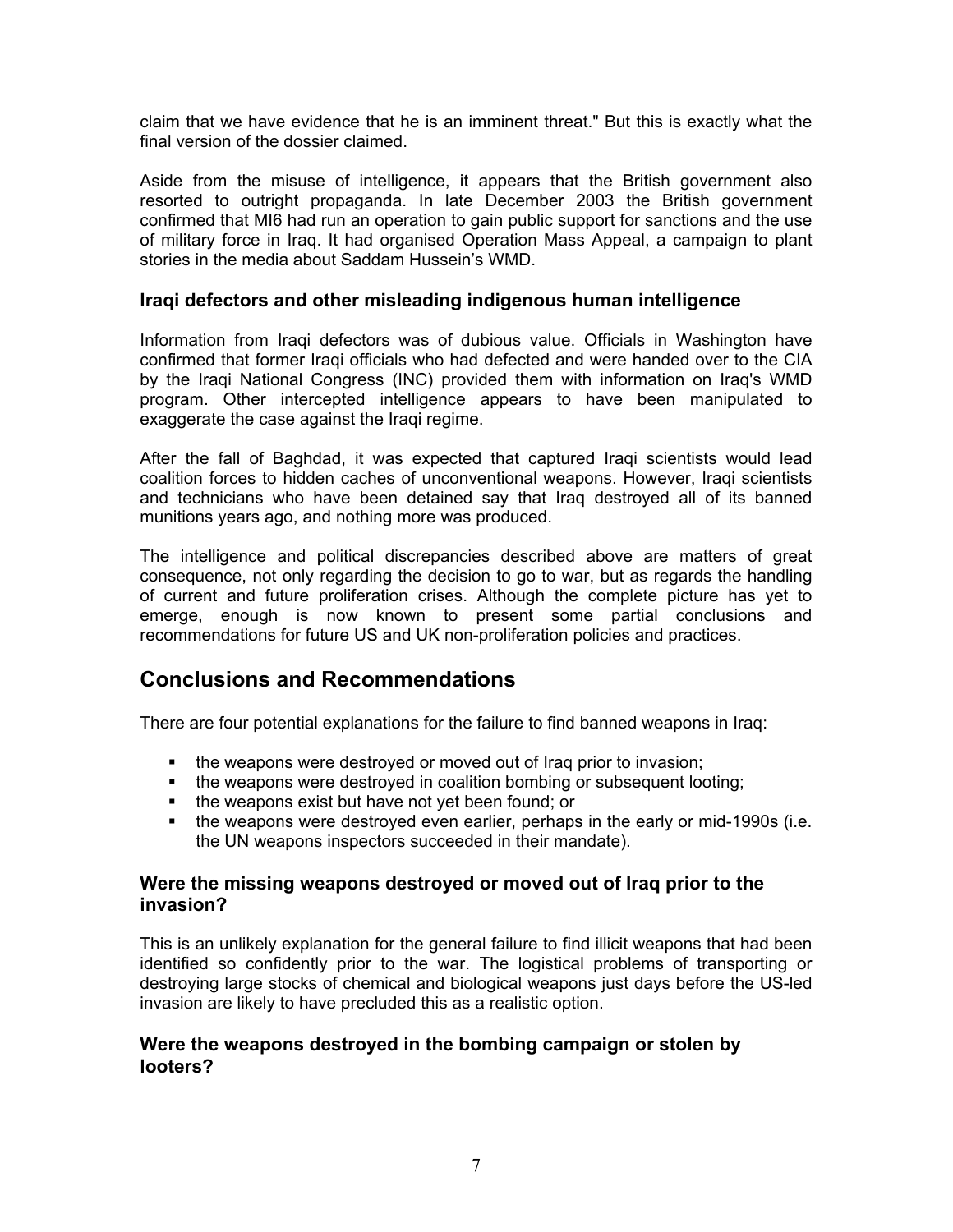Scores of suspect sites, industrial complexes and offices were stripped of valuable documents and equipment. Again, although it is very possible that much evidence for Chemical and Biological Weapons (CBW) would be degraded by looting or military action, it could not possibly be the case that all conclusive evidence would be destroyed.

#### **Isn't it a question of needing more time to find the weapons?**

Tony Blair and some US inspectors are continuing to argue that more time is needed, and Pentagon officials have said that the search process could take up to a year to complete. That is rather ironic, considering that UNMOVIC said before the war began that it could wrap up inspections in a few months.

The Prime Minister has even hinted that some of the evidence has already been accumulated. In a television interview at a Russia-European Union summit at the end of May 2003, Tony Blair said that he had already seen plenty of information that his critics had not, but would in due course. *If Downing Street has as yet unpublished evidence of Iraqi WMD, as claimed by the Prime Minister at the end of May 2003, this should be published without delay.* 

The US administration, on the other hand, is now emphasizing the need to find a paper trail and testimony that points to the Hussein regime's capability and intent to develop NBC weapons, as opposed to a readily usable stockpile of weapons. This new rationale was cited again in the President's January 20, 2004 State of the Union address.

US officials continue to argue that they were right to assume, based on older evidence and more recent circumstantial material, that Iraq was maintaining its unconventional weapons programs. But developing weapons is not the same as possessing weapons. Bush and his advisers did not argue that the US was compelled to go to war - rather than support more intrusive inspections - because Hussein had ongoing weapons programs; they claimed the US had to invade because it was imminently threatened by actual weapons.

*The suggestions that Iraq may have concentrated on dual-use programs in recent years - putting chemical and biological production equipment within commercial facilities so that it would not be discovered but could be used "on demand" or "just in time" - seem plausible enough, but are hardly the imminent threat to the US, UK and the rest of the world that justified the decision to go to war.* 

#### **Were the missing weapons destroyed many years ago?**

Claims that Iraq destroyed all of its illicit chemical and biological weapons in the 1990s an explanation that failed to convince the UN inspectors and British and American intelligence officials prior to the invasion - are now being given greater credence. It is increasingly likely that Iraqi officials were telling the truth. Iraqi Brig. Gen. Alaa Saeed, one of Iraq's most senior weapons scientists, insisted that the combined blitz of allied bombing and intense UN inspections in the 1990s effectively destroyed Hussein's chemical, biological and nuclear programs. UN sanctions, he said, stopped Baghdad from importing the raw materials, equipment and spare parts needed to secretly reconstitute the illegal programs, even after UN inspectors left the country in 1998.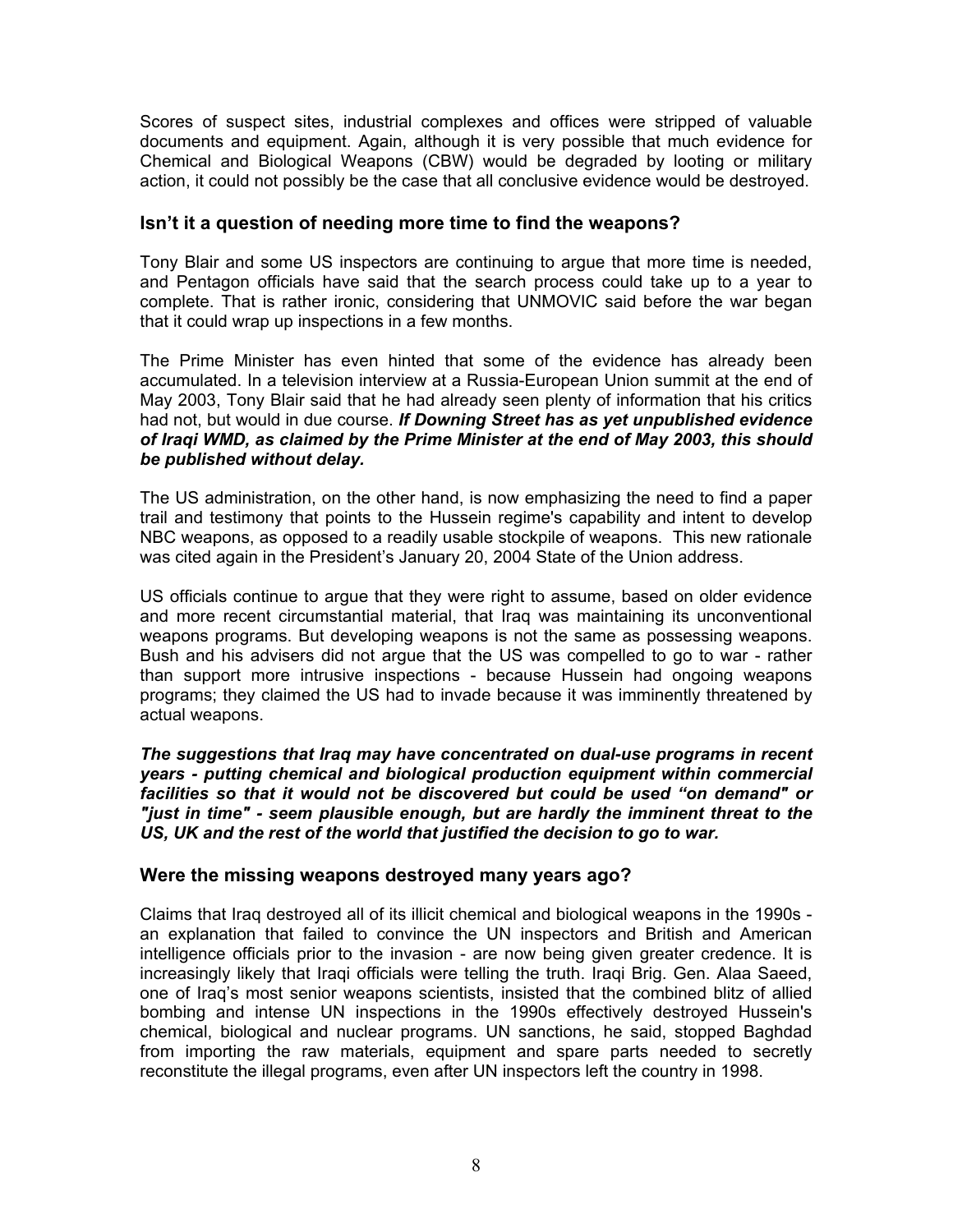The recent report by the US think tank, The Carnegie Endowment for International Peace, also found that the international inspections effort generally had it right. And according to Demetrius Perricos, acting chairman of the UNMOVIC since Hans Blix's retirement, most of the weapons-related equipment and research that has been publicly documented by the US-led inspection team in Iraq was known to the UN before the USled invasion.

#### **Was the Iraqi WMD threat overstated by Britain and the United States?**

Despite unparalleled searching, nothing has turned up and the evidence is overwhelming that Iraq did not have banned weapons at the time that the US and Britain invaded Iraq. The brutality of Saddam Hussein's regime was not an adequate justification for war, and the US and British authorities did not seriously try to make it one until long after the war began and all the false justifications began to fall apart. Clearly, therefore, the statements made by officials immediately before the war that suggested a far more advanced and extensive program need to be reassessed.

However, final conclusions as to whether the primary fault lies with US and British intelligence on Iraqi's WMD program, or with the part played by senior figures in the US and British administrations in interpreting and disseminating that evidence, will need to be deferred until further information becomes available. The case against President Bush already seems pretty clear cut, especially given the recent testimony by former Treasury secretary Paul H. O'Neill that the debate over military action against Iraq began as soon as the President took office.

#### **What are the implications of these intelligence and political failings and what are the policy lessons for future challenges involving suspected WMD proliferation?**

#### *Acknowledge past mistakes*

Tony Blair and George Bush must acknowledge that they were wrong about Iraq's WMD and show that they are taking sweeping action to rectify the concerns that led to this miscalculation. There must also be sufficient political space for political leaders to acknowledge their mistakes. One of the most corrupting aspects of politics in both the US and UK is the continuing search for hidden agendas, and the lack of trust that is afforded to politicians.

#### *Learn the right lessons*

Despite the continuing instability in Iraq and Afghanistan, both interventions are being lauded by US and British administration officials as political and military successes. The hard line stance is said to be improving the security situation in other parts of the world. Such claims are wildly overstated and mean that important lessons are lost. For example, Libya's welcome return back into the international community lies in the patient diplomatic initiative set in motion long before President Bush began his pursuit of Saddam. The invasion of Iraq appears to have exacerbated the terrorist threat, reversed peace and democracy in parts of the Middle East and undermined the transatlantic alliance, the UN and international law.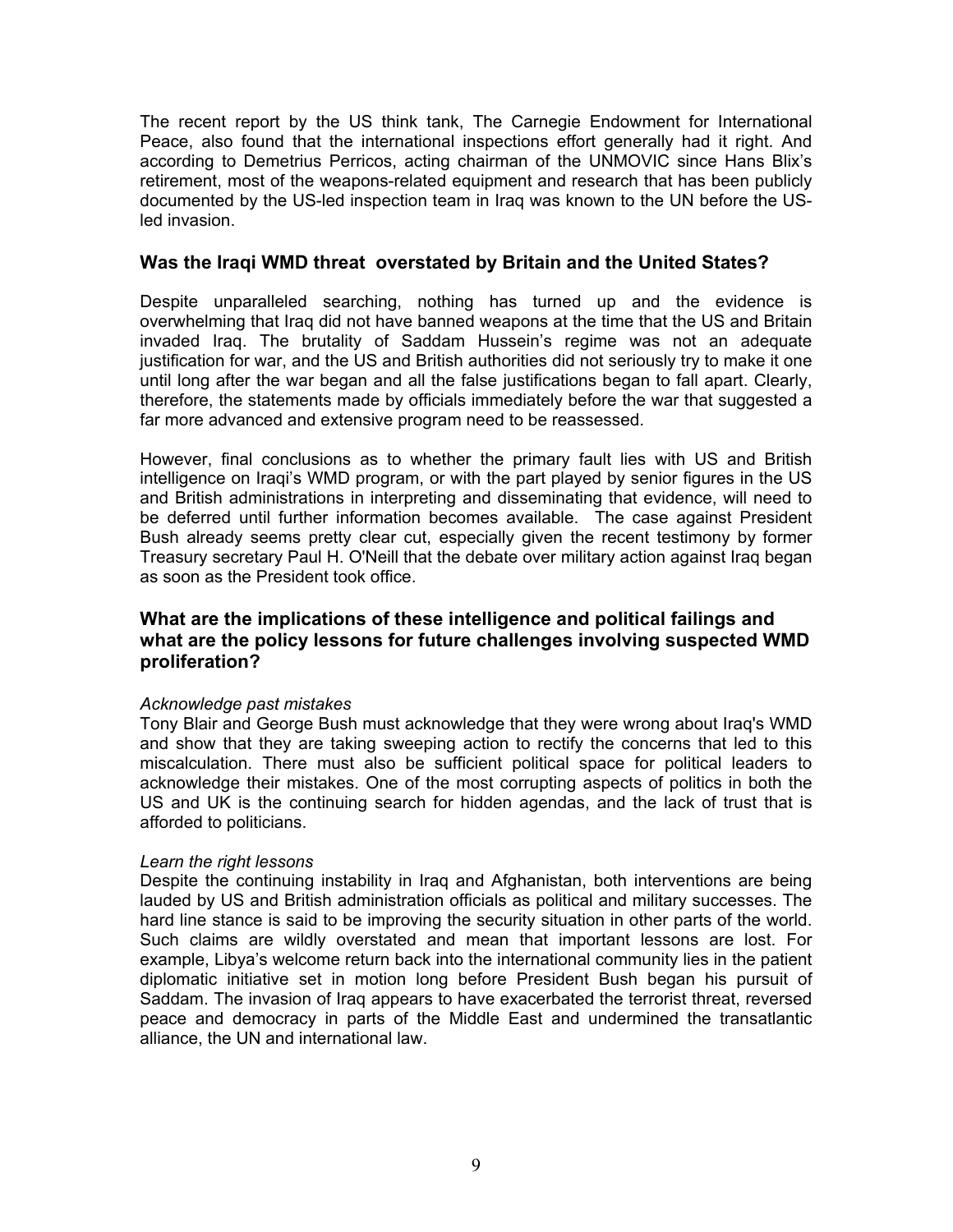#### *Review the role of intelligence*

The demands on intelligence gathering and assessment are enormous and the consequences of getting it wrong can be dire. One of the issues that undoubtedly affected intelligence assessments in Iraq was the prior failure of US and British intelligence to spot the strategic ambitions of Al Qaeda, and the attack on 9/11 in particular. The picture that was painted by the US and British intelligence agencies, especially after political pressure was brought to bear, clearly involved "'worst case" thinking.

The failure to find any banned weapons means that it will be harder to trust intelligence reports about North Korean, Iranian or other "rogue state" threats. Already, in the crisis over North Korea's nuclear ambitions, China has rejected US intelligence that North Korea has a secret program to enrich uranium for use in weapons.

Threats to our security – such as those from NBC proliferation and catastrophic forms of terrorism – are now much more diffuse and debatable. Since most of these threats are developed in secret, there is a strong case for maintaining secret specific intelligence on them. This is not only to provide early warning, but to open up the possibilities for diplomatic and other policy responses short of military action. But it is vital that future non-proliferation and counter-proliferation strategies are based on carefully collected and analysed open evidence rather than on prejudice or political expediency.

There will always be a requirement to turn "raw" intelligence data into a document or information for public consumption, and in one sense all intelligence assessments are doctored to some extent for public consumption. It is also self-evident that in editing and shaping raw intelligence data there will be a tendency to present the case in the best possible light for the government of the day. In the case of Iraq, the requirement to persuade clearly took precedence over the requirement to be objective. In future, therefore, public information that draws on intelligence data should have more health warnings and should clearly set out the context for and motives behind publication.

#### *Bring the spooks out of the shadows*

In Britain at least, the intelligence agencies need greater visibility and accountability. If the existing Intelligence and Security Committee is not up to this task, then a new small oversight committee should be established to vet the procedures of intelligence gathering and assessment, and to be responsible for publication of unclassified intelligence reports and related materials. It will also be important to explore new ways of sharing the raw intelligence data with a broader cross-section of MPs.

Politicians also need more detail in order to judge appropriate policy responses. They particularly need more context as to why something is going on. In the UK at present, almost all policy – as evidenced by the most recent Defence, Foreign and Development White Papers – assumes an established nexus between WMD proliferation, state failure and terrorism. However, all the available evidence suggests that most "states of concern" are actually diminishing their active support for terrorism, perhaps partly in response to the threat of US military force. Only Sudan and the former Taliban regime in Afghanistan are known to have materially aided Al Qaeda. In terms of transferring WMD materials to non-state actors, the biggest risk lies in theft or diversion of the huge stockpiles in the existing nuclear states.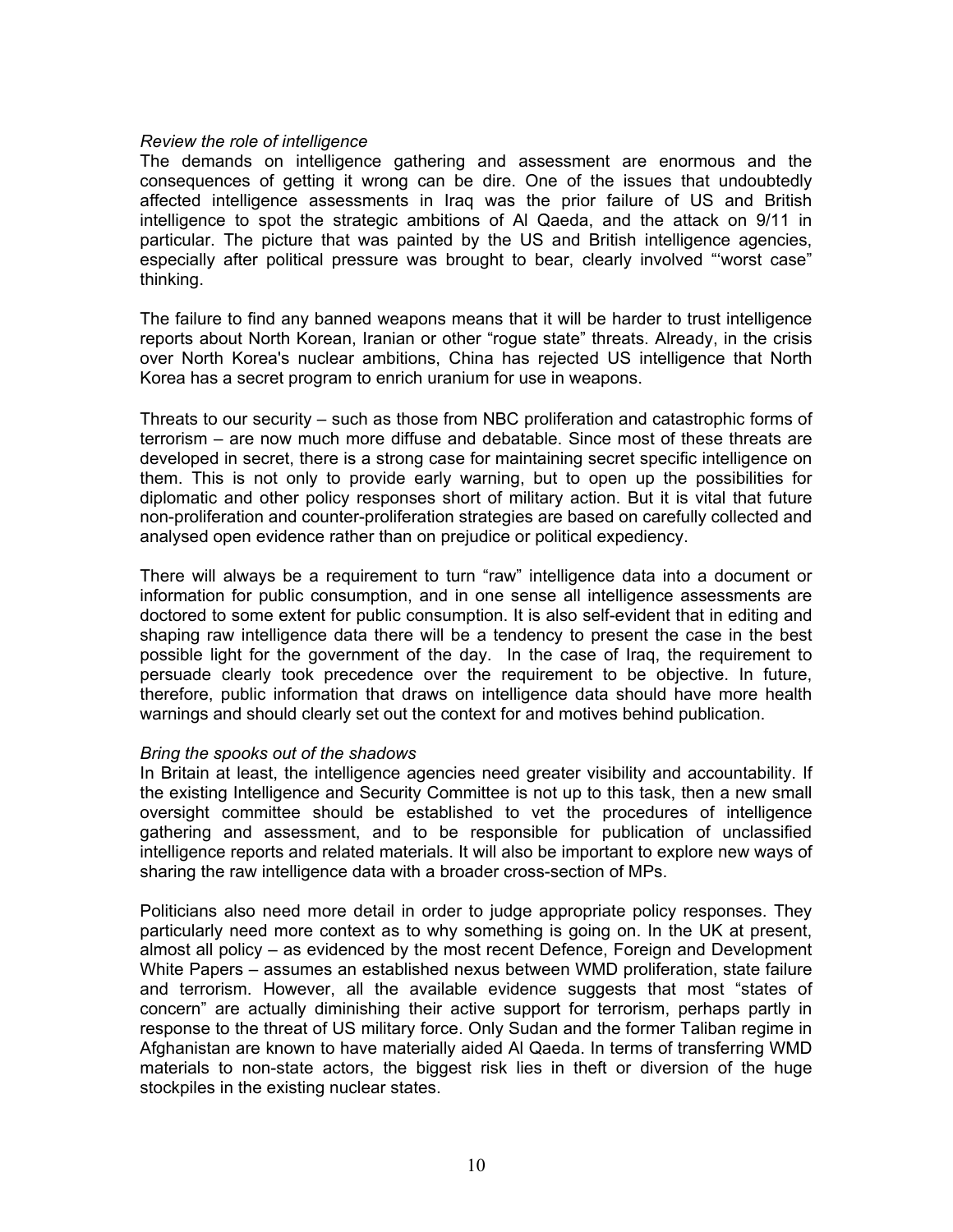#### *Re-examine the doctrine of pre-emption*

Over reliance on intelligence makes the doctrine of pre-emption a flawed and dangerous instrument of foreign policy. Greater caution has to be exercised in thinking around preemptive warfare, and better thinking is needed about its consequences.

Moreover, if pre-emption became widely acceptable, it could lead to other countries fearing an assault attacking their rivals first, pre-empting the pre-emptor and escalating a conflict that might have been resolved without force. Or a nation under a sudden attack might choose to deploy chemical, biological or nuclear weapons it otherwise might not use. The very act of one country pre-emptively attacking another carries troubling echoes of vigilante justice when much of the world is working toward common understandings about the legal use of force.

#### *Return UN Inspectors to Iraq*

International inspections and monitoring actually worked effectively in Iraq. The return of the UN inspectors would confer some much needed legitimacy to the post-conflict search for weapons, and also help to re-engage the wider international community in the reconstruction of a post-Saddam Iraq. UNMOVIC should also be given the task of ongoing monitoring in Iraq once the 'coalition' military forces have left.

#### *Create a permanent international cadre of inspectors*

The British and US governments should also put their weight behind establishing a broader mandate within UNMOVIC as suggested by Hans Blix. Over the years, UNMOVIC has acquired much experience in the verification and inspection of biological weapons and missiles as well as chemical weapons, but only in Iraq. It has scientific cadres that are trained and could be mobilized to provide the Security Council and other concerned actors with a capability for ad hoc inspections and monitoring, elsewhere.

#### *Support multilateral and international law-based solutions to WMD proliferation*

Non-proliferation and arms control remain essential elements in the fight against the further proliferation of WMD. International arms control regimes must, however, be reinforced and adapted to current developments, both technological and political. We have reached a pivotal moment in inter-state relations with a real opportunity to shape a new world order based on the rule of law. The US and UK should be working to write those rules and get them implemented. Sometimes it will be necessary to take direct action, including in extreme circumstances military action, to stop the rules being broken. But such action should only be undertaken within the rules of international law, and preferably, with the authorisation of the UN Security Council.

#### *Think about WMD closer to home*

WMD threat reduction should begin at home. It is not just a 'rogue' state problem. Existing nuclear-armed states (including the US and UK) should reaffirm their intention to implement the 13 disarmament steps agreed to in 2000 under the Nuclear Non-Proliferation Treaty (NPT). The US Senate's decision in May 2003 to at least partially rescind a ten-year ban on funding research and development of new 'low-yield' nuclear weapons was unnecessary and destabilising. Efforts to expand threat reduction programmes, such as the G-8 Global Partnership Against Weapons of Mass Destruction, and principles to new regions and countries, such as North Korea, the Middle East and South Asia also need to be urgently explored.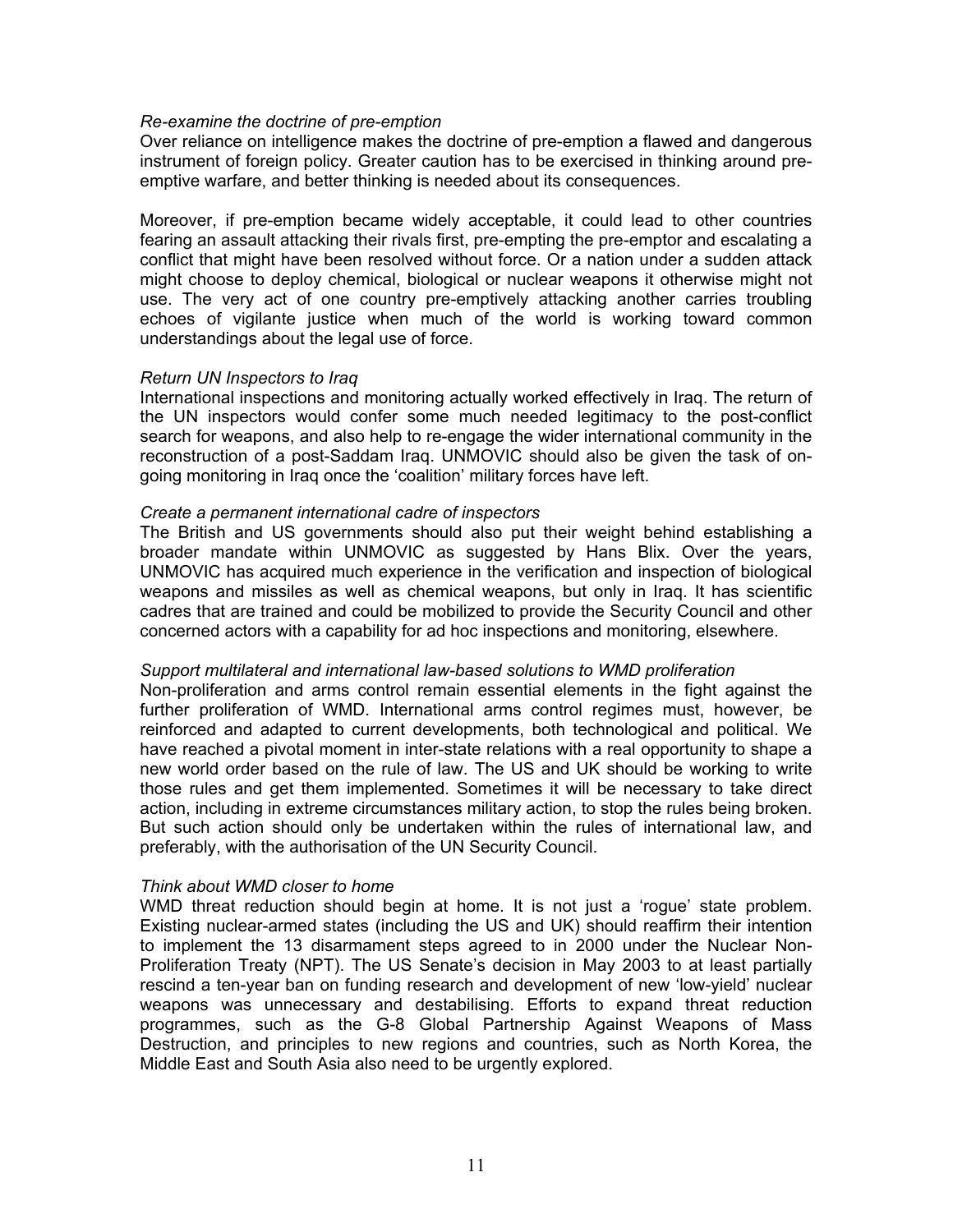## **Introduction**

"As we know, there are known knowns. There are things we know we know. We also know there are known unknowns. That is to say, we know there are some things we do not know. But there are also unknown unknowns, the ones we don't know we don't know."

US Secretary of Defense, Donald Rumsfeld, February 12, 2002, Department of Defense news briefing

At the end of April last year, BASIC published a *Special Briefing* to review the evidence of Iraq's possession of weapons of mass destruction (WMD), code for nuclear, biological and chemical (NBC) weapons.<sup>[1](#page-71-0)</sup> At that time, we reviewed:

- a) the evidence of Iraqi possession of chemical and biological weapons as uncovered by the UN inspectors prior to their withdrawal;
- b) the evidence uncovered during the subsequent military 'liberation' of Iraq; and
- c) the evidence accumulated following the fall of the Saddam regime.

We provisionally concluded that Iraq's possession of NBC weapons was likely to be nowhere near as extensive as US and UK officials claimed before going to war. More than eight months later, we now know with almost total certainty that there were no such weapons and only stunted research programs that had been inhibited by UN inspectors and sanctions. In short, Iraq was not the imminent threat we were told it to be.

Since the end of major combat operations on May 1, the United States and other coalition forces have been looking hard for signs of the NBC weapons that Iraq was alleged to have, or at least, for the research and development programs that would allow such weapons to be produced at short notice.<sup>[2](#page-71-1)</sup> The forces formed their own special units and claimed that these were far more effective than the often unfairly criticized UN inspectors, even though the US inspectors used many of the same techniques. $3$ 

In fact, at least initially, the US search units suffered from disorganization, interagency feuds, disputes within and among various military units, and equipment shortages.<sup>[4](#page-71-3)</sup> They also failed to prioritise sites containing critical information, such as the state-owned al-Fattah company in Baghdad, which designed all the rockets fired by Iragi troops in 1991 and in 2003. $^5$ 

When they eventually got up to speed, the US inspectors searched in vain. turning up items like vacuum cleaners as opposed to VX nerve gas.<sup>[6](#page-71-5)</sup> And when nothing significant was found, they looked instead for signs at least that Iraq had been striving to maintain NBC research and development programs in order to produce such weapons in short order. $<sup>7</sup>$  $<sup>7</sup>$  $<sup>7</sup>$ </sup>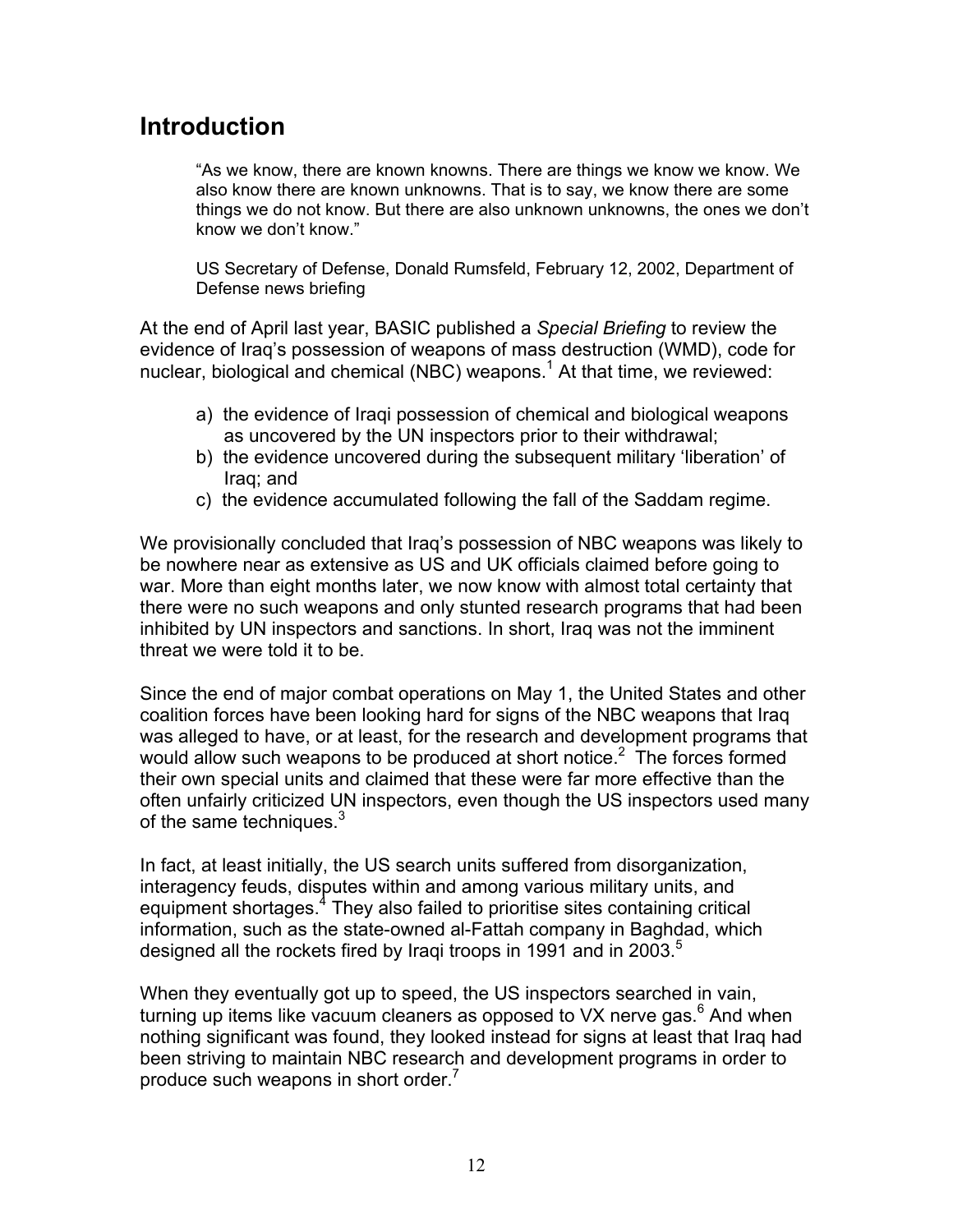Recently though, it appears that the US administration has abandoned the search and tacitly acknowledges that there is nothing to find. The signs are as follows:

- a) With little else to show for months of effort, the Pentagon recently began reassigning Arabic translators and intelligence analysts from the weapons search to other, more pressing needs, such as the fight against Iraqi insurgents;
- b) Some of the Energy Department's top nuclear-weapons experts, detailed to the Iraq Survey Group (ISG), the US group leading the search, over the summer, have come home.
- c) Most recently the Bush administration has withdrawn from Iraq a 400 member military team whose job was to scour the country for military equipment.<sup>[8](#page-71-7)</sup>
- d) Except for a handful of Iraqi scientists who worked on biological agents in the mid-1990s, many former Iraqi weapons experts held by the US have been released.<sup>[9](#page-71-8)</sup>
- e) According to recent news reports, David Kay, the head of the ISG, is considering stepping down in the next few months - before the group he leads completes its search and issues a final report.<sup>[10](#page-71-9)</sup>

Ironically, the recent celebrated capture of Saddam Hussein results, at least in part, from a significant shift in American strategy in November. This shift reassigned intelligence personnel from the WMD search to a reinvigorated manhunt to find the remaining "high-value Iraqi targets" - the former regime leaders. The ISG was key to that effort..<sup>11</sup>

#### *The conclusion is inescapable: there is nothing to be found. This means that President Bush and Prime Minister Blair made a WMD mountain out of what, at best, was a molehill. As a recent detailed report from the Carnegie Endowment for International Peace concludes, "Administration officials systematically misrepresented the threat from Iraq's WMD and ballistic missile programs."[12](#page-71-11)*

Such misrepresentation should be astonishing. For the existence of such weapons was the primary rationale for invading Iraq. (For a reminder of the *causus belli* advanced by leading American politicians prior to the war, see Appendix 1.<sup>13</sup>) Yet the public and the media have become so inured to official misrepresentation, to use the most charitable term, that few will be astonished by the Carnegie report.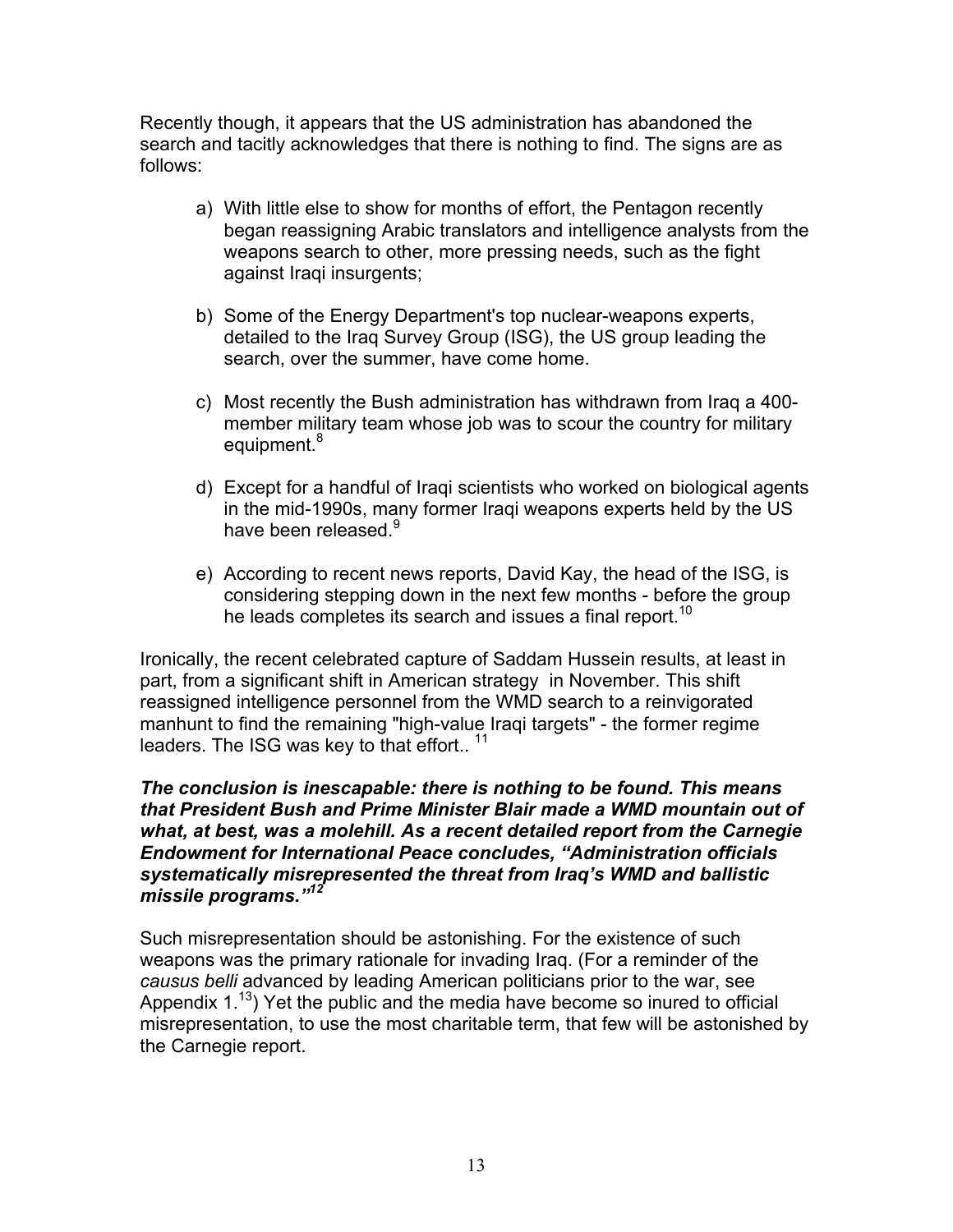In fact, Washington has begun distance itself publicly from the principal, official justification that Saddam's WMD posed a threat (to the region, the US and Britain). However, Tony Blair has continued to claim that "massive evidence" of illegal Iraqi weapons activity has been uncovered.<sup>14</sup> This assertion, made before Christmas, was even denied at the time by the senior US official in Iraq, Paul Bremer.

On the eve of the publication of the Hutton inquiry report into the circumstances surrounding the death of UK government scientist David Kelly, this BASIC Report provides a timely update and summary of the evidence that has been accumulated by the US inspectors in Iraq and from other public sources over the past eight months. The evidence confirms that US and British forces were led into battle on spurious grounds.

The report also attempts to shed light on the reasons for this: why did the US and UK governments exaggerate? Or did they themselves misunderstand what went before? Were they themselves misled by available pre-war intelligence on Iraq's WMD capability?

The report is structured as follows. Part I reviews the pre- and post-war evidence of Iraq's WMD capability, and specifically identifies examples of ways in which US and UK authorities got it wrong:

- Pre-war: allegations of uranium acquisition from Niger; allegations regarding the purpose of shipments of aluminium tubes; and claims about the scope of chemical weapon stockpiles
- Post-war: allegations about the purpose of mobile trailers found in northern Iraq; and allegations regarding a vial of botulinum and "new" covert BW research.

Part II reviews the flaws and ambiguities in both US and British pre-war intelligence analysis on Iraq's WMD capability, with particular reference to the use of Iraqi defectors and other misleading indigenous human intelligence.

Part III draws some conclusions and makes some recommendations. *The main conclusion is that the failure to find banned weapons in Iraq suggests very strongly that the UN weapons inspectors succeeded in their mandate, and that the Iraqi government complied with its obligations.* The key recommendations are:

• Tony Blair and George Bush must acknowledge that they were wrong about Iraq's WMD and show that they are taking sweeping action to rectify the concerns that led to this miscalculation.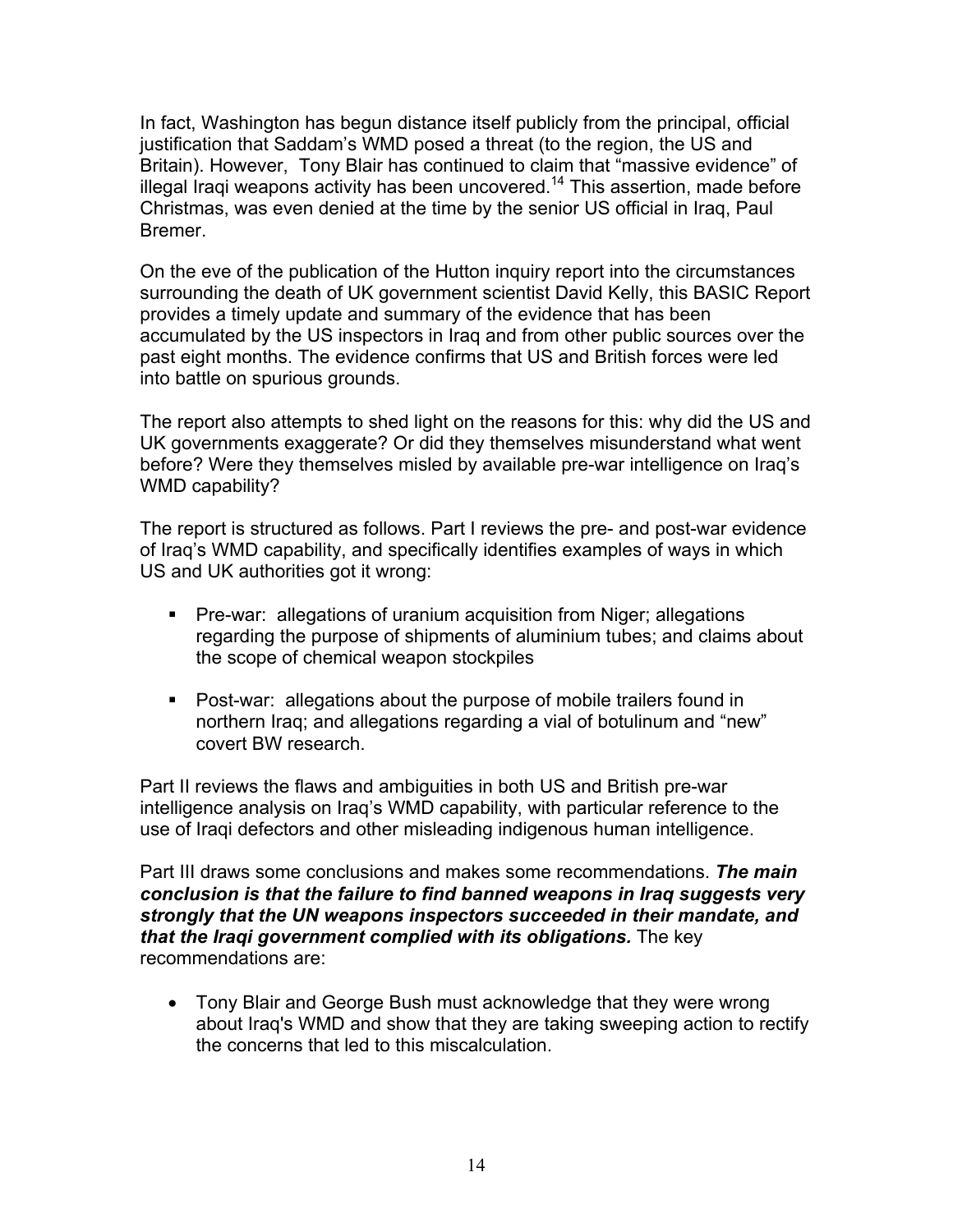- Learn the right lessons: by invading Iraq, which had no WMD, the US and Britain are less able to respond to real WMD proliferation crises.
- Review the role of intelligence: it is vital that future non-proliferation and counter-proliferation strategies are based upon carefully collected and analysed open evidence rather than on prejudice or political expediency.
- Bring the spooks out of the shadows: the intelligence agencies need greater visibility and accountability.
- Re-examine the doctrine of pre-emption: Over reliance on intelligence makes the doctrine of pre-emption a flawed and dangerous instrument of foreign policy.
- Return UN Inspectors to Iraq to confer some much needed legitimacy to the post-conflict search for weapons.
- Create a permanent international cadre of inspectors as suggested by Hans Blix.
- Support multilateral and international law-based solutions to WMD proliferation: We have reached a pivotal moment in inter-state relations with a real opportunity to shape a new world order based on the rule of law.
- WMD threat reduction should begin at home: it is not just a 'roque' state problem.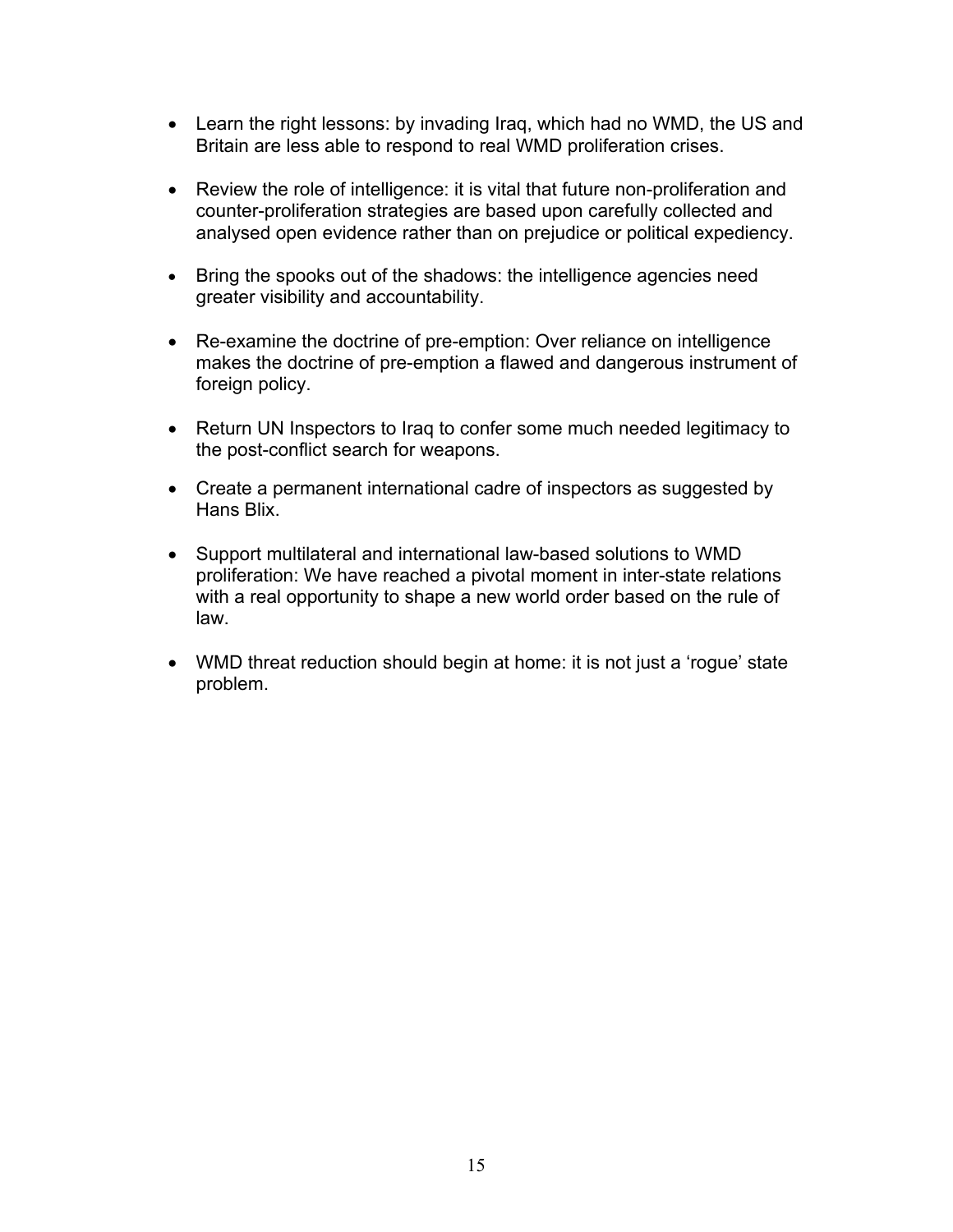## **Part I: Iraq's WMD Capability**

To set the scene, there is no doubt that Iraqi armed forces have had chemical and biological weapons and have in the past tried to produce nuclear weapons. The seven plus years of UN inspections after the 1991 Gulf War clearly established the existence of weapons programs in all three areas. The world knew as far back as the Iraq-Iran war that Iraq had successfully developed and used chemical weapons. It is also widely known that Iraq used chemical weapons on its own Kurdish population in Halabja in March 1988. And despite Iraq's declaration in 1991 that it did not possess any biological weapons or related items, the United Nations Special Commission (UNSCOM) uncovered a well-developed BW program in 1995.

Yet those same chemical and biological programs also suffered significant disruptions and setbacks as a result of the 1991 war. For example, the subsequent UN inspections regime, UNSCOM, destroyed more than 480,000 litres of chemical agents and 1.8 million litres of chemical precursors in Iraq's arsenal, the vast bulk of the stocks Iraq was said to possess. That, coupled with Saddam Hussein's past refusal to comply with UN Security Council resolutions to disarm, and to obstruct inspections by UNSCOM and its successor, the United Nations Monitoring, Verification and Inspection Commission (UNMOVIC), made gauging the scope and extent of Iraq's biological and chemical programs very difficult.

Thus, despite formidable obstacles, and contrary to many public statements by British and American officials and political leaders, UN inspectors had made progress in narrowing down the uncertainties. These uncertainties were compiled by UNMOVIC in a report on "Unresolved Disarmament Issues: Iraq's Proscribed Weapons Programmes", dated March 6, 2002. The report was released the day before Hans Blix, UNMOVIC director, gave his last quarterly report to the Security Council, just 13 days before the start of the war.

This report grouped 100 'unresolved disarmament issues' into 29 clusters, and presented them by category: missiles, munitions, chemical and biological weapons.

As the coalition forces advanced on Baghdad, increasing effort was devoted to locating CB weapons, but to no effect. For example, an entire artillery brigade, typically comprising 3,000-5,000 soldiers, was retrained to secure and examine sites suspected of holding banned weapons. And the Pentagon offered rewards of up to \$200,000 for help in finding Iraqi leaders or chemical, biological or nuclear weapons.<sup>15</sup>

Despite frequent media reports in the immediate aftermath of the fall of Saddam's regime that coalition military forces were finding 'signs' and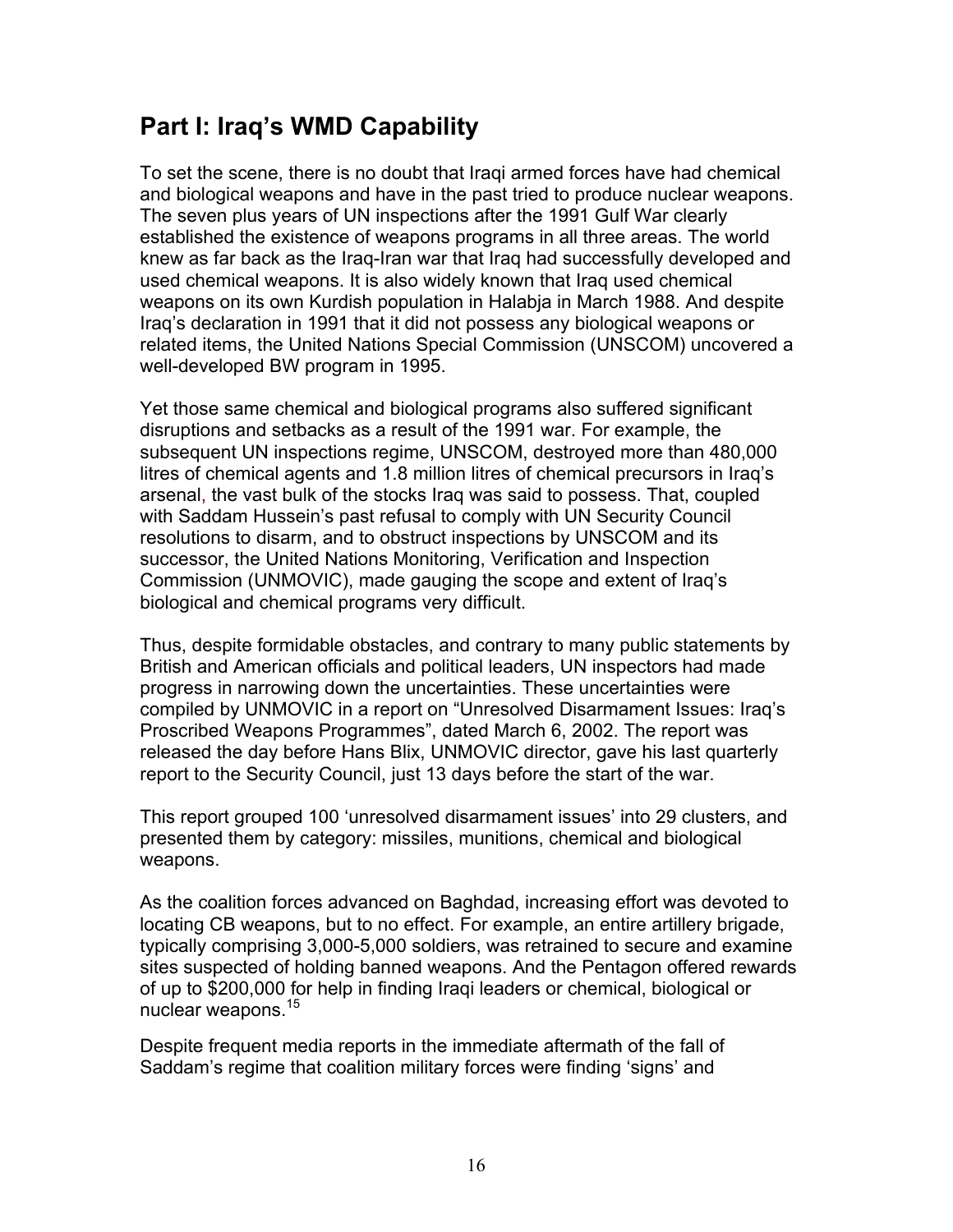'indications' of chemical and biological weapons, these all turned out to be red herrings.

## **Evidence of Iraq's Nuclear Weapon Capability**

Iraq ratified the Non-Proliferation Treaty in 1969, but soon began violating its obligations by secretly pursuing a nuclear weapons program (centred around the Osiraq research reactor financed by France in 1976). Israel's pre-emptive 1981 strike on the reactor simply led to a much more ambitious development program to produce highly enriched uranium. At the time of the first Gulf War in 1991, Iraq was thought to be only a few years away from producing enough highly-enriched uranium for a nuclear weapon.

After the Gulf War, IAEA inspectors supervised the destruction of most of the nuclear weapon program facilities and removed all weapons-grade material from Iraq. In 1998 the IAEA reaffirmed that there were no indications of any clandestine nuclear weapons capability in Iraq, and maintained this view right up to the point at which its inspection teams left Baghdad. In its January 2003 report to the UN Security Council, for example, the IAEA clearly indicated that there was no evidence that Iraq was producing nuclear weapons.

However, rumours persisted that Iraq may have secretly reconstructed some nuclear capabilities. These rumours were fuelled in particular by two false allegations from British and US officials. First, that Iraq was trying to procure uranium from Niger, and second, that Iraq was trying to procure aluminium tubes for use as part of centrifuges to enrich uranium to weapons grade level.

## *False allegations of uranium acquisition from Niger*

The main part of the US Administration's case for claiming that Iraq was continuing with its intent to acquire nuclear weapons was based on forged documents initially circulated by British intelligence.<sup>16</sup> This was the bogus story that Iraq was attempting to acquire uranium from Niger. President Bush referenced the "evidence" in his State of the Union Message on January 28, 2003:

The International Atomic Energy Agency confirmed in the 1990s that Saddam Hussein had an advanced nuclear weapons development program, had a design for a nuclear weapon and was working on five different methods of enriching uranium for a bomb. The British government has learned that Saddam Hussein recently sought significant quantities of uranium from Africa.

It is now known that elements of the Bush Administration knew that this claim was bogus almost a full year earlier.<sup>17</sup>

First, the CIA. We know that the CIA had strong doubts as early as March 2002. In June 2003, the agency, facing criticism for its failure to pass on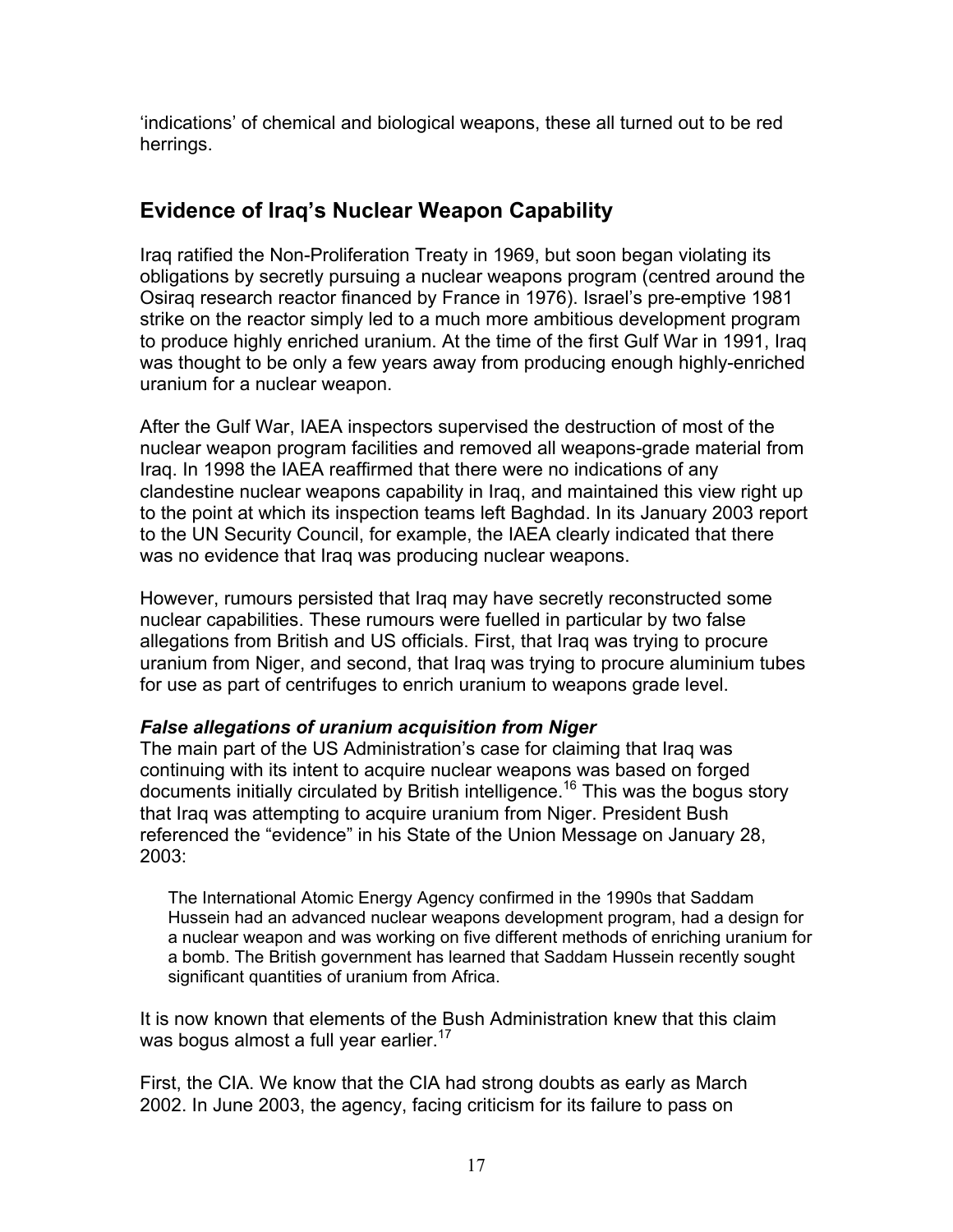a key piece of information about this claim, admitted that it had sent a cable to the White House and other government agencies in March 2002 stating that Niger officials had denied its authenticity.<sup>18</sup> But the cable was itself misleading in that it failed to include the conclusions of a former US ambassador, later revealed to be Ambassador Joseph Wilson, who had been sent to Niger in February 2002.

Ambassador Wilson determined that documents purporting to describe the attempted purchase had been forged. Instead, the CIA cable attributed its assessment only to an anonymous source, failing to mention the name of the former ambassador, a known Africa expert, or that the agency had actually sent him to Niger.

Ambassador Wilson subsequently wrote in *The New York Times:* "Based on my experience with the administration in the months leading up to the war, I have little choice but to conclude that some of the intelligence related to Iraq's nuclear weapons program was twisted to exaggerate the Iragi threat."<sup>19</sup>

Second, the four-star general. Although it has not received as much attention as the report by Ambassador Wilson, Marine Gen. Carlton W. Fulford Jr., a four-star general who was then deputy commander of the US European Command, was asked to go to Niger in 2002 to inquire about the security of Niger's uranium. He said he came away "assured" that the supply of "yellowcake" was kept secure by a French consortium. The findings were passed up to Gen. Richard B. Myers, chairman of the Joint Chiefs of Staff.<sup>[20](#page-71-19)</sup>

A spokesman for Myers subsequently claimed that the general had "no recollection of the information" but did not doubt that it had been forwarded to him. "Given the time frame of 16 months ago, information about Iraq not obtaining uranium from Niger would not have been as pressing as other subjects," said Capt. Frank Thorp, the chairman's spokesman.

Third, the British government. In early September 2002, the CIA informed the UK government that the Niger claims were false. This proved to be an unsuccessful attempt to persuade the UK to drop the reference from an official intelligence paper.<sup>21</sup> However, the British government rejected the US suggestion, saying it had separate intelligence unavailable to the United States. Thus the claim was still included in the British dossier released on September 24, 2002.<sup>[22](#page-71-21)</sup>

According to veteran investigative journalist Seymour Hersh, it is at least possible that the false information about the uranium from Niger was the result of a deliberate British propaganda program: "What is generally agreed upon, a congressional intelligence-committee staff member told me, is that the Niger documents were initially circulated by the British - President Bush said as much in his State of the Union speech - and that '…the Brits placed more stock in them than we did.' Hersh continued: "It is also clear, as the former high-level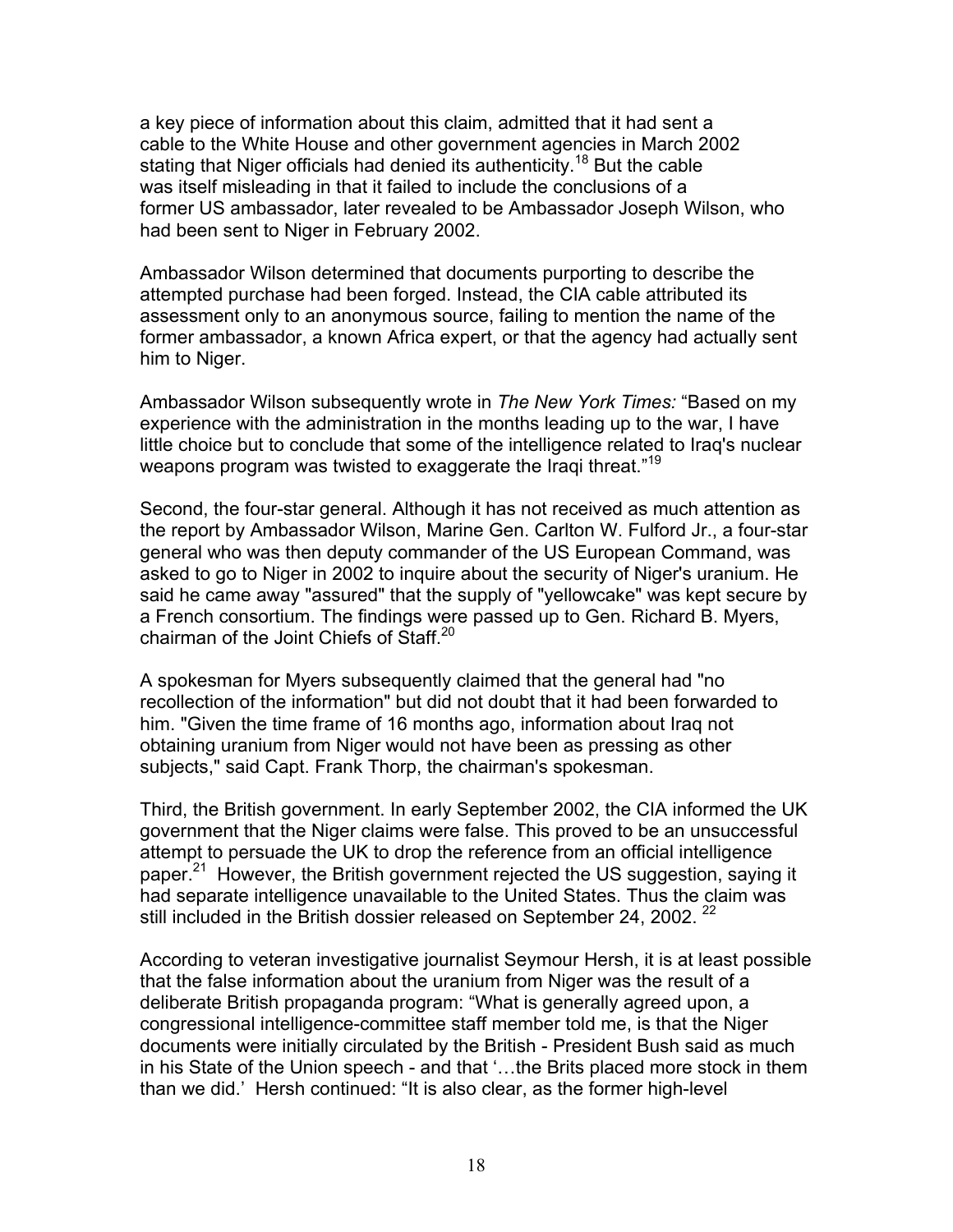intelligence official told me, that "something as bizarre as Niger raises suspicions everywhere."[23](#page-71-17)

Although a Parliamentary Committee report released in July 2003 exonerated the Blair government of deliberate distortion to justify invading Iraq, it urged the foreign secretary to come clean as to when British officials were first told that the Iraq-Niger allegation was based on forged documents. The report noted that "…it is very odd indeed" that the British Government has still not come up with any other evidence to support its contention about an Iraq-Niger connection.<sup>24</sup>

Fourth, classified intelligence. Also in the fall 2002, the CIA was coordinating completion of a classified National Intelligence Estimate (NIE) of Iraq's chemical, biological and nuclear weapons programs.<sup>25</sup> The NIE was finally circulated to senior administration officials and to Congress on October 1, 2002.

Although the NIE mentioned alleged Iraqi attempts to buy uranium from three African countries, it warned that State Department analysts were questioning the accuracy of the Niger claims and that CIA personnel considered reports on other African countries to be "sketchy." The summary conclusions about whether Iraq was restarting its nuclear weapons program did not include references to Iraqi attempts to buy uranium in Africa.<sup>[26](#page-71-24)</sup>

Four days after the NIE was issued, CIA Director George J. Tenet is reported to have called a Bush aide and asked that any reference to allegations that Iraq had sought to obtain 500 metric tons of uranium yellowcake in Niger be removed from a speech President Bush was due to give in Cincinnati because it came from only a single source.<sup>27</sup> So why did the allegation end up in the President's State of the Union address?

Evidently, seeking to find a way to include the controversial Iraq-Niger charge in the address, a White House official, National Security Council non-proliferation director Robert Joseph, repeatedly modified the claim just a day or two before the speech, until Alan Foley, director of the CIA's intelligence, non-proliferation and arms control centre, affirmed its accuracy.<sup>[28](#page-71-26)</sup>

The President's Foreign Intelligence Advisory Board (PFIAB), chaired by former national security adviser Brent Scowcroft, has since concluded that the uranium claim was inserted into the Union address because the White House was so anxious "to grab onto something affirmative" about Hussein's nuclear ambitions, and in so doing, disregarded warnings from the intelligence community that the claim was questionable. $^{29}$  $^{29}$  $^{29}$ 

*What we now know, therefore, is that the alleged Iraqi effort to buy uranium oxide was used by President Bush and other senior administration officials as a key piece of evidence to support their assertion that Iraq had an ongoing nuclear weapons program. The CIA's failure to pass on the details*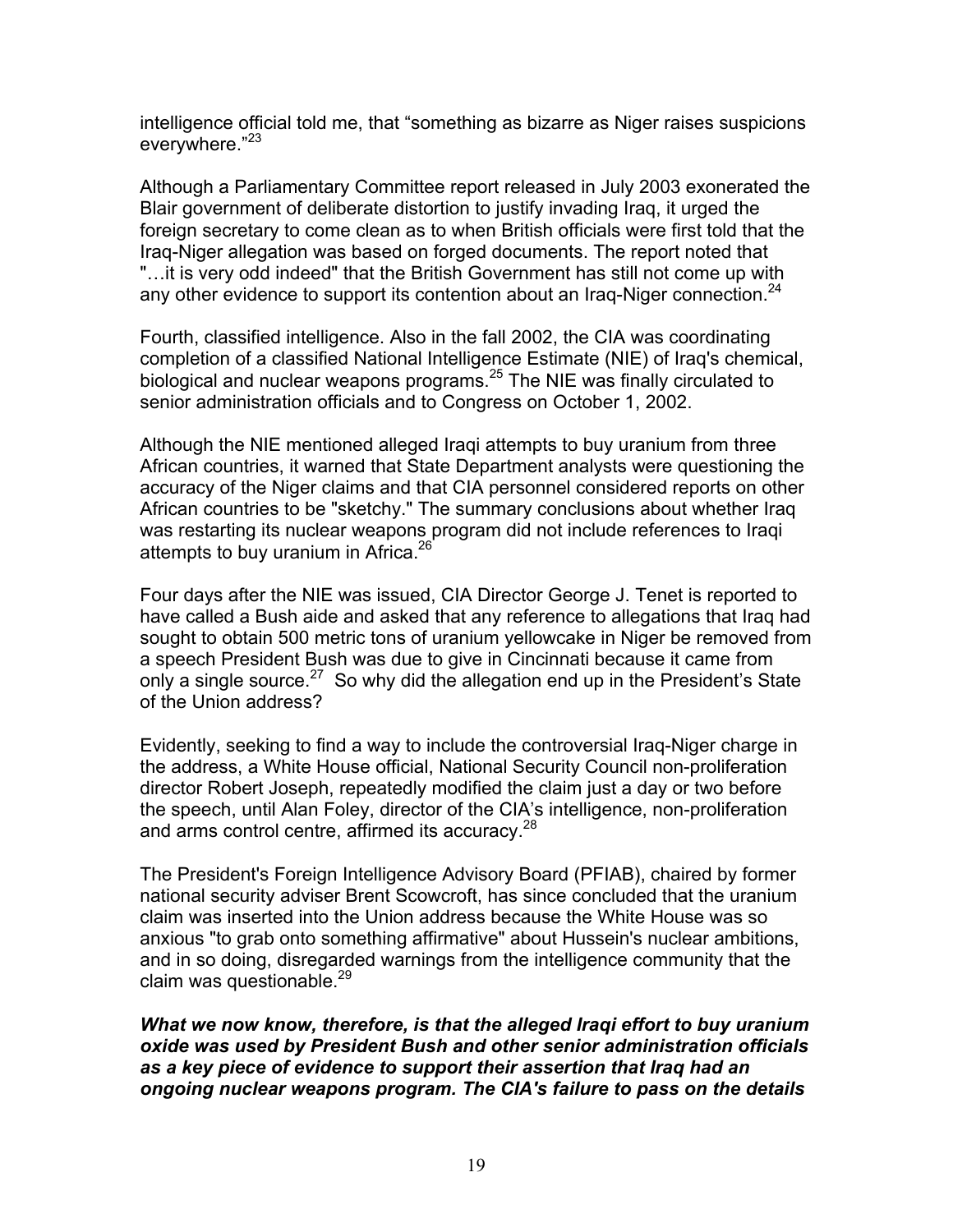*of what it knew helped keep the uranium-purchase story alive until shortly before the war in Iraq began, when the UN's chief nuclear inspector told the Security Council that the documents were forgeries. It also seems clear that US and British intelligence agencies concealed information from each other and reached contradictory conclusions about the disputed claims*. [30](#page-71-27)

The Bush Administration's subsequent handling of the issue also served to compound the confusion. Officials first tried to defend the President's statement by suggesting that it was also backed by some unspecified evidence in addition to the forgeries, a line it subsequently abandoned. Even then it did so grudgingly, only after it had been cornered by Ambassador Wilson's decision to go public. $\dot{3}$ 

For example, on July 14, 2003 President Bush defended the "darn good" intelligence he received, continuing to stand behind the allegation. Bush said the CIA's doubts about the charge - that Iraq sought to buy "yellowcake" uranium ore in Africa - were "subsequent" to the January 28 State of the Union speech. But Bush's position was at odds with those of his own aides, who acknowledged that the CIA raised doubts that Iraq sought to buy uranium from Niger more than four months before Bush's speech.<sup>32</sup>

When asked by George Stephanopoulos on national television on June 8, 2003, about the use of false evidence in the President's State of the Union Address, National Security Adviser Condoleezza Rice was at a loss to give a satisfactory explanation.<sup>33</sup>

Other senior members of the Administration had expressed doubts about the claim much earlier. Secretary of State Colin Powell said that by the time he got to a meeting with CIA Director Tenet three nights after the President's January 28 speech, his staff had already dismissed any thought of using the "evidence" in his own speech at the UN a few days later. The intelligence agencies, Mr. Powell said, were "at that point not carrying it as a credible item."

He added: "When I made my presentation to the UN and we really went through every single thing we knew about all of the various issues with respect to weapons of mass destruction, we did not believe that it was appropriate to use that example anymore. It was not standing the test of time. And so I didn't use it, and we haven't used it since."<sup>[34](#page-71-11)</sup>

Later President Bush and Dr. Rice placed the blame for the error on the CIA. The President defended use of the allegation by saying that the January 28 speech "was cleared by the intelligence services", though, in an attempt to have it both ways, senior Administration officials also continued to insist that the phrasing was accurate - even if some of the underlying evidence was unsubstantiated. $35$ 

Within hours of Bush's comments, CIA Director Tenet accepted full responsibility for allowing the allegations into the January 28 address. He said that the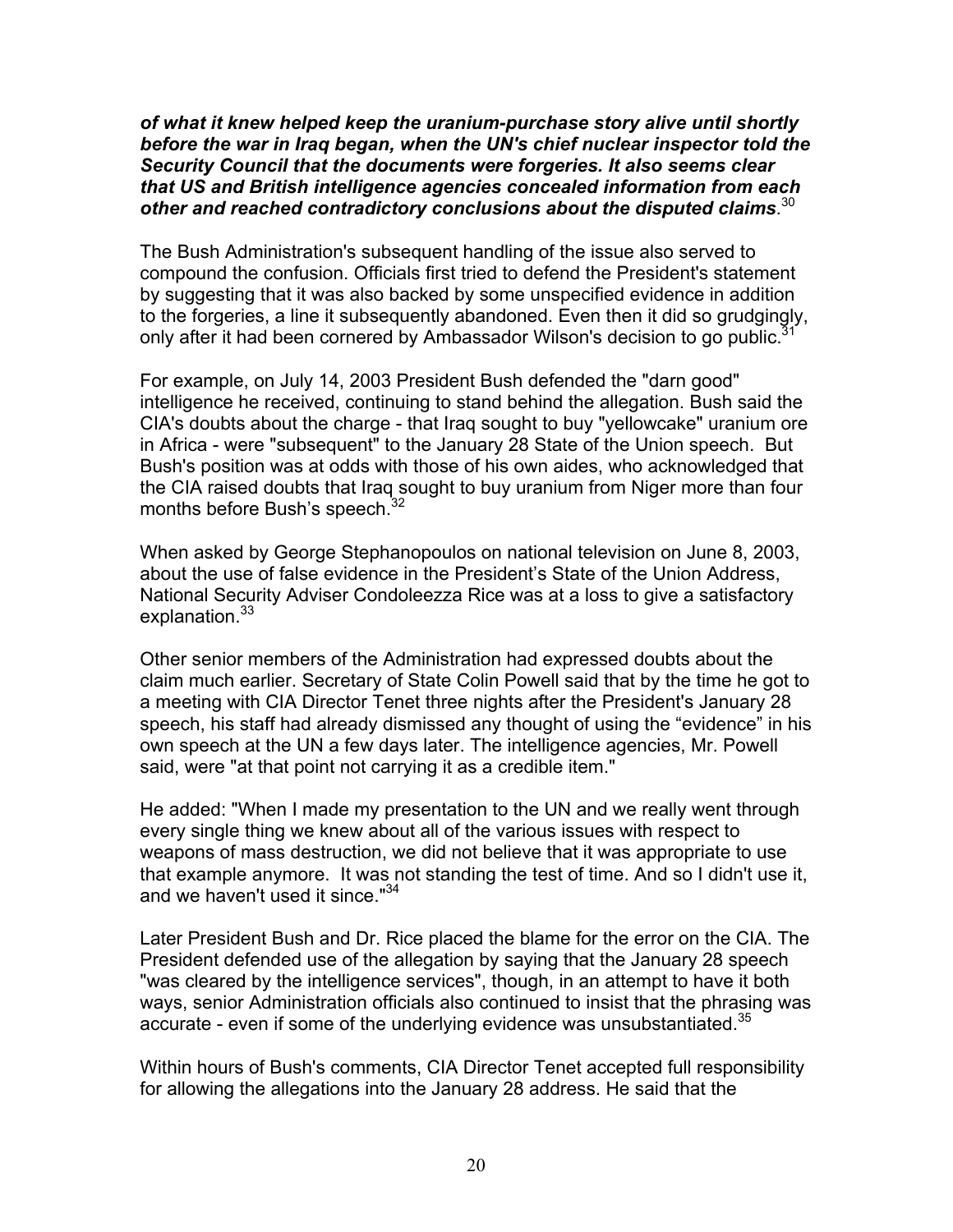information "did not rise to the level of certainty which should be required for presidential speeches and the CIA should have ensured that it was removed."

Then, in a prepared statement that had been in the works for two days, Tenet said that the CIA approved the State of the Union speech before it was delivered: "I am responsible for the approval process in my agency." The president had every reason to believe the text presented to him was sound."

However, the CIA director also made it clear that members of the President's National Security Council staff had proposed that questionable information in drafts of the Bush speech be included.<sup>36</sup>

Later, deputy national security adviser Stephen Hadley also accepted blame for allowing faulty intelligence to appear in the State of the Union speech. He took responsibility after revealing that the CIA had sent him two memorandums warning that evidence about Iraqi efforts to obtain uranium in Africa was weak. He told reporters that, while he received the memorandums before the president gave a speech about Iraq in October, he had no memory of the warning three months later when the issue came up again in the State of the Union address.<sup>37</sup>

#### *False allegations re: the purpose of aluminium tubes shipments*

Another untrue allegation concerned reports that Iraq was trying to procure aluminium tubes from abroad, which the US Administration claimed were to be used as part of centrifuges to enrich uranium to weapons grade level. Thus, Condoleezza Rice told CNN's Wolf Blitzer on September 8, 2002, that: "Saddam Hussein is actively pursuing a nuclear weapon. We do know that there have been shipments into Iraq of aluminium tubes that really are only suited to nuclear weapons programs."<sup>38</sup> And Secretary of State Powell in his presentation to the UN Security Council said, "Saddam Hussein is determined to get his hands on a nuclear bomb. He is so determined that he has made repeated covert attempts to acquire high-specification aluminium tubes from 11 different countries, even after inspections resumed."

But experts within the IAEA and even elements of the US intelligence community disagreed. According to Mohamed El-Baradei, the IAEA director-general, the tubes were consistent with efforts to reverse engineer rockets. Similarly, US experts at the Oak Ridge National Laboratory advised that the tubes were all wrong for a bomb program. These are the scientists who enrich uranium for American nuclear bombs.

Greg Thielmann, a Foreign Service officer for 25 years, also weighed in. Thielmann's last job at the State Department was acting director of the Office of Strategic Proliferation and Military Affairs, responsible for analysing the Iraqi weapons threat for Secretary Powell. He said that the dimensions of the tubes perfectly matched those of a conventional Iraqi rocket.

In an interview on CBS' "60 Minutes" in October 2003, Thielmann confirmed this: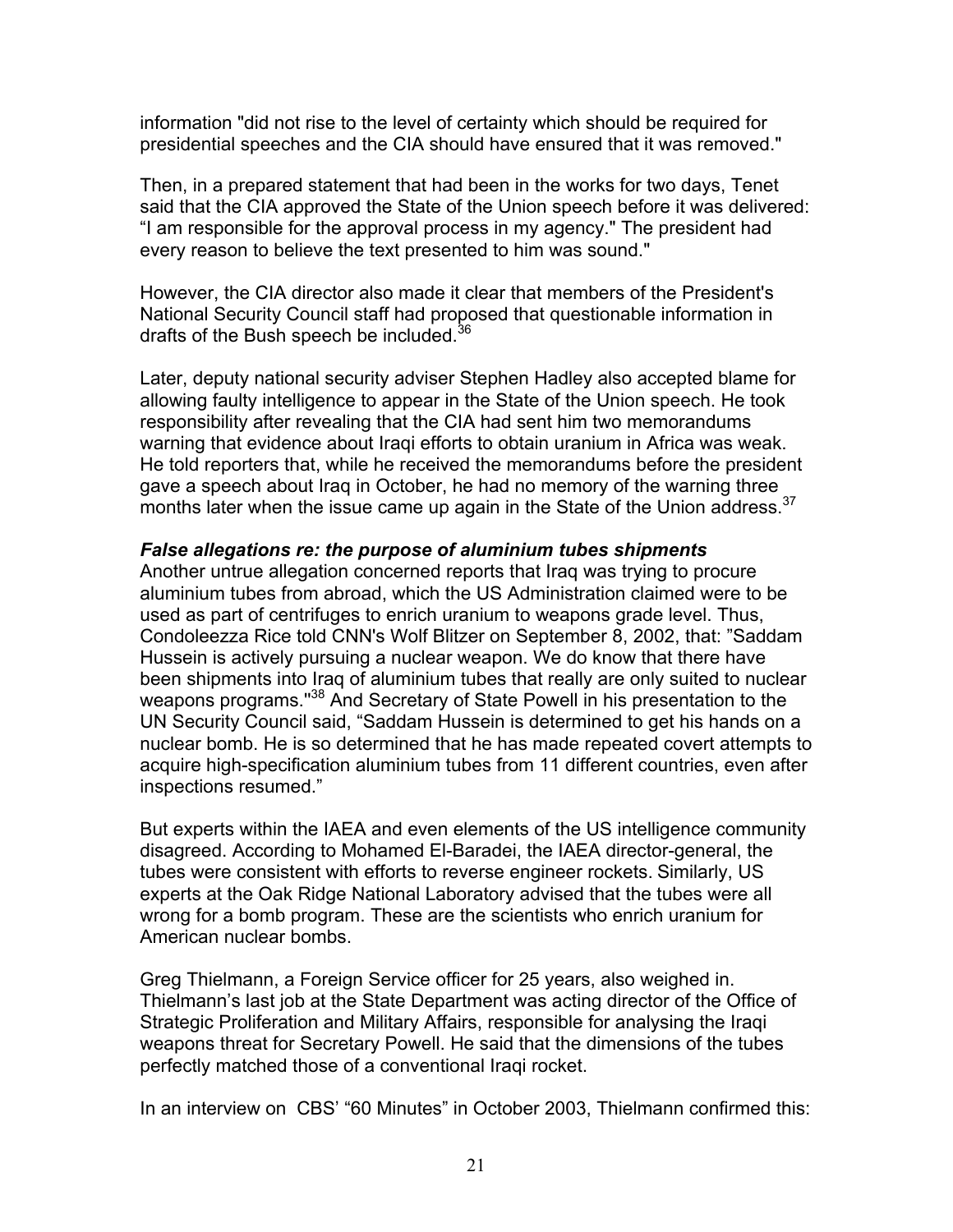THIELMANN: The aluminum was exactly, I think, what the Iraqis wanted for artillery.

PELLEY: And you sent that word up to the Secretary of State many months before?

THIELMANN: That's right.<sup>[39](#page-71-34)</sup>

Furthermore, a recent extensive analysis released by the Institute for Science in International Security concluded:

Most experts inside and outside governments now believe that the CIA was wrong about the tubes. It is increasingly doubtful that Iraq actually planned to make centrifuges out of aluminium tubes as the CIA claims. Equally doubtful is the more sophisticated argument that Iraq hid a centrifuge program in a rocket procurement program. In addition, the CIA is probably wrong that these tubes are inappropriate for short-range rockets. Such a use is, in fact, their most obvious and appropriate use.

The administration has refused to acknowledge that the tubes that Iraq was trying to order would be used in rockets. By failing to acknowledge this point, they are implying that Iraq sought all the tubes for centrifuges and planned to build over 100,000 centrifuges, a massive program for a country like Iraq. On its face, this claim is preposterous. But uncorrected, this implication leaves the impression among policy makers and the public that Iraq's nuclear weapons was far along and massive.

The CIA and the Bush Administration have implied since last spring that given time they will be proven right. Increasingly, their continued intransigence on this issue looks like an attempt to forestall the inevitable day of reckoning.<sup>[40](#page-71-35)</sup>

As the prospect of Iraq's acquiring nuclear weapons was always the biggest threat, it is worth concluding this section with the post-war views of Kenneth Pollack, a former CIA analyst and Clinton administration National Security Council staffer who supported the war:

The ISG's findings to date are most damning in the nuclear arena—as it happens, [this is] the segment of Iraq's WMD program in which the initial findings are most likely to be correct, because nuclear-weapons production is extremely difficult to conceal. The perceived nuclear threat was always the most disturbing one. The U.S. intelligence community's belief toward the end of the Clinton administration that Iraq had reconstituted its nuclear program and was close to acquiring nuclear weapons led me and other administration officials to support the idea of a full-scale invasion of Iraq, albeit not right away. The [October 2002] NIE's judgment to the same effect was the real linchpin of the Bush administration's case for an invasion.

What we have found in Iraq since the invasion belies that judgment. Saddam did retain basic elements for a nuclear weapons program and the desire to acquire such weapons at some point, but the program itself was dormant. Saddam had not ordered its resumption (although some reports suggest that he considered doing so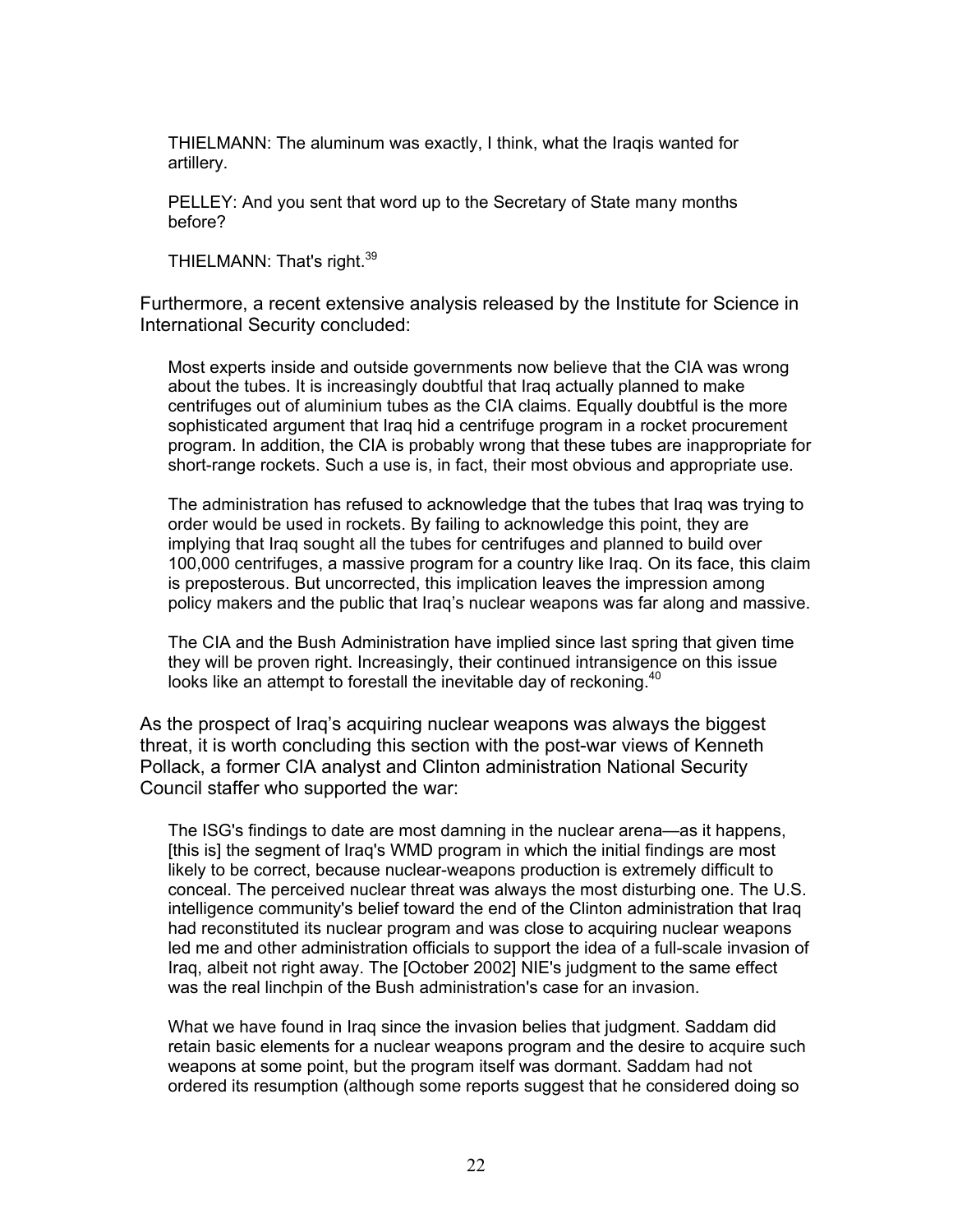in 2002). In all probability Iraq was considerably further from having a nuclear weapon than the five to seven years estimated in the classified version of the NIE.<sup>[41](#page-71-36)</sup>

## **Evidence of Iraq's Biological Weapon Capability**

At the beginning of the 1990s, Iraq's biological weapons program included a broad and growing range of agents and delivery systems. According to UNSCOM reports, Iraq had produced 8,500 litres of anthrax, 20,000 litres of botulinum and 2,200 litres of aflatoxin. Delivery systems under development included aerial bombs, rockets, missiles and spray tanks. At the end of the first Gulf War, it was known that Iraq had begun the large-scale weaponization of biological agents, including more than 160 aerial bombs and 25 warheads for the 600-killometerrange Al Hussein missiles.

UNSCOM repeatedly reported that Iraq had failed to provide a full and correct account of its biological weapons program and UNMOVIC later expressed specific concerns regarding 10,000 litres of anthrax, 3,000-11,000 litres of botulinum and up to 5,600 litres of clostridium perfringens. However, many of these agents have short shelf lives. In the case of the missing quantities of anthrax, for example, Iraq did not seem to have produced dry, storable anthrax; rather, it appears that only wet anthrax agents (which have a relatively limited shelf life) were deployed.

Nonetheless, both the US and UK authorities made wide-ranging pre-war claims about these "unaccounted for" stockpiles of biological weapons, as well as the likelihood of an extensive network of covert research and production facilities. Post-war evidence to verify these claims is extremely weak, however, and centres on two mobile trailers found in northern Iraq, a vial of botulinum and some speculative findings regarding possible research facilities for other agents.

#### *False allegations about the purpose of mobile trailers*

In his presentation before the UN in February 2003, US Secretary of State Colin Powell said that Iraq had as many as 18 trucks used as mobile facilities for making anthrax and botulinum toxin. But with nothing to distinguish them from ordinary trucks, he said that such mobile trucks were likely to be difficult to find.

In April 2003, however, two mobile trailers were seized in northern Iraq and were the subject of a joint CIA and Defense Intelligence Agency (DIA) report on May 28. This report claimed that the trailers were used for biological weapons agent production, but most analysts have since argued that this assessment is  $\frac{1}{2}$  incorrect.<sup>42</sup> David Wise, a veteran chronicler of US government secrecy, noted that:

President Bush startled observers by saying on Polish TV: "We've found the weapons of mass destruction. You know, we found biological laboratories. . . . And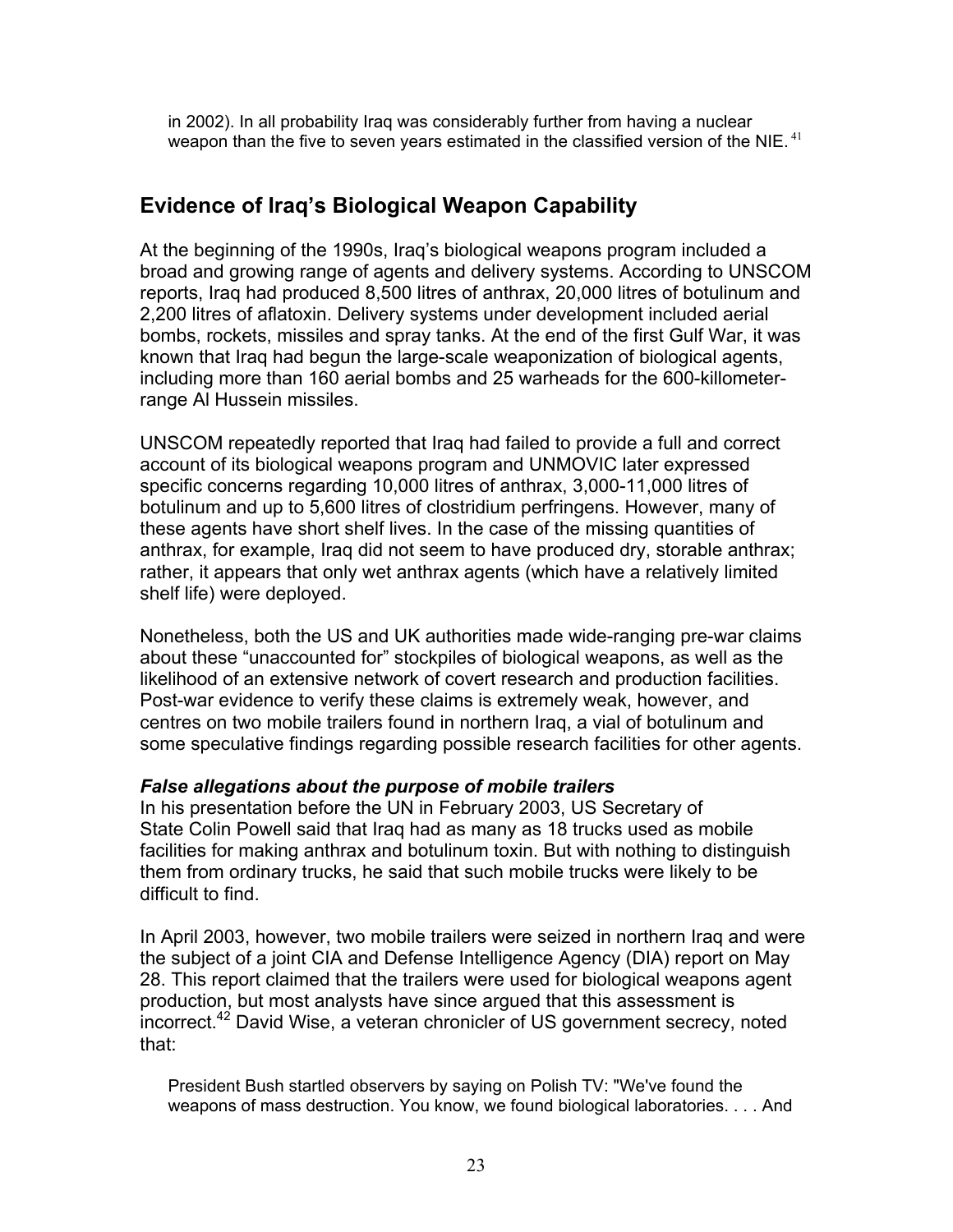we'll find more weapons as time goes on. But for those who say we haven't found the banned manufacturing devices or banned weapons, they're wrong. We found them."

Bush was referring to two mobile units that the CIA had concluded were designed to manufacture biological substances. But by artfully joining the "manufacturing devices or banned weapons" in one sentence, his comments nicely fuzzed up what he meant by saying, "We found them."<sup>[43](#page-71-38)</sup>

According to a report in *The New York Times*, a classified memo of June 2 from the State Department's Bureau of Intelligence and Research (INR) said that it was too early to conclude that the trailers were evidence that Iraq had a biological weapons program.<sup>44</sup> And it was later revealed that engineering experts from the DIA, one of the co-producers of the joint May report, believed that the most likely use for the trailers found in Iraq was to produce hydrogen for weather balloons rather than to make biological weapons: "The team has decided that in their minds, there could be another use for inefficient hydrogen production, most likely for balloons."<sup>45</sup>

Senator Carl Levin subsequently raised some interesting questions on this point in a letter to CIA Director George Tenet:

If the New York Times article is accurate and the State Department's Bureau of Intelligence and Research issued a report disagreeing with the CIA's conclusion that the trailers were mobile biological warfare agent production plants, why isn't this dissenting view noted on the CIA's website?

If the New York Times article is accurate, do you intend to add a notification of the State Department's dissenting view on your website?

Is the statement in the New York Times article that the C.I.A. and D.I.A. did not consult with other intelligence agencies before issuing the May 28 report accurate? Why would the CIA not seek the views of other members of the Intelligence Community before making public such a report?

Is it standard practice for the CIA to put reports like this on its website? If so, what is the purpose of doing so? If not, why was an exception made in this case and what was the purpose of doing so? [46](#page-71-41)

Ironically, at the same time that the Bush Administration rejected Iraqi claims that the seized trailers were designed for making hydrogen for weather balloons, the US Army declared that it has its own fleet of vehicles designed for precisely the same purpose.<sup>[47](#page-71-42)</sup>

An official British investigation into the two trailers also concluded that they were for the production of hydrogen to fill artillery balloons. A British scientist and biological weapons expert who examined the trailers in Iraq told *The Observer*: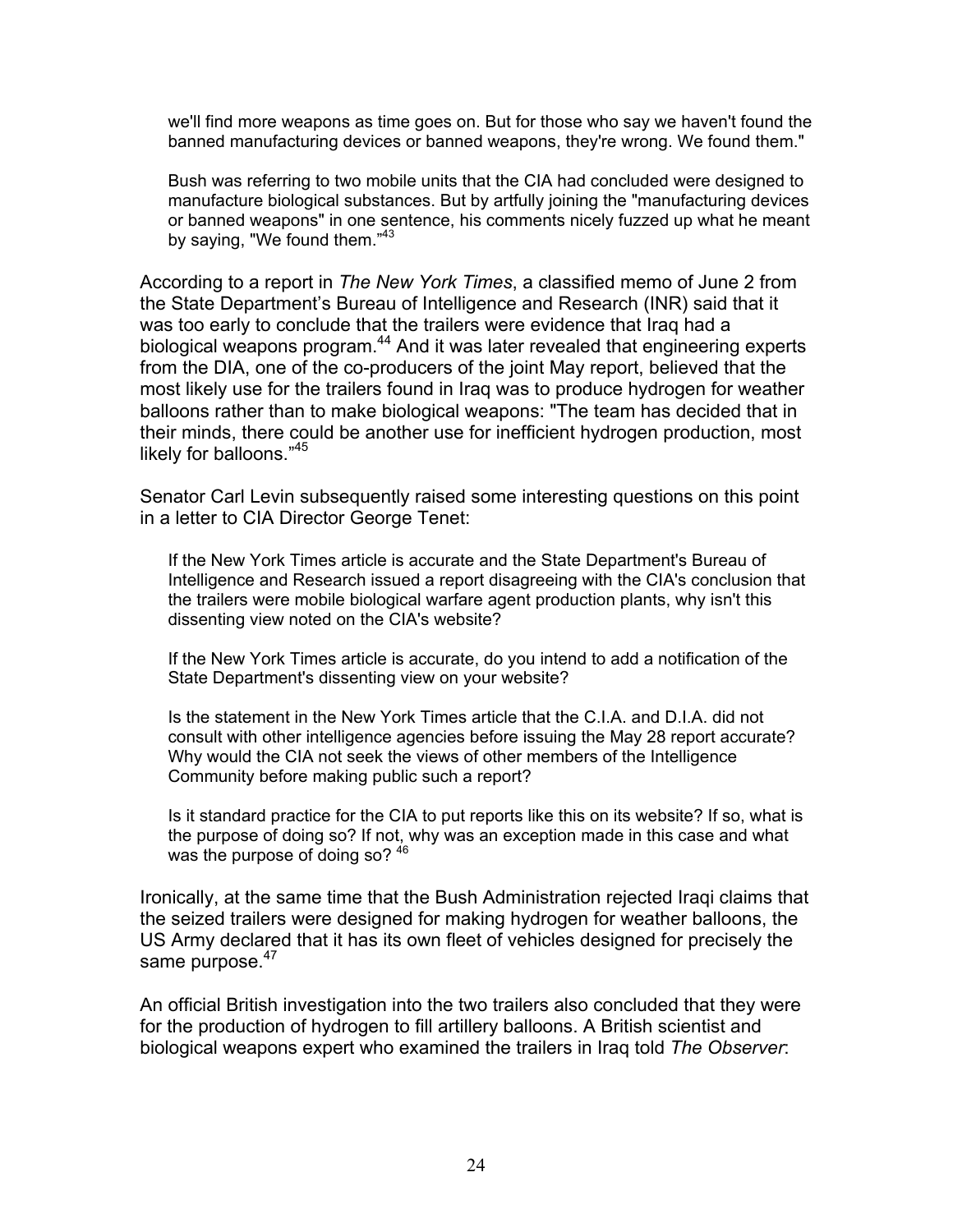They are not mobile germ warfare laboratories. You could not use them for making biological weapons. They do not even look like them. They are exactly what the Iraqis said they were - facilities for the production of hydrogen gas to fill balloons.<sup>[48](#page-71-43)</sup>

The revelation that the mobile labs were to produce hydrogen for artillery balloons caused further embarrassment to the British authorities when it was disclosed that the system was sold to Iraq by the British company, Marconi Command & Control.<sup>[49](#page-71-44)</sup>

Finally, in an August 2003 interview with the BBC, the US chief weapons inspector, David Kay, said: "I think [talk of the mobile laboratories] was premature and embarrassing . . . I don't want the mobile biological production facilities fiasco of May to be the model of the future." <sup>[50](#page-71-45)</sup>

#### *Exaggerated claims regarding a vial of botulinum and "new" covert BW research*

At least four other red herrings can be identified in regard to Iraq's alleged BW program. First, in his interim report to Congress in October 2003, David Kay said that Iraq had maintained a clandestine network of about two dozen small laboratories, run by Iraq's intelligence services, which contained equipment "suitable" for chemical or biological research. As proof he cited the discovery of the hidden vial of C. botulinum Okra B, which was subsequently highlighted in speeches by President Bush, Vice President Dick Cheney, Secretary of State Colin L. Powell and other senior administration officials as proof that Iraq maintained an illicit bio-weapons program before the war.

And in December 2003, Prime Minister Blair told British troops that investigators had uncovered "massive evidence of a huge system of clandestine laboratories" in Iraq. However, to date there has been no independent verification of this evidence. UNMOVIC has been unable to verify the claims because it has so far received no information on the ISG activities other than Kay's publicly available testimony before Congress.<sup>51</sup> According to an UNMOVIC spokesman, laboratories in and of themselves did not need to be declared, only certain types of equipment that they might contain. Without the ISG documentation, UNMOVIC cannot determine if the equipment contained in the laboratories needed to be declared.<sup>[52](#page-71-47)</sup>

However, Paul Bremer, the Bush administration's point man in Baghdad, later dismissed Tony Blair's exaggerated claim: "I don't know where those words come from but that is not what [ISG chief] David Kay has said," he told ITV1's Jonathan Dimbleby programme. "I have read his reports so I don't know who said that. It sounds like a bit of a red herring to me. It sounds like someone who doesn't agree with the policy sets up a red herring then knocks it down."<sup>53</sup>

Moreover, the *LA Times* subsequently reported that the vial of C. botulinum Okra B was purchased legally from a US organization in the 1980s and is a substance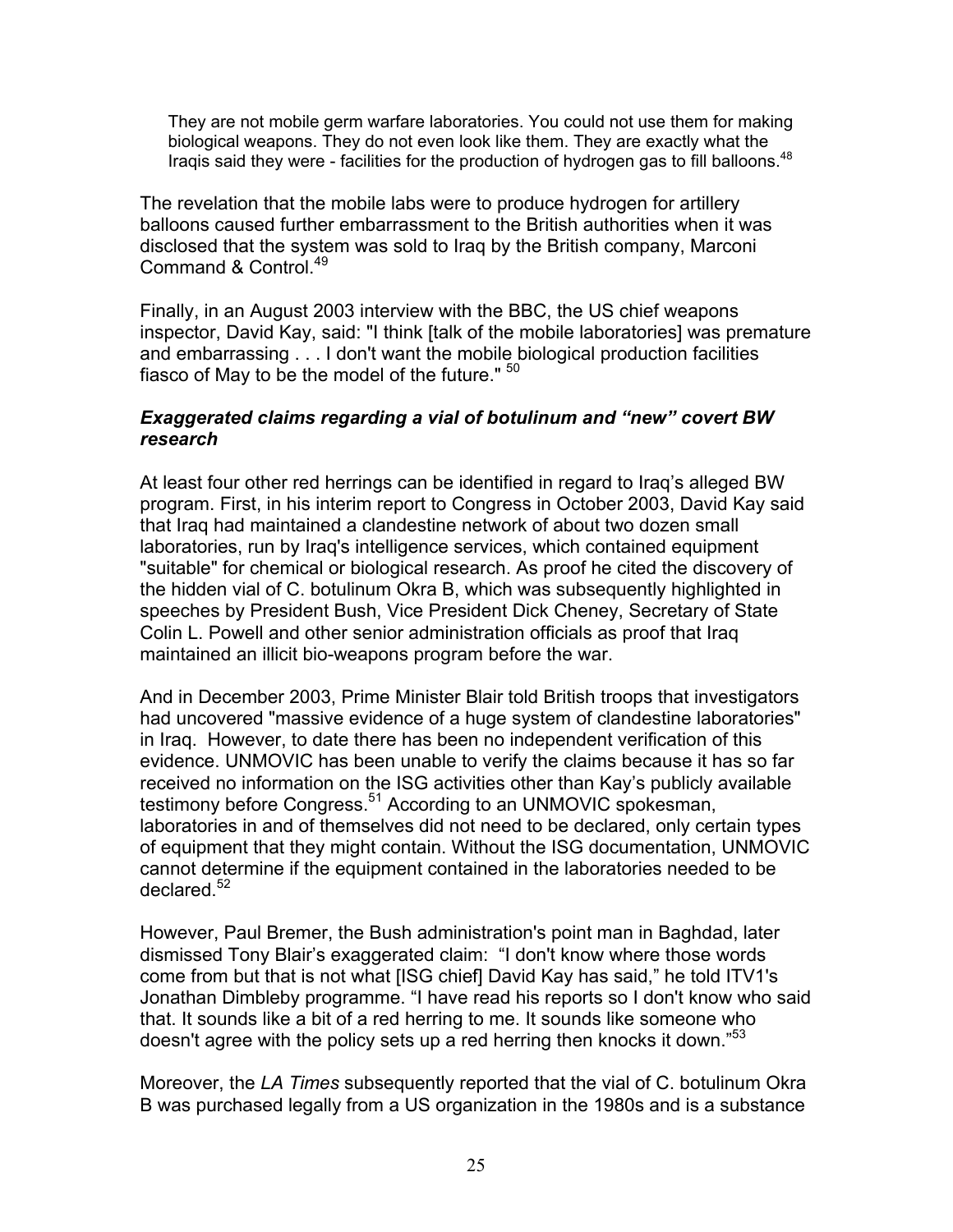that has never been successfully used to produce a weapon.<sup>54</sup> The single vial, about two inches high and half an inch wide, had been stored in an Iraqi scientist's kitchen refrigerator since 1993. It was sealed and stored with 96 other apparently benign vials of single-cell proteins and biopesticides – all in the scientist's home.

The vial appears to have been produced by a nonprofit biological resource centre in Virginia, the American Type Culture Collection, which legally exported botulinum and other biological material to Iraq under a Commerce Department licence in the late 1980s.

Second, in addition to the doubts about the botulinum B sample, several independent experts have questioned the significance of Kay's claim that he uncovered "new research" in Iraq on such potential biowarfare agents as Brucella and Congo Crimean Hemorrhagic Fever, as well as "continuing work" on ricin and aflatoxin that were not declared to UN inspectors.

CCHF, as the hemorrhagic fever virus is known, is common in Iraq. The World Health Organization reports that the disease, which can cause intense bleeding and death, is "endemic in many countries in Africa, Europe and Asia." There is no evidence that Iraq or anyone else has weaponized it.<sup>[55](#page-71-24)</sup>

Thus US administration officials were either ignorant about the effects of botulinum toxin or deliberately misled the media about it. This is evidenced by the comment of State Department spokesman Richard Boucher: "You kill people with botulinum," he told reporters. "It doesn't have any other use."

But actually, Botulinum A is widely marketed in the US under the trade name Botox as a medical treatment for dystonia, or severe muscle spasms, and as a cosmetic drug to get rid of wrinkles. Certainly, if botulinum A seed stock is added to a warm nutrient broth, it can yield bacteria that can be harvested to produce a highly lethal neurotoxin that causes respiratory failure and death in 24 hours. In late 1990, according to UN reports, Iraqi scientists poured at least 10,000 litres of botulinum A toxin into Al Hussein missile warheads and R-400 aerial bombs.

But Kay found botulinum B, not A. The Okra B strain is a common cause of deadly food poisoning, usually from spoiled food in cans. It is not very dangerous if inhaled. And, to recap, there is no evidence that Iraq - or anyone else - has ever succeeded in weaponizing botulinum B.<sup>56</sup>

Third, contrary to claims made before the war that Iraq possessed smallpox, US weapons inspection teams found no evidence that Saddam Hussein's regime was making or stockpiling smallpox. This is rather ironic given that US fears of smallpox weaponization led the Bush administration to launch a vaccination campaign for about half a million US military personnel after the September 11 attacks - and to order enough vaccine to inoculate the entire US population if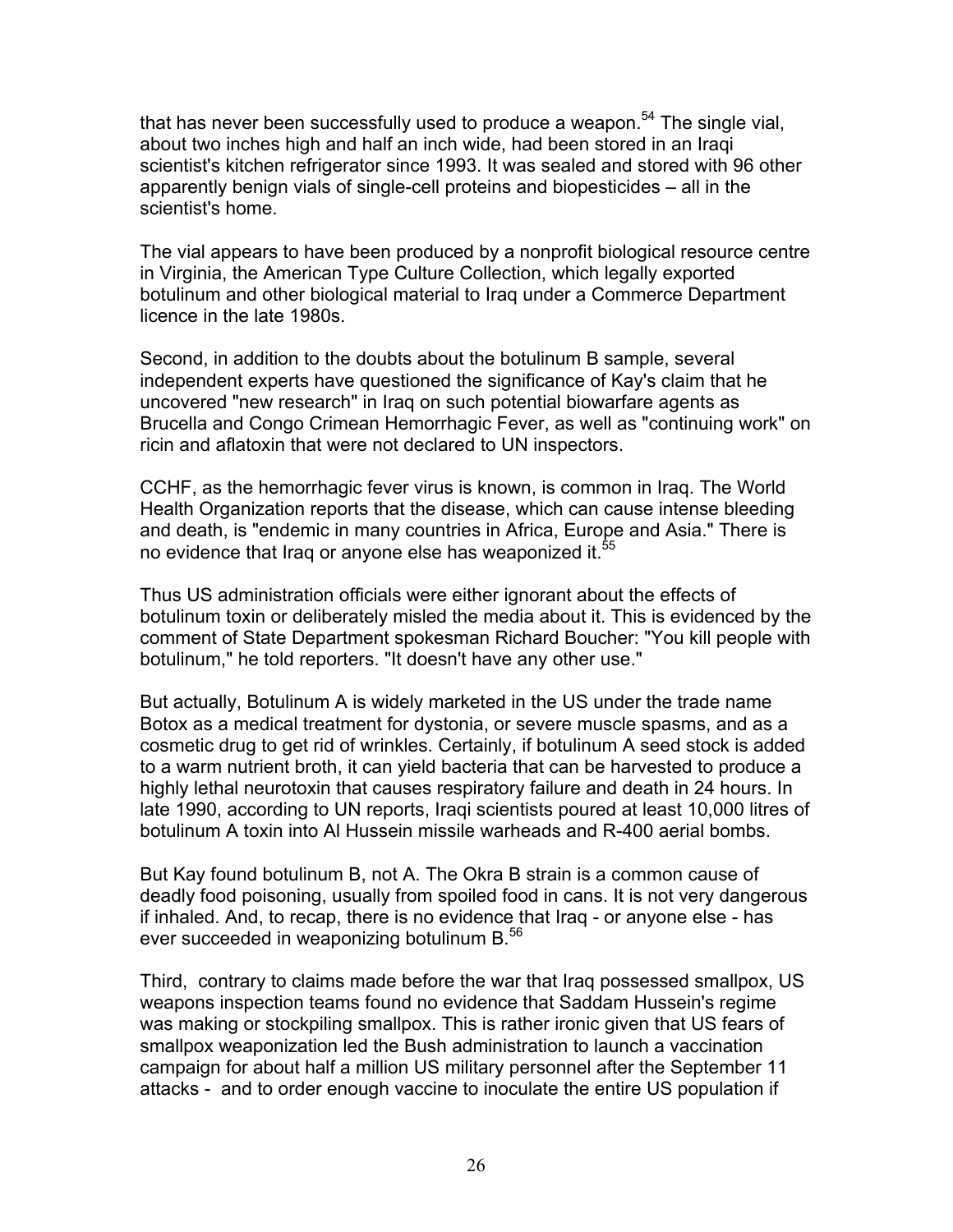necessary. A three-month search by "Team Pox" turned up: disabled equipment that had been rendered harmless by UN inspectors; Iraqi scientists deemed plausible who gave no indication that they had worked with smallpox; and a lab thought to be back in use though covered in cobwebs.  $5<sup>7</sup>$ 

Fourth, in August 2003 the *Associated Press* reported that US weapons experts working in Iraq had concluded that Iraqi unmanned aerial vehicles (UAV) were not designed for conducting biological- or chemical-weapons attacks, contrary to claims made by US officials prior to the war. More important, reports state that *prior to the war*, US Air Force intelligence analysts and analysts from the Missile Defense Agency said that they believed that the UAVs did not pose a threat to either Iraq's neighbours or the US.

According to Air Force Intelligence Analysis Agency director Bob Boyd, there was also little evidence that the UAV program was connected with Iraq's suspected biological-weapons program, as the Iraqi drones were believed to be too small to carry weapons.<sup>[58](#page-71-18)</sup>

## **Evidence of Iraq's Chemical Weapon Capability**

During the 1980s, Iraq developed one of the most extensive chemical weapons capabilities in the developing world, producing over 200,000 chemical weapon munitions (half of which were used during the war with Iran). After the first Gulf War, UNSCOM destroyed more than 480,000 litres of chemical agents and 1.8 million litres of chemical precursors in Iraq. However, rough estimates by UNMOVIC concluded that Iraq may have retained 80 tonnes of mustard gas, unknown quantities of weaponized VX nerve agent, and stocks of tabun, sarin and cyclosarin.

Again, US and UK authorities made much of the thousands of possible chemical munitions unaccounted for in their pre-war assessments. In November 2002, for example, American intelligence analysts are reported to have told the Bush administration that Saddam Hussein had begun to deploy chemical weapons but would almost certainly not use them unless the government's survival was at stake.<sup>59</sup> The DIA said Irag would turn to the weapons only "in extreme circumstances, because their use would confirm Iraq's evasion of U.N. restrictions."[60](#page-71-11) However, in June 2003, the Bloomberg news agency reported the existence of a September 2002 classified report from the DIA that said it had no reliable evidence that Iraq possessed chemical weapons.<sup>61</sup>

Despite searches at a number of suspected sites at Baija (northern Iraq), Hindiya (near Karbala, central Iraq) and Nassiriya and Najaf (southern Iraq), no active chemical weapons have been found.[62](#page-71-50) Instead, it seems almost certain that most stocks were destroyed by inspectors in the mid 1990s and that any remaining weapons have deteriorated beyond effective use.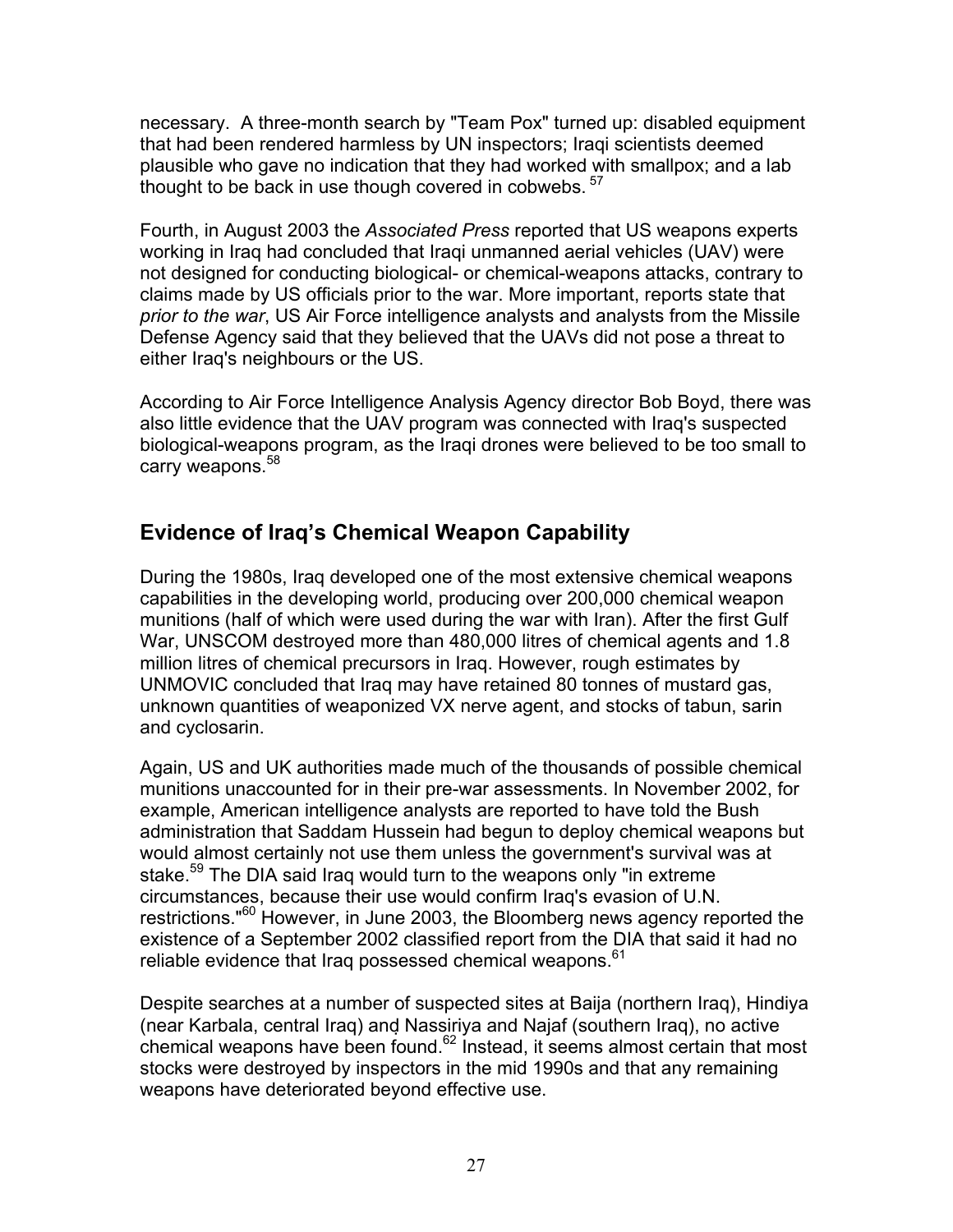According to an interview by opendemocracy.net with former UNSCOM inspector Ron Manley, who was responsible for chemical weapons destruction operations in Iraq from 1991-94:

Open Democracy: How much of the Iraqi chemical weapons capability had been neutralised or destroyed by the time the UNSCOM program stopped in 1994?

Ron Manley: The generally accepted figure is that at least 95% of the capability had been removed. We had accounted for a lot of the dual purpose chemical equipment, and what hadn't been destroyed was under constant surveillance. We accounted for almost all of the agents, even though the figures never quite added up. Realistically, there was always going to be some stuff left lying around, the odd warhead and certainly some precursor chemicals.

But we were confident that we had got the vast majority of the material, not least because nerve agents decay quickly unless they are very pure and stabilised. When the Americans, British, or Russians made nerve agents, for example, they needed them to be stable for five to ten years, so as to last inside the weapons systems.

But purifying and stabilising nerve agents is extremely difficult. Iraqi agents were extremely unstable. After 12 months in storage, for example, they would still be dangerous and kill some people, but they would only be about 1-5% as effective as when they were first made.

Open Democracy: The British governments September 2002 dossier says that, by that time, Iraq had the technology to stabilise nerve agents and other chemical agents.

Ron Manley: I know what the dossier says and I agree that they understood the principles of stabilisation of chemical agents. I am not aware, however, that we have any evidence that they actually put this knowledge into practice. Before you can stabilise a nerve agent you have to make it more than 95% pure, and we have no evidence of any kind to suggest that Iraq could produce agent to that standard.

Open Democracy: What standards of purity were they producing when you were there?

Ron Manley: About 60-70% at the point of manufacture. You see, if you want to make pure nerve agent you've got to distil it. But distillation of these materials, on a large scale, is very difficult, and to my knowledge the Iraqis have never come close to achieving it.

Personally, I think the dossier may be referring to mustard gas. We know the Iraqis are capable of making mustard gas of a very good quality, and that they knew how to stabilise it. However, I would stress we sampled and analysed all of the mustard gas that we came across, and, to my knowledge, we never found any that had been stabilised. It doesn't mean there wasn't any.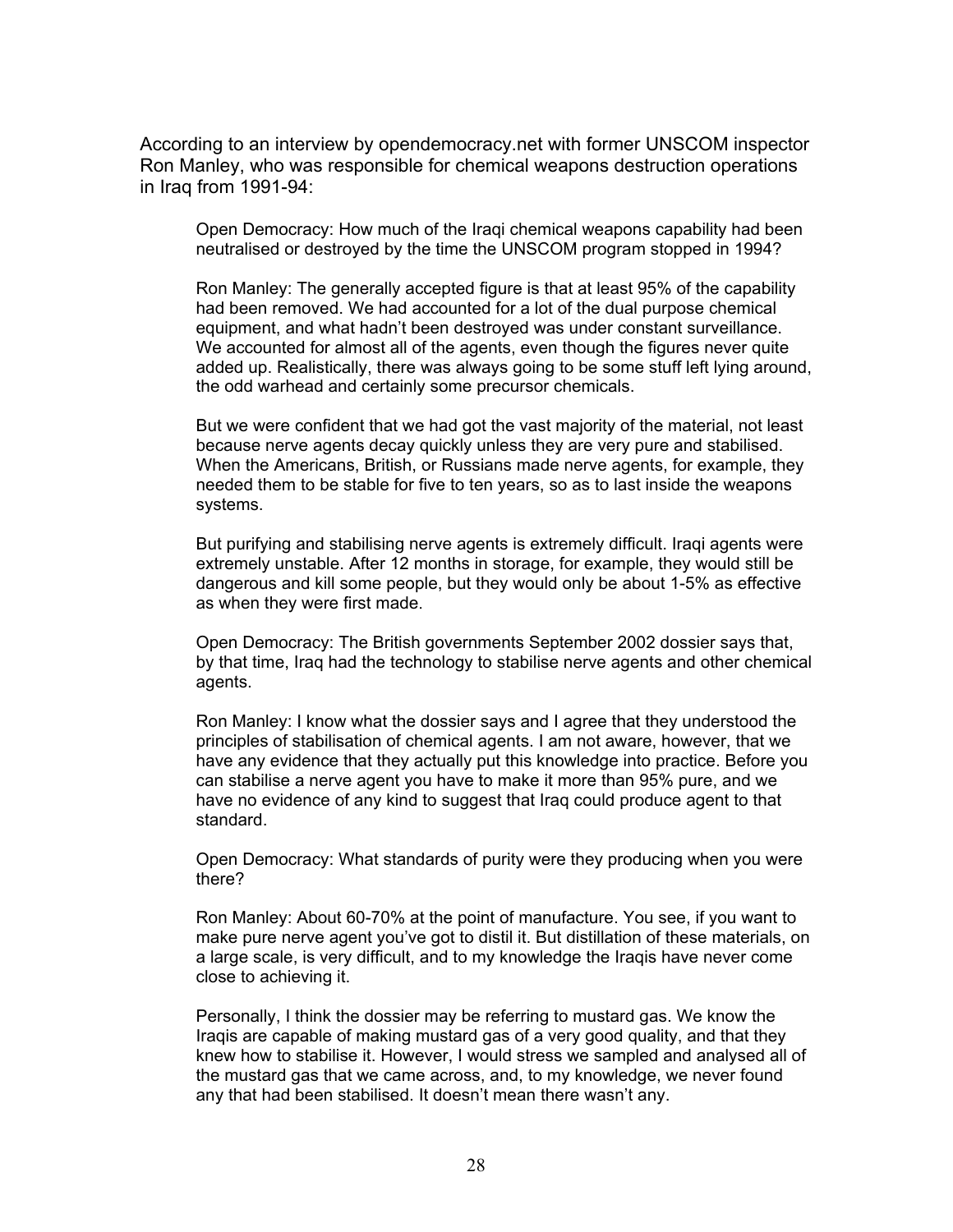It's true that UN inspectors did find some mustard gas shells in 1998 and the analysis showed the quality was not too bad, but there was still no evidence of stabilisation.

There is also evidence, as I mentioned at the start, that the Iraqis were moving towards the manufacture of nerve agents using what's known as the binary process. This approach, which was first developed and used by the United States, means that you create and store two stable non-toxic materials, which when mixed together produce the lethal agent. The precursors are only mixed either immediately, before or even after the weapon is launched when they form the agent in flight. The quality of the agent produced by the Iraqi binary process was highly questionable.

Open Democracy: Why couldn't the Iraqis have restarted their programme?

Ron Manley: It's important to be aware of what that would actually involve. The sarin plant at Al-Muthanna, for example, was five storeys high and about 50 metres by 50 metres in size. To make nerve agents in a facility requires massive air filtration with a ventilation system capable of shifting and treating something like two million cubic metres of air per hour, if you don't want to kill off most of the workforce very quickly. This is something that could be easily monitored.

Open Democracy: They could build a small plant which would be less easy to detect.

Ron Manley: Well, yes, but then it wouldn't be possible to make militarily significant quantities. You can make some in a fume cupboard if you got the capabilities, but then you're talking about making grams. One shell holds roughly five kilograms.

If you want 10,000 shells you're looking at a lot of material. A single al-Hussein warhead holds 300 litres of agent. You can make 300 litres of agent in a fume cupboard, but it would take a very long time indeed.

Open Democracy: What about VX, wasn't that used at Halabja to massacre over 5,000 Kurds in 1988?

Ron Manley: No. There are many debates about what was used at Halabja. My own view is that the Iraqis used an agent called tabun, which is one of the first of the nerve agents to be produced, by the Germans in the 1930s. Tabun is difficult to make. One of the final steps involves the use of sodium cyanide, and it is hard to remove this to obtain pure tabun. The Iraqis never did that successfully. Their tabun was therefore heavily contaminated with cyanide.

According to several medical studies, some of the people who died at Halabja showed symptoms of cyanide poisoning while others were showing symptoms of nerve agent poisoning. This is what you would expect if the Iraqi forces used impure tabun. But that's a personal opinion, nobody has ever confirmed exactly what was used there. Certainly tabun was used, but was it the only agent? Some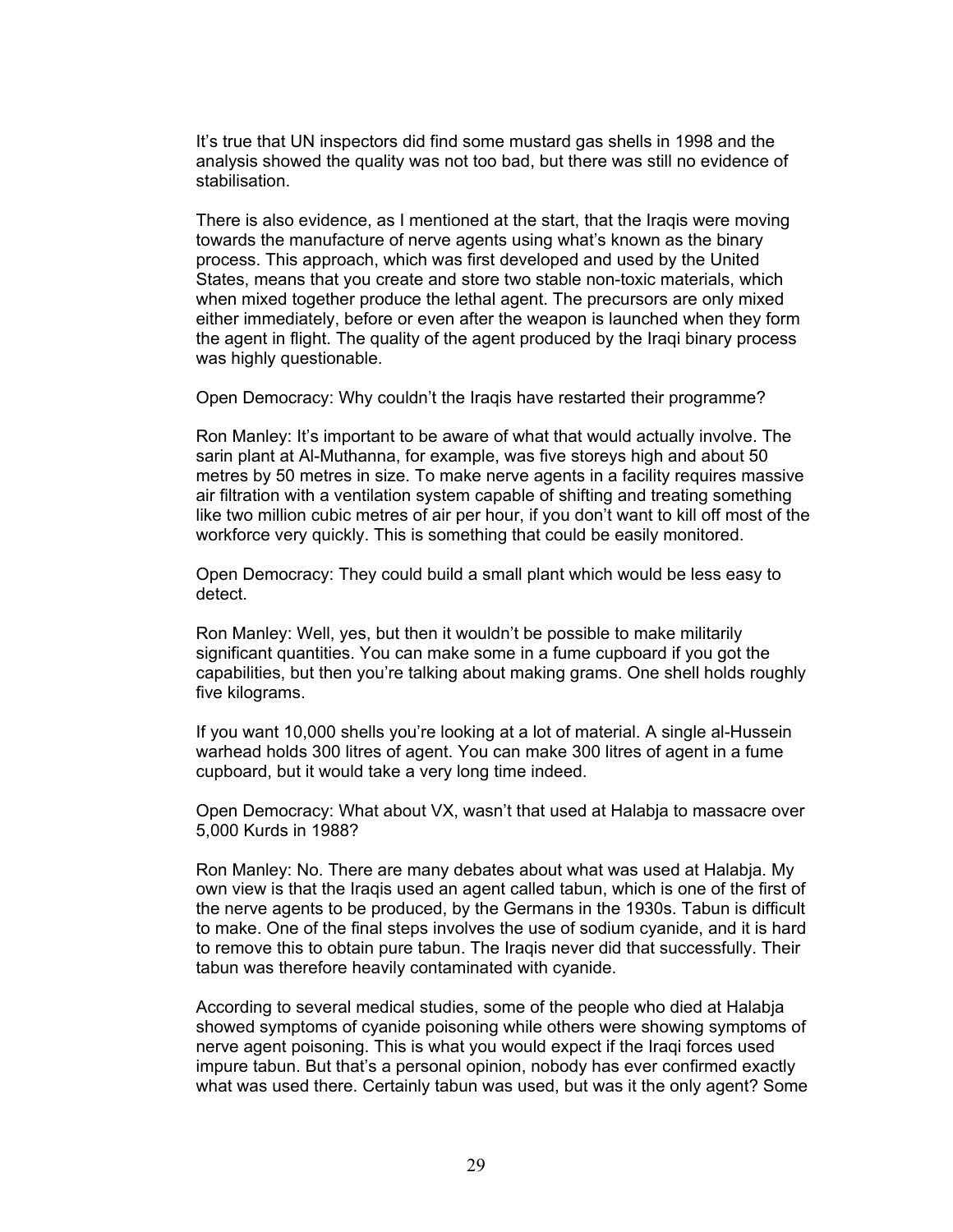say both tabun and mustard gas were used. Both are of an order of magnitude less toxic than VX and there is no evidence that the latter was used.

UN chief inspector Hans Blix's report says there may be something like three and half tonnes of VX we cannot account for. Iraqi scientists had told us back in 1992 that they had tried to produce VX, and succeeded in producing between two and three tonnes of very impure material; this is recorded in the UN inspections files.

You have to understand the importance of documents in a regime of Saddam's sort. The order comes down from on high saying make me three tons of VX. You do not go back and say, Sir, we tried and failed because if you do, you disappear. Instead, you send back a memo saying, Sir, we have produced your three tonnes of VX.

I know something about VX. The reason VX is not easy to produce is because the chemistry is incredibly difficult. I think the Iraqis never cracked the process to produce a good quality VX. Some, maybe, and it would, at best, probably have been no more than 50-60% pure and would have deteriorated very quickly. Even if they had made it by 1991 it would be absolutely useless by now. $63$ 

The difficulty of storing biological and chemical agents lends credibility to the theory that Iraq did not keep making such weapons and instead focused on "dual-use" design and engineering. The aim was to activate production and shipping of warfare agents and munitions directly to the battlefield in the event of war. That view is held by Rolf Ekeus, the first head of UNSCOM, as explained during a US television interview in September 2003:

Jim Lehrer: Why do you believe no weapons of mass destruction have been found since the end of the war?

Rolf Ekeus: I think that one has been first of all not looking not in the right direction or for the right stuff. My feeling is very clearly that the Iraqi policy long before the war was to build capability to develop its capabilities to produce weapons for the situation, for the conflict situation, not to produce for storage and create a problem of storage management.

Jim Lehrer: So it was a mistake to think that there were stockpiles buried underground or in warehouses or hidden in various places in Iraq in the first place?

Rolf Ekeus: Definitely, that's my, I tried to tell that for years, that the Iraqi policy was to have a capability to develop qualities -- to develop engineering, design, new types of weapons, especially in the chemical weapons and the bioweapons field in order to at a given moment, when the situation appears, to activate the production, because they learned during the 80's that when they produced say especially nerve agents like sarin, vx and all these things, when they put it in drums, in a storage places, after at least months the quality deteriorated.

And the reason was that Iraq never - at least in the early years - managed to get pure enough warfare agent, it was a matter of science.<sup>[64](#page-71-52)</sup>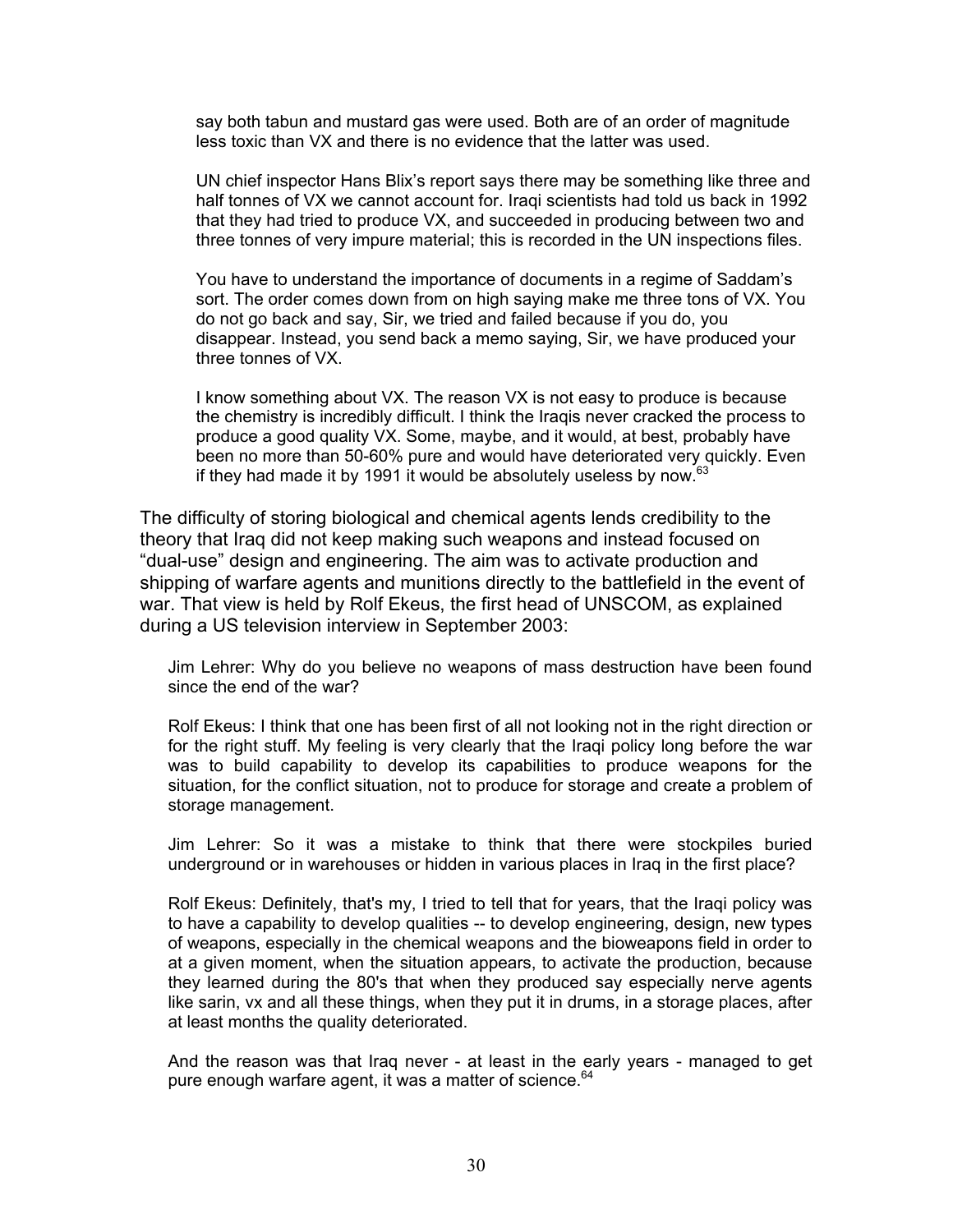Former British Foreign Secretary Robin Cook, who resigned over Britain's decision to participate in the war against Iraq, has also written about the limited shelf life of chemical and biological munitions:

When the Cabinet of British Prime Minister Tony Blair's government discussed the dossier on Hussein's WMD, I argued that I found the document curiously derivative. It set out what we knew about Hussein's chemical and biological arsenal at the time of the 1991 Gulf War. It then leaped to the conclusion that Hussein must still possess all those weapons.

There was no hard intelligence of a current weapons program that would represent a new and compelling threat to our interests. Nor did the dossier at any stage admit the basic scientific fact that biological and chemical agents have a finite shelf life - a principle understood by every pharmacist. Go to your medicine chest and check out the existence of an expiration date on nearly everything you possess. Nerve agents of good quality have a shelf life of about five years and anthrax in liquid solution of about three years. Hussein's stocks were not of good quality. The Pentagon itself concluded that Iraqi chemical munitions were of such poor standard that they were usable for only a few weeks. $65$ 

## **Conclusions**

It is obvious that pre-war descriptions of the threat diverge significantly from what has actually been discovered in the nine months since the war. For example, when Secretary of State Colin Powell's report to the UN Security Council is compared to David Kay's interim report, no single clear and unambiguous confirmation of any of the former's claims in the latter can be found. As a detailed article in the *New York Review of Books* argues:

To place the reports side by side is instructive. Kay says nothing whatever about eleven of Powell's twenty-nine claims, which we may take as a functional equivalent of "not found." At the top of this list are the "100–500 tons of chemical weapons agent," the sarin and mustard gas, the possible 25,000 litres of anthrax, the "few dozen" Scud missiles, the "wherewithal to develop smallpox." Not found.

The cars full of "key files" being driven around by Iraqi intelligence agents? Not found.

The "warheads containing biological warfare agent...hidden in large groves of palm trees"? Not found.

The hundreds of documents signed by Iraqi scientists putting them on notice that death would be the punishment for anyone who talked? Not found.

The factory with thousands of centrifuges intended to produce fissionable material for atomic bombs with the telltale aluminium tubes? Not found.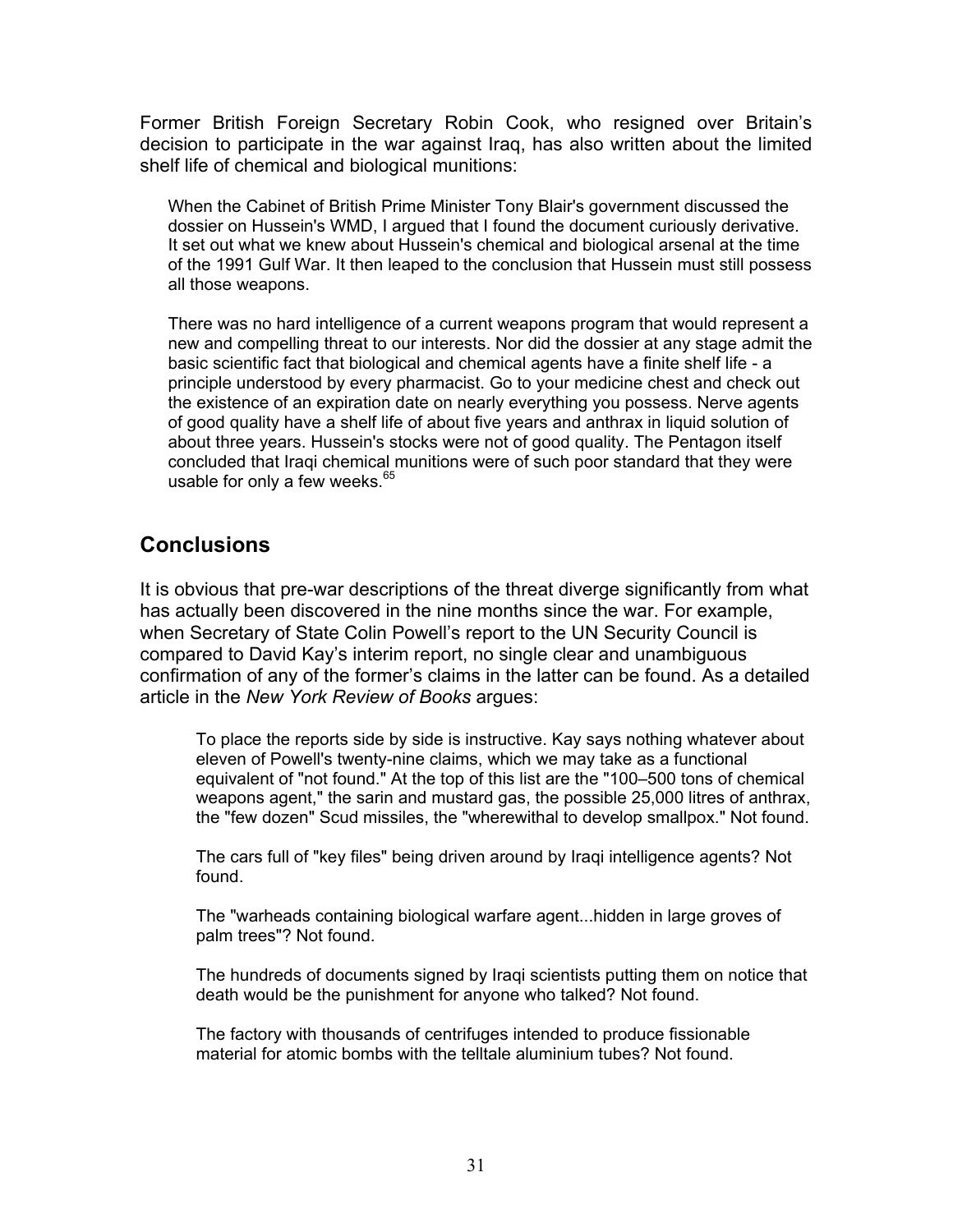It is difficult to convey the completeness of Kay's failure to find just about anything Powell cited as a justification for war. What Kay did find seems paltry and tentative. According to Powell, "a source said that 1,600 death row prisoners were transferred in 1995 to a special unit for...[chemical and biological] experiments.... An eyewitness saw prisoners tied down to beds, experiments conducted on them, blood oozing around the victims' mouths, and autopsies performed to confirm the effects." Kay found nothing so dramatic—only "a prison laboratory network, possibly used in human testing of BW agents...." Possibly used?

What happened to the 1,600 death row prisoners, the victims oozing blood, the autopsies? Powell said, "Iraq has produced [the nerve agent] VX and put it into weapons for delivery." Kay cites a "key area" where Iraq "*may* have engaged in proscribed or undeclared activity...including research on a *possible* VX stabilizer...." Where are the actual "weapons for delivery"? Where is the actual VX? Not found.

In a few cases David Kay almost declares flatly that something isn't there —for example, that Iraq has had no chemical weapons program since 1991. Not just the weapons are missing; there has been *no program*—*for twelve years*. But then Kay hedges. This conclusion, he writes, is based on "multiple sources with varied access and reliability"—in other words, they could be wrong, something might still turn up.

At the UN Powell had displayed schematic drawings of "biological weapons factories on wheels," adding that: "...we *know* that Iraq has at least seven of these...factories." Kay says only that his Iraq Survey Group has "not yet been able to corroborate" the existence of any mobile factories.

So it goes—no evidence backing Powell's claim that Iraqi military units had been ordered to prepare for chemical warfare against invading armies; no evidence that "Iraq undertook significant post-1998 steps to actually build nuclear weapons...."

Did David Kay find anything that might be described as a weapon? Not really. The closest he came was to retrieve from the home of a scientist a single vial—a "reference strain"—of a biological organism which *could* be used to make a biological weapon, or ordinary botox. Of all the weapons cited by Powell in his UN speech only one was actually found—sixteen empty munitions discovered by the UN inspectors in a scrap heap. The CIA had at one time worried that there might be 30,000 more, but Kay failed to find them. The conclusion seems inescapable—on the eve of war, and probably for years beforehand, Iraq had no weapons of mass destruction, and it had no active program to build them.<sup>66</sup>

Unsurprisingly, Secretary Powell remains unrepentant about the validity of his evidence. In an interview with the television show Nightline he said:

Powell: Everything we have seen over those years, since they actually used these weapons in 1988, led us to the conclusion, led the intelligence community to the conclusion that they still had intent, they still had capability, and they were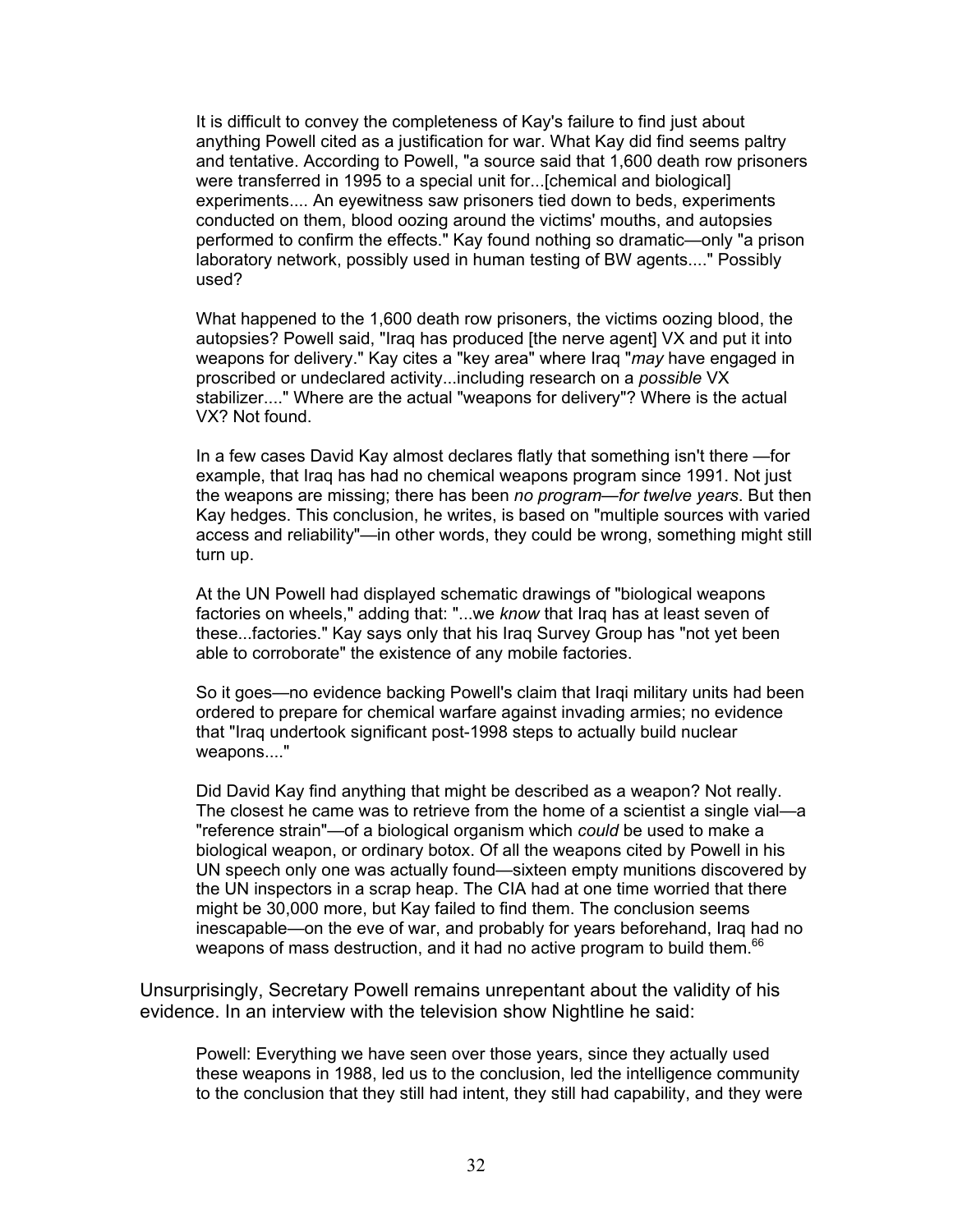not going to give the up that capability. What they actually had, in the way of inventory, was something we had to try to analyse. And we put the best people on it. And the intelligence community presented all the information they had in national intelligence estimates, in information they provided to the Congress. It was also consistent with information that UN inspectors had come up with over the years. And foreign intelligence agencies had come up with over the years. When I went before the world last February 5th, at the United Nations Security Council, with Director Tenet there with me, I was presenting, in the most balanced way I could, but in a way to make the case, the considered view of the US intelligence community. Which was shared by most of the intelligence community cells throughout the world in different countries.<sup>[67](#page-71-55)</sup>

But Secretary Powell has conceded that despite his assertions last year, he had no "smoking gun" proof of a link between the government of Iraqi President Saddam Hussein and terrorists of Al Qaeda. "I have not seen smoking-gun, concrete evidence about the connection," he said.<sup>68</sup> "I am confident of what I presented last year, the intelligence community is confident of the material they gave me, and this game is still unfolding."<sup>[69](#page-71-57)</sup>

In retrospect, some of the claims made about Iraq's alleged NBC weapons should have been questioned more closely. Consider the following testimony by Dr. Thomas David Inch BE, Former Deputy Chief Scientific Officer, MoD, at Porton Down and former Chief Executive of the Royal Society of Chemistry, before the UK Foreign Affairs Committee regarding the intelligence dossier released by the British government in September 2002:

On page 18 of the report at paragraph 3 it says that the intelligence suggests that: "These stocks would enable Iraq to produce significant quantities of mustard gas within weeks and of nerve agent within months." From a technical perspective I find it very difficult to understand unless the intelligence was very firm, very clear and very precise why it should be possible to make mustard gas within weeks but it would take months to make nerve agents. If you have the facilities in place, the previous knowledge and so on, and the plants available, it does not seem to me that it takes more time to make one than the other. The question is: how good was the intelligence? That would be the kind of question that I would wish to probe to find out whether it was hard or soft material that we are looking at. There are other examples.<sup>[70](#page-71-58)</sup>

US and British pre-war intelligence on Iraq's WMD capability remains the key issue upon which we now focus our attention.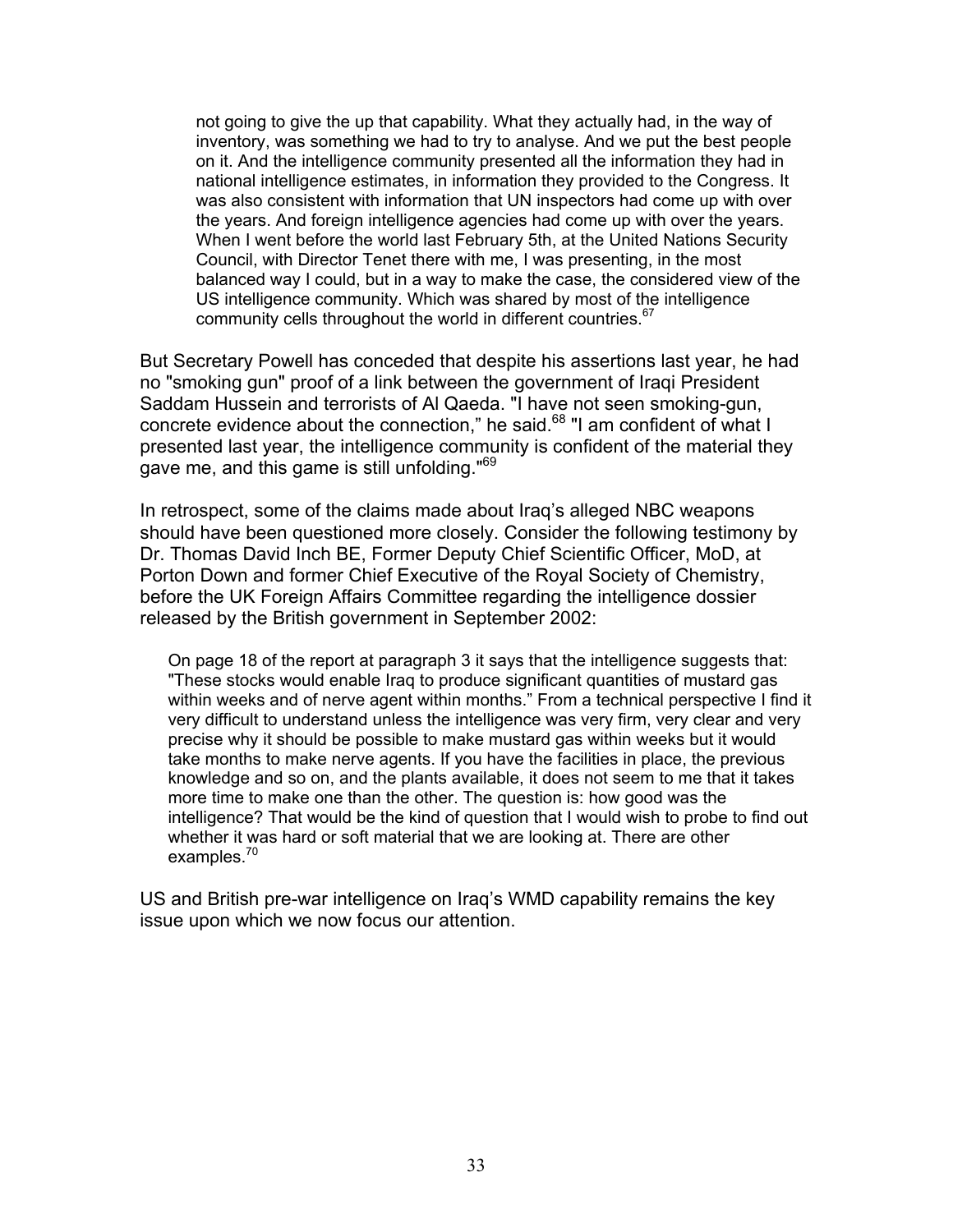## **Part II: The Ambiguities and Flaws in US and British Pre-War Intelligence Analysis on Iraq's WMD Capability**

… You act off intelligence. Intelligence doesn't necessarily mean something is true. It's just -- it's intelligence. You know, it's your best estimate of the situation. It doesn't mean it's a fact.

General Richard Myers at a Department of Defense Briefing on June 24, 2003.

Intelligence analysis has been described as an art as well as a science. Formulation of judgments can be a delicate and complex process, especially when it comes to science and technology issues. Again, consider the comments of Dr. Inch:

I think you have to take the information in the dossier very much with a pinch of salt. The intelligence behind the dossier may be quite good, but I think that my interpretation of what is written raises more questions than answers. In many general terms that reflects some of the problems of making good technical assessments of the bits and pieces of intelligence information that come your way. Sometimes the scientific community is in agreement with the intelligence community; and sometimes the scientific community disagrees strongly with the intelligence community's assessments.

Perhaps I can give two historical examples as it is important to understand this. In the early 1970s the US intelligence community reported that there had been an accident in Sverdlovsk in Russia and that there had been an accidental release of anthrax from which many people had died. At that time in the US the chief scientific adviser was not convinced by the intelligence information; he did not think that it all held together. The signs and the symptoms did not fit the intelligence report. After the Iron Curtain came down that same person went to Sverdlovsk and was able to make a thorough interpretation. The scientific community had missed one or two important facts and the intelligence community was absolutely right. The total picture that emerged post-event was very convincing. That is one plus to the intelligence community.

Rolling on to the early 1980s, the US intelligence community claimed that a new form of toxic material - T2 toxin - was being used in Laos in Cambodia which was subsequently dubbed "yellow rain". The American intelligence community went public at that time, and the information reached the Secretary of State and the President of the United States who went public on that information. Subsequently there was enormous pressure on our intelligence community to support the arguments. In this country our scientific community was never convinced; nothing really held together; the materials in question were insufficiently toxic; and there was a whole raft of other information that just did not fit. Eventually it was proven to our satisfaction that yellow rain was simply the droppings from flocks of bees.

That is a big negative for the US intelligence community who, in my view, made in their interpretation a whole range of fundamental errors in not carrying out the proper checks and studies.[71](#page-71-59)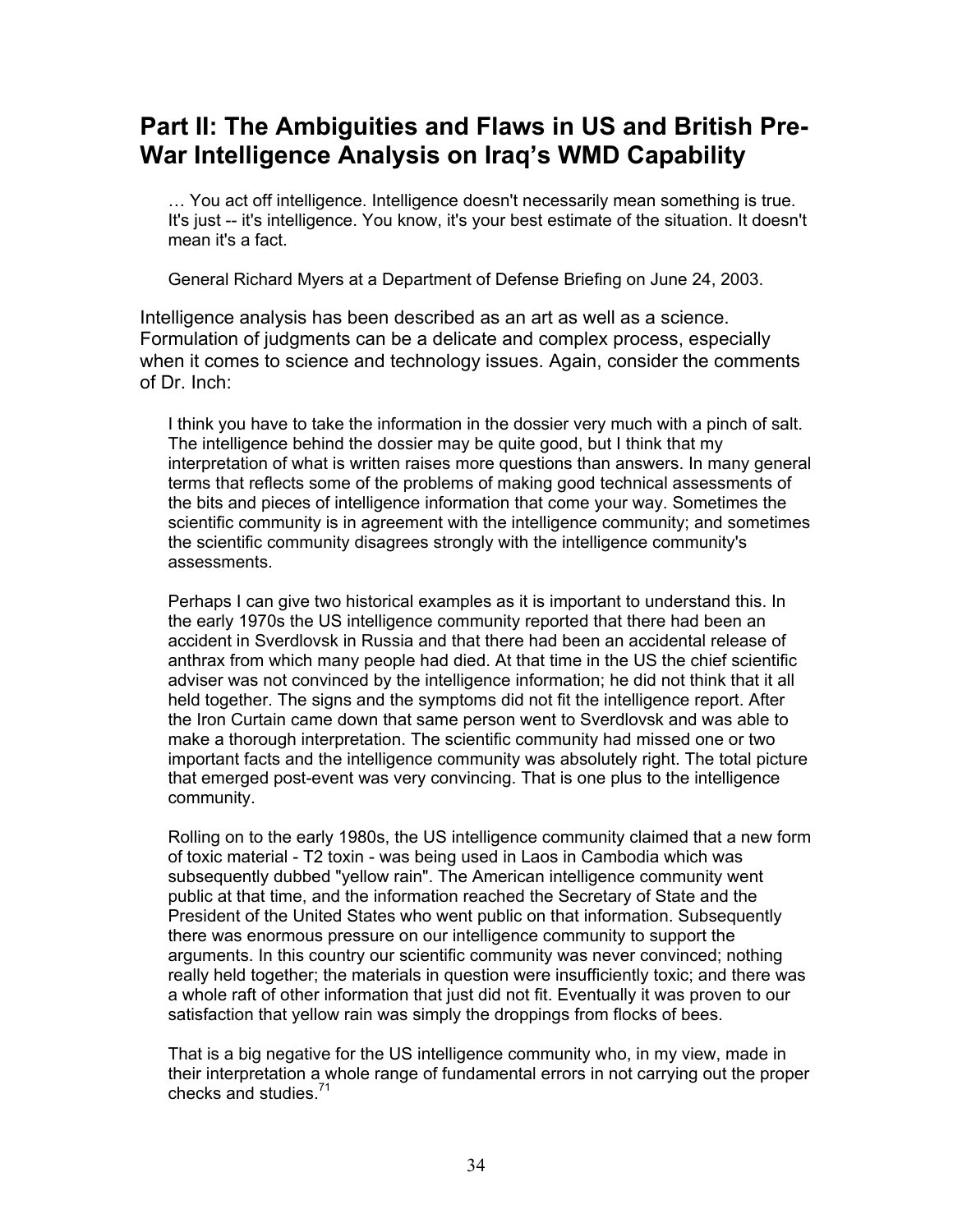However, there are numerous examples discussed above and below, in which the intelligence collection process inexplicably ignored, downplayed or exaggerated pre-war information on Iraq's WMD capability. Indeed, such intelligence failings continued into the post-war environment. Former UN arms inspector Scott Ritter, for example, has noted that US forces failed to secure the records of the Iraqi National Monitoring Directorate, the Iraqi government agency responsible for coordinating all aspects of the UN inspection teams' missions. It was the repository for every Iraqi government record relating to its weapons programs, as well as to the activities at dozens of industrial sites in Iraq that were  $"$ dual-use".  $^{72}$  $^{72}$  $^{72}$ 

## **US Pre-War Intelligence**

The *Washington Post* reported in July 2003 that a review of speeches and reports, plus interviews with present and former administration officials and intelligence analysts, suggested that between October 7, 2002, when President Bush made a speech laying out the case for military action against Hussein, and January 28, 2003, when he gave his State of the Union address, almost all the evidence had either been undercut or disproved by UN inspectors in Iraq.<sup>[73](#page-71-60)</sup>

Even David Kay, head of the ISG, charged with searching for Iraq's proscribed weapons, has implicitly acknowledged the ambiguities of intelligence when he presented his interim report to the US Congress in October 2003. He said, "The result was that our understanding of the status of Iraq's WMD program was always bounded by large uncertainties and had to be heavily caveated."<sup>74</sup> And, though he tried to avoid saying it outright, he did concede in an interview that pre-war intelligence might have been completely off:

Jim Lehrer: But it doesn't surprise you that the... in other words, you're saying get ready for the intelligence to be proved wrong? In other words the pre-war intelligence may very well have been wrong and don't be surprised if you finally conclude that?

David Kay: Don't be surprised if there are differences between what you thought before and what turns out to be reality. Every war, the fall of the Soviet Union, the Second World War, has always had surprises to intelligence. I would be surprised if this one didn't show differences. $75$ 

But some of the technical analysis provided by the intelligence agencies was simply wrong. For example, President Bush suggested in February 2003 that the NIE said that Iraq could launch drones with germ weapons from ships at sea and use them to attack the US. While much of the American intelligence community supported that assessment, there was one notable exception: the intelligence arm of the US Air Force, which has a real claim to expertise in this area as the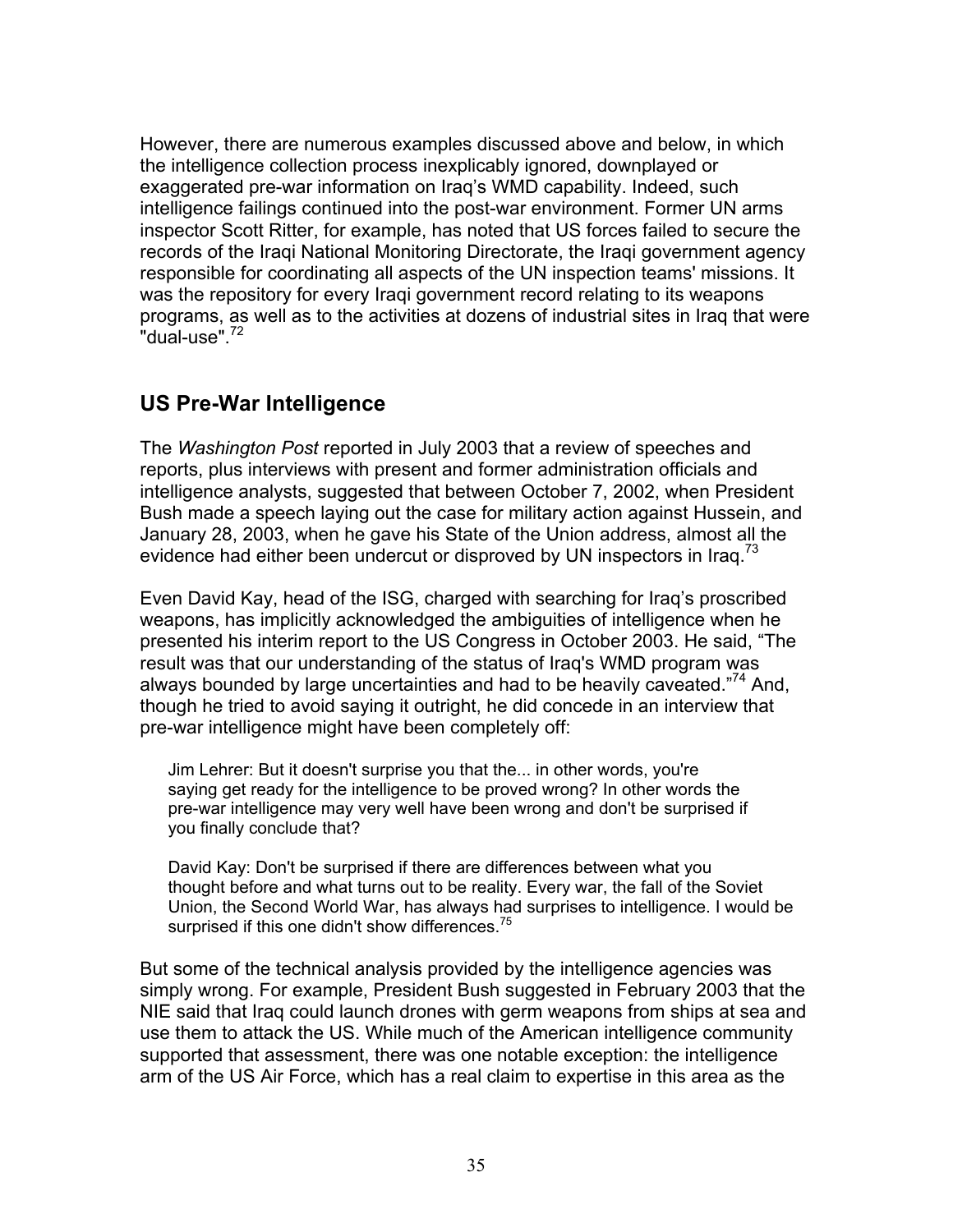Air Force has experience in designing and operating advanced drones, also called unmanned aerial vehicles (UAVs).

The Air Force was never convinced that Baghdad had developed drones capable of effectively distributing chemical and biological weapons as the White House claimed. But the Air Force dissent, attached to a classified report in October 2002 on the Iraqi threat, was kept secret even as the President publicly made the opposite case in the fall before a congressional vote on the war resolution.

"The Director, Intelligence, Surveillance and Reconnaissance, U.S. Air Force, does not agree that Iraq is developing U.A.V.'s primarily intended to be delivery platforms for chemical and biological warfare (C.B.W.) agents," the declassified version of the estimate notes. "The small size of Iraq's new U.A.V. strongly suggests a primary role for reconnaissance, although C.B.W. delivery is an inherent capability.["76](#page-71-7)

The NIE was flawed in other respects as well. Not only did it exaggerate Iraq's nuclear program (as described earlier), but it concluded that Iraq was still producing such deadly chemical agents as mustard, sarin and VX and had hundreds of tons of chemical weapons stockpiled.

In fact it appears that the NIE was rushed into production only after requests from Democratic senators who were being asked to give President Bush authorization to go to war." The NIE was hastily done in three weeks," one senior intelligence expert said. "It was a cut-and-paste job, with agencies and officials given only one day to review the draft final product when they usually take months. . . . Today they still disagree on the meaning of what came out."<sup>[77](#page-71-35)</sup>

In retrospect, a careful reading of the NIE shows that its key judgments were inconclusive. In the section entitled *Confidence Levels for Selected Key Judgments in this Estimate*, three judgments are listed for which the NIE claims to have the lowest confidence, i.e., when Saddam would use WMD; whether Saddam would clandestinely attack the US mainland; and whether Saddam might share WMD with Al-Qaeda.

We note that all three judgments concern *plans and intentions*, two subjects on which only human spies can effectively report. And, by the time the NIE was prepared, Saddam Hussein's regime had successfully killed off almost all of the human intelligence (HUMINT) assets that the US and other intelligence services had in Iraq.<sup>[78](#page-71-63)</sup>

Furthermore, neither the released portions of the NIE nor the full report substantiate the administration's view that Iraq represented an immediate threat to the US or the region. It contained no photographs of weapons sites, no substantiation of many allegations, no "proof" that would be of use to inspectors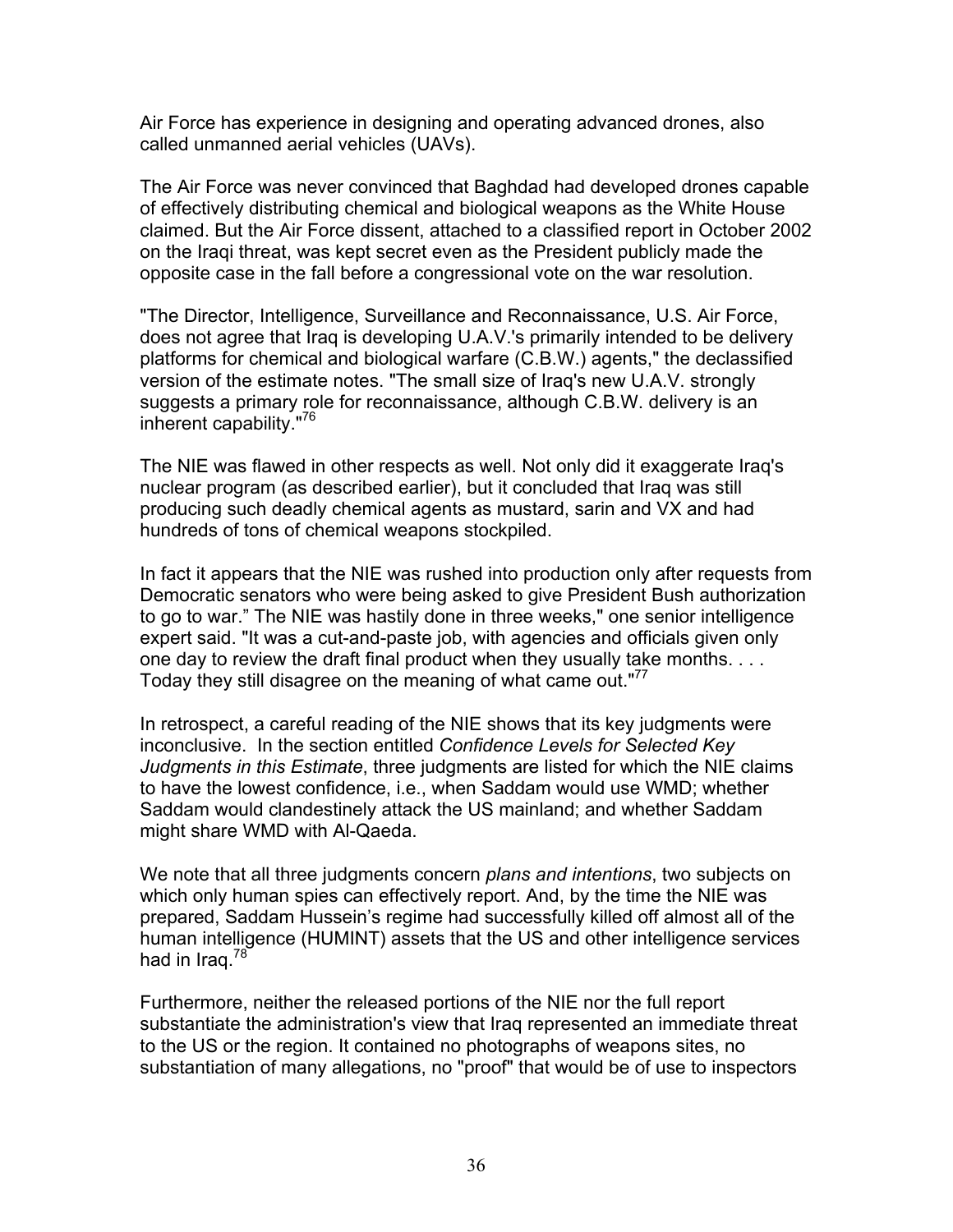or targeters.<sup>79</sup> Why was the NIE so inaccurate, and so selectively quoted by the Bush administration?

Jay Taylor, former State Department director of analysis for East Asia and the Pacific, and later Deputy Assistant Secretary of State for intelligence and Research under President Ronald Reagan, wrote:

George Tenet, the current director of central intelligence, came into office in 1997 giving high priority to maintaining the integrity of the CIA. But over the past year, it appears that he has not served Congress and the American people well on the question of Iraqi weapons of mass destruction and alleged Iraqi ties to Al Qaeda. He seems to have engaged in over- and under-statement; highly selective release of facts and assessments, including the clever use of "key judgments" and executive summaries; failure to correct exaggerated statements by the president and others; and failure to stop a maverick Pentagon operation producing intelligence as art.

It may not have been necessary to pressure individual analysts to distort public and congressional perceptions of what the administration knew and did not know. Analysts, like their chiefs, are human and to varying degrees are inclined to go along if the spin on the top of a report is done subtly. Nevertheless, during the build-up to the war, a number of CIA and Defense Intelligence Agency analysts risked their jobs by complaining to journalists about misperceptions that the administration was creating on major issues regarding Iraq. Throughout this period, the CIA director probably -- and this is a subjective judgment -- understood that the evidence of the Iraqi threat overall was flimsy, but he went along with this exercise or at least did nothing to stem the tide of misrepresentations. $80$ 

It is also worth noting that by the end of May 2003 three complaints had been filed with the CIA ombudsman about the administration's possible politicization of intelligence on Iraq.<sup>[81](#page-71-2)</sup>

For example, in June 2003, the *Washington Post* reported that Vice President Cheney and his most senior aide, Chief of Staff I. Lewis "Scooter" Libby, had made multiple visits to the CIA over the past year to question analysts studying Iraq's weapons programs and alleged links to Al Qaeda, creating an environment in which some analysts felt they were being pressured to make their assessments fit with the Bush administration's policy objectives.<sup>82</sup> Cheney's defenders insist that his visits merely showed the importance of the issue and that an honest analyst wouldn't feel pressure to twist intelligence.<sup>[83](#page-71-4)</sup>

However, Christian Westermann, an analyst in the State Department's Bureau of Intelligence and Research and a top State Department expert on chemical and biological weapons, told Congressional committees in closed-door hearings that he had been pressed to tailor his analysis on Iraq and other matters to conform to the Bush administration's views. $84$  Although manipulation of intelligence is hardly a new phenomenon,<sup>85</sup> an article in *Newsweek* sets out damning case against Cheney: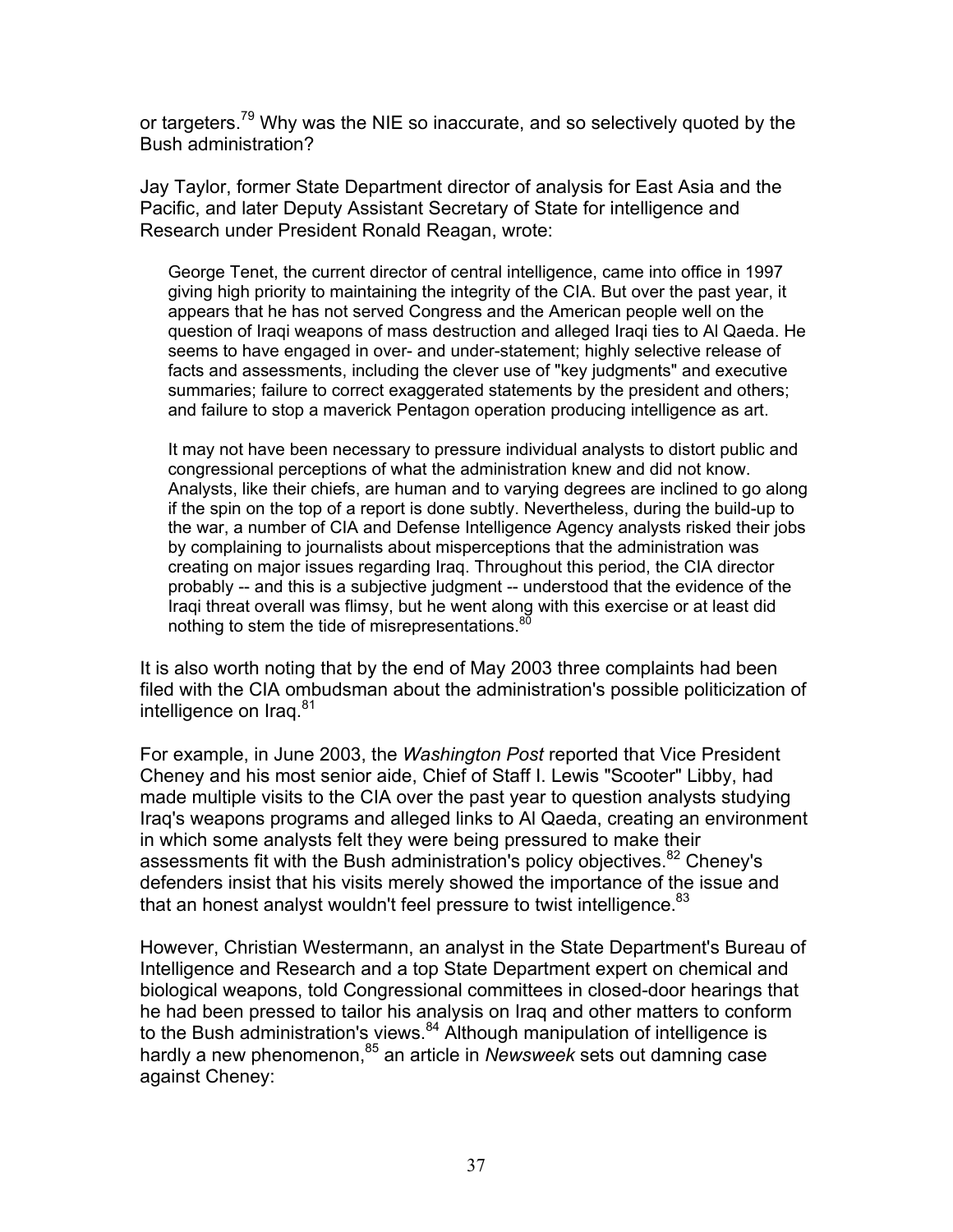…it appears that Cheney has been susceptible to "cherry-picking," embracing those snippets of intelligence that support his dark prognosis while discarding others that don't. He is widely regarded in the intelligence community as an outlier, as a man who always goes for the worst-case scenario and sometimes overlooks less alarming or at least ambiguous signs.<sup>[86](#page-71-7)</sup>

In fairness it should be noted that the misuse of intelligence does not fall solely within the realm of the executive branch. There were accomplices in the legislative branch who chose to look the other way and not ask tough questions. Writing in the *New York Review of Books*, Thomas Powers, a veteran journalist and author who has followed the intelligence community for decades, wrote:

…for the bigger part I blame the insistence of the President that Iraq threatened America, the willingness of the CIA to create a strong case for war out of weak evidence, and the readiness of Congress to ignore its own doubts and go along. Their faith in the case for war confirms that something has been going on deep in the American psyche since the beginning of the cold war, a progressive withering of the sceptical faculty when "secret intelligence" is called in to buttress a president's case for whatever he wants. The vote for war on Iraq was not unprecedented; forty years ago Congress voted for war in Vietnam in the Tonkin Gulf resolution, too timid to insist on time to weigh reports of an attack on American ships at sea—reports that were either plain wrong or misleading. Again and again throughout the cold war Congress voted billions for new weapons systems to meet hypothetical, exaggerated, or even imaginary threats—routinely backed up by evidence too secret to reveal.

Years of talk about sources and methods, spies and defectors, classified documents and code-word clearances, spy satellites and intercepted communications, have generated a mystique of secret intelligence that chills doubt and freezes debate. The result is a tiptoeing deference which treats classified information as not only requiring special handling, but deserving special respect. "As always," George Tenet told the Senate Intelligence Committee during the war resolution debate last fall, "our declassification efforts seek a balance between your need for unfettered debate and our need to protect sources and methods." The committee might have balked and asked for a closer look, but did not. When Congress voted last October it seemed to have lost some fundamental equilibrium— as if caution itself were aid to an enemy. A Congress so easily manipulated has in effect surrendered its role, allowing presidents to do as they will. $87$ 

That being said, the Bush administration clearly ignored evidence that conflicted with its view that Iraq had NBC weaponry. One tactic was to bypass the government's customary procedures for vetting intelligence. In an article in *The New Yorker,* Seymour Hersh described how this was done:

A retired C.I.A. officer described for me some of the questions that would normally arise in vetting: "Does dramatic information turned up by an overseas spy square with his access, or does it exceed his plausible reach? How does the agent behave? Is he on time for meetings?" The vetting process is especially important when one is dealing with foreign-agent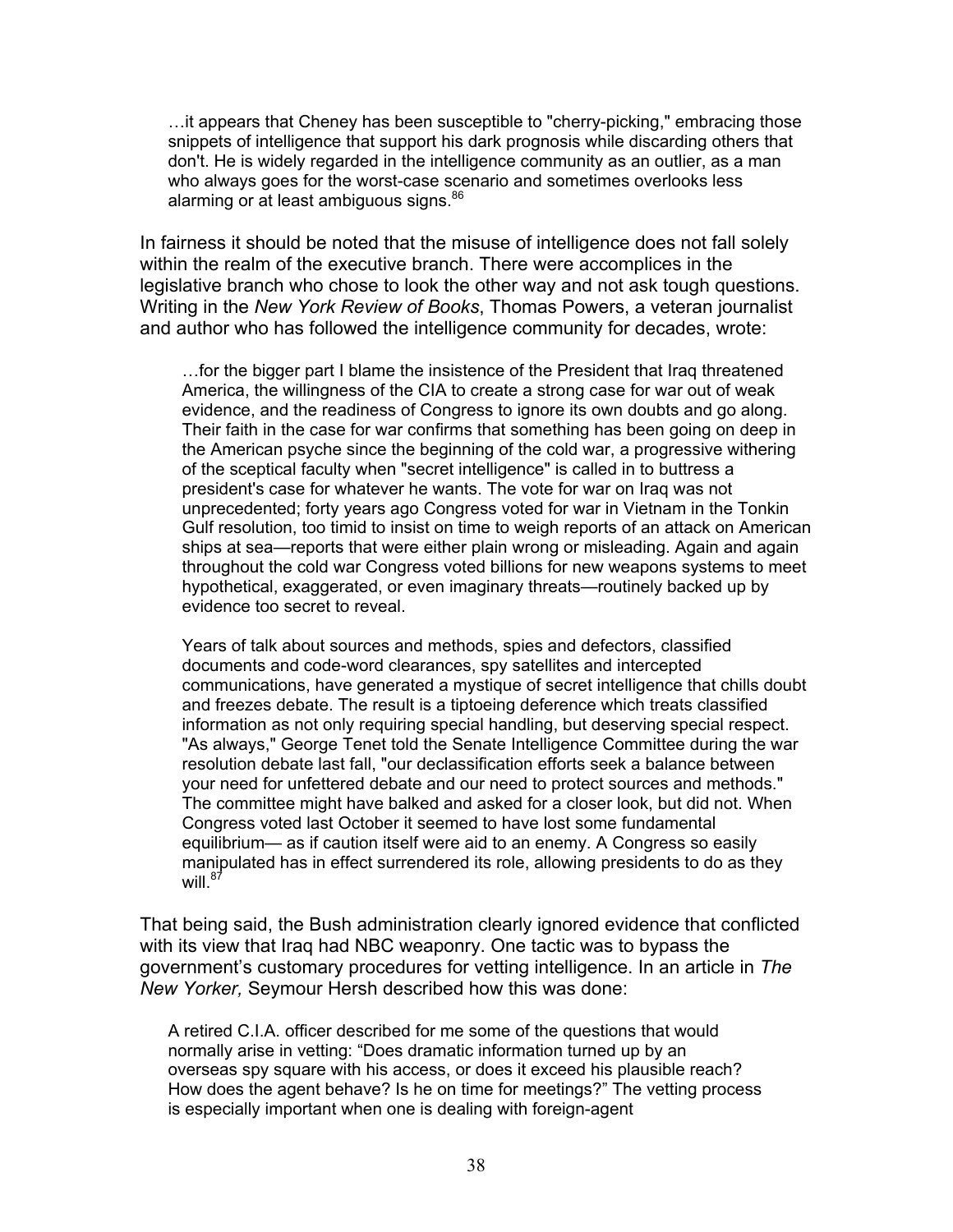reports—sensitive intelligence that can trigger profound policy decisions. In theory, no request for action should be taken directly to higher authorities—a process known as "stovepiping"—without the information on which it is based having been subjected to rigorous scrutiny.

The point is not that the President and his senior aides were consciously lying. What was taking place was much more systematic—and potentially just as troublesome. Kenneth Pollack, a former National Security Council expert on Iraq, whose book "The Threatening Storm" generally supported the use of force to remove Saddam Hussein, told me that what the Bush people did was "dismantle the existing filtering process that for fifty years had been preventing the policymakers from getting bad information. They created stovepipes to get the information they wanted directly to the top leadership. Their position is that the professional bureaucracy is deliberately and maliciously keeping information from them. "They always had information to back up their public claims, but it was often very bad information," Pollack continued. "They were forcing the intelligence community to defend its good information and good analysis so aggressively that the intelligence analysts didn't have the time or the energy to go after the bad information."

The Administration eventually got its way, a former C.I.A. official said. "The analysts at the C.I.A. were beaten down defending their assessments. And they blame George Tenet"—the C.I.A. director—"for not protecting them. I've never seen a government like this."<sup>[88](#page-71-9)</sup>

Another article by Hersh described how the Pentagon set up an "Office of Special Plans (OSP)," conceived by Paul Wolfowitz, Deputy Secretary of Defense. The purpose of the OSP was to find evidence of what Wolfowitz and Secretary Rumsfeld believed true – that Saddam Hussein had close ties to Al Qaeda and that Iraq had an arsenal of chemical and biological, and possibly even nuclear weapons.<sup>[89](#page-71-10)</sup>

Vince Cannistraro, former CIA chief of counter-terrorism, said of the OSP: "The politicisation of intelligence is pandemic, and deliberate disinformation is being promoted. They choose the worst-case scenario on everything and so much of the information is fallacious."[90](#page-71-11)

Actually, the OSP was not the only Pentagon unit set up to contradict official intelligence estimates. As recently reported by *Mother Jones* magazine, a separate, unnamed Pentagon intelligence unit operated out of the office of Douglas J. Feith, Undersecretary of Defense for Policy and a former aide to Richard Perle at the Pentagon in the 1980s. Just after September 11, 2001, Feith recruited David Wurmser, the director of Middle East studies for American Enterprise Institute (AEI), to serve as a Pentagon consultant and founding participant of the unnamed, secret intelligence unit.<sup>91</sup>

The purpose of the unit was to scour reports from the CIA, the Defense Intelligence Agency, the National Security Agency, and other agencies to find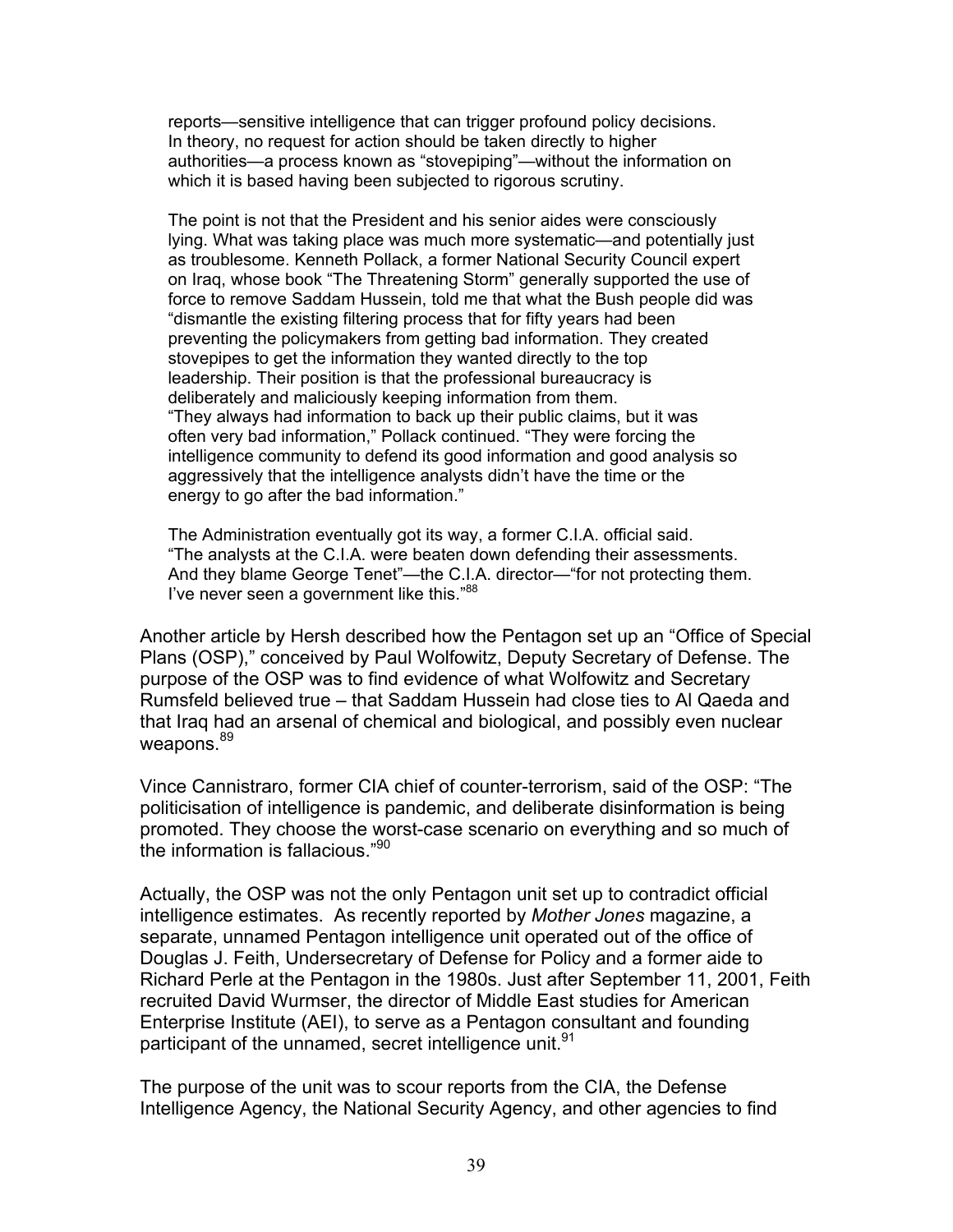nuggets of information linking Iraq, Al Qaeda, terrorism, and the existence of Iraqi  $WMD.<sup>92</sup>$  $WMD.<sup>92</sup>$  $WMD.<sup>92</sup>$ 

The House Intelligence Committee has initiated an inquiry into the performance of US intelligence analysis in Iraq. On June 25, 2003, during the House debate on the intelligence authorization bill, Representative Jane Harman, the ranking Democrat on the committee, delivered an informal progress report on the inquiry:

*On Bush's pre-war assertions about Iraq's weapons of mass destruction:* "When discussing Iraq's WMD, administration officials rarely included the caveats and qualifiers attached to the intelligence committee's judgments. For many Americans, the administration's certainty gave the impression that there was even stronger intelligence about Iraq's possession of and intention to use WMD."

*On the evidence upon which the WMD assertions were based:* "The committee is now investigating whether the intelligence case on Iraq's WMD was based on circumstantial evidence rather than hard facts and whether the intelligence community made clear to the policy-makers and Congress that most of its analytic judgments were based on things like aerial photographs and Iraqi defector interviews, not hard facts."

*On the supposed Hussein-Al Qaeda connection:* "[T]he investigation suggests that the intelligence linking Al Qaeda to Iraq, a prominent theme in the administration's statements prior to the war, [was] contrary to what was claimed by the administration."<sup>93</sup>

The Senate Select Intelligence Committee is due to present its report in February this year. In the meantime, the CIA has reassigned two senior officials who oversaw its analysis on Iraq's alleged banned weapons, a move that one commentator portrayed as an "exile." The two officials served in senior positions in which they were deeply involved in assembling and assessing the intelligence on Iraq's alleged stocks of chemical and biological arms. One of the officials was reassigned to the CIA's personnel department after spending the past several months heading the Iraq Task Force, a special unit set up to provide 24-hour support to military commanders during the war. The other, a long-time analyst who had led the agency's Iraq Issue Group, was dispatched on an extended mission to Iraq.<sup>94</sup>

On balance, therefore, Greg Thielmann, who served as director of the office of Strategic, Proliferation, and Military Affairs in the State Department's Bureau of Intelligence and Research until September 2002, seems to have it about right when he says, "I believe the Bush administration did not provide an accurate picture to the American people of the military threat posed by Iraq. Some of the fault lies with the performance of the intelligence community, but most of it lies with the way senior officials misused the information they were provided."<sup>[95](#page-71-16)</sup>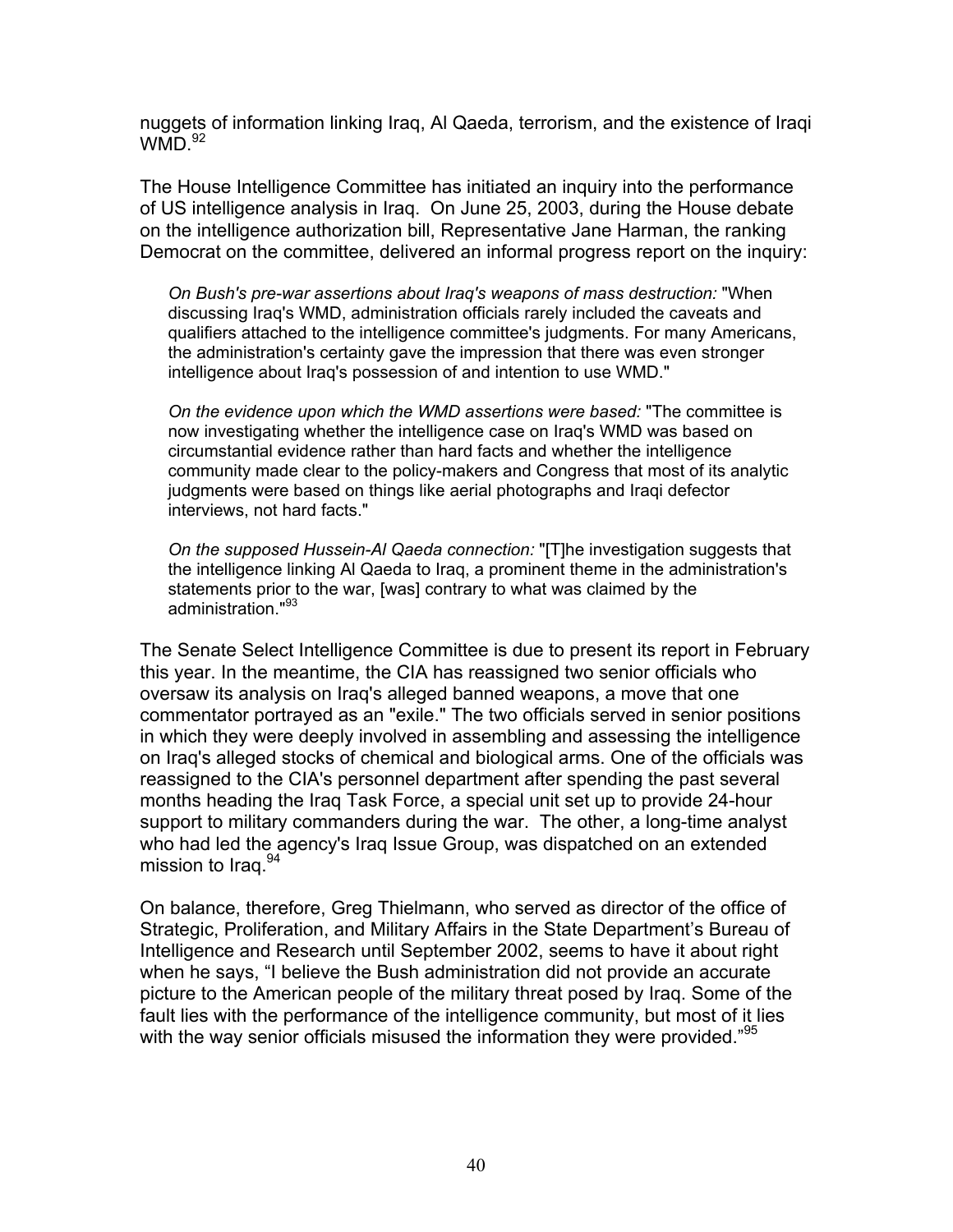## **British Pre-War Intelligence**

Similar flaws can be found in the British intelligence assessment process. For example, allegations persist that Downing Street scrapped a dossier on Iraq drawn up by intelligence officials because it failed to establish that Saddam Hussein posed a growing threat. The six-page document was allegedly produced in March 2002 by staff working for the joint intelligence committee using material supplied by MI6 and the Ministry of Defence. It was said to have been written six months before the release of the government's controversial 50-page dossier, but was never published.<sup>[96](#page-71-17)</sup>

However, it is in relation to the dossier on Iraq released on September 24, 2002, that most attention has focused. <sup>97</sup> For example, the British government changed the title of the dossier at the last minute, to portray a situation in Iraq that some of its most senior experts did not accept as valid. As Cambridge academic Glen Rangwala noted:

A member of the defence intelligence staff, who identified himself as "probably the most senior and experienced intelligence community official working on WMD", wrote just before the dossier's release to Tony Cragg, then the deputy chief of defence intelligence, to express formal reservations about the dossier. According to Martin Howard, Mr. Cragg's successor, the reservation was partly that "the language was too strong on the continued production of chemical and biological agents".

Neither the senior intelligence official nor Dr Kelly accepted that Iraq had continued to produce prohibited weapons. The ongoing production of weapons was a crucial element of the case for a threat from Iraq, because most of its chemical or biological agents produced before 1991 would have become useless.

Mr. Howard advised the Defence Secretary, Geoff Hoon, to acknowledge to the parliamentary Intelligence and Security Committee, which meets behind closed doors and reports only to the Prime Minister, that the intelligence official and one other member of the defence intelligence staff had expressed reservations.

But Mr. Howard told the inquiry that these individuals had not seen "sensitive" new information, and so were not able to appreciate the stronger new claim.

It is hard to see why the most senior defence intelligence official on WMD would be denied access to information on the subject. Nor did this explanation by Mr. Howard appear in any of the correspondence between himself and the sceptical official that was released by the inquiry.

The suspicion that the intelligence community focused on Iraq's WMD potential rather than existing weapons is increased by the changes to the text visible in the limited excerpts released so far during the Hutton inquiry from earlier drafts of the September dossier.

The draft of the dossier from 10 September, two weeks before its release, concludes: "Intelligence confirms that Iraq has covert chemical and biological weapons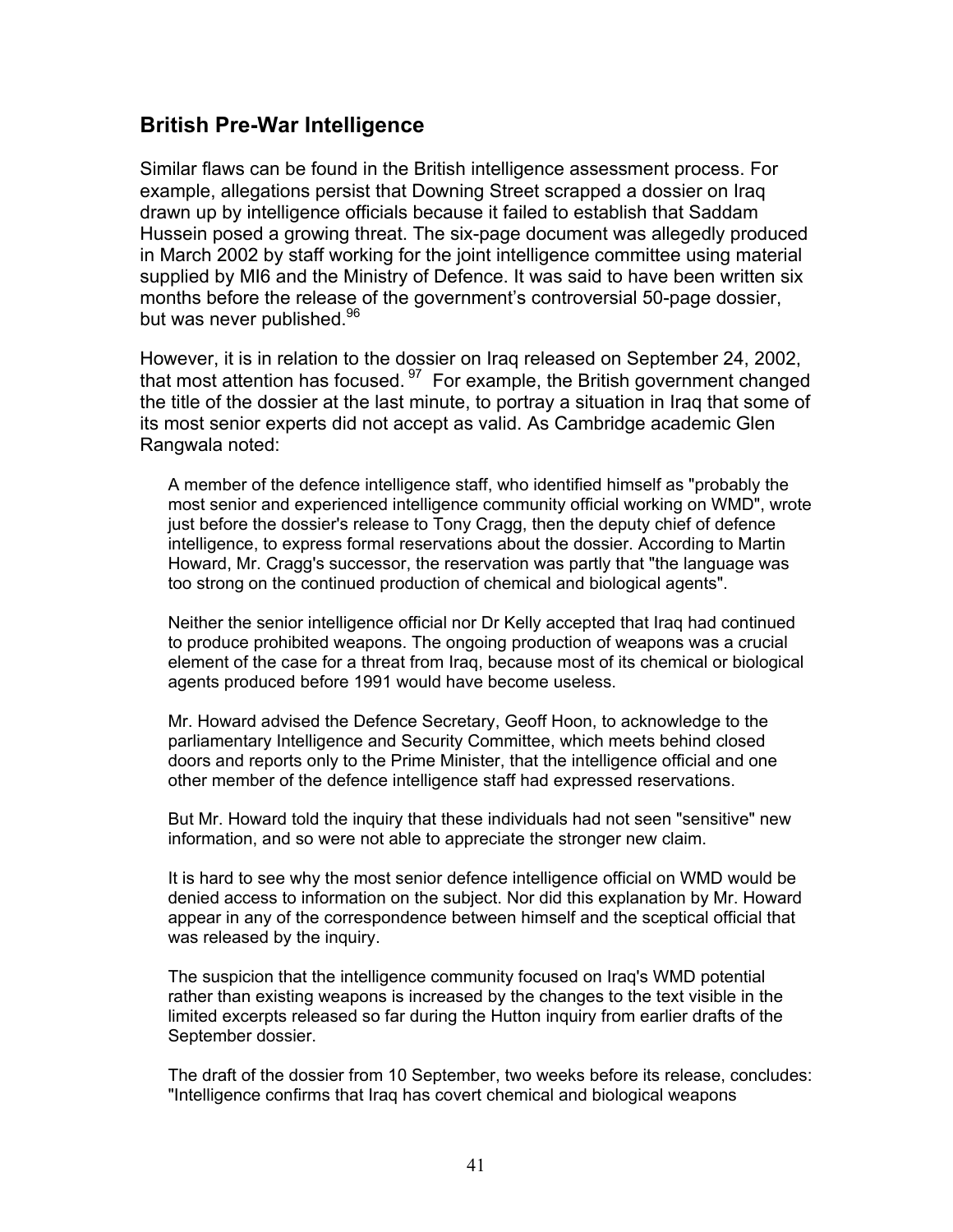programmes, in breach of UN Security Council Resolution 687." This is changed in the final version of the dossier to: "Intelligence shows that Iraq has covert chemical and biological weapons programmes, in breach of UN Security Council Resolution 687 and has continued to produce chemical and biological agents."

On the same page is the only allegation that Iraq actually has such weapons: "Iraq has chemical and biological agents and weapons available, either from pre-Gulf War stocks or more recent production."

In the final version of the dossier, this is strengthened to: "Iraq has chemical and biological agents and weapons available, both from pre-Gulf War stocks and more recent production."

Similarly, the claim that weapons could be used within 45 minutes was strengthened between the draft of the dossier dated 16 September and that published eight days later. The earlier version raised a possibility: "The Iraqi military may be able to deploy chemical or biological weapons within 45 minutes of an order to do so."

The version released to the public lost the element of uncertainty: "Military planning allows for some of the WMD to be ready within 45 minutes of an order to use them."

Even in the published version of the dossier, as BBC correspondent Andrew Gilligan pointed out at the inquiry, the description of Iraq's potential to produce chemical and biological weapons is provided in detail, while the claim about continuing production is merely asserted.

"The most immediate threat" from Iraq is identified as "Iraqi former chemical and biological warfare facilities", while "their limited reconstruction and civil production pointed to a continuing research and development programme".

But the dossier goes on to claim that there is actual production of warfare agents, a claim highlighted in the Prime Minister's foreword and in his subsequent speech to the House of Commons.<sup>[98](#page-71-19)</sup>

Even though the British government has been cleared of the charge of "sexing up the dossier" by a Parliamentary committee,  $99$  the more challenging Hutton inquiry may yet reach a different conclusion. Public evidence to the inquiry has already revealed a number of discrepancies in the role of the intelligence agencies.

For example, when Sir Richard Dearlove, the head of MI6, officially known only as "C," emerged from secrecy to give evidence, he insisted that the compilation of the September dossier had been perfectly proper, but also revealed some damning information. When asked whether the dossier had given undue prominence to the 45 minutes claim, Dearlove replied:

Dearlove: Well, I think given the misinterpretation that was placed on the 45 minutes intelligence, with the benefit of hindsight you can say that is a valid criticism. But I am confident that the intelligence was accurate and that the use made of it was entirely consistent with the original report.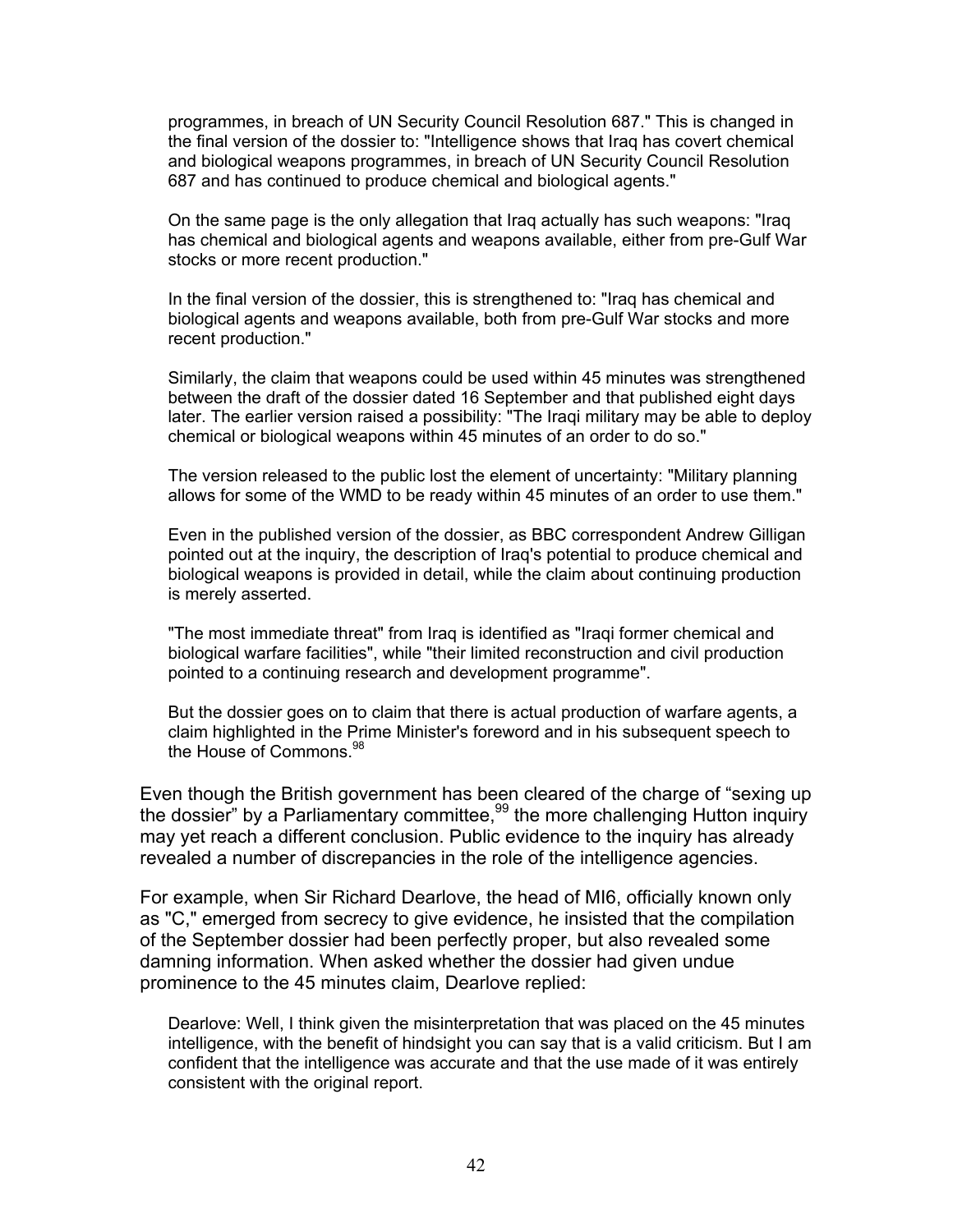Lord Hutton: Would you just elaborate what you mean by the misinterpretation placed on the 45 minutes claim?

Dearlove: Well, I think the original report referred to chemical and biological munitions, and that was taken to refer to battlefield weapons. I think what subsequently happened in the reporting was that it was taken that the 45 minutes applied, let us say, to weapons of a longer range.

This exchange surely validates Andrew Gilligan's claim that the dossier had been "sexed up". Iraqi battlefield weapons with chemical and biological warheads, even if they did exist, presented no threat to the stability of the Middle East, still less to Britain and the US.

Documentary evidence provided to the inquiry has also demonstrated that senior figures inside Downing Street knew the evidence about Iraqi WMD was weak. An e-mail sent to John Scarlett, chairman of the Joint Intelligence Committee, from Jonathan Powell, Blair's chief of staff, shortly before the dossier was published, said, "The document does nothing to demonstrate a threat, let alone an imminent threat, from Saddam. . . . We will need to make it clear in launching the document that we do not claim that we have evidence that he is an imminent threat." But this is exactly what the final version of the dossier claimed.

As Clare Short, the international development secretary who resigned from Blair's cabinet in May 2003, says, "…as a result of the Hutton inquiry, we now know that two defence intelligence officials wrote to their boss to put on record their disquiet at the exaggeration in the dossier. Moreover, one official asked his boss for advice as to whether he should approach the foreign affairs select committee after the foreign secretary had said that he was not aware of any unhappiness among intelligence officials about the claims made in the dossier".<sup>[100](#page-71-21)</sup>

Aside from the misuse of intelligence, it appears that the British government also resorted to outright propaganda. In late December 2003 the British government confirmed that the Secret Intelligence Service, MI6, had run an operation to gain public support for sanctions and the use of military force in Iraq. It had organised Operation Mass Appeal, a campaign to plant stories in the media about Saddam Hussein's weapons of mass destruction.<sup>[101](#page-71-22)</sup>

And finally there is the case of the second "dodgy dossier" published by Downing Street in February 2003. In its Annual Report published on June 10, 2003, the Intelligence and Security Committee (ISC) was heavily critical of the February dossier:

In September 2002 some intelligence was declassified and used to produce a dossier on the Iraqi WMD programme. The Agencies were fully consulted in the production of the dossier, which was assembled by the Assessments Staff, endorsed by the JIC and issued by the Prime Minister. The Committee supports the responsible use of intelligence and material collected by the Agencies to inform the public on matters such as these.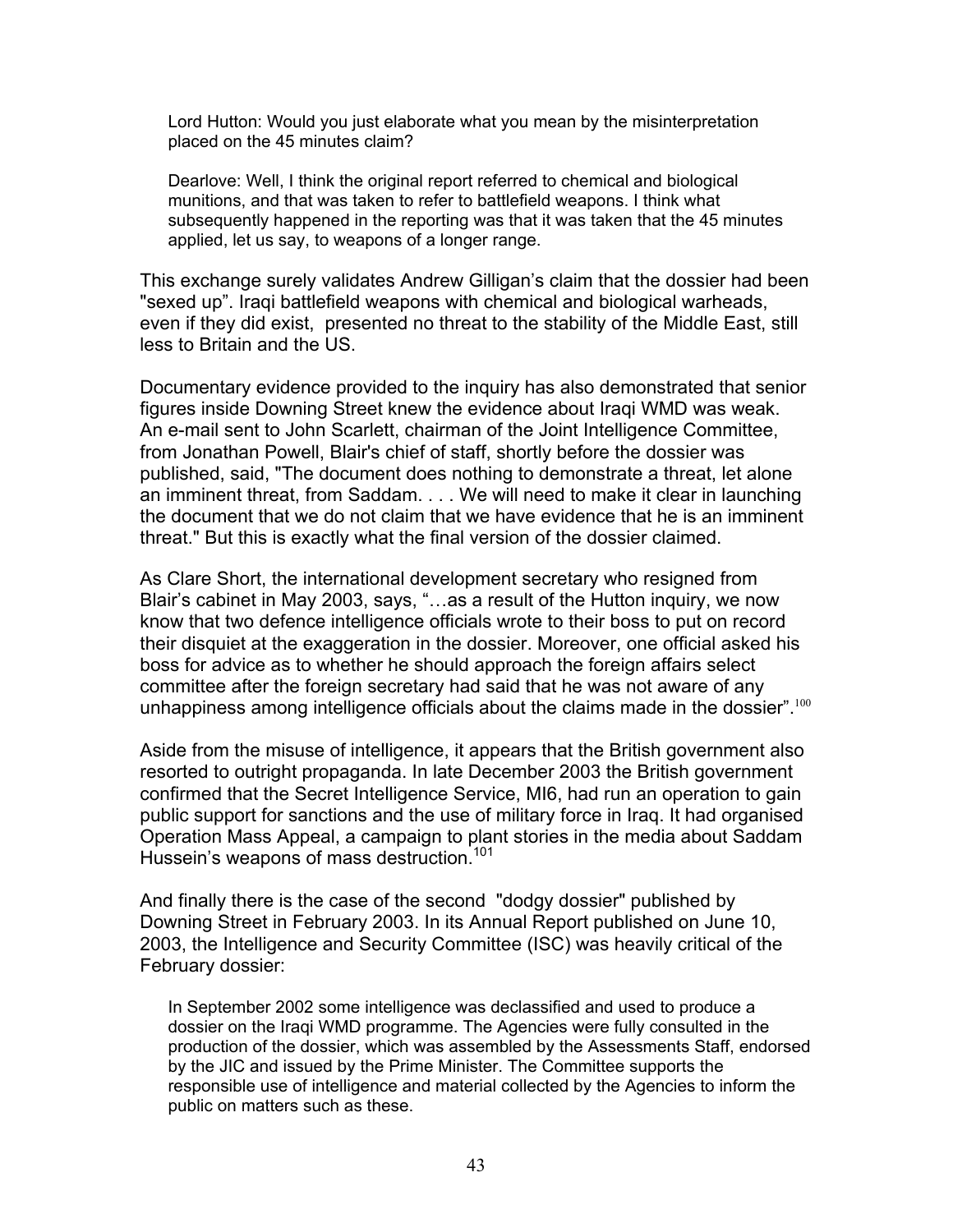We believe that material produced by the Agencies can be used in publications and attributed appropriately, but it is imperative that the Agencies are consulted before any of their material is published. This process was not followed when a second document was produced in February 2003. Although the document did contain some intelligence derived material it was not clearly attributed or highlighted amongst the other material, nor was it checked with the Agency providing the intelligence or cleared by the JIC prior to publication. We have been assured that systems have now been put in place to ensure that this cannot happen again, in that the JIC Chairman endorses any material on behalf of the intelligence community prior to publication.[102](#page-71-17)

Downing Street has apologised for failing to admit that much of the dossier came from published academic sources, including an article by a California PhD student.<sup>103</sup> But the question remains, who authorised its release in this format, and why?

## **Iraqi defectors and other misleading indigenous human intelligence**

It also turns out that information from Iraqi defectors was, at best, of dubious value. Officials in Washington have confirmed that former Iraqi officials who had defected and were handed over to the CIA by the Iraqi National Congress (INC), the exile opposition group, provided them with information on Iraq's WMD program, which the Bush administration relied on to press its case for war.

According to one DIA agent. "The statements on WMD that the INC guys brought in matched conclusions they [Bush cabinet members] already had. We looked at the info and said: 'You can't be serious, you have got to be kidding'.["104](#page-71-24)

Nonetheless, apparently senior administration officials relied on defectors' information. *Newsweek* obtained a memo suggesting that the INC in 2002 was directly feeding intelligence reports about Iraqi weapons and purported ties to one of Vice President Cheney's top foreign-policy aides. Cheney staffers later pushed INC information, including defectors' claims, to bolster the case that Iraq posed a direct threat to America.<sup>[105](#page-71-25)</sup>

However, Ambassador Rolf Ekeus, the first executive chairman of UNSCOM, has noted that defectors were frequently unreliable, and their information was difficult, if not impossible, to verify without utilizing "unappetizing methods."<sup>106</sup> A case in point concerns an interview in the December 7, 2003, *Sunday Telegraph* of a man purporting to be an Iraqi colonel who said he was the source of the UK Government's claim that Saddam Hussein could launch weapons of mass destruction within 45 minutes and that they had been deployed to the frontline.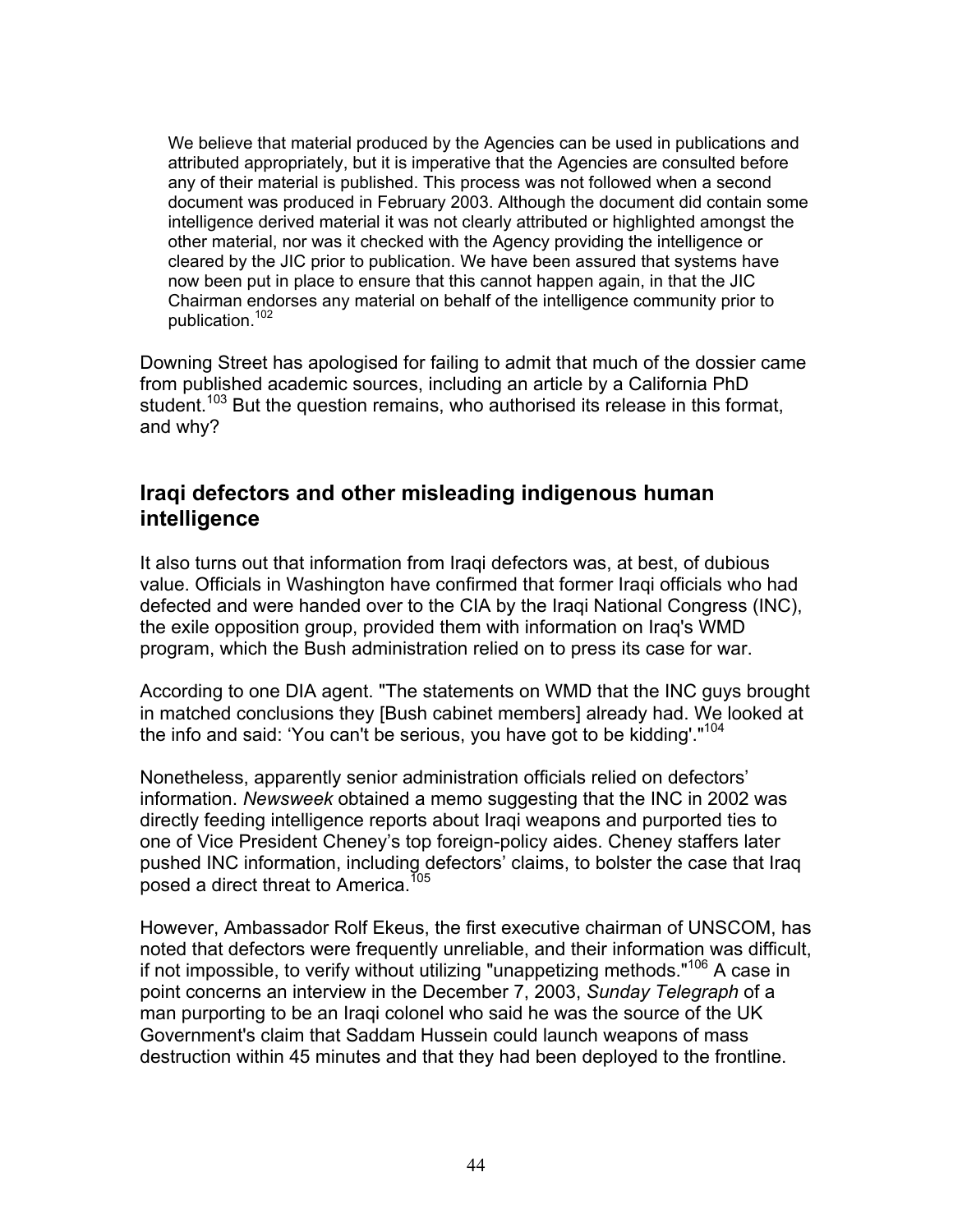It should be noted that this claim was first put forward by an Iraqi exile group known for its close relationship with the CIA and Britain's MI6.<sup>[107](#page-71-13)</sup>

But such claims seem extremely unlikely. As a subsequent article in *The Independent* pointed out,

…question-marks were gathering around the story, not least over the man's claims that the Iraqi-made WMD warheads were to be fired on the battlefield by hand-held rocket-propelled grenade launchers, a weapon of very limited range.

The interviewee was identified only as Lt-Col al-Dabbagh, 40, who was the "head of an Iraqi air defence unit in the western desert". He was also interviewed by the American network channel, NBC. The channel reported that the colonel said Iraqi troops were under orders from Saddam to use "primitive short-range biological and chemical warheads fired from rocket-propelled grenade launchers, tactical weapons of mass destruction transported at the dead of night and handled only by Saddam's secret service." In the end, these orders were ignored because they chose not to fight.

However, sections of the transcript of the NBC interview that the network did not broadcast were aired on the ITV News Channel, which has a partnership with NBC. In one, the colonel was asked by NBC's Baghdad correspondent why he was so sure that these were chemical or biological weapons. His reply suggests that he was not, in fact, sure at all.

"We cannot determine exactly, but the procedures taken show that these were indeed WMD," he said. "It might have been chemical or biological but it was definitely unconventional weapons."

In another section, broadcast by ITV, the colonel says: "The instructions from Saddam were clear. When you get to a critical point where the survival of the country is at stake then you can use these weapons. All weapons starting from the common knife all the way up to nuclear weapons can be used. That was the instruction."

As it has long been known that Iraq's armed forces did not possess nuclear weapons, this raises further doubts about the unnamed "colonel's" credibility.[108](#page-71-27)

Furthermore, even if one accepts the story, RPGs, even with CBW warheads, hardly sound like the "WMD" which the world was warned about before the invasion.

It should also be noted that the 45 minutes claim was used by the US government as well. The claim was made twice by President Bush, in a September 2002 Rose Garden appearance after meeting with lawmakers and in a radio address the same week.<sup>109</sup> On those two occasions, Bush attributed the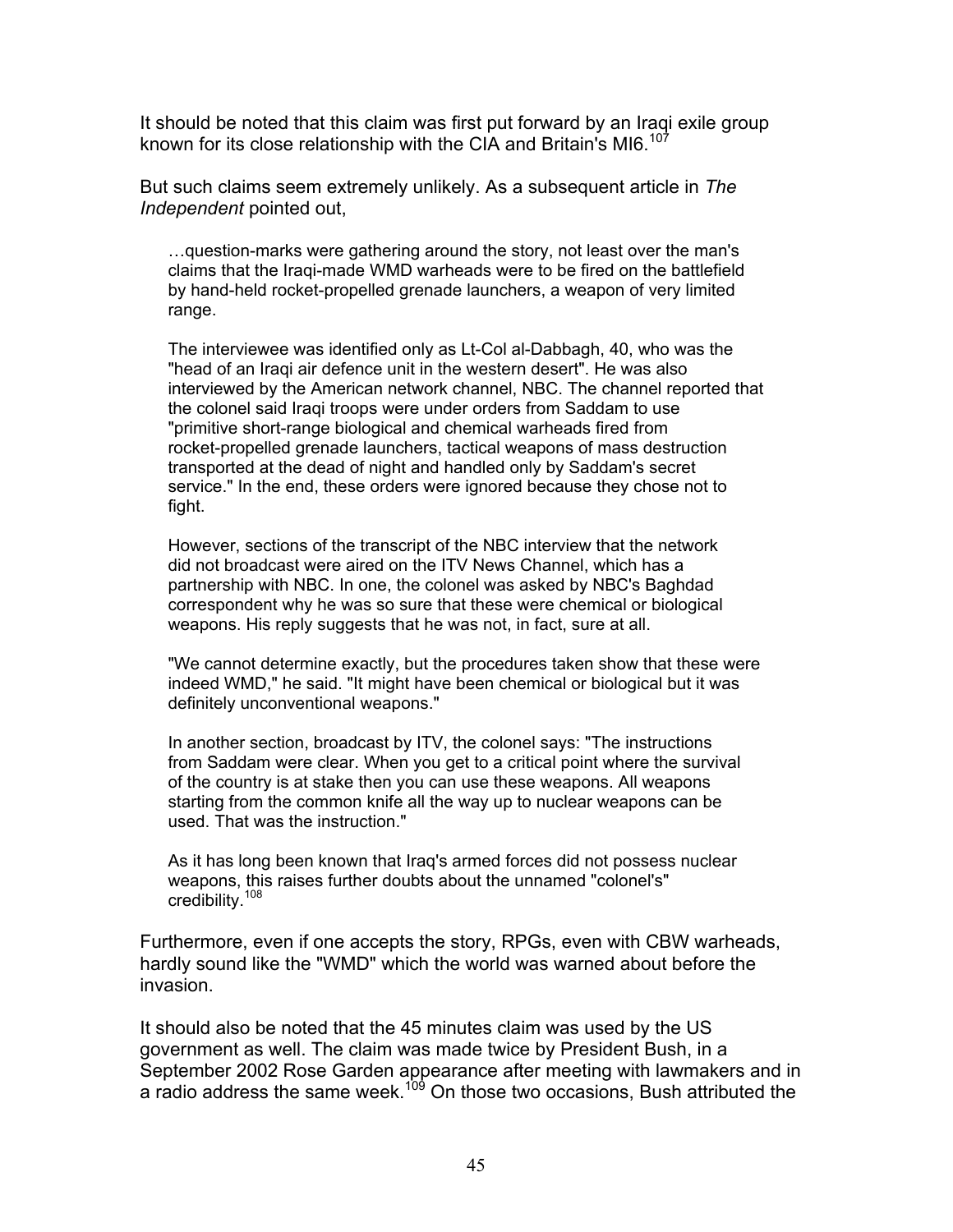claim to the British government, but in a "Global Message" issued on September 26, 2002, and still on the White House Web site,<sup>110</sup> the White House claimed, without attribution, that Iraq "could launch a biological or chemical attack 45 minutes after the order is given." The White House did not seek CIA approval before making the charge.<sup>111</sup>

Establishing spies within a regime as closed as Saddam's takes time. And by late 2002 US intelligence had not managed to develop a network that could find banned weapons or production facilities that US officials were sure existed. While the CIA disclosed its difficulties to congressional overseers, it did not make the problem public before the war.<sup>112</sup> Instead, information appears to have been extracted from Iraqi exiles with very limited current knowledge of, or access to state secrets. For example, during his presentation to the UN on February 5, Secretary of State Colin Powell disclosed that "an Iraqi chemical engineer" had provided US intelligence with detailed information on a secret Iraqi program to develop mobile biological weapons production plants. But the engineer was not an active spy within the regime. He provided information to US intelligence only after he had left Iraq.<sup>[113](#page-71-32)</sup>

More disturbingly, other intercepted intelligence appears to have been manipulated to exaggerate the case against the Iraqi regime. One such example was noted by a National Public Radio reporter:

…Secretary Powell played a tape of an intercepted conversation between two Republican Guard officers, and it appeared from what he played, or from the translation that Secretary Powell provided, that they were talking about the arrival of some weapons inspectors, and Secretary Powell quoted them in this intercepted tape as one officer saying, "They are inspecting the ammunition you have, yes?" And the other officer says, "Yes, for the possibility there are forbidden ammo." "For the possibility there is, by chance, forbidden ammo." "Yes." "And we sent you a message yesterday to clean out all the areas, the scrap areas, the abandoned areas. Make sure there is nothing there." That's the part that Secretary Powell read. Yet when the State Department finally produced the actual transcript of this, it came out differently. The last line was, "And we sent you a message to inspect the scrap areas and the abandoned areas." Apparently he didn't actually say, 'Clean out the areas,' and there's no evidence he said 'Make sure there is nothing there.<sup>114</sup>

After the fall of Baghdad, it was expected that captured Iraqi scientists would lead coalition forces to hidden caches of unconventional weapons. However, Iraqi scientists and technicians who have been detained say that Iraq destroyed all of its banned munitions years ago, and nothing more was produced. The scientists have been threatened, coaxed, offered all kinds of incentives, including safe haven outside Iraq for their families. Nothing changes their stories.<sup>[115](#page-71-34)</sup>

For example, Gen. Amir Saadi, the main Iraqi liaison to the UN inspection teams, insisted after surrendering to US forces that Iraq had destroyed all illicit weapons in the years after the 1991 Persian Gulf War. So did another senior scientist, Emad Ani, who directed Iraqi's program to produce VX nerve gas in the 1980s.<sup>[116](#page-71-0)</sup>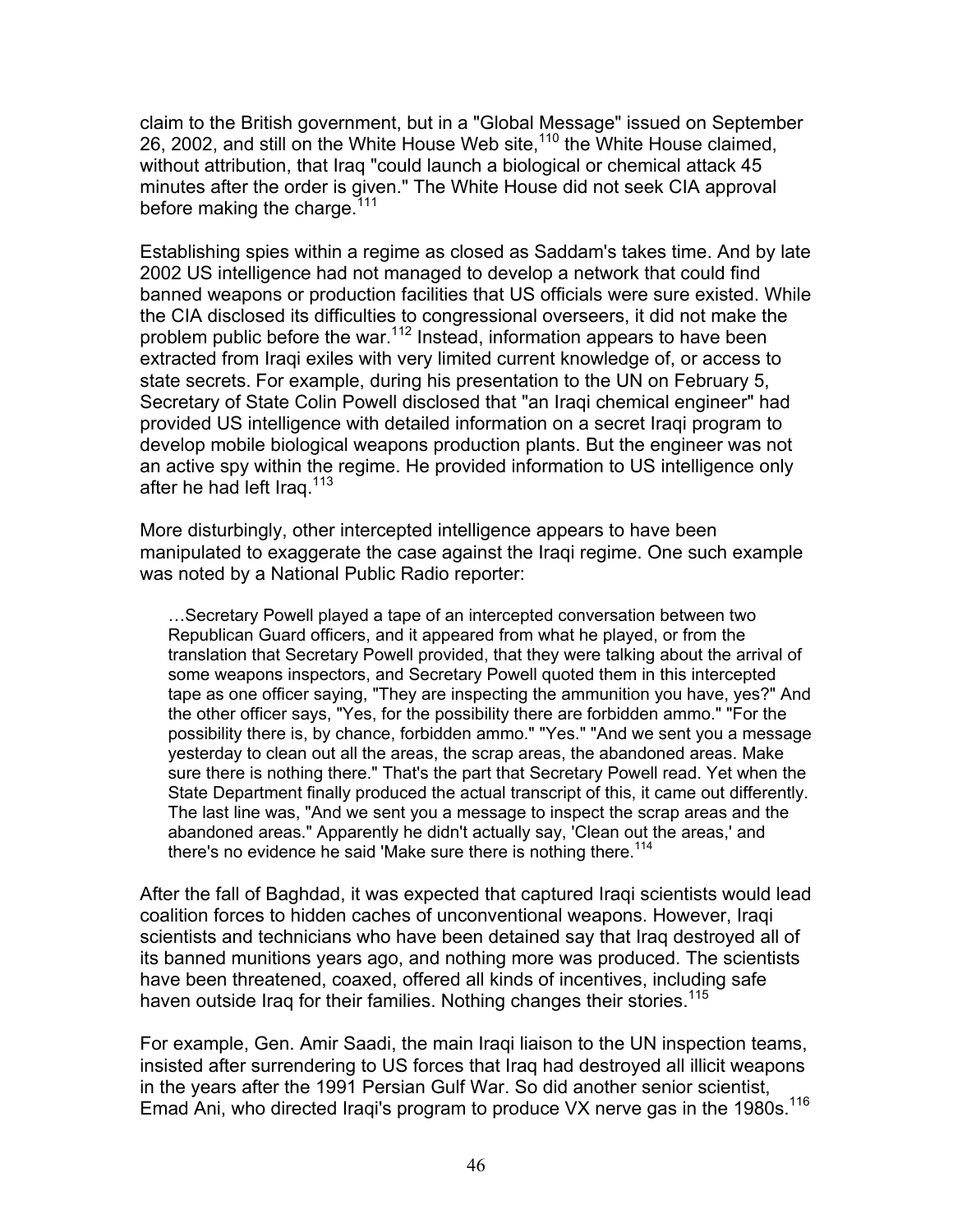Finally, a three-month *Time* magazine investigation found that:

Saddam's henchmen all make essentially the same claim: that Iraq's once massive unconventional-weapons program was destroyed or dismantled in the 1990s and never rebuilt; that officials destroyed or never kept the documents that would prove it; that the shell games Saddam played with U.N. inspectors were designed to conceal his progress on conventional weapons systems—missiles, air defenses, radar—not biological or chemical programs; and that even Saddam, a sucker for a new gadget or invention or toxin, may not have known what he actually had or, more to the point, didn't have. It would be an irony almost too much to bear to consider that he doomed his country to war because he was intent on protecting weapons systems that didn't exist in the first place.<sup>[117](#page-71-35)</sup>

The intelligence and political discrepancies described above are matters of great consequence, not only in retrospect regarding the decision to go to war, but as regards the handling of current and future proliferation crises, especially in Iran and North Korea. Although the complete picture has yet to emerge, enough is now known to present some partial conclusions and recommendations for future US and UK non-proliferation policies and practices.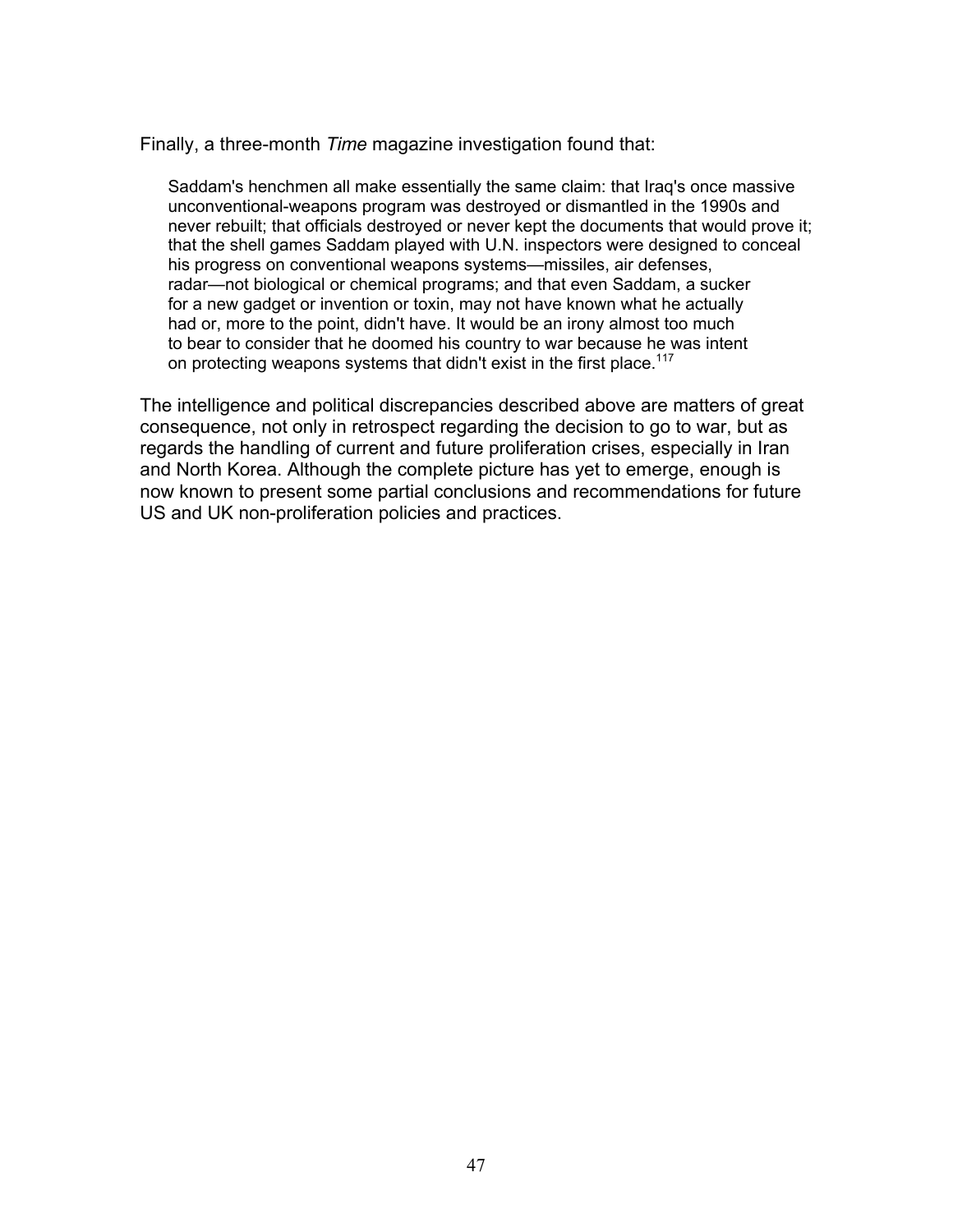# **Part III: Conclusions and Recommendations**

No banned weapons have been found in Iraq. There are four potential explanations for this:

- The weapons were destroyed or moved out of Iraq prior to invasion;
- The weapons were destroved in coalition bombing or subsequent looting;
- **The weapons exist but have not yet been found; or**
- The weapons were destroyed even earlier, perhaps in the early or mid1990s (i.e. the UN weapons inspectors succeeded in their mandate).

Each of these explanations is considered in turn:

## **Were the missing weapons destroyed or moved out of Iraq prior to the invasion?**

This is an unlikely explanation for the general failure to find illicit weapons that had been identified so confidently prior to the war. There have been suggestions in US circles that some weapons may have been transferred to Syria, but given the geopolitics of the Middle East this seems unlikely. First, Syria was not a very close ally, and second, Iraq had a very bad experience of hiding aircraft in Iran prior to the first Gulf War (when the Iranian government confiscated the planes).

In addition, the logistical problems of transporting or destroying large stocks of chemical and biological weapons just days before the US-led invasion are likely to have precluded this as a realistic option. This is not to say there is not a real danger that in the post-war chaos and looting some WMD materials may have been diverted out of Iraq (as was predicted by one analyst prior to the war<sup>118</sup>).

## **Were the weapons destroyed in the bombing campaign or stolen by looters?**

Scores of suspect sites, industrial complexes and offices were stripped of valuable documents and equipment. Investigations at the Qa Qaa facility, for example, were hampered by the failure to secure it from looters. Word that the plant was open to pillage spread quickly through surrounding impoverished villages, and by the time specialist units arrived, much had already been looted. For instance, the experts found manuals that came with two drying ovens imported from Germany, equipment that can be used to culture viruses and bacteria for weapons. But the ovens themselves were gone by the time the specialists arrived.<sup>[119](#page-71-37)</sup>

Again, although it is very possible that much evidence for CBW would be degraded by looting or military action, it could not possibly be the case that all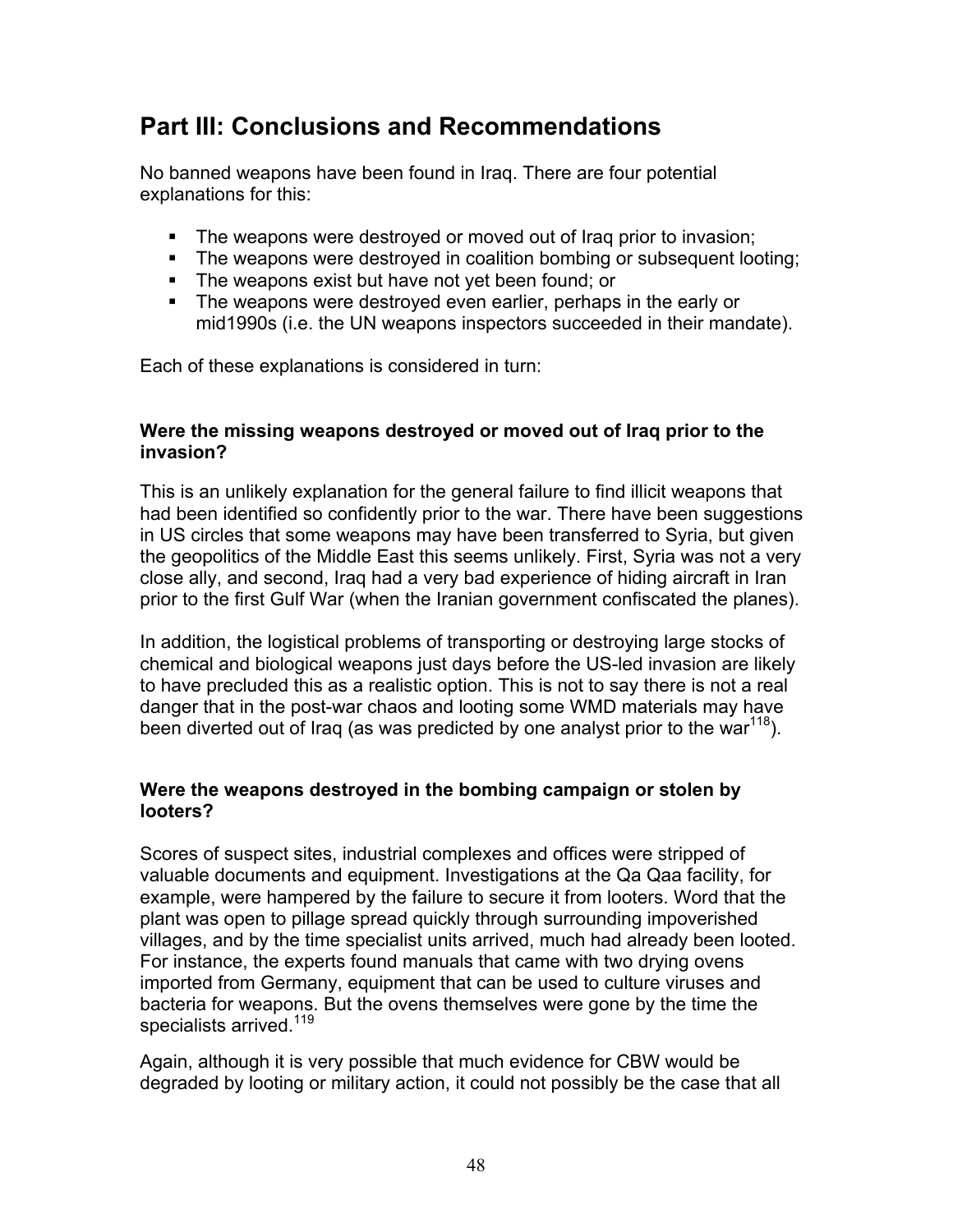conclusive evidence would be destroyed. If chemical or biological weapon stockpiles had been destroyed by coalition bombing, for example, the inspectors would have expected to find traces or remnants of agents.

## **Isn't it a question of needing more time to find the weapons?**

While this is the line that the Blair government is sticking to, as mentioned in the introduction to this report, the US administration on the other hand is beginning to accept that banned weapons are unlikely to be discovered. Some US inspectors are continuing to argue that more time is needed, and Pentagon officials have said that the search process could take up to a year to complete. That is rather ironic, considering that UNMOVIC said before the war began that it could wrap up inspections in a few months.

As Hans Blix, Executive Chairman of UNMOVIC, noted before he retired, "Three-and-a-half months for new inspections was a rather short time before calling it a day and especially when we now see the US government is saying that, 'look, you have to have a little patience, you know these things take time.' All right."<sup>[120](#page-71-38)</sup>

The Prime Minister has remained confident that evidence of Iraqi WMD would be found, and has even hinted that some of the evidence has already been accumulated. In a television interview at a Russia-European Union summit at the end of May 2003, Tony Blair said that he had already seen plenty of information that his critics had not, but would in due course:

Over the coming weeks and months we will assemble this evidence and then we will give it to people… I have no doubt whatever that the evidence of Iraqi weapons of mass destruction will be there. Those people who are sitting there saying 'Oh it is all going to be proved to be a great big fib got out by the security services, there will be no weapons of mass destruction', just wait and have a little patience. I certainly do know some of the stuff that has already been accumulated...which is not yet public but what we are going to do is assemble that evidence and present it properly.<sup>[121](#page-71-39)</sup>

## *If Downing Street has as yet unpublished evidence of Iraqi WMD, as claimed by the Prime Minister at the end of May 2003, this should be published without delay.*

The US Administration, on the other hand, is now emphasizing the need to find a paper trail and testimony that points to the Hussein regime's capability and intent to develop chemical, biological or nuclear weapons, as opposed to a readily usable stockpile of weapons. Indeed, President Bush appears to dismiss as irrelevant the difference between a weapons program and a weapon. When asked by Diane Sawyer, why he said Iraq had weapons of mass destruction when intelligence pointed more to the possibility Hussein would obtain such weapons, Bush dismissed the question: "So, what's the difference?".<sup>[122](#page-71-0)</sup>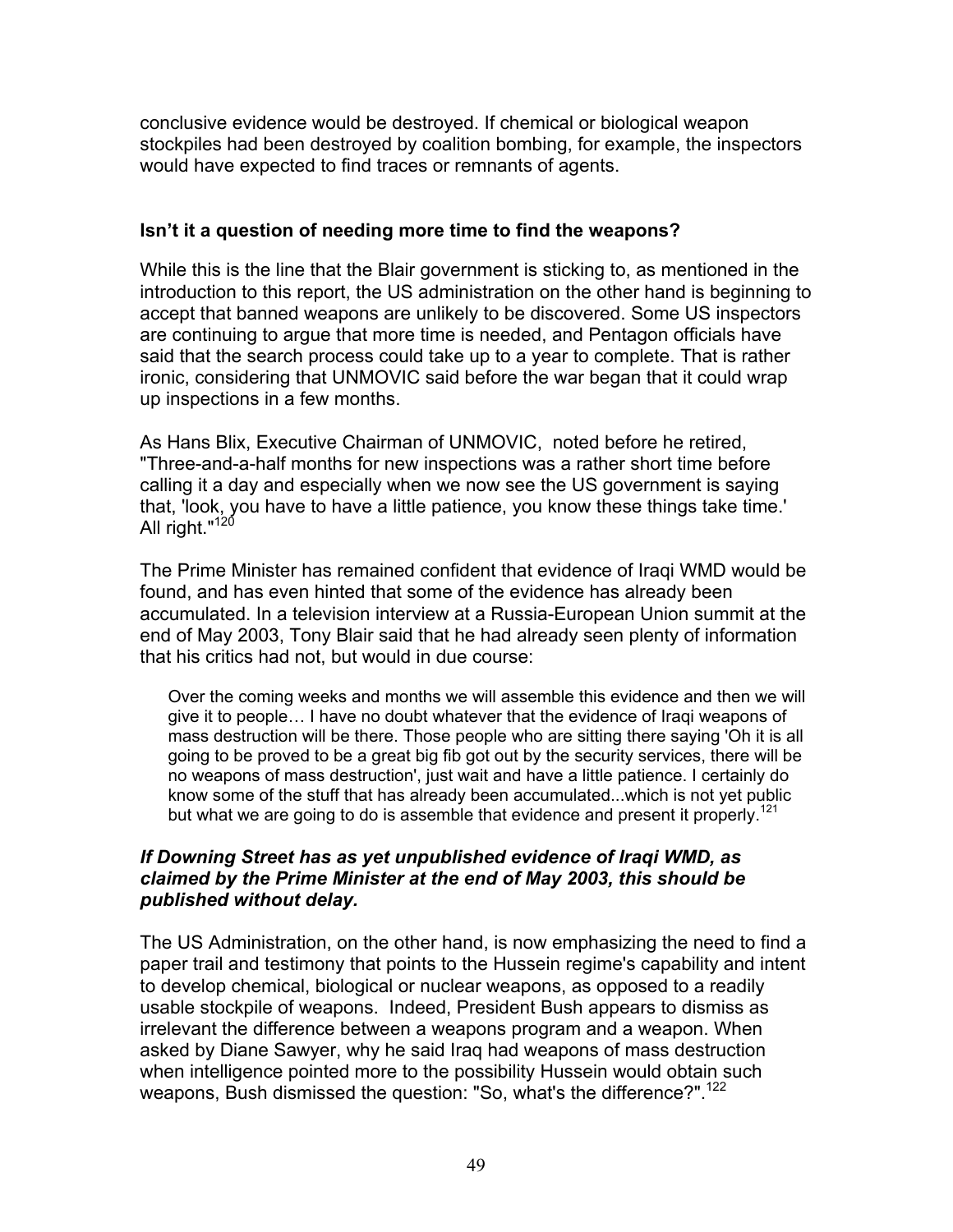This new rationale was cited again in the President's January 20, 2004 State of the Union address when he said, "We are seeking all the facts -- already the Kay Report identified dozens of weapons of mass destruction-related program activities and significant amounts of equipment that Iraq concealed from the United Nations. Had we failed to act, the dictator's weapons of mass destruction programs would continue to this day."<sup>[123](#page-71-40)</sup>

Such a claim is simply wrong. As a former UNSCOM inspector noted, "From the technical point of view, it is very difficult to make conclusions based on David Kay's unclassified report. The unclassified report doesn't have sufficient elements for a proper technical evaluation."<sup>124</sup>

US officials continue to argue that they were right to assume, based on older evidence and more recent circumstantial material, that Iraq was maintaining its unconventional weapons programs. But developing weapons is not the same as possessing weapons. Bush and his advisers did not argue that the US was compelled to go to war - rather than support more intrusive inspections - because Hussein had ongoing weapons programs; they claimed the US had to invade because it was imminently threatened by actual weapons.<sup>125</sup> There are no signs of these weapons, and evidence of active NBC research and development programs also remains very sketchy.

*The suggestions that Iraq may have concentrated on dual-use programs in recent years - putting chemical and biological production equipment within commercial facilities so that it would not be discovered but could be used "on demand" or "just in time" – seem plausible enough, but are hardly the imminent threat to the US, UK and the rest of the world that justified the decision to go to war.* 

## **Were the missing weapons destroyed many years ago?**

Claims that Iraq destroyed all of its illicit chemical and biological weapons in the 1990s – an explanation that failed to convince the UN inspectors and British and American intelligence officials prior to the invasion – are now being given greater credence. There was very little reporting of this speculation prior to the war, however.

One exception was an exclusive report largely ignored by the rest of the US media at the time. In early March, *Newsweek* reported that the late Hussein Kamel, the highest-ranking Iraqi official ever to defect from Saddam Hussein's inner circle, told CIA and British intelligence officers and UN inspectors in the summer of 1995 that after the 1991 Gulf War, Iraq destroyed all its chemical and biological weapons stocks and the missiles to deliver them. The UN inspectors allegedly hushed up Kamel's revelations for two reasons: Saddam did not know how much Kamel had revealed; and the inspectors hoped to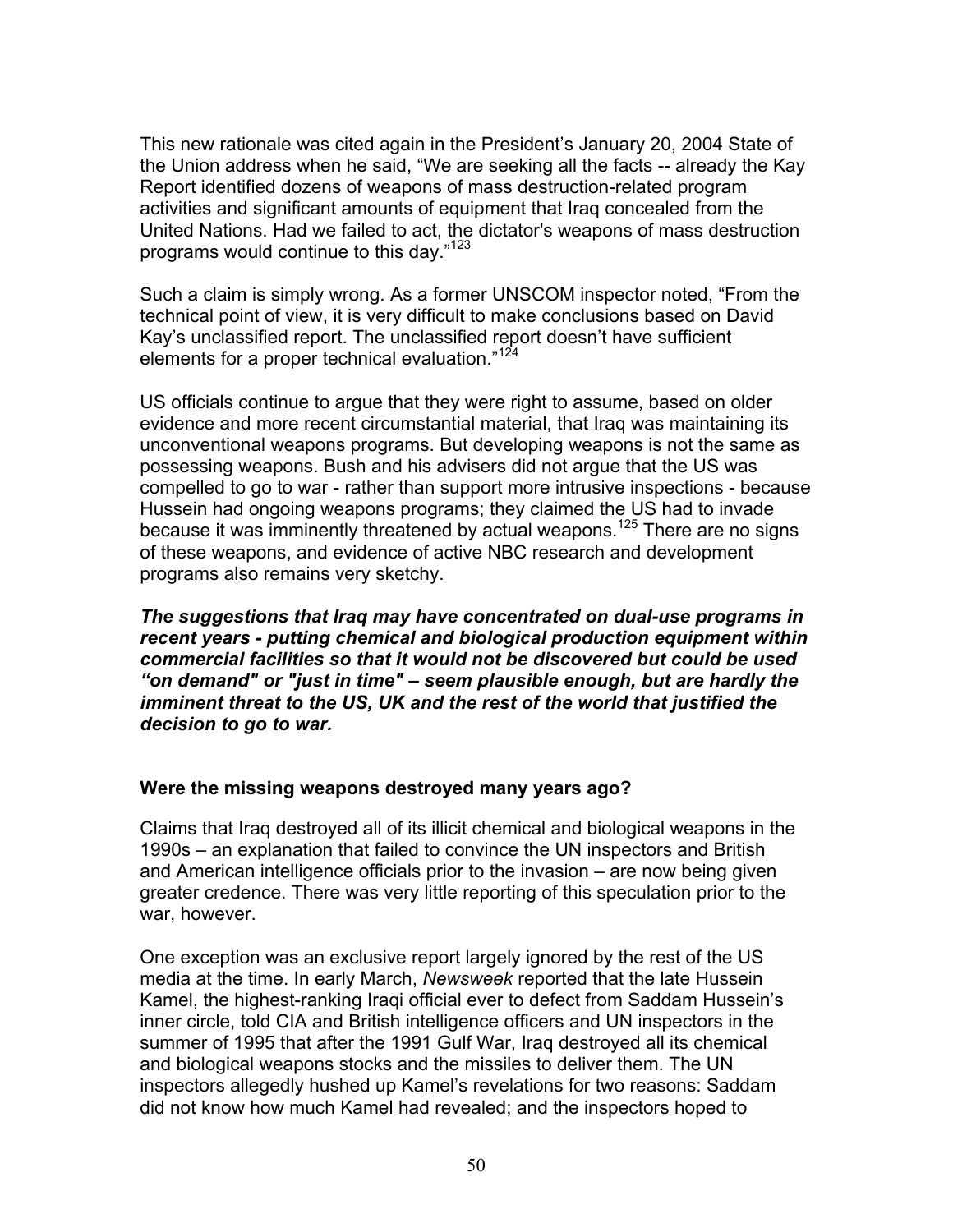bluff Saddam into disclosing still more. Iraq has never shown the documentation to support Kamel's story, but the defector's tale raises questions about whether the stockpiles attributed to Iraq still existed prior to the war.<sup>[126](#page-71-30)</sup>

In fact, it is increasingly likely that Iraqi officials told the truth that they destroyed remaining unconventional weapons after the 1991 war. Iraqi Brig. Gen. Alaa Saeed, one of Iraq's most senior weapons scientists, insisted that the combined blitz of allied bombing and intense UN inspections in the 1990s effectively destroyed Hussein's chemical, biological and nuclear programs. UN sanctions, he said, stopped Baghdad from importing the raw materials, equipment and spare parts needed to secretly reconstitute the illegal programs, even after UN inspectors left the country in 1998.<sup>127</sup> And Nassir Hindawi, a leading biological weapons program scientist, said in April that Iraq's biological weapons program was shut down by economic sanctions in the 1990s.<sup>128</sup>

Hans Blix has also said that a series of suspicious discoveries during his inspections of Iraq, including a crude, remotely piloted aircraft; documents on a banned nuclear program in a scientist's home; and 12 chemical warheads at a weapons depot, were likely remnants of a destroyed stockpile. "They could have been the tip of an iceberg, but they could also have been debris," Blix said. "Now as we look back on it and they don't find anything, well, maybe more likely debris."<sup>[129](#page-71-9)</sup>

The recent report by the US think tank, The Carnegie Endowment for International Peace, also found that the international inspections effort generally had it right. Their assessments, both at the end of the UNSCOM effort in 1998 and the UNMOVIC work in 2003, were quite close to what the post-war investigations have found.<sup>[130](#page-71-44)</sup>

The conduct of the war also suggests that Iraq did not have useable WMD and posed no threat outside its borders. Most analysts had predicted that Saddam Hussein would use such weapons if his regime faced collapse. Either the regime displayed unusual levels of restraint during the combat phase or the non-use confirmed that he lacked the weapons or an effective delivery capability.

Hans Blix also said that he was surprised that coalition forces expected to find large quantities of WMD in Iraq when UN inspectors had made no such discovery. "What surprises me, what amazes me, is that it seems the military people were expecting to stumble on large quantities of gas, chemical weapons and biological weapons," Blix said in an interview with the *New York Times*. "I don't see how they could have come to such an attitude if they had, at any time, studied the reports of UN inspectors. Is the UN on a different planet?" Blix said. "Are reports from here totally unread south of the Hudson?" he added.<sup>[131](#page-71-45)</sup>

Moreover, according to Demetrius Perricos, acting chairman of the UNMOVIC since Hans Blix's retirement, most of the weapons-related equipment and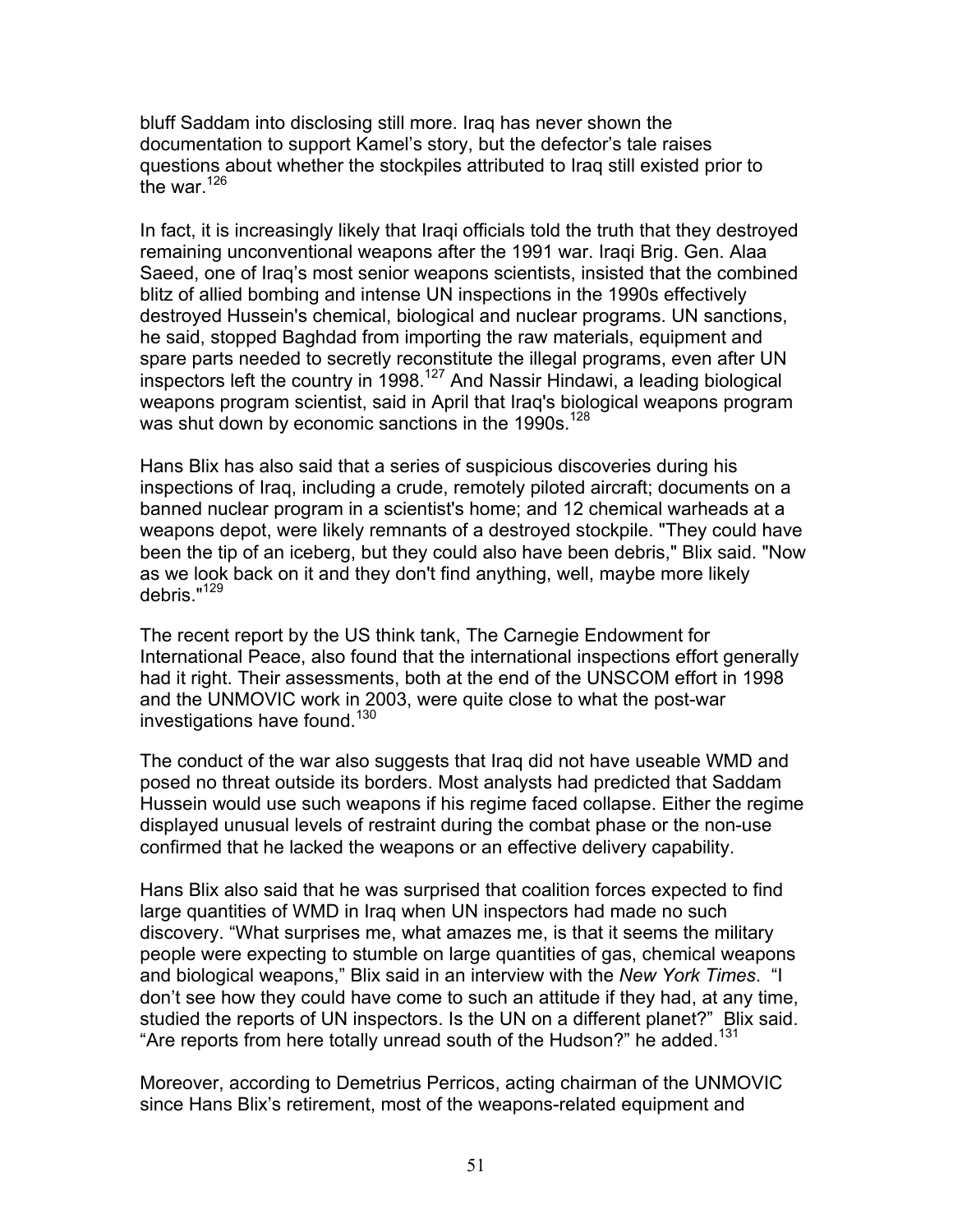research that has been publicly documented by the US-led inspection team in Iraq was known to the UN before the US-led invasion. The only significant new information made public by the US search team was that Iraq had paid North Korea \$10 million for medium-range missile technology, which apparently was never delivered.<sup>[132](#page-71-46)</sup>

## **Was the Iraqi WMD threat overstated by Britain and the United States?**

Despite unparalleled searching, nothing has turned up and the evidence is overwhelming that Iraq did not have banned weapons at the time that the US and Britain invaded Iraq. The brutality of Saddam Hussein's regime was not an adequate justification for war, and the US and British authorities did not seriously try to make it one until long after the war began and all the false justifications began to fall apart. Clearly, therefore, the statements made by officials immediately before the war that suggested a far more advanced and extensive program need to be reassessed.

An internal CIA review led by Richard Kerr, a former CIA deputy director, found that US intelligence analysts lacked new, hard information about Saddam Hussein's NBC weapons after UN inspectors left Iraq in 1998. Therefore, they had to rely on data from the early and mid-1990s when concluding in the months leading up to the war that those programs continued into  $2003$ .<sup>133</sup> Though the review did not say it explicitly, the findings indicate that there was no hard-andfast intelligence that Iraq possessed ready-to-go chemical or biological weapons.

Concern about the US intelligence process has been expressed across the political divide. Marine Corp. General Anthony Zinni, the former head of US Central Command, said that he has concerns about the credibility of intelligence used. He questioned claims that ousted Iraqi president Saddam Hussein had WMD and that he was an imminent threat:

I'm suggesting that either the intelligence was so bad and flawed -- and if that's the case, then somebody's head ought to roll for that or the intelligence was exaggerated or twisted in a way to make a more convenient case to the American people.<sup>13</sup>

And Carl W. Ford Jr., who retired last fall from his position as assistant secretary of State for intelligence and research, the State Department's intelligence arm, said the US intelligence community "badly underperformed" for years in assessing Iraq's WMD and should accept responsibility for its failure. This marked the first time a senior official involved in preparing the prewar assessments on Iraq has asserted that serious intelligence errors were made.<sup>135</sup>

In fact, a very large number of US intelligence professionals, diplomats and former Pentagon officials have notably gone on record, not off the record as is usually the case, to criticise the Bush administration for its distortion of the case for war against Iraq.<sup>136</sup>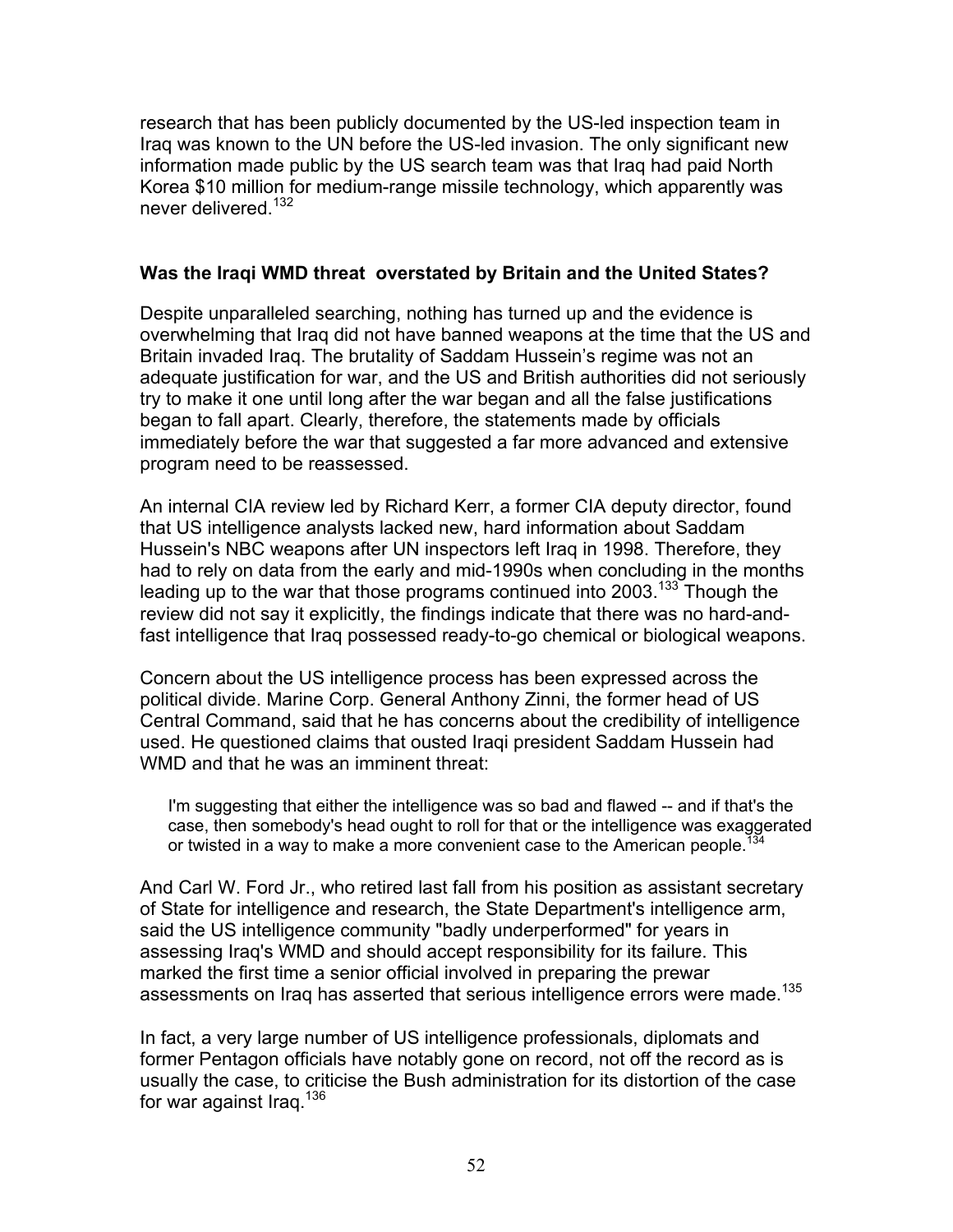Another more benign version of why no NBC weaponry has been found in Iraq is that Hussein was deceived by his own staff. According to the theory, recently making the rounds in Britain, Saddam and his senior advisers and commanders were told by lower-ranking Iraqi officers that his forces were equipped with usable chemical and biological weapons.

The officers did not want to tell their superiors that the weapons were either destroyed or no longer usable. According to this theory, because MI6's informants were also senior officials close to Saddam, British intelligence was also hoodwinked.<sup>137</sup> Put another way, both Britain and the United States fell prey to the worst case scenario. Francis Fukuyama takes this view:

Both Unscom and U.S. intelligence were unpleasantly surprised by the extent of the Iraqi WMD programs uncovered in 1991. Thereafter, both had strong incentives not to be made fools of again. UNSCOM developed estimates of the extent of covert Iraqi research and stockpiles not accounted for, but whose existence could not be verified. The Clinton administration used the UNSCOM tallies as a baseline, and supplemented them with worst-case estimates based on intelligence it gathered. The Bush administration simply continued this process. Overestimation was passed down the line until it was taken as gospel by everyone (myself included) and used to justify the U.S. decision to go to war.<sup>[138](#page-71-50)</sup>

Overall, therefore, the evidence clearly suggests that the US and UK governments did not have the intelligence to back up their pre-war claims, and that there was plenty of publicly available information on Iraq's weapons programs that was systematically ignored in the months preceding the war. Thus, the previous confidence in Iraq's possession of advanced WMD appears to have been based on a combination of US and British intelligence misjudgements and the result of distortion by members of the Bush administration and Blair governments.

However, final conclusions as to whether the primary fault lies with US and British intelligence on Iraqi's WMD program, or with the part played by senior figures in the US and British administrations in interpreting and disseminating that evidence, will need to be deferred until further information becomes available. However, the case against President Bush already seems pretty clear cut, especially as former Treasury secretary Paul H. O'Neill recently confirmed that the debate over military action against Iraq began as soon as the President took office.

In the most benign interpretation - that the US and British governments merely made exaggerated worst-case estimates, the political fallout is likely to be minimal. Under this scenario, as Anthony Cordesman of the Center for Strategic and International Studies put it: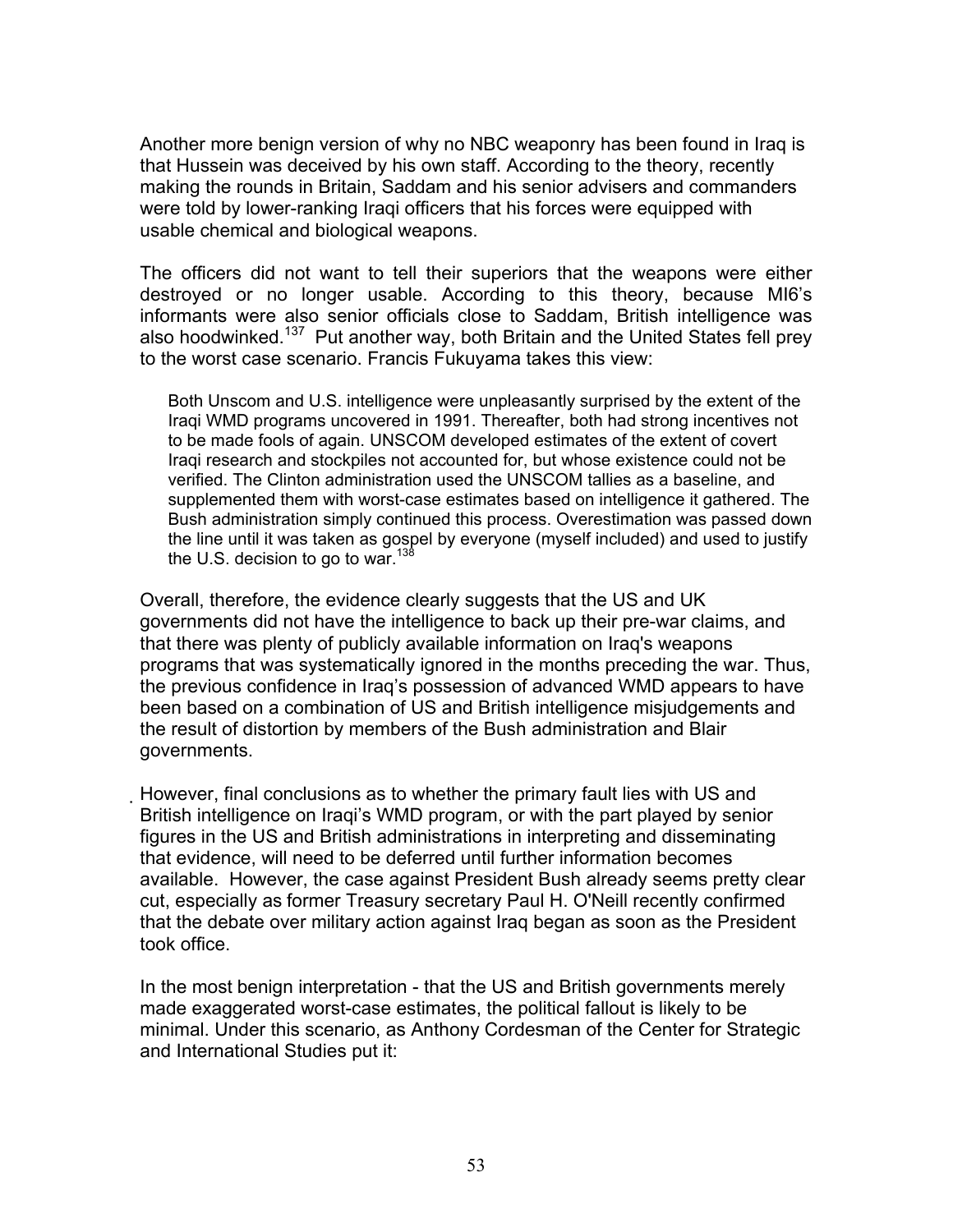What we are really talking about is not whether Iraq was a proliferator, because the UN had basically answered that question before the war began. It is really whether the US and Britain took what was a UN estimate that Iraq had capabilities that couldn't be accounted for and translated that into a false estimate that Iraq was actively developing and producing weapons for immediate deployment.<sup>[139](#page-71-7)</sup>

However, if either the Hutton inquiry report in the UK, or the US Senate Select Intelligence Committee report on use of intelligence, puts the blame firmly on the higher echelons of either political camp, then the fallout could be considerable. In the case of the US, for example, John Dean, a leading figure in the Nixon era Watergate scandal, has written:

In the three decades since Watergate, this is the first potential scandal I have seen that could make Watergate pale by comparison. [...] To put it bluntly, if Bush has taken Congress and the nation into war based on bogus information, he is cooked. Manipulation or deliberate misuse of national security intelligence data, if proven, could be 'a high crime' under the Constitution's impeachment clause. It would also be a violation of federal criminal law, including the broad federal anticonspiracy statute, which renders it a felony 'to defraud the United States, or any agency thereof in any manner or for any purpose.<sup>[140](#page-71-51)</sup>

In reality, however, it seems likely that Hutton and other reports to come will continue to produce shades of grey, rather than a conclusive outcome that many, especially in the media, are looking for.

## **What are the implications of these intelligence and political failings and what are the policy lessons for future challenges involving suspected WMD proliferation?**

#### *Acknowledge past mistakes*

Tony Blair and George Bush must acknowledge that they were wrong about Iraq's WMD and show that they are taking sweeping action to rectify the concerns that led to this miscalculation. There are several pending foreign-policy challenges in which Britain and the US will be required to make choices based on ambiguous evidence. When an American President and a British Prime Minister confront these future challenges, the exaggerated estimates of Iraq's WMD will cast a dark shadow over the diplomatic negotiations. As Kenneth Pollack, a former CIA analyst and Clinton administration National Security Council staffer, puts it, "Fairly or not, no foreigner trusts US intelligence to get it right anymore, or trusts the Bush administration to tell the truth. The only way that we can regain the world's trust is to demonstrate that we understand our mistakes and have changed our ways." [141](#page-71-34)

There must also be sufficient political space for political leaders to acknowledge their mistakes. One of the most corrupting aspects of politics in both the US and UK, is the continuing search for hidden agendas, and the lack of trust that is afforded to politicians. One can argue that, in the case of WMD in Iraq, there is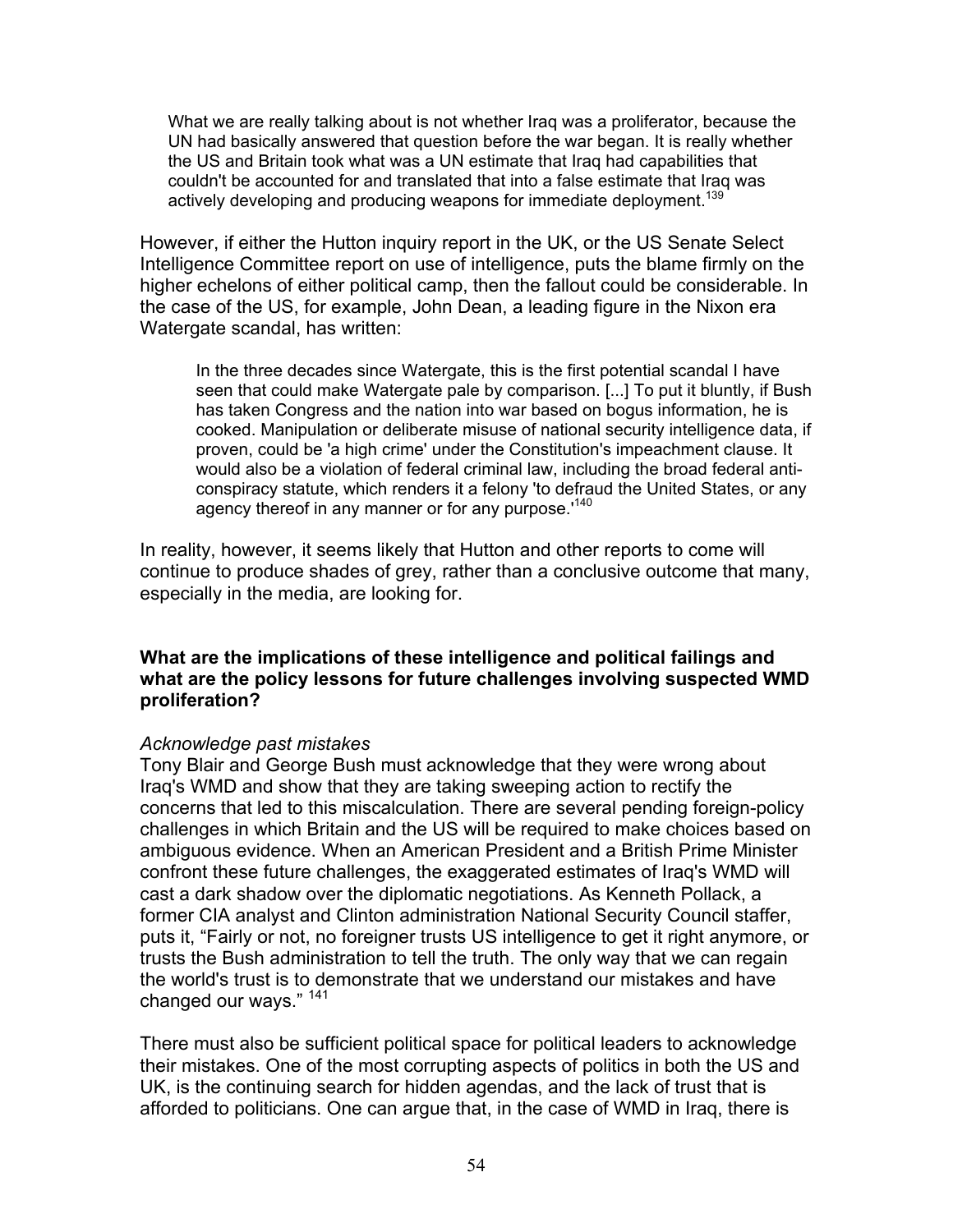good reason to doubt the honesty of our political leaders, but the simplification of questions of integrity, especially within the media, does our democracy few favours. There will always be multiple elements within decision-making, and it is important to allow leaders some degree of flexibility.

### *Learn the right lessons*

Despite the continuing instability in Iraq and Afghanistan, both interventions are being lauded by US and British administration officials as political and military successes. The hard line stance is said to be improving the security situation in other parts of the world: North Korea is opening its nuclear facilities to US inspections; Iran has agreed to additional nuclear safeguards; and Libya has unilaterally decided to dismantle its NBC capabilities.<sup>142</sup> However, while the war in Iraq no doubt helped to concentrate minds in the Middle East and beyond, such claims are wildly overstated and mean that important lessons are lost. Libya's welcome return back into the international community lies in the patient diplomatic initiative set in motion long before President Bush began his pursuit of Saddam; in any case, the WMD program was never a serious threat. Many believe Iran's pursuit of nuclear weapons itself is determined by the fear of US military intervention, as seen in Iraq. The US strategy towards North Korea has hardly been unambiguously hawkish.

By invading Iraq, which had no WMD, the US and Britain are less able to respond to real WMD proliferation crises (including nuclear non-proliferation in Libya, Iran and North Korea, and safeguarding nuclear materials in the Former Soviet Union and Pakistan). The invasion also appears to have exacerbated the terrorist threat, reversed peace and democracy in parts of the Middle East and undermined the transatlantic alliance, the UN and international law.

## *Review the role of intelligence*

The demands on intelligence gathering and assessment are enormous and the consequences of getting it wrong can be dire. One of the issues that undoubtedly affected intelligence assessments in Iraq was the prior failure of US and British intelligence to spot the strategic ambitions of Al Qaeda, and the attack on 9/11 in particular. And even had the intelligence agencies provided advance warnings, it seems unlikely that such "intelligence" would have been sufficient to have justified pre-emption in Afghanistan. Misjudging the evidence in Iraq, therefore, the picture that was painted by the US and British intelligence agencies, especially after political pressure was brought to bear, clearly involved "'worst case" thinking.

Iraq's alleged WMD program was the decisive argument in the pre-war debate, the trump card that supporters of the war used to establish the urgency of regime change. However, the failure to find any banned weapons means that it will be harder to trust intelligence reports about North Korean, Iranian or other "rogue state" threats. As *The Economist* editorialized: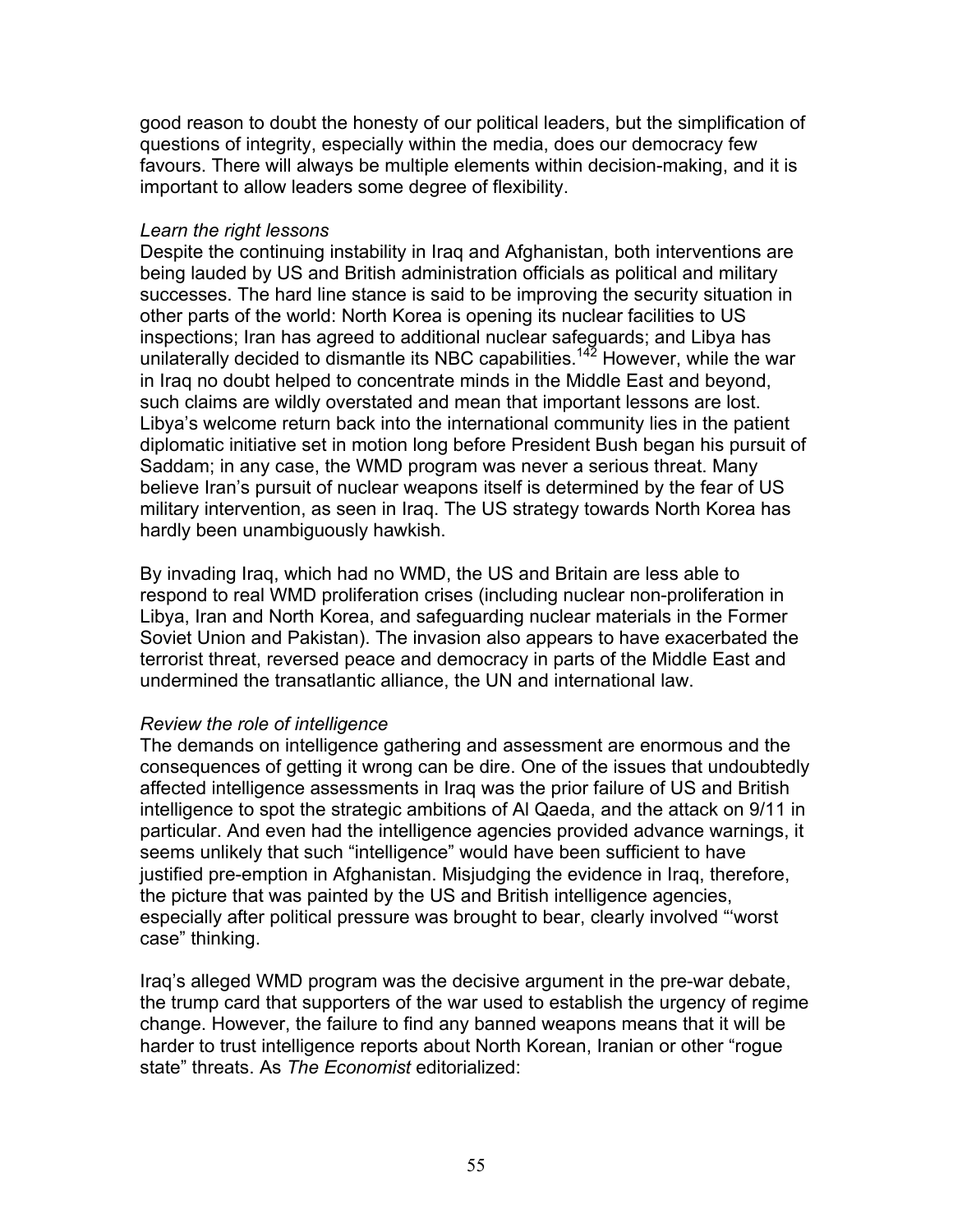George Bush and Tony Blair, it now appears, exaggerated the threat posed by Iraq's weapons of mass destruction (WMD). This is not just a negligible footnote in the history of Iraq's conquest and reconstruction—so much propaganda under the bridge. In the eyes of the world, especially the Arab world, the flimsiness of some of the claims about Mr. Hussein's arsenal has helped to make a legitimate conflict seem otherwise. It also risks making the danger posed by WMD seem more rhetorical and less real than it is, and may jeopardise future efforts to deal with that danger, especially any that involve acting pre-emptively.<sup>[143](#page-71-52)</sup>

Already, in the crisis over North Korea's nuclear ambitions, China has rejected US intelligence that North Korea has a secret program to enrich uranium for use in weapons.

The mistrust of the intelligence community within the Bush administration itself, also has a potentially serious consequence: the likelihood that intelligence analysts will become less inclined to make effective judgements. For example, writing in the *Washington Post*, Stuart A. Cohen, vice chairman of the National Intelligence Council, the body that coordinates joint assessments by the various intelligence agencies, said:

"[A]nalysts laboring under a barrage of allegations will become more and more disinclined to make judgments that go beyond ironclad evidence--a scarce commodity in our business," he explained. "If this is allowed to happen, the nation will be ... ultimately much less secure." … And, indeed, The New York Times reported that the prediction was panning out: In classified reviews, the NIC has been softening assessments of certain foreign WMD programs to reflect little beyond what hard evidence the intelligence agencies had collected.<sup>[144](#page-71-53)</sup>

However, a softening of assessments may be no bad thing. Threats to our security – such as those from NBC proliferation and catastrophic forms of terrorism, as threatened by Al Qaeda – are now much more diffuse and debatable. Since most of these threats are developed in secret, there is a strong case for maintaining secret specific intelligence on them. This is not only to provide early warning, but to open up the possibilities for diplomatic and other policy responses short of military action. But it is vital that future non-proliferation and counter-proliferation strategies are based upon carefully collected and analysed open evidence rather than on prejudice or political expediency. Intelligence agencies have a duty of care to use information properly and objectively; and for administrations to treat the evidence seriously.

It must also be acknowledged that because "raw" intelligence data cannot normally be disclosed or explained in full, there will always be a requirement to turn such data into a document or information for public consumption. Thus, in one sense all intelligence assessments are doctored to some extent for public consumption. It is also self-evident that in editing and shaping raw intelligence data there will be a tendency to present the case in the best possible light for the government of the day. In the case of Iraq, the requirement to persuade clearly took precedence over the requirement to be objective. In future, therefore, public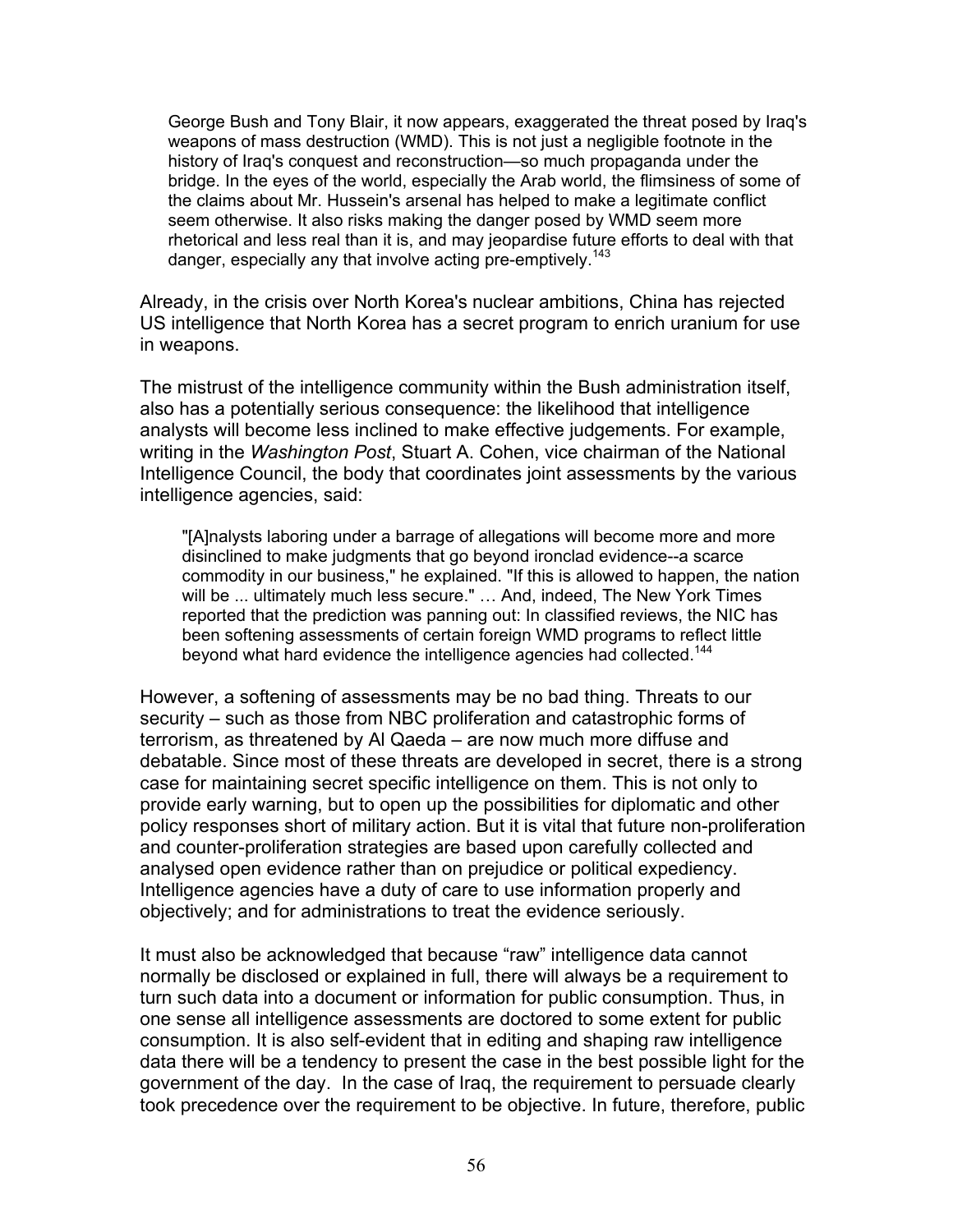information that draws on intelligence data should have more health warnings and should clearly set out the context for and motives behind publication.

### *Bring the spooks out of the shadows*

In short, in Britain at least, the intelligence agencies need greater visibility and accountability. If the existing Intelligence and Security Committee is not up to this task, then anew small oversight committee should be established to vet the procedures of intelligence gathering and assessment, and to be responsible for publication of unclassified intelligence reports and related materials. The precedent set by holding a vote in the House of Commons before committing British troops to war is one that should be continued, but it will be important to explore new ways of sharing the raw intelligence data with a broader crosssection of MPs to ensure that such decisions are taken in an informed manner.

Politicians also need more detail in order to judge appropriate policy responses. They particularly need more context as to why something is going on. For example, there is no evidence that Saddam Hussein ever intended to initiate hostilities against the US or Britain once he acquired WMD, nor that he had any significant linkages with terrorists intent on any similar action; if anything, rogue state regimes view such weapons as a means of deterring *American* military action against *themselves.* Nonetheless, in the UK at present, almost all policy – as evidenced by the most recent Defence, Foreign and Development White Papers – assumes an established nexus between WMD proliferation, state failure and terrorism. But the evidence for this is extremely shaky, though establishing such linkages is, of course, a complex and difficult task.

Indeed, all the available evidence suggests that most "states of concern" are actually diminishing their active support for terrorism, perhaps partly in response to the threat of US military force. Only Sudan and the former Taliban regime in Afghanistan are known to have materially aided Al Qaeda. Moreover, except Sudan, these countries are refraining from attacking their neighbours as well. In terms of transferring WMD materials to non-state actors, for example, the biggest risk lies in theft or diversion of the huge stockpiles in the existing nuclear states, especially Russia and Pakistan.

## *Re-examine the doctrine of preemption*

Over reliance on intelligence makes the doctrine of preemption a flawed and dangerous instrument of foreign policy. Intelligence is a matter of judgement not certainty. Thus, greater caution has to be exercised in thinking around preemptive warfare, and better thinking is needed about its consequences.

Moreover, if preemption became widely acceptable, it could lead to other countries fearing an assault attacking their rivals first, pre-empting the pre-emptor and escalating a conflict that might have been resolved without force. Or a nation under a sudden attack might choose to deploy chemical, biological or nuclear weapons it otherwise might not use. The very act of one country pre-emptively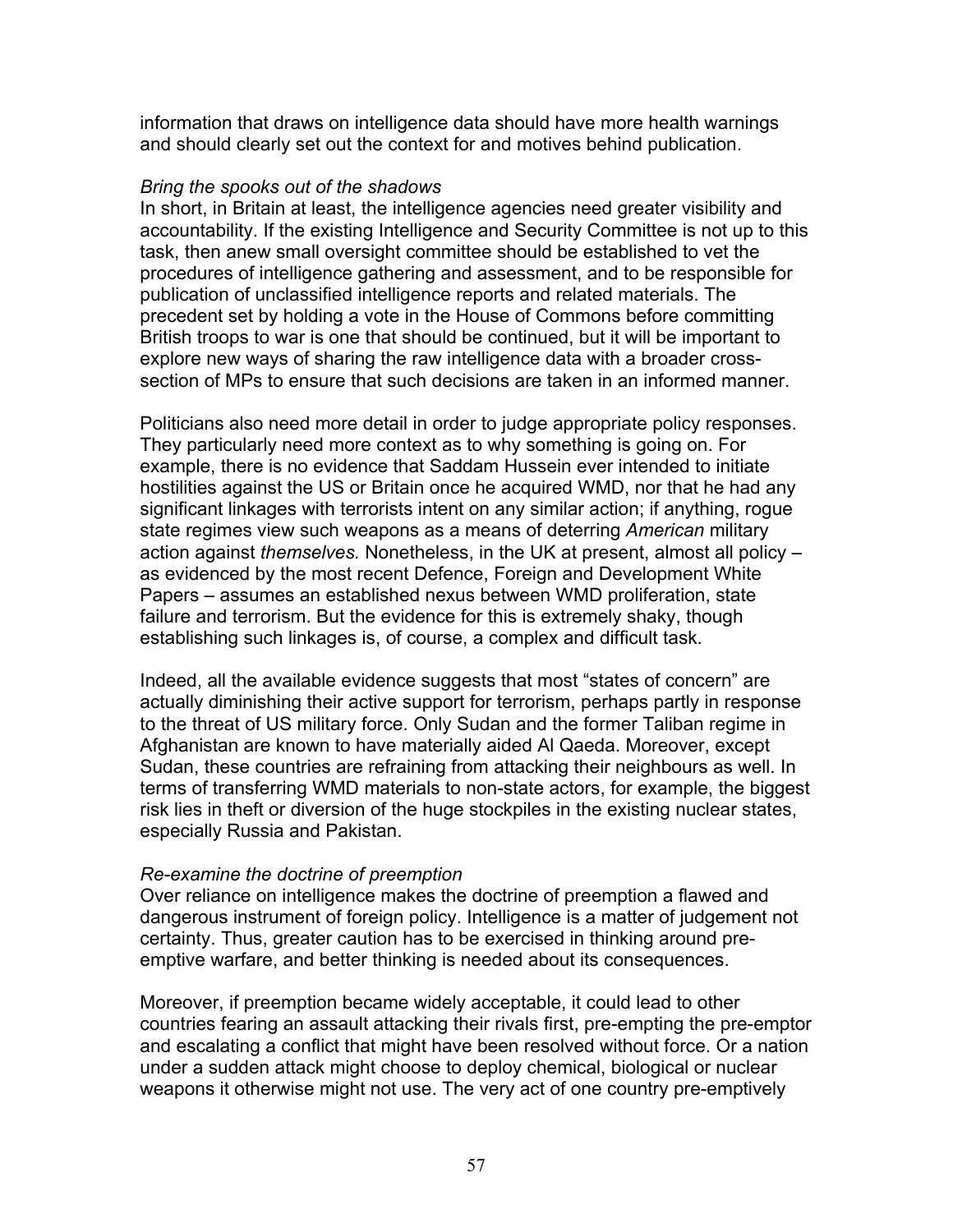attacking another carries troubling echoes of vigilante justice when much of the world is working toward common understandings about the legal use of force.<sup>[145](#page-71-13)</sup>

Even such a practitioner of realpolitik as Henry Kissinger has written: "It cannot be either in the American national interest or the world's interest to develop principles that grant every nation an unfettered right of preemption against its own definition of threats to its security."<sup>146</sup> And the gravest flaw of the new doctrine could be "that by presuming the concept of self-defence now includes preemption (as broadly defined), the administration has erased any viable distinction between the offensive and defensive purposes of military action. Yet the legitimacy of using force depends crucially on a clear and agreed understanding of precisely this distinction".<sup>[147](#page-71-18)</sup>

## *Return UN Inspectors to Iraq*

Since international inspections and monitoring actually worked effectively in Iraq, this is a key lesson. Such inspections and monitoring, if applied elsewhere, can provide the international community with the ability to contain attempts to develop militarily significant NBC weapons. Within Iraq today, the return of the UN inspectors would confer some much needed legitimacy to the post-conflict search for weapons, and also help to re-engage the wider international community in the reconstruction of a post-Saddam Iraq. UNMOVIC should also be given the task of on-going monitoring in Iraq once the 'coalition' military forces have left in order to ensure that any new Iraqi government complies with its disarmament obligations.

## *Create a permanent international cadre of inspectors*

The British and US governments should also put their weight behind establishing a broader mandate within UNMOVIC as suggested by Hans Blix. Over the years, UNMOVIC has acquired much experience in the verification and inspection of biological weapons and missiles as well as chemical weapons, but only in Iraq. It has scientific cadres that are trained and could be mobilized to provide the Security Council and other concerned actors with a capability for ad hoc inspections and monitoring, whenever this might be needed.

*Support multilateral and international law-based solutions to WMD proliferation*  Non-proliferation and arms control remain essential elements in the fight against the further proliferation of WMD. The non-proliferation regime has proved its worth. The regime must, however, be reinforced and adapted to current developments, both technological and political. This includes the worrying observation that it has not been possible to prevent proliferation entirely. Particularly with regard to biological and also chemical weapons, there are insufficient means of prevention and verification.

We have reached a pivotal moment in inter-state relations with a real opportunity to shape a new world order based on the rule of law. The US and UK should be working to write those rules and get them implemented. We need to move beyond unilateral intervention to a systemic improvement of multilateral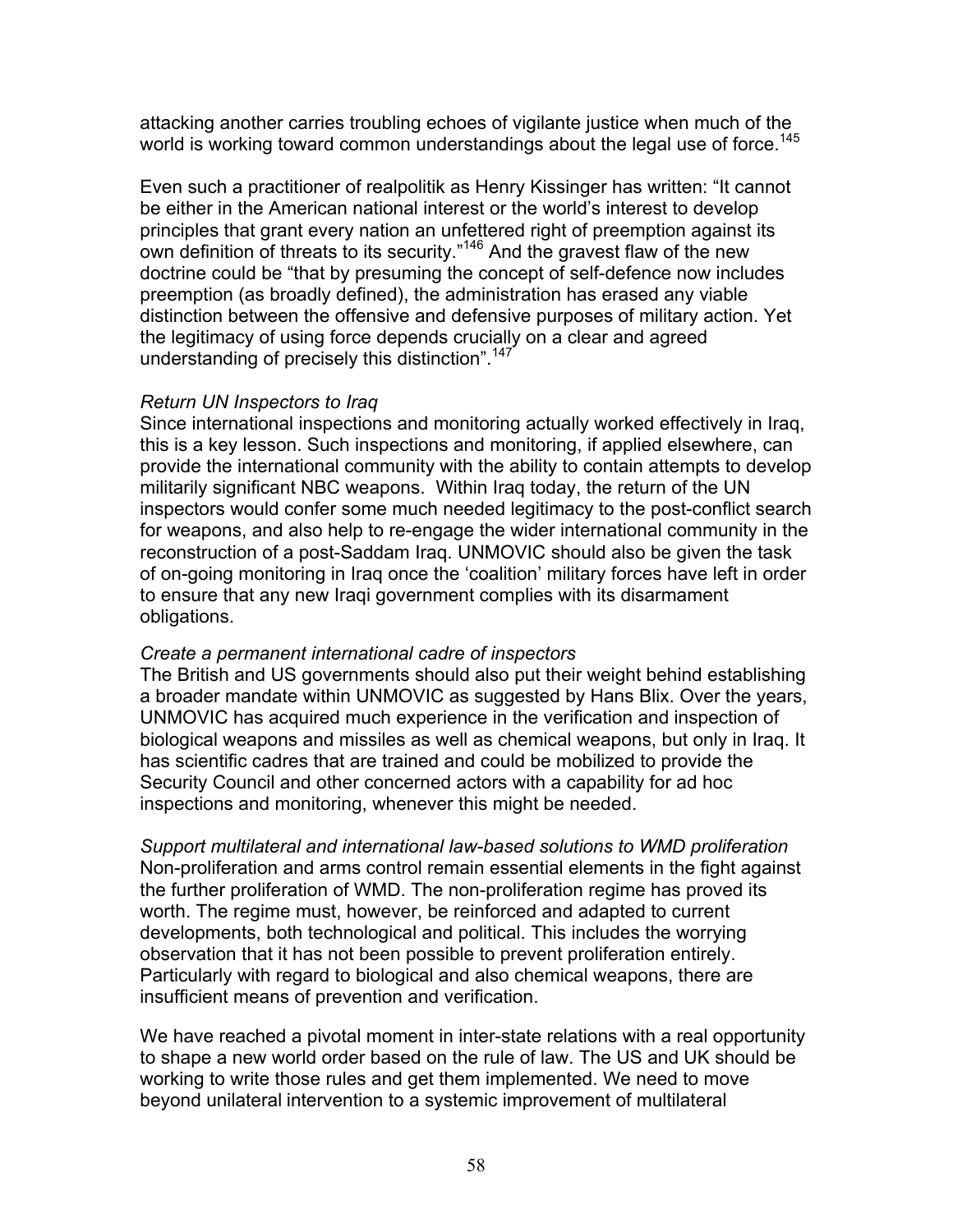processes. Sometimes it will be necessary to take direct action, including in extreme circumstances military action, to stop the rules being broken. But such action should only be undertaken within the rules of international law, and preferably, with the authorisation of the UN Security Council.

The UN and its agencies should also be given the primary role in containing attempts to develop militarily significant NBC weapons and in verifying compliance with international non-proliferation treaties. In addition to sidelining the UN in Iraq, the Bush administration appears determined to keep UN inspectors subordinate in Iran and Libya. The IAEA, for example, is the most appropriate body to supervise the dismantling of the Libyan nuclear program.

#### *Think about WMD closer to home*

WMD threat reduction should begin at home. It is not just a 'rogue' state problem. Existing nuclear-armed states (including the US and UK) should reaffirm their intention to implement the 13 disarmament steps agreed to in 2000 under the Nuclear Non-Proliferation Treaty (NPT). The US has roughly 6,800 operational strategic nuclear weapons, and their destructive power is the equivalent of some 80,000 Hiroshima-sized bombs. These weapons, and the smaller numbers deployed by the UK, continue to threaten the very existence of humankind, yet fail to deter the asymmetric terror activities of non-state groups like Al Qaeda. Indeed, the continuing proliferation of nuclear weapons and related materials only increases the likelihood of a terrorist group eventually obtaining a "dirty bomb" capability or even a nuclear warhead.

The US Senate's decision in May last year to at least partially rescind a ten-year ban on funding research and development of new 'low-yield' nuclear weapons, was unnecessary and destabilising. Instead, the US government needs to renounce its goal of enhancing the US nuclear arsenal and transforming doctrine towards a nuclear war-fighting one. Similarly, US and Russian warheads that are no longer operationally deployed under the Treaty of Moscow should be eliminated under the threat reduction programme. And efforts to expand threat reduction programmes, such as the G-8 Global Partnership Against Weapons of Mass Destruction, and principles to new regions and countries, such as North Korea, the Middle East and South Asia also need to be urgently explored. The US might also apply some pressure on Israel to make a reciprocal gesture regarding its undeclared nuclear weapons following the positive action by Iran and Libya.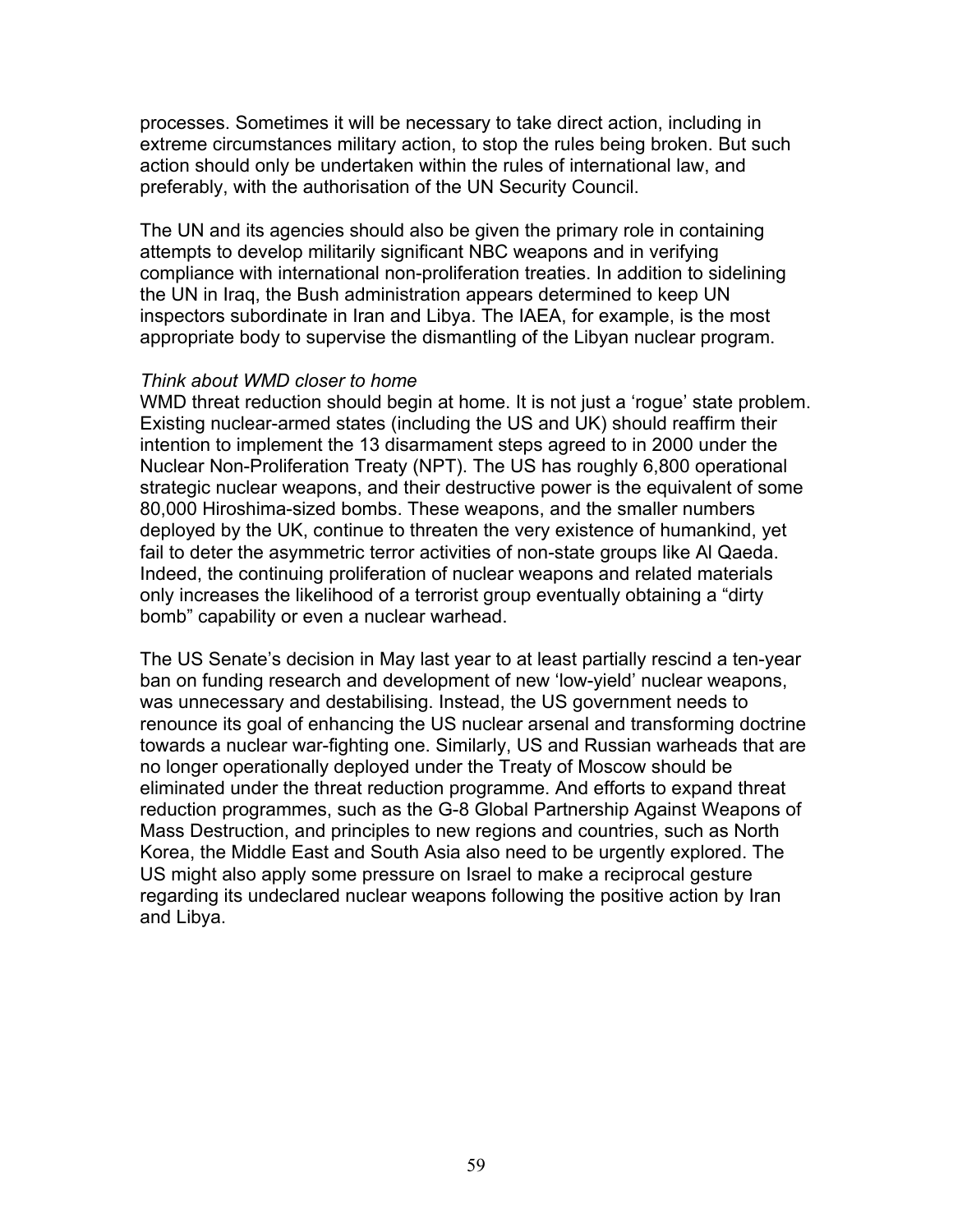# **Appendix 1: Lest We Forget: US Claims of Iraqi WMD Capabilities**

August 23, 2002 "Simply stated, there is no doubt that Saddam Hussein has weapons of mass destruction." Vice President Dick Cheney, speech to the Veterans of Foreign Wars in Nashville, Tennessee.<sup>148</sup>

September 13, 2002 "Growing stockpiles of Iraqi weapons, toxins and delivery systems have accumulated". Sen. Joseph Lieberman on the Senate floor.<sup>[149](#page-71-56)</sup>

October 7, 2002 "Iraq possesses and produces chemical and biological weapons. It is seeking nuclear weapons." President Bush in a nationally televised speech. <sup>150</sup>

January 7, 2003 "There's no doubt in my mind but that they currently have chemical and biological weapons." Donald Rumsfeld, Pentagon news briefing. Pressed by a reporter, Rumsfeld made clear that he was not basing his assertion on the fact that Iraqis had used chemical weapons in the past.<sup>[151](#page-71-58)</sup>

January 9, 2003 "We know for a fact that there are weapons there." White House spokesman Ari Fleischer.<sup>[152](#page-71-59)</sup>

February 8, 2003 President Bush said in his weekly radio address: "We have sources that tell us that Saddam Hussein recently authorized Iraqi field commanders to use chemical weapons -- the very weapons the dictator tells us he does not have." No such weapons were used against American troops during the fighting.<sup>[153](#page-71-60)</sup>

March 16, 2003 "We believe he [Saddam] has, in fact, reconstituted nuclear weapons." Vice President Cheney on NBC's "*Meet the Press*".[154](#page-71-61)

March 17, 2003 "…intelligence gathered by this and other governments leaves no doubt that the Iraq regime continues to possess and conceal some of the most lethal weapons ever devised. The regime has already used weapons of mass destruction . . . ." President Bush, speech to the nation in which he also said that Saddam had 48 hours to leave town.<sup>[155](#page-71-62)</sup>

March 30, 2003 "We know where they are." Donald Rumsfeld on ABC's "*This Week With George Stephanopoulos*," referring to "weapons of mass destruction".[156](#page-71-63)

According to Sen. Bill Nelson (D) of Florida, the Bush administration last year told him and 75 other senators that Iraq not only had WMD, but they had the means to deliver them to East Coast cities. Nelson said the senators were told Iraq had both biological and chemical weapons, notably anthrax, and it could deliver them to cities along the Eastern seaboard via unmanned aerial vehicles, commonly known as drones.<sup>[157](#page-71-64)</sup>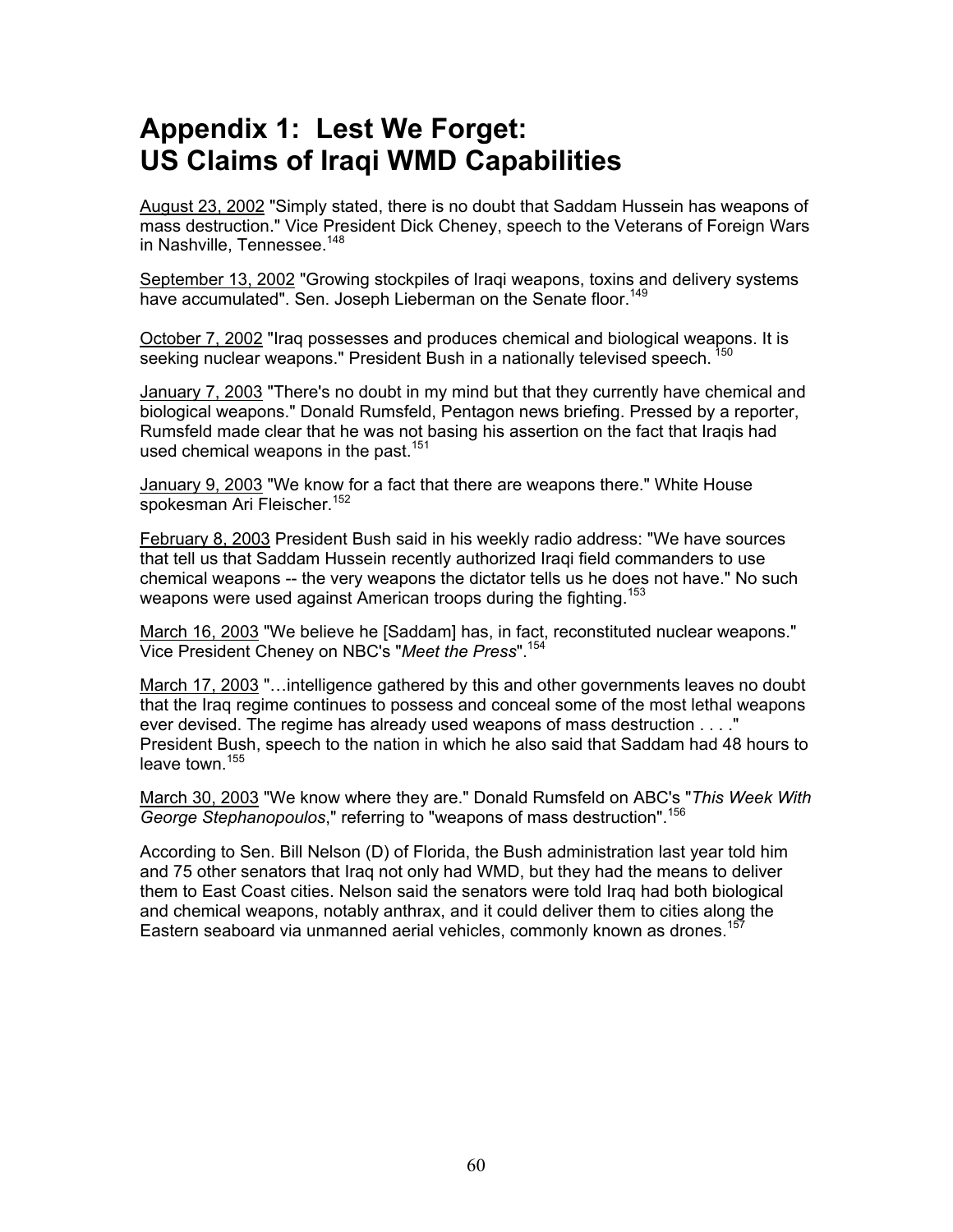$2$  The failure to find unconventional weapons is not due to lack of trying. Search procedures were put into place before the war. Three different approaches were devised. First was the designation and deployment of Task Force 20, which has been described as a covert Special Forces unit. Comprised of specialists drawn from the Army's Delta Force, elements of the task force were inserted into Iraq prior to the main invasion. Next came Site Survey Team, drawn from specially trained regular army personnel attached to mainline units earmarked for the initial invasion. Finally, the Pentagon created the  $75<sup>th</sup>$  Exploration Task Force. It was used by the Army Central Command as a follow-up element to the main invasion force. Elements of it were later folded into the Iraq Survey Group. Source: Frank Ronald Clementon, "What Happened to Saddam's Weapons of Mass Destruction?" *Arms Control Today*, Vol. 33, No. 7, September 2003.

 $3$  Bob Drogin, "New Hunt for Iraqi Arms Resembles Old: U.S., British and Australian teams will rely heavily on military intelligence but also use many of the U.N. inspectors' techniques," *Los Angeles Times*, June 18, 2003.

4 Judith Miller, "A Chronicle of Confusion in the Hunt for Hussein's Weapons," *New York Times*, July 20, 2003.

<sup>5</sup> Dafna Linzer, "U.S. Won't Probe Secret Iraqi Documents: Top Secret Iraqi Documents Are Strewn Across Missile Facility Americans Haven't Visited," *Associated Press*, June 3, 2003.

<sup>6</sup> Barton Gellman, "Odyssey of Frustration: In Search for Weapons, Army Team Finds Vacuum Cleaners," *Washington Post*, May 18, 2003.

 $7$  The failure to find unconventional weapons is not due to lack of trying. Search procedures were put into place before the war. Three different approaches were devised. First was the designation and deployment of Task Force 20, which has been described as a covert Special Forces unit. Comprised of specialists drawn from the Army's Delta Force, elements of the task force were inserted into Iraq prior to the main invasion. Next came the Site Survey Team, drawn from specially trained regular army personnel attached to mainline units earmarked for the initial invasion. Finally, the Pentagon created the  $75<sup>th</sup>$  Exploration Task Force. It was used by the Army Central Command as a follow-up element to the main invasion force. Elements of it were later folded into the Iraq Survey Group. Sources: Frank Ronald Cleminson, "What Happened to Saddam's Weapons of Mass Destruction?" Arms Control Today, Vol. 33, No. 7, September 2003, [http://www.armscontrol.org/act/2003\\_09/Cleminson\\_09.asp?print](http://www.armscontrol.org/act/2003_09/Cleminson_09.asp?print). See also Special Defense Department Briefing, "Search for Iraqi Weapons of Mass Destruction," Pentagon Briefing Room, May 7, 2003, <http://www.dod.mil/transcripts/2003/tr20030507-0158.html>; DoD News Briefing on the Iraq Survey Group, May 30, 2003,<http://www.dod.mil/transcripts/2003/tr20030530-0231.html>; Barton Gellman, "Frustrated, U.S. Arms Team to Leave Iraq: Task Force Unable To Find Any Weapons," *Washington Post*, May 11, 2003; and Barton Gellman, "Covert Unit Hunted for Iraqi Arms: Amid Raids and Rescue, Task Force 20 Failed To Pinpoint Weapons," *Washington Post*, June 13, 2003.

8 Douglas Jehl, **"**U.S. Withdraws a Team of Weapons Hunters From Iraq," *New York Times*, January 8, 2004.

<sup>9</sup> David S. Cloud, "Weapons Puzzle May Not Be Solved: Hussein Has Little Motive To Detail Arms Activities; ISG Will Continue to Hunt," *Wall Street Journal*, December 15, 2003.

 $\overline{a}$ 1 David Isenberg, Ian Davis and Paul Ingram, *BASIC Special Briefing*, "Matters of Emphasis: The Hunt for Chemical and Biological Weapons in Iraq", BASIC, April 30, 2003. <http://www.iraqconflict.org/>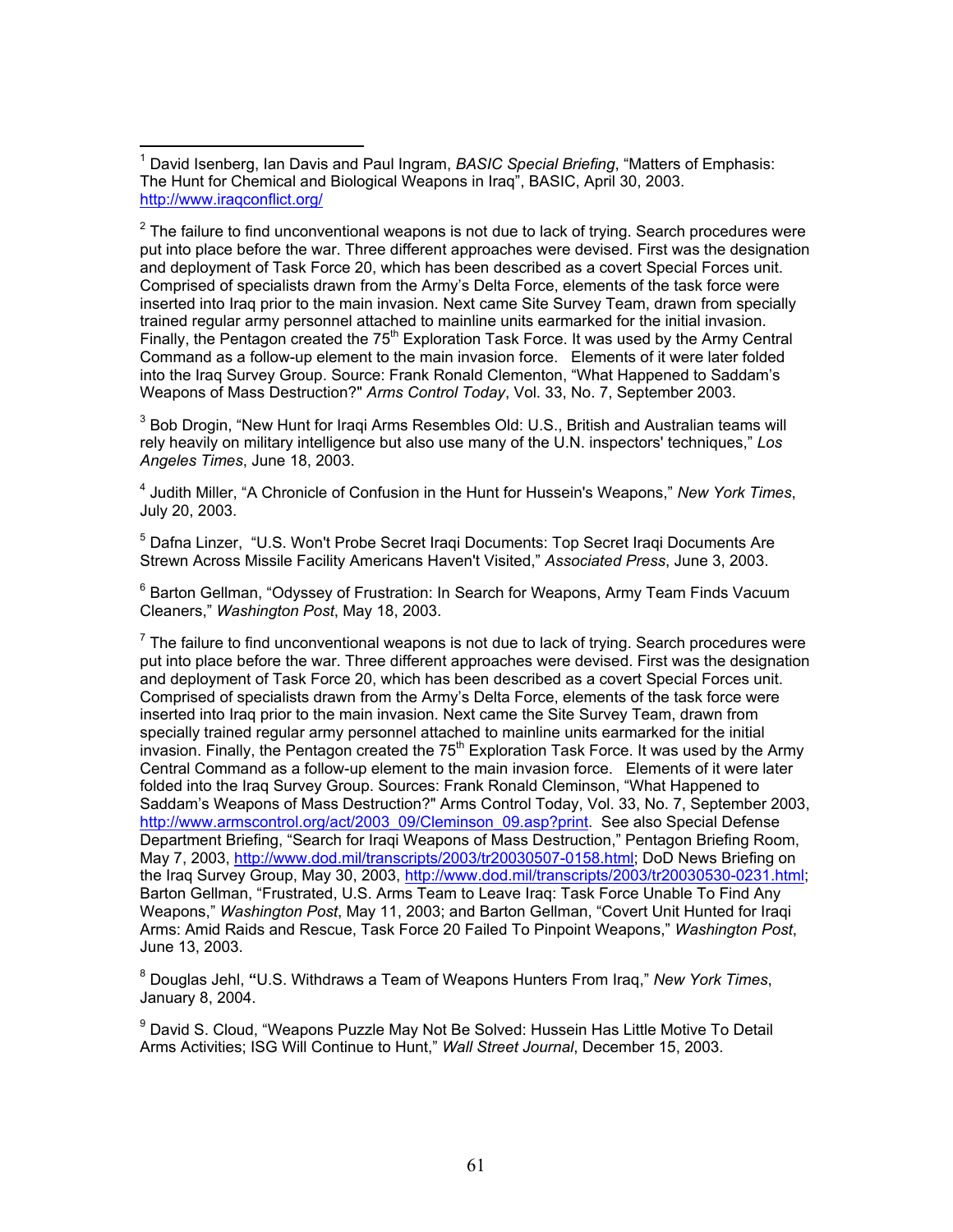10 Dafna Linzer, "Iraq Weapons Hunt Appears To Be Dying," *Philadelphia Inquirer*, December 19, 2003; and Richard W. Stevenson, "Head Of Iraqi Arms Search May Be Ready To Step Down," *New York Times*, December 19, 2003.

11 William M. Arkin, "Big Fish Caught With Small Bait," *Los Angeles Times*, December 21, 2003.

 $12$  Joseph Cirincione, Jessica T. Matthews, George Perkovich, WMD in Iraq: evidence and implications, Carnegie Endowment for International Peace, January 2004, p. 8, <http://wmd.ceip.matrixgroup.net/iraq3fulltext.pdf>. See also Jim Lobe, "Iraqi WMD: Myths and ... more myths," *Asia Times*, January 10, 2004.

 $13$  The Carnegie Endowment for International Peace has compiled major statements by senior Bush Administration officials on Iraq's capabilities to manufacture and hide chemical, biological, and nuclear weapons and delivery systems. See

<http://www.ceip.org/files/projects/npp/resources/iraqintell/adminquoteshtml.htm>and <http://www.ceip.org/files/pdf/IraqWMDpdf.pdf>. See also "*Claims and Facts: Rhetoric, Reality and the War in Iraq*," Center for American Progress,

[http://www.americanprogress.org/AccountTempFiles/cf/%7bE9245FE4-9A2B-43C7-A521-](http://www.americanprogress.org/AccountTempFiles/cf/%7bE9245FE4-9A2B-43C7-A521-5D6FF2E06E03%7d/PRIRAQCLAIMFACT1029.HTM) [5D6FF2E06E03%7d/PRIRAQCLAIMFACT1029.HTM.](http://www.americanprogress.org/AccountTempFiles/cf/%7bE9245FE4-9A2B-43C7-A521-5D6FF2E06E03%7d/PRIRAQCLAIMFACT1029.HTM) For background on the publicizing of charges that Iraq possessed NBC weapons, which posed an unacceptable threat to American security, thus justifying an invasion of Iraq see Thomas Powers, "The Vanishing Case for War," *New York Review of Books*, Vol. 50, No. 19, December 4, 2003,

[http://www.nybooks.com/articles/16813;](http://www.nybooks.com/articles/16813) David Cortright, Alistair Millar, George A. Lopez, and Linda Gerber, *Unproven: The Controversy Over Justifying War in Iraq*, Policy Brief F12A, A Project of the Fourth Freedom Forum and Joan B. Kroc Institute for International Peace Studies at the University of Notre Dame, June 2003, <http://www.fourthfreedom.org/pdf/Unproven.pdf>; Scott Ritter, *Frontier Justice: Weapons of Mass Destruction and the Bushwhacking of America* (NY: Context Books, 2003); Sheldon Rampton & John Stauber, *Weapons of Mass Deception: The uses of Propaganda in Bush's War on* Iraq (New York: Jeremy P. Tarcher/Penguin, 2003); Milan Rai, *Regime Unchanged: Why the War on Iraq Changed Nothing*, (London: Pluto Press, 2003); Peter Riddell, *Hug Them Close: Blair, Clinton, Bush and the 'Special Relationship'* (London, Politico's Publishing, 2003; and Danny Schechter, *Embedded: Weapons of Mass Deception, How the Media Failed to Cover the War on Iraq* (Prometheus Books, Amherst, NY, 2003).

14 Jean Eaglesham and James Harding, "Blair Signals Retreat On Iraq Weapons," *London Financial Times*, December 17, 2003.

15 Peter Eisler and Cesar G. Soriano, "Iraq Scoured For Signs Of Banned Arms," *USA Today*, April 16, 2003, p. 5.

16 Michael Isikoff and Evan Thomas, "Follow The Yellowcake Road," *Newsweek,* July 28, 2003; "Niger Documents Were Poorly Forged, Newspaper Reports," July 17, 2003, *Global Security Newswire*, [http://www.nti.org/d\\_newswire/issues/newswires/2003\\_7\\_17.html#1;](http://www.nti.org/d_newswire/issues/newswires/2003_7_17.html) Sophie Arie, Ewen MacAskill and David Pallister, "Crude Niger forgeries surface in Italian paper," The Guardian, July 17, 2003; "Italy Journalist Says Gave U.S. Iraq-Niger Papers," Reuters, July 19, 2003; "Italian Says She Gave Iraq Papers To U.S.," [By Associated Press] *Los Angeles Times*, July 20, 2003; and Bill Gertz, "FBI Probing Forged Papers On Niger Uranium," *The Washington Times*, July 19, 2003, p. 1.

17 Ray McGovern, "Iraq Posed An Unclear And Dubious Danger," *Miami Herald*, June 16, 2003.

<sup>18</sup> Walter Pincus, "CIA Says It Cabled Key Data To White House: But Officials Say Document Lacked Conclusion on Iraqi Uranium Deal," *Washington Post*, June 13, 2003, p. 16. See also John Diamond, "Uranium Reports Doubted Early On: CIA insists all officials were fully informed," *USA Today,* June 13, 2003, Pg. 10.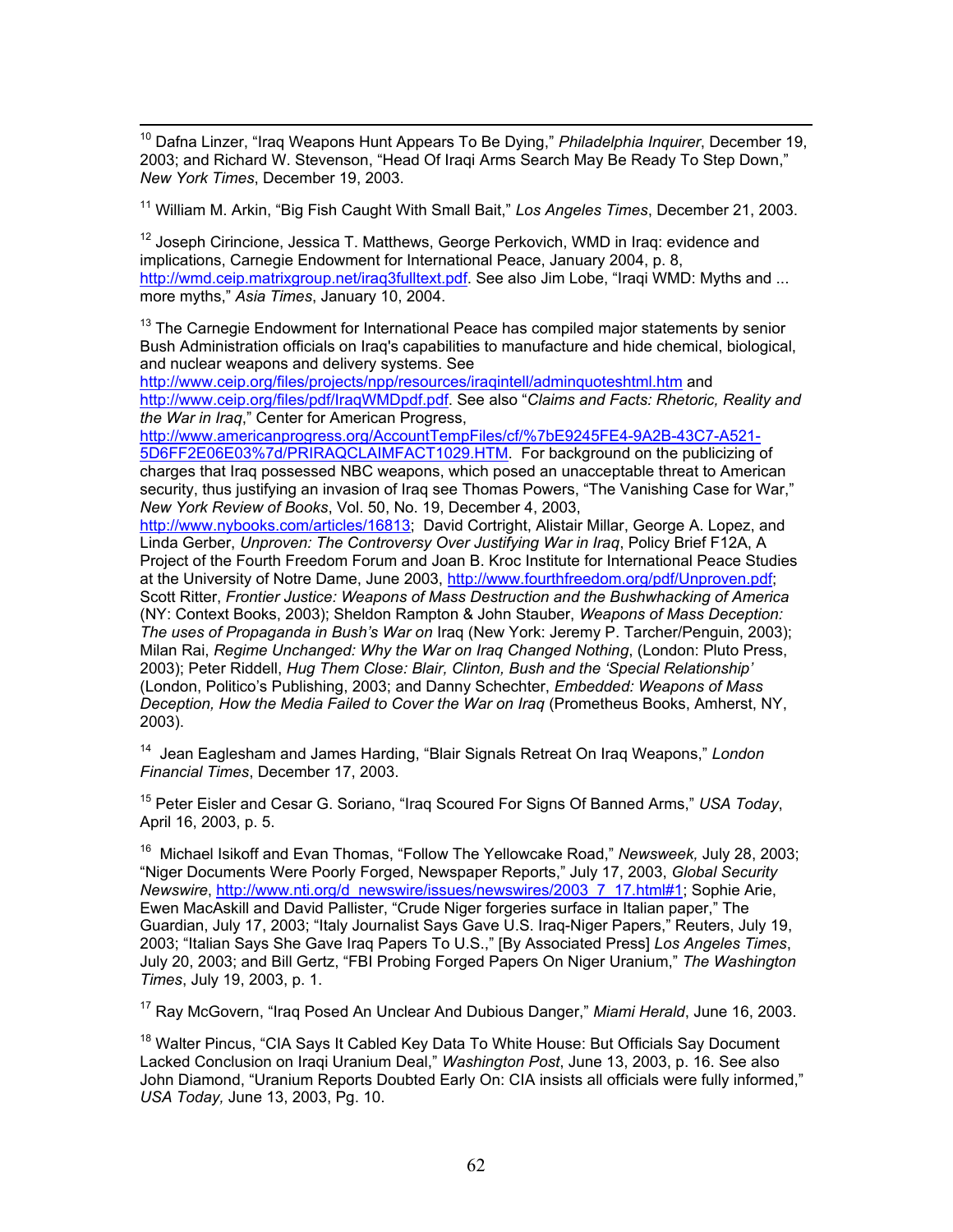<sup>19</sup> Iformer Ambassador] JOSEPH C. WILSON 4<sup>th</sup>, "What I Didn't Find in Africa," *New York Times,* July 6, 2003.

<sup>20</sup> Dana Priest and Dana Milbank, "President Defends Allegations On Iraq: Bush Savs CIA's Doubts Followed Jan. 28 Address**,"** *Washington Post,* July 15, 2003, p. 1.

<sup>21</sup> Walter Pincus, "CIA Asked Britain To Drop Iraq Claim: Advice on Alleged Uranium Buy Was Refused," *Washington Post*, July 11, 2003, p. 1.

 $22$  John Lumpkin, Associated Press/London Independent, June 13, "CIA Savs It Informed White House of Intelligence Doubts,"

[http://www.nti.org/d\\_newswire/issues/newswires/2003\\_6\\_13.html#1.](http://www.nti.org/d_newswire/issues/newswires/2003_6_13.html)

 $\overline{a}$ 

23 Seymour M. Hersh, "Who Lied To Whom?," *The New Yorker*, March 31, 2003, [http://www.newyorker.com/printable/?fact/030331fa\\_fact1](http://www.newyorker.com/printable/?fact/030331fa_fact1).

<sup>24</sup> Robert Scheer, Column Left, A Diplomat's Undiplomatic Truth: They Lied, posted online on July 9, 2003, *The Nation*, [http://www.thenation.com/doc.mhtml?i=20030721&s=scheer20030708.](http://www.thenation.com/doc.mhtml?i=20030721&s=scheer20030708)

 $25$  For an administration view on how the NIE was crafted see "SENIOR ADMINISTRATION OFFICIAL HOLDS BACKGROUND BRIEFING ON WEAPONS OF MASS DESTRUCTION IN IRAQ, AS RELEASED BY THE WHITE HOUSE JULY 18, 2003,"

[http://www.globalsecurity.org/intell/library/news/2003/intell-030718-wh.htm.](http://www.globalsecurity.org/intell/library/news/2003/intell-030718-wh.htm) "*Iraq's WMD Programs: Culling Hard Facts from Soft Myths*," a defense of the NIE, by Stu Cohen, Acting Chairman of the National Intelligence Council when the 2002 National Intelligence Estimate on Iraq's Weapons of Mass Destruction was published. was released by the CIA on 28 November 2003, [http://www.cia.gov/cia/public\\_affairs/press\\_release/2003/pr11282003.html](http://www.cia.gov/cia/public_affairs/press_release/2003/pr11282003.html). See also Thomas Patrick Carroll, "The Intelligence on Iraq's WMD," *Middle East Intelligence Bulletin*, Vol. 5 No. 11, November 2003, [http://www.meib.org/articles/0311\\_iraq1.htm](http://www.meib.org/articles/0311_iraq1.htm)**.**

<sup>26</sup> Walter Pincus, "CIA Asked Britain To Drop Iraq Claim: Advice on Alleged Uranium Buy Was Refused," op. cit.

 $27$  James Risen and David E. Sanger, "C.I.A. Chief to Face Panel on Dubious Irag Arms Data." *New York Times*, July 16, 2003.

28 "CIA Expert Says NSC Official Pushed Africa Charge," *Global Security Newswire*, July 18, 2003, [http://www.nti.org/d\\_newswire/issues/newswires/2003\\_7\\_18.html#1.](http://www.nti.org/d_newswire/issues/newswires/2003_7_18.html) See also Matthew Cooper, "Pinning The Line On The Man: Is this NSC staffer responsible for the uranium allegation in Bush's speech?" *Time,* July 28, 2003. For a viewpoint claiming that Joseph, and for that matter Tenet, are being set up as scapegoats see Peter Beinart, "Wrongly Accused**,"** *New Republic,*  July 28 - August 4, 2003, p. 6.

<sup>29</sup> Walter Pincus, "White House Faulted On Uranium Claim: Intelligence Warnings Disregarded, President's Advisory Board Says," *Washington Post*, December 24, 2003, p. 1.

 $30$  Glenn Frankel, "Allies Didn't Share All Intelligence on Irag: Mistrust Between Britain, U.S. Surfaces in Controversy Over Alleged Uranium Deal," Washington Post, July 17, 2003, p. A14.

31 Jay Bookman, "If One War 'Fact' On Iraq Is False, What Of Others?" *Atlanta Journal-Constitution*, July 10, 2003.

 $32$  Dana Priest and Dana Milbank, "President Defends Allegation On Iraq: Bush Says CIA's Doubts Followed Jan. 28 Address," *Washington Post*, July 15, 2003, p. A1.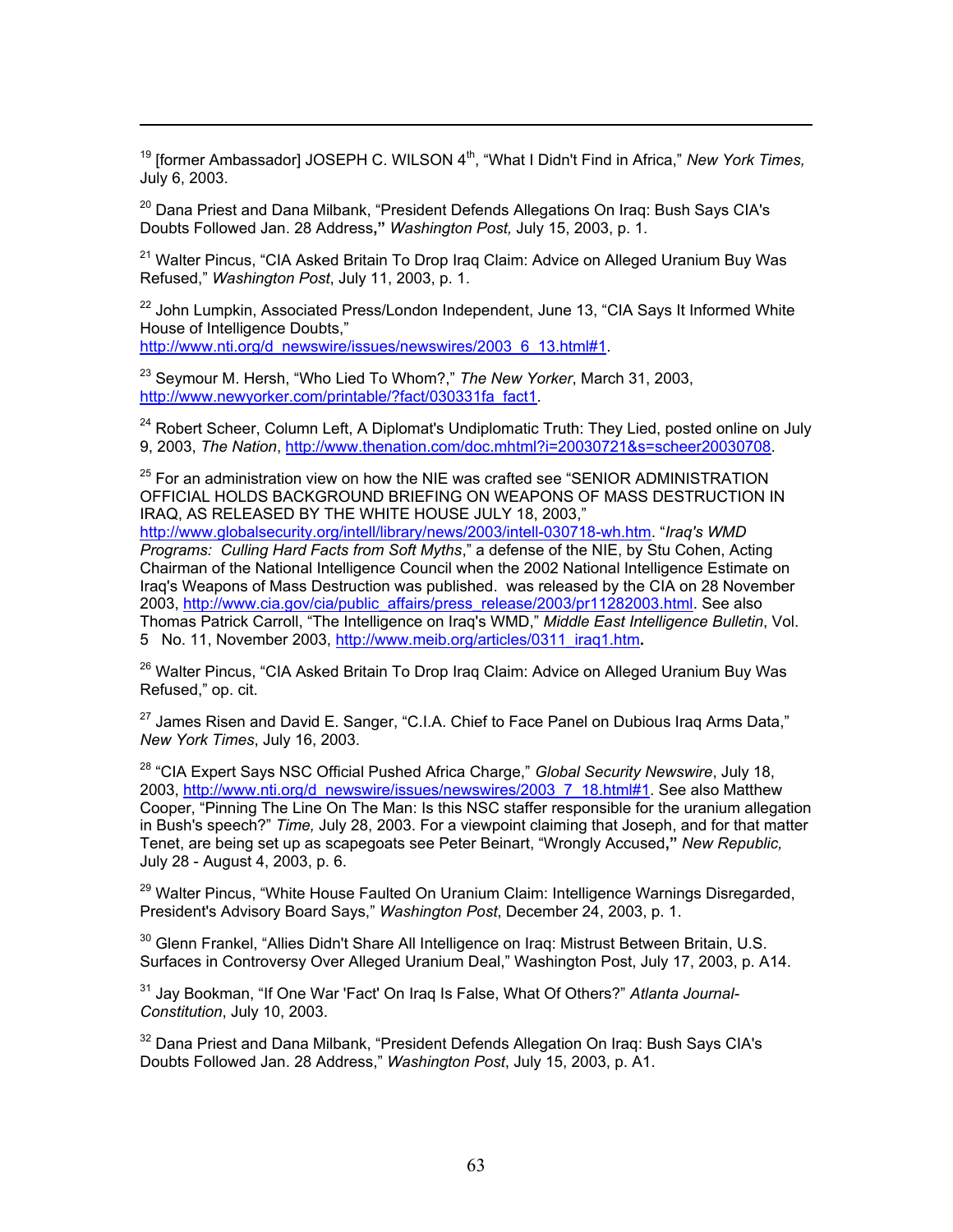<sup>33</sup> Ibid. For an administration view on the allegations regarding the Iraqi nuclear program in the State of the Union address see "Press Briefing on Iraq WMD and SOTU Speech," July 22, 2003 <http://www.whitehouse.gov/news/releases/2003/07/iraq/20030722-12.html>.

 $34$  David E. Sanger and James Risen, "C.I.A. Chief Takes Blame in Assertion on Iragi Uranium." *New York Times*, July 12, 2003.

35 James Risen**, "**Bush Aides Now Say Claim on Uranium Was Accurate," *New York Times,* July 14, 2003.

<sup>36</sup> Walter Pincus and Dana Milbank, "Bush, Rice Blame CIA for Irag Error: Tenet Accepts Responsibility for Clearing Statement on Nuclear Aims in Jan. Speech," *Washington Post*, July 12, 2003; Page A1.

 $37$  David E. Sanger with Judith Miller "National Security Aide Says He's to Blame for Speech Error," *New York Times*, July 23, 2003; Dana Milbank and Walter Pincus, "Bush Aides Disclose Warnings From CIA: Oct. Memos Raised Doubts on Iraq Bid," *Washington Post*, July 23, 2003, p.A1; and SPECIAL WHITE HOUSE BRIEFING (AS RELEASED BY THE WHITE HOUSE) SUBJECT: IRAQ WEAPONS OF MASS DESTRUCTION AND THE STATE OF THE UNION SPEECH, BRIEFERS: DAN BARTLETT AND STEVE HADLEY, ROOSEVELT ROOM, THE WHITE HOUSE, 3:45 P.M. EDT, TUESDAY, JULY 22, 2003,

<http://www.whitehouse.gov/news/releases/2003/07/iraq/20030722-12.html>.. See also Interview with Condoleezza Rice, NEWS HOUR WITH JIM LEHRER PBS TV, JULY 30, 2003.

 $38$  Ibid.

 $39$  "Questioning the Evidence." 60 MINUTES II CBS TV, OCTOBER 15, 2003.

40 David Albright, *Iraq's Aluminum Tubes: Separating Fact from Fiction*, Institute for Science and International Security, December 5, 2003, [http://www.isis](http://www.isis-online.org/publications/iraq/IraqAluminumTubes12-5-03.pdf)[online.org/publications/iraq/IraqAluminumTubes12-5-03.pdf](http://www.isis-online.org/publications/iraq/IraqAluminumTubes12-5-03.pdf).

<sup>41</sup> Kenneth M. Pollack, "Spies, Lies, and Weapons: What Went Wrong," *The Atlantic Monthly*, January/February 2004, [http://www.theatlantic.com/issues/2004/01/media-preview/pollack.htm.](http://www.theatlantic.com/issues/2004/01/media-preview/pollack.htm)

42 Judith Miller and William J. Broad, "Some Analysts of Iraq Trailers Reject Germ Use," *New York Times*, June 7, 2003.

<sup>43</sup> David Wise, op. cit.

44 "Recovered Materials Are Evidence of Concealed WMD Programs, White House Says," [http://www.nti.org/d\\_newswire/issues/newswires/2003\\_6\\_27.html#1.](http://www.nti.org/d_newswire/issues/newswires/2003_6_27.html) See also Daily Press Briefing, U.S. Department of State, Richard Boucher, Spokesman, June 26, 2003.

 $45$  The DIA's engineering teams had not concluded their work in Irag at the time the initial report was drafted, and so their views were not taken into account at that time. See Douglas Jehl, "Iraqi Trailers Said to Make Hydrogen, Not Biological Arms," *New York Times*, August 9, 2003.

46 June 26, 2003, <http://www.levin.senate.gov/cialetter.pdf>.

47 "Two Suspect Labs Could Have Produced Hydrogen," *Los Angeles Times*, June 21, 2003.

<sup>48</sup> Peter Beaumont, Antony Barnett and Gaby Hinsliff, "Iragi mobile labs nothing to do with germ warfare, report finds," *The Observer,* June15, 2003. One experienced observer, Martin Furmanski, addressed the question of why the Iraqi military should devote considerable resources to build large, mobile hydrogen generators, and why should they do this in 2002 and 2003. He found: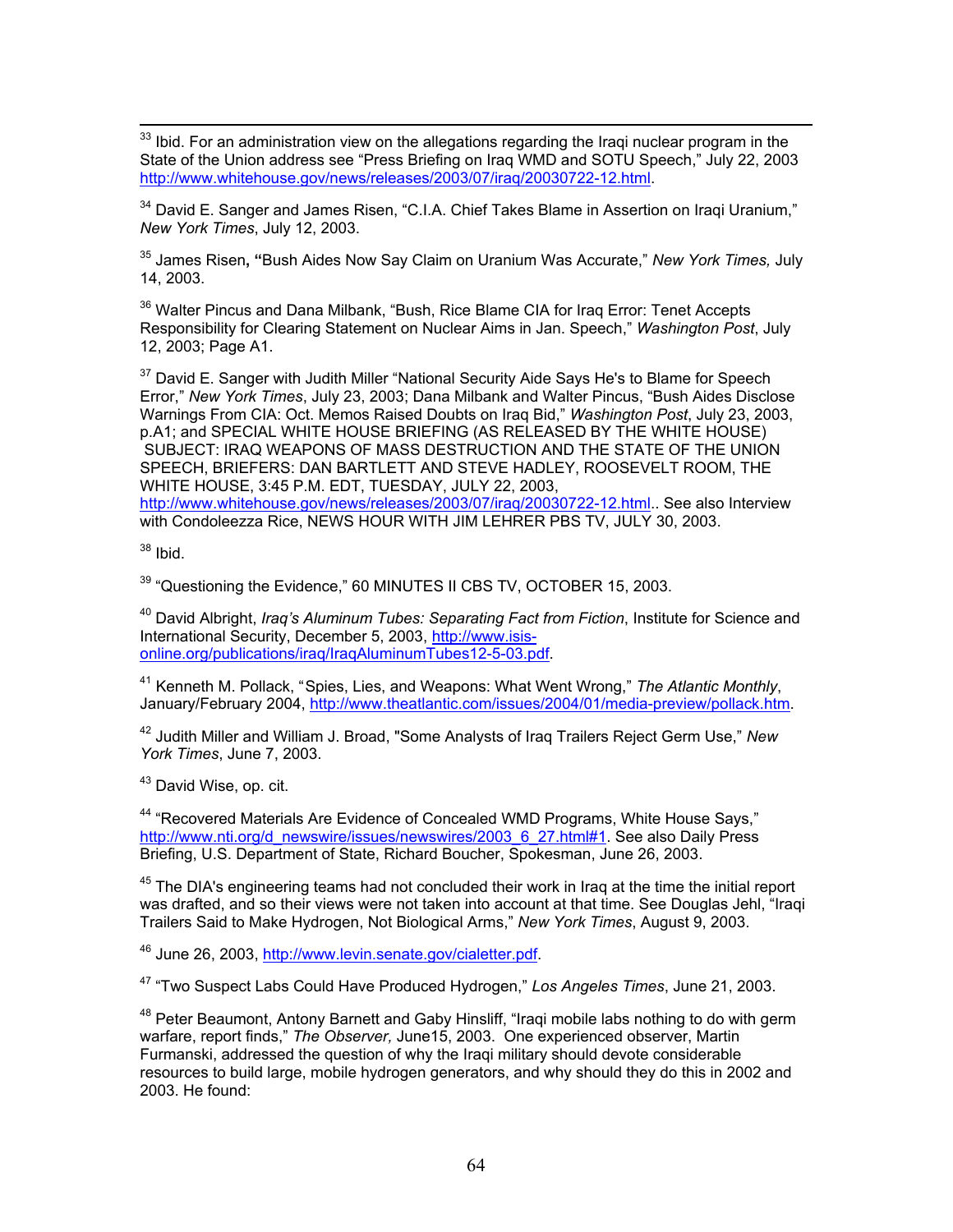$\overline{a}$ The branch of military meteorology which demands large mobile hydrogen generators is the meteorological support of ballistic artillery and ballistic (unguided) missiles. Generating data to support these military operations requires very large numbers of balloon soundings, compared to generating data for general forecasting or aviation support.

For instance, general weather forecasting and civil aviation in the US is supported by balloons released from only a few dozen geographic points and only at 12-hour intervals. All of New England has only two balloon sounding sites: New York and Pennsylvania combined have only five, Texas has six and California 12.

In contrast, the meteorological data required for unguided rockets and field artillery is typically drawn from balloon soundings done on an hourly basis, and data is considered fully valid only if the balloon launch site is within 20 kms of the artillery battery or unguided rocket launch location. The large number of balloon launches required to support this activity both temporally and geographically is the reason why mobile hydrogen generators are part of military meteorological equipment. Such generators can both fill balloons directly and/or fill high-pressure cylinders to be transported to adjacent units.

A typical 2-meter diameter sounding balloon requires about 4 cubic meters of hydrogen. Not surprisingly, the AN/TMQ-42 US mobile hydrogen generator produces 150 cubic feet (4.2 cubic meters) per hour. Given that it was probably less efficient and manufactured under the difficult conditions of the UN embargo, the larger size of the Iraqi trailers is not surprising.

The detailed meteorological data is required because "dumb" projectiles such as unguided artillery shells and unguided ballistic missiles are influenced by the density, temperature and wind at all levels of the atmosphere, and these have very significant effects on where they fall. The US gathers this data to attempt to achieve a "first round on target" goal with their field artillery. While it is doubtful Iraq attempted to reach a similar state of sophistication with their conventional field artillery, similar meteorological data is needed for aiming an unguided ballistic missile if it is to hit its target (every such unguided missile is a "first round"). Iraq did have such unguided ballistic missiles. Iraq's SCUD missiles of the Iran-Iraq War and the First Gulf War were such unguided ballistic missiles. It is interesting to note that the Iraqis reportedly purchased the Marconi Military Meteorological System in c1985, at the time when SCUD missiles were being readied for use in the Iran-Iraq war. During the Iran-Iraq war the SCUD missiles were effective terror weapons against Iranian cities, and during the first Gulf War the SCUDs were perhaps the only weapon that the Iraqis successfully brought to bear against the collation assets behind the immediate battlefront.

I would like to propose that the Iraqi "BW" trailers are indeed hydrogen generators and nothing more. The reason that they were manufactured in 2002 and 2003 was in anticipation of the impending testing/deployment of the Al-Samoud missile program. By March of 2003 Iraq had manufactured approximately 100 of these missiles. If these missiles were to be tested and/or used in battle, intensive meteorological balloon soundings would be needed. The discovery of the second trailer at the major rocketry testing installation is fully consistent with this function.

 The Iraqi "BW" trailers may well be an artifact of the Iraqi development of a weapon banned by the UN (the Al-Samoud missile), but it is a weapon identified by UN inspectors prior to the US/UK invasion.

49 Ibid.

 $50$  Brian Cloughley, "Knocking Down Red Herrings: Never Mind the WMDs, Just Look at History," *Counterpunch*, Weekend Edition, January 3 / 4, 2004, <http://www.counterpunch.org/cloughley01032004.html>.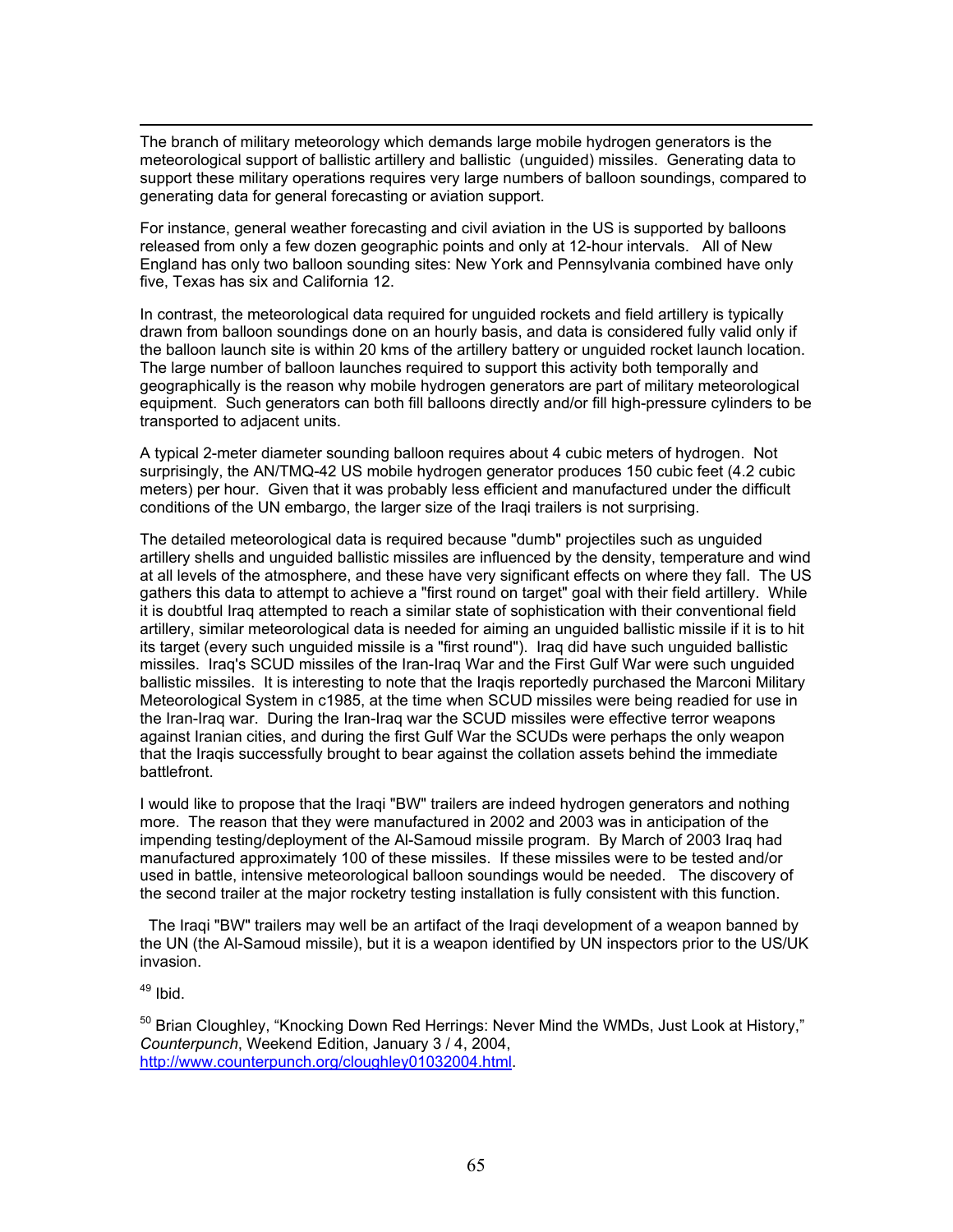<sup>51</sup> The actual ISG report was not provided to UNMOVIC or to the IAEA. Without it UNMOVIC said that it was not in a position to properly assess Kay's findings. See UNMOVIC  $15<sup>th</sup>$  quarterly report, S/2003/1135, 26 November 2003, [http://www.un.org/Depts/unmovic/new/documents/quarterly\\_reports/s-2003-1135.pdf](http://www.un.org/Depts/unmovic/new/documents/quarterly_reports/s-2003-1135.pdf).

<sup>52</sup> Mike Nartker, "Irag Survey Group Has Not Shared Information With U.N. Inspectors, U.N. Says," *Global Security Newswire,* December 4, 2003, [http://www.nti.org/d\\_newswire/issues/2003\\_12\\_4.html#732FDA19.](http://www.nti.org/d_newswire/issues/2003_12_4.html)

<sup>53</sup> "Friends Like These...: Paul Bremer slips up and exposes Tony Blair's penchant for 'sexing up' intelligence," *Mother Jones,* November/December 2003, [http://www.motherjones.com/cgi](http://www.motherjones.com/cgi-bin/print_article.pl?url=http://www.motherjones.com/news/dailymojo/2003/12/12_533.html)[bin/print\\_article.pl?url=http://www.motherjones.com/news/dailymojo/2003/12/12\\_533.html.](http://www.motherjones.com/cgi-bin/print_article.pl?url=http://www.motherjones.com/news/dailymojo/2003/12/12_533.html) See also "Bremer 'rejects' Blair WMD claims," *BBC,* December 28, 2003; Raymond Whitaker "Blair's WMD claim dismissed by America's Baghdad chief," *Independent*, 28 December 2003; Sarah Hall, Richard Norton-Taylor and Luke Harding, "Blair WMD claim a 'red herring', says Bremer: America's top man in Iraq pours scorn on PM's allegation," *The Guardian*, December 29, 200; Toby Helm, "Bremer Rejects Blair's 'Secret Labs' Claim," *London Daily Telegraph*, December 29, 2003, p. 1; and Scott Ritter, "The search for Iraqi WMD has become a public joke. But I, for one, am not laughing Hutton stopped far short of a real investigation into the Blair government's abysmal abuse of power," *The Independent,* 4 January 2004.

 $54$  For example, according to Dr. David Franz, a former chief U.N. biological weapons inspector who is considered among America's foremost experts on biowarfare agents, there is no evidence that Iraq or anyone else has ever succeeded in using botulinum B for biowarfare.

<sup>55</sup> Bob Drogin, "Experts Downplay Bioagent: The vial of bacteria found in Iraq probably was bought legally and its type has never been turned into a weapon, scientists say," *Los Angeles Times*, October 17, 2003, p.1.

56 Bob Drogin, "Friendly Fire: What David Kay really found," *New Republic*, October 27, 2003, p. 23.

 $57$  "Scientists hunted futilely in Iraq for signs of smallpox: U.S. team's search uncovers no evidence of disease as terror weapon," *Associated Press*, September 19, 2003.

58 David Isenberg, "The tangled WMD web," *Asia Times,* September 24, 2003, [http://www.atimes.com/atimes/Middle\\_East/EI24Ak05.html.](http://www.atimes.com/atimes/Middle_East/EI24Ak05.html) See also Bradley Graham, "Air Force Analysts Feel Vindicated on Iraqi Drones," *Washington Post*, September 26, 2003.

59 James Risen, "Word That U.S. Doubted Iraq Would Use Gas," *New York Times*, June 18, 2003.

 $60$  Ibid.

 $61$  Mitchell Landsberg, op. cit. For the declassified section on Iraq's chemical weapons program from the classified Defense Intelligence Agency study *Iraq-Key WMD Facilities—An Operational Support Study* see<http://www.dia.mil/Public/Press/press12.pdf>.

 $62$  It was confirmed in January this year, that the thirty-six mortar shells found recently in southern Iraq did not contain chemical agents. Initial tests on the shells had been thought to show the presence of a blister agent. "No chemical agents in shells", *The Guardian*, January 19, 2004.

 $63$  Ron Manley "Irag and chemical weapons: a view from the inside," July 10, 2003, OpenDemocracy.net, [http://www.opendemocracy.net/debates/article-2-95-1351.jsp.](http://www.opendemocracy.net/debates/article-2-95-1351.jsp)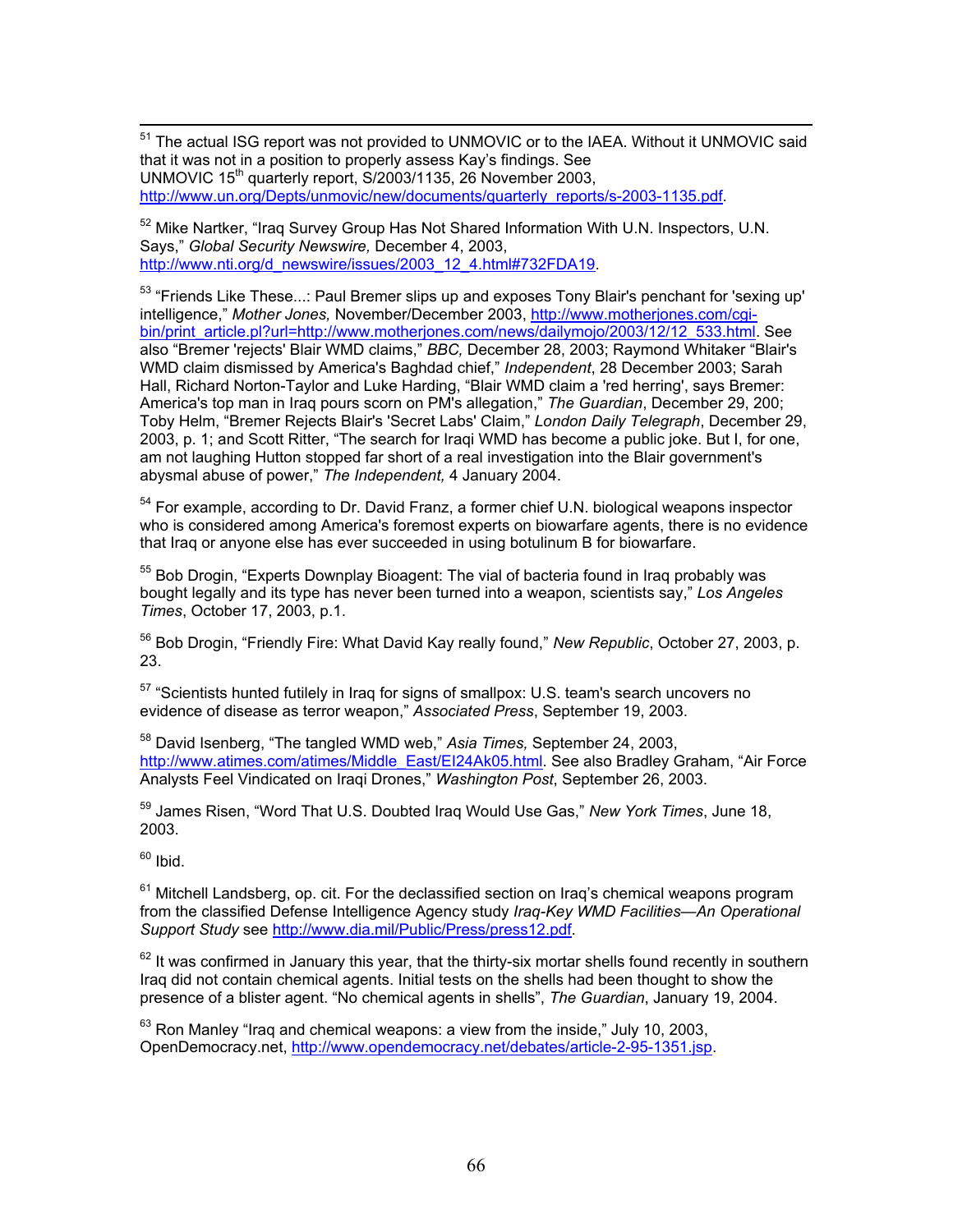<sup>64</sup> Transcript of The NewsHour with Jim Lehrer, "Weapons Search," September 22, 2003, [http://www.pbs.org/newshour/bb/middle\\_east/july-dec03/ekeus\\_9-22.html](http://www.pbs.org/newshour/bb/middle_east/july-dec03/ekeus_9-22.html). Also see Rolf Ekeus, "Iraq's Real Weapons Threat," *Washington Post* June 29, 2003; Page B7.

65 Robin Cook, "Shoulder to Shoulder and Stabbed in the Back," *Los Angeles Times*, June 6, 2003. See also Robin Cook, *The Point of Departure : Why One of Britain's Leading Politicians Resigned over Tony Blair's Decision to Go to War in Iraq*, (NY, NY: Simon & Schuster, 2004).

66 Thomas Powers, The Vanishing Case for War," *New York Review of Books*, Volume 50, Number 19, December 4, 2003, [http://www.nybooks.com/articles/16813.](http://www.nybooks.com/articles/16813)

67 Interview with Colin Powell, *NIGHTLINE*, ABC TV, January 7, 2004.

68 Christopher Marquis, "Powell Admits No Hard Proof in Linking Iraq to Al Qaeda," *New York Times*, January 9, 2004.

 $69$  Paul Richter. "Powell Defends Prewar Iraq View: He reiterates his argument before the U.N. last year that Saddam Hussein possessed illegal weapons, justifying war," *Los Angeles Times*, January 9, 2004.

 $70$  Dr. Thomas Inch, oral evidence, taken before the Foreign Affairs Committee, on Wednesday 18 June 2003, [http://www.publications.parliament.uk/pa/cm200203/cmselect/cmfaff/uc813](http://www.publications.parliament.uk/pa/cm200203/cmselect/cmfaff/uc813-iii/uc81302.htm) [iii/uc81302.htm](http://www.publications.parliament.uk/pa/cm200203/cmselect/cmfaff/uc813-iii/uc81302.htm).

 $71$  Dr. Thomas Inch, op. cit.

72 Scott Ritter, "A Weapons Cache We'll Never See," *New York Times*, August 25, 2003, <http://www.clw.org/iraqintelligence/ritter.html>.

73 Walter Pincus, "Bush Faced Dwindling Data On Iraq Nuclear Bid,"*Washington Post,* July 16, 2003, p. 1.

 $74$  'Statement by David Kay on the Interim Progress Report on the Activities of the Iraq Survey Group (ISG) Before the House Permanent Select Committee on Intelligence, The House Committee on Appropriations, Subcommittee on Defense, and the Senate Select Committee on Intelligence', October 2, 2003,

[http://www.cia.gov/cia/public\\_affairs/speeches/2003/david\\_kay\\_10022003.html](http://www.cia.gov/cia/public_affairs/speeches/2003/david_kay_10022003.html).

<sup>75</sup> "Newsmaker: David Kay," News Hour with Jim Lehrer, PBS TV, October 2, 2003, [http://www.pbs.org/newshour/bb/middle\\_east/july-dec03/kay\\_10-02.html.](http://www.pbs.org/newshour/bb/middle_east/july-dec03/kay_10-02.html)

 $76$  Michael R. Gordon, "Weapons Of Mass Confusion," New York Times on the Web, August 1, 2003. See also Associated Press "Air Force Assessment Before War Said Iraqi Drones Were Minor Threat: U.S. arms experts in Iraq came to same conclusion," *Baltimore Sun,* August 25, 2003; David Rogers, "Air Force Doubts Drone Threat: Report Says Bush Exaggerated Perils of Unmanned Iraqi Aircraft," *Wall Street Journal,* September 10, 2003; Joseph Cirincione and Alexis Orton, "The Air Force Dissents," Carnegie *Analysis*, September 11, 2003, [http://www.ceip.org/files/nonprolif/templates/article.asp?NewsID=5346;](http://www.ceip.org/files/nonprolif/templates/article.asp?NewsID=5346) and Bradley Graham, "Air Force Analysts Feel Vindicated On Iraqi Drones," *Washington Post*, September 26, 2003, p. 23.

77 Walter Pincus, "Intelligence Report For Iraq War Was 'Hastily Done'," *Washington Post*, October 24, 2003, p. 18.

<sup>78</sup> Thomas Patrick Carroll, "The Intelligence on Iraq's WMD," Middle East Intelligence Bulletin, Vol. 5, No. 11, November 2003, [http://www.meib.org/articles/0311\\_iraq1.htm](http://www.meib.org/articles/0311_iraq1.htm).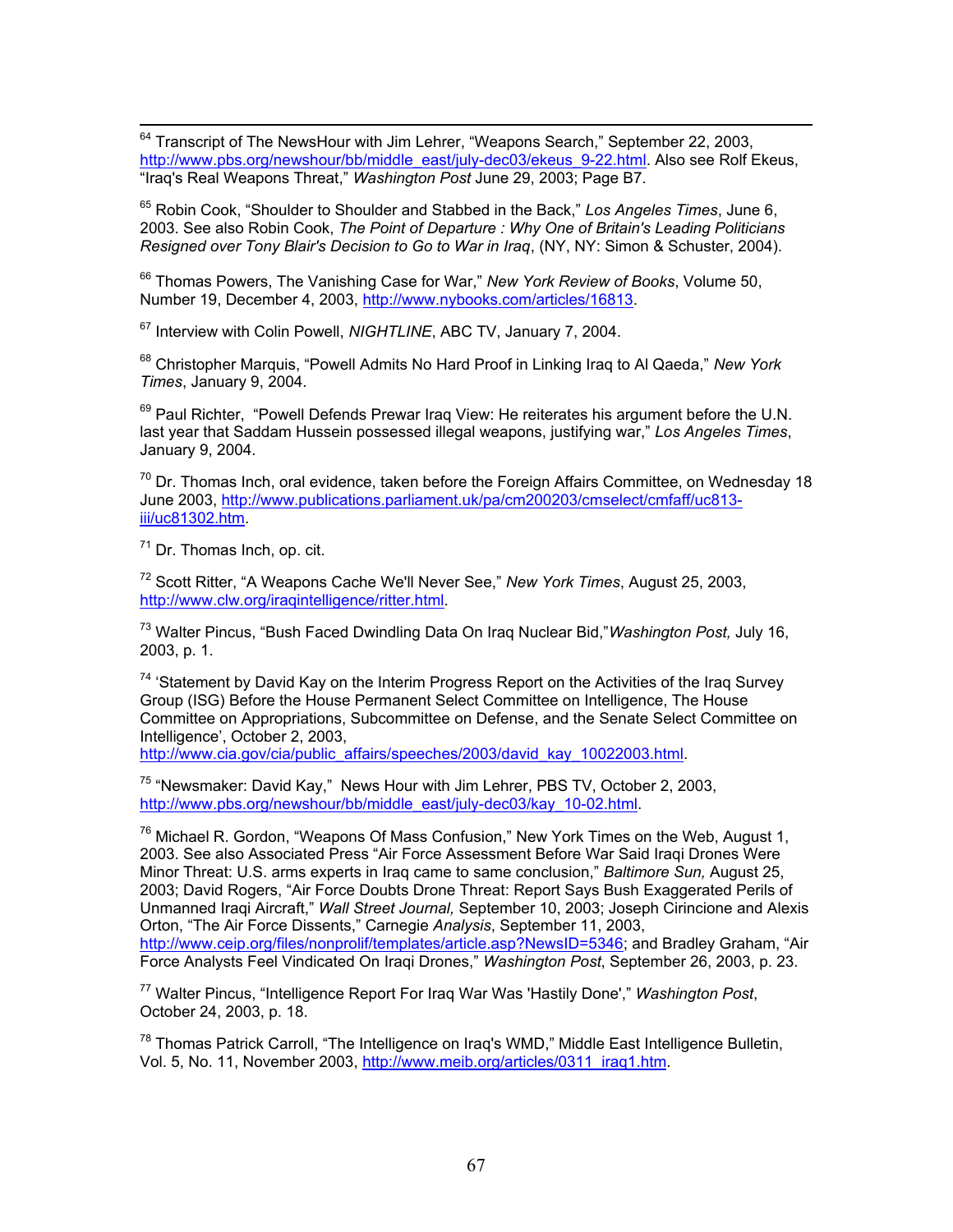79 William M. Arkin, "A Thin Basis For War**,"** *Los Angeles Times,* July 27, 2003.

80 Jay Taylor, "When Intelligence Reports Become Political Tools . . .," *Washington Post,* June 29, 2003, p. B2.

<sup>81</sup> Walter Pincus, "Tenet Defends Irag Intelligence: CIA Chief Rebuts Allegations of Pressure From Administration Before the War," *Washington Post*, May 31, 2003; Page A1. See also Dana Priest and Walter Pincus, "Bush Certainty On Iraq Arms Went Beyond Analysts' Views," *Washington Post,* June 7, 2003 and "Iraq's Weapons of Mass Destruction: Reassessing the Prewar Assessments," Arms Control Association Press Briefing, National Press Club, Murrow Room, July 9, 2003, [http://www.armscontrol.org/events/iraq\\_july03.asp](http://www.armscontrol.org/events/iraq_july03.asp).

<sup>82</sup> Walter Pincus and Dana Priest, "Some Iraq Analysts Felt Pressure From Cheney Visits *Washington Post*, June 5, 2003.

 $83$  Massimo Calabresi and Timothy J. Burger, "Who Lost The WMD?": As the weapons hunt intensifies, so does the finger pointing. A preview of the coming battle," *Time*, July 7, 2003, p. 32.

<sup>84</sup> *New York Times*, James Risen and Douglas Jehl, "Expert Said to Tell Legislators He Was Pressed to Distort Some Evidence," June 25, 2003.

85 Jason Vest, "The 'Intelligence' Game," *The Nation*, June 30, 2003, [http://www.thenation.com/doc.mhtml?i=20030630&s=vest.](http://www.thenation.com/doc.mhtml?i=20030630&s=vest) See also John Prados, "Iraq: A necessary war?" *Bulletin of Atomic Scientists*, May/June 2003, Vol. 59, No. 3, pp. 26-33, <http://www.thebulletin.org/issues/2003/mj03/mj03prados.html>.

<sup>86</sup> Mark Hosenball, Michael Isikoff and Evan Thomas, "Cheney's Long Path to War: The Hard Sell: He sifted intelligence." He brooded about threats. And he wanted Saddam gone. "The inside story of how Vice President Cheney bought into shady assumptions and helped persuade a nation to invade Iraq," *Newsweek*, Nov. 17. 2003.

<sup>87</sup> Thomas Powers, op. cit.

88 Seymour M. Hersh, *"*The Stovepipe: How conflicts between the Bush Administration and the intelligence community marred the reporting on Iraq's weapons," *New Yorker*, October 27, 2003, [http://www.newyorker.com/printable/?fact/031027fa\\_fact.](http://www.newyorker.com/printable/?fact/031027fa_fact)

89 Seymour M. Hersh, "Donald Rumsfeld has his own special sources. Are they reliable?" *New Yorker*, May 12, 2003, [http://www.newyorker.com/printable/?fact/030512fa\\_fact.](http://www.newyorker.com/printable/?fact/030512fa_fact) See also the Q & A "War and Intelligence" with Hersh regarding the article, available online at [http://www.newyorker.com/online/content/?030512on\\_onlineonly01](http://www.newyorker.com/online/content/?030512on_onlineonly01).

90 Paul Harris, Martin Bright and Ed Helmore, "US rivals turn on each other as weapons search draws a blank," *The Observer*, May 11, 2003, <http://www.observer.co.uk/international/story/0,6903,953497,00.html>.

91 Robert Dreyfuss and Jason Vest, "The Lie Factory," *Mother Jones*, January/February 2004. See also transcript of "U.S. Intelligence in Iraq**,"** *Washington Journal* C-SPAN, 7:45 AM January 1, 2004.

 $92$  Ibid.

93 David Corn, "Did Bush Mislead US Into War?" Capitol Games column, *The Nation*, June 26, 2003.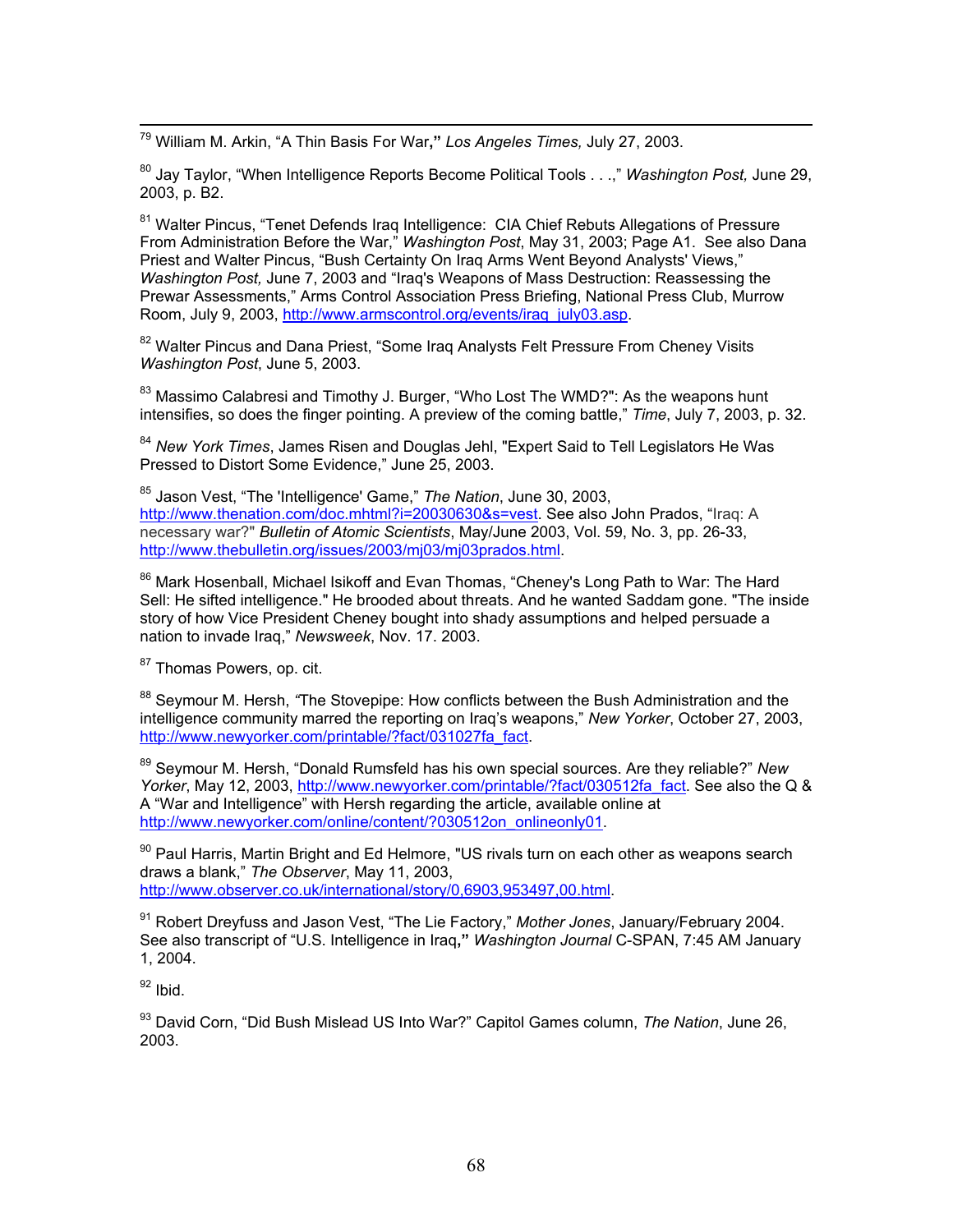94 Greg Miller, "Top Iraq analysts in CIA shuffled: Agency says new jobs normal, not punishment; Others call it 'deep exile'; Both officials handled intelligence on weapons," *Baltimore Sun*, June 15, 2003.

95 Media Advisory: Former Intelligence Officials, Arms Control Experts Say Bush Administration Misrepresented and Hyped Iraqi Threat, Arms Control Association "E-Update", July 11, 2003.

<sup>96</sup> Nicholas Rufford and Nick Fielding, "No 10 Shelved 'No Threat' File On Saddam," Sunday Times*,* 8 June 2003.

97 "*Iraq's Weapons of Mass Destruction - The assessment of the British Government*," [http://www.pm.gov.uk/files/pdf/iraqdossier.pdf.](http://www.pm.gov.uk/files/pdf/iraqdossier.pdf)

98 Glen Rangwala, "New evidence shows crucial dossier changes," *The Independent*, 17 August 2003.

<sup>99</sup> Iraqi Weapons of Mass Destruction – Intelligence and Assessments, Intelligence and Security Committee, British Parliament, September 2003, paragraph 108, p. 31, [http://www.cabinet](http://www.cabinet-office.gov.uk/reports/isc/pdf/iwmdia.pdf)[office.gov.uk/reports/isc/pdf/iwmdia.pdf.](http://www.cabinet-office.gov.uk/reports/isc/pdf/iwmdia.pdf)

<sup>100</sup> Clare Short, "It's official - Saddam was not an imminent threat: Hutton's remit was narrow - yet he has exposed the truth about the Iraq war," *The Guardian*, August 23, 2003, <http://www.guardian.co.uk/Iraq/Story/0,2763,1028114,00.html>.

<sup>101</sup> Nicholas Rufford, "Revealed: How MI6 Sold The Iraq War," London Sunday Times, December 28, 2003.

<sup>102</sup> *Intelligence and Security Committee Annual Report 2002–2003*, Chairman: The Rt. Hon. Ann Taylor,

MP, Intelligence Services Act 1994, Chapter 13, Cm 5837, paras 81-82. Available at: [http://www.cabinet-office.gov.uk/reports/intelligence/pdf/annualir0203.pdf.](http://www.cabinet-office.gov.uk/reports/intelligence/pdf/annualir0203.pdf)

 $103$  The bulk of the 19-page document (pp.6-16) is directly copied without acknowledgement from an article in the September 2002 edition of Middle East Review of International Affairs, entitled "Iraq's Security and Intelligence Network: A Guide and Analysis". <http://meria.idc.ac.il/journal/2002/issue3/jv6n3a1.html></u> The author is Ibrahim al-Marashi, a

postgraduate student at the Monterey Institute of International Studies.

104 Nir Rosen, "WMD: 'You have got to be kidding," *Asia Times*, October 4, 2003, [http://www.atimes.com/atimes/Middle\\_East/EJ04Ak02.html](http://www.atimes.com/atimes/Middle_East/EJ04Ak02.html).

105 Mark Hosenball and Michael Isikoff, "Cheney and The 'Raw' Intelligence," *Newsweek*, December 15, 2003.

<sup>106</sup> Robyn W. Klein, Ambassador Ekéus Speaks at MIIS on Detecting WMD in Iraq, CNS News,<br>December 1, 2003, http://cns.miis.edu/cns/media/1103ekeus.htm.

107 Mark Hosenball, "Intelligence: Who's Fueling The Rumors That Just Won't Die?" Newsweek, January 12, 2004.

108 Phil Reeves, "WMD claims of Iraqi 'colonel' treated skeptically," The *Independent*, 8 December 2003.

<sup>109</sup> President Bush Discusses Iraq with Congressional Leaders, Remarks by the President on Iraq, The Rose Garden, September 26, 2003, <http://www.whitehouse.gov/news/releases/2002/09/20020926-7.html>; and Radio Address by the President to the Nation, September 28, 2002,

<http://www.whitehouse.gov/news/releases/2002/09/20020928.html>.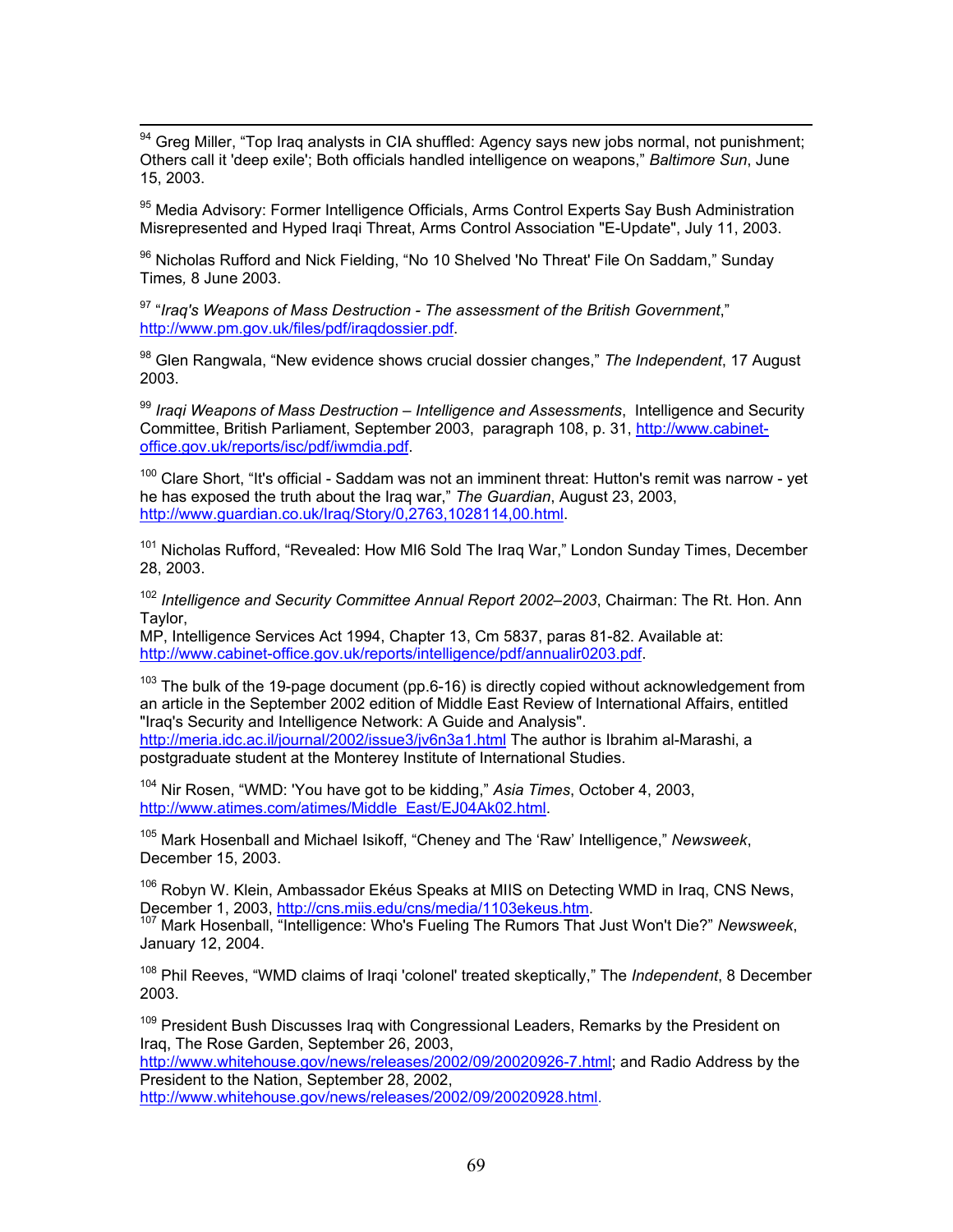$110$  Global Message, White House Office of Global Communications, September 26, 2003 <http://www.whitehouse.gov/news/releases/2002/09/iraq/20020926-19.html>. The Office acts as a sort of global public-relations firm for the Bush administration and the U.S. war effort in Iraq. It acts to tightly coordinates the message of the Pentagon, the State Department and the military command in the Persian Gulf, ensuring that any war commentary by a US official is approved in advance by the White House.

<sup>111</sup> Dana Milbank, "White House Didn't Gain CIA Nod for Claim On Iraqi Strikes: Gist Was Hussein Could Launch in 45 Minutes," *Washington Post*, July 20, 2003; Page A1.

<sup>112</sup> John Diamond, "Weak Spy Network Hurt Hunt For Arms: CIA tried to rebuild year before Iraq war," *USA Today*, June 17, 2003, p. 1. See also Bill Gertz, "Lack Of Spies In Baghdad Spurs CIA To Bolster Ranks: Agency to focus on human intelligence," *The Washington Times,* June 18, 2003, p. 1.

113 John Diamond, "Broad Purges Wiped Out Most Iraqis Helping CIA," *USA Today*, June 17, 2003, p. 13.

<sup>114</sup> Tom Gielten, excerpt from transcript of Talk of the Nation (2:00 PM ET) – NPR, July 10, 2003.

<sup>115</sup> John Barry and Michael Isikoff, "Saddam's Secrets: The scientists were supposed to hold the key to Iraq's WMD. They still insist the weapons were destroyed," *Newsweek*, June 30, 2003.

<sup>116</sup> Mitchell Landsberg, op. cit.

 $\overline{a}$ 

 $117$  Nancy Gibbs and Michael Ware, "Chasing A Mirage: The U.S. was sure Saddam had WMD, but Iraqi scientists tell TIME the weapons were destroyed long before the war," *Time,* October 6, 2003, p. 38.

 $118$  Jonathan B. Tucker, "Can We Find the Weapons?" Washington Post, March 14, 2003, p. A27.

119 "Tests rule out suspect bio-labs," *CNN*, April 15, 2003.

<sup>120</sup> Grant McCool, "UN Arms Inspector Blix Criticizes U.S." Over Iraq," Reuters, June 23, 2003.

<sup>121</sup> "PM interviewed on Iraq, WMD, Europe and the Euro," May 31, 2003, http://www.number-10.gov.uk/output/Page3797.asp.

 $122$ <sup>22</sup>'Ultimate Penalty': Excerpts From Interview With President Bush - Part 2 [http://abcnews.go.com/sections/primetime/US/bush\\_sawyer\\_excerpts\\_2\\_031216.html](http://abcnews.go.com/sections/primetime/US/bush_sawyer_excerpts_2_031216.html).

123 President Bush's State of The Union Address, January 20, 2004, http://www.whitehouse.gov/news/releases/2004/01/20040120-7.html.

<sup>124</sup> "The Kay Report to Congress on the Activities of the Iraq Survey Group: Former Bioweapons Inspectors Comment," *Biosecurity and Bioterrorism: Biodefense Strategy, Practice and Science*, Vol. 1, No. 4, 2003, p.240, http://www.biosecurityjournal.com/PDFs/v1n403/p239\_s.pdf.

125 David Corn, Capital Games column, "More Evidence Bush Misled Nation," *The Nation*, July 7, 2003, http://www.thenation.com/capitalgames/index.mhtml?bid=3&pid=800. See also James Risen, "C.I.A. Studying Prewar Reports On Iraqi Threat," *New York Times,* May 22, 2003; Dana Priest and Walter Pincus, "CIA To Review Iraq Intelligence: Questions of Accuracy, Bias Spur Studies," *Washington Post*, May 23, 2003, p. 13.

126 "The Defector's Secrets", *Newsweek*, March 3, 2003.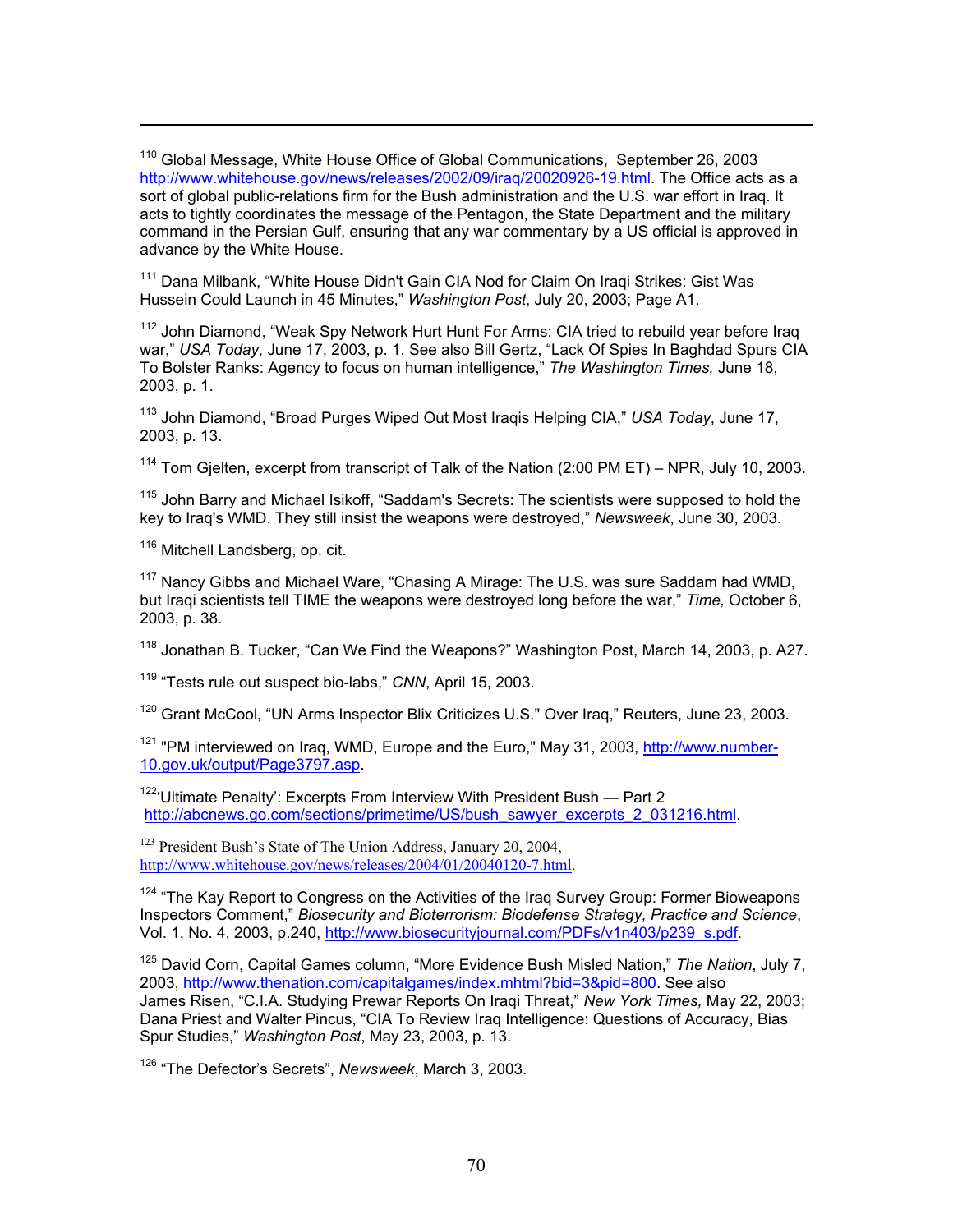127 Bob Drogin, "After The War: Iraqi Weapons Expert Insists Search Is Futile," *Los Angeles Times*, June 4, 2003.

128 "Iraqi scientist: Sanctions killed germ war program," *CNN,* April 28, 2003.

129 Colum Lynch, "Blix Downgrades Prewar Assessment Of Iraqi Weapons," *Washington Post*, June 22, 2003, p. 20.

<sup>130</sup> Transcript of Carnegie Endowment for International Peace discussion on the report "Weapons" of Mass Destruction in Iraq: evidence and implications, " Carnegie Endowment for International Peace Washington, D.C., January 8, 2004.

<sup>[131](http://www.dod.mil/transcripts/2003/tr20030530-0231.html)</sup> "Blix Questions Coalition's Expectations for WMD Discovery," Global Security Newswire, June [18, 2003, http://www.nti.org/d\\_newswire/issues/newswires/2003\\_6\\_19.html#1.](http://www.dod.mil/transcripts/2003/tr20030507-0158.html) 

132 Walter Pincus, "U.N. Inspector: Little New in U.S. Probe for Iraq Arms," *Washington Post*, December 14, 2003, p. A27.

133 Walter Pincus, "Basis for Arms Claims Affirmed," *Washington Post*, July 4, 2003; p. A20.

134 "Ex-Centcom head questions Iraq intelligence," *Reuters*, September 26, 2003.

135 Sonni Efron and Greg Miller, "Intelligence Veteran Faults Iraq Arms Data," *Los Angeles Times*, October 29, 2003, p. 1.

136 Andrew Gumbel "Case for war confected, say top US officials," *Independent*, 09 November 2003.

 $137$  $137$  Richard Norton-Taylor and Julian Borger, "New theory for Iraq's missing WMD: Saddam was fooled into thinking he had them," *The Guardian,* December 24, 2003, http://www.guardian.co.uk/Iraq/Story/0,2763,1112467,00.html.

138 Francis Fukuyama, "The Real Intelligence Failure?**"** *Wall Street Journal*, August 5, 2003.

<sup>139</sup> Andrew F. Tully, "Iraq: U.S. Says Tractor-Trailers Prove Hussein Had Weapons Program," *Radio Free Europe/Radio Liberty,* May 30, 2003.

 $140$  "From Watergate To Weaponsgate: Interview with Watergate Conspirator John Dean," [BuzzFlash.com, June 17, 2003, http://www.tompaine.com/feature2.cfm/ID/8128.](http://www.fourthfreedom.org/pdf/Unproven.pdf) 

<sup>141</sup> Kenneth M. Pollack, "Spies, Lies, and Weapons: What Went Wrong," *The Atlantic Monthly*, January/February 2004, http://www.theatlantic.com/issues/2004/01/media-preview/pollack.htm.

 $142$  For example, President Bush said "Last month, the leader of Libya voluntarily pledged to disclose and dismantle all of his regime's weapons of mass destruction programs, including a uranium enrichment project for nuclear weapons. Colonel Qadhafi correctly judged that his country would be better off and far more secure without weapons of mass murder." Note. 124

<sup>[1](http://www.nti.org/d_newswire/issues/newswires/2003_7_17.html)43</sup> "Wielders Of Mass Deception? There was a good case for deposing Saddam Hussein, but Britain and America stretched it," and "The More Deceived?: Tony Blair and George Bush exaggerated the threat of Saddam Hussein's weapons," *Economist*, October 4-10, 2003.

144 Spencer Ackerman, "Spooked: The CIA gives up," *New Republic*, December 29, 2003 - January 5/12, 2004, p. 15.Cohen's statement is "Iraq's WMD Programs: Culling Hard Facts from Soft Myths" is posted on the CIA website at

http://www.cia.gov/cia/public\_affairs/press\_release/2003/pr11282003.html. See also the transcript of "The Analyst," a question of national intelligence," *NIGHTLINE*, ABC TV JANUARY